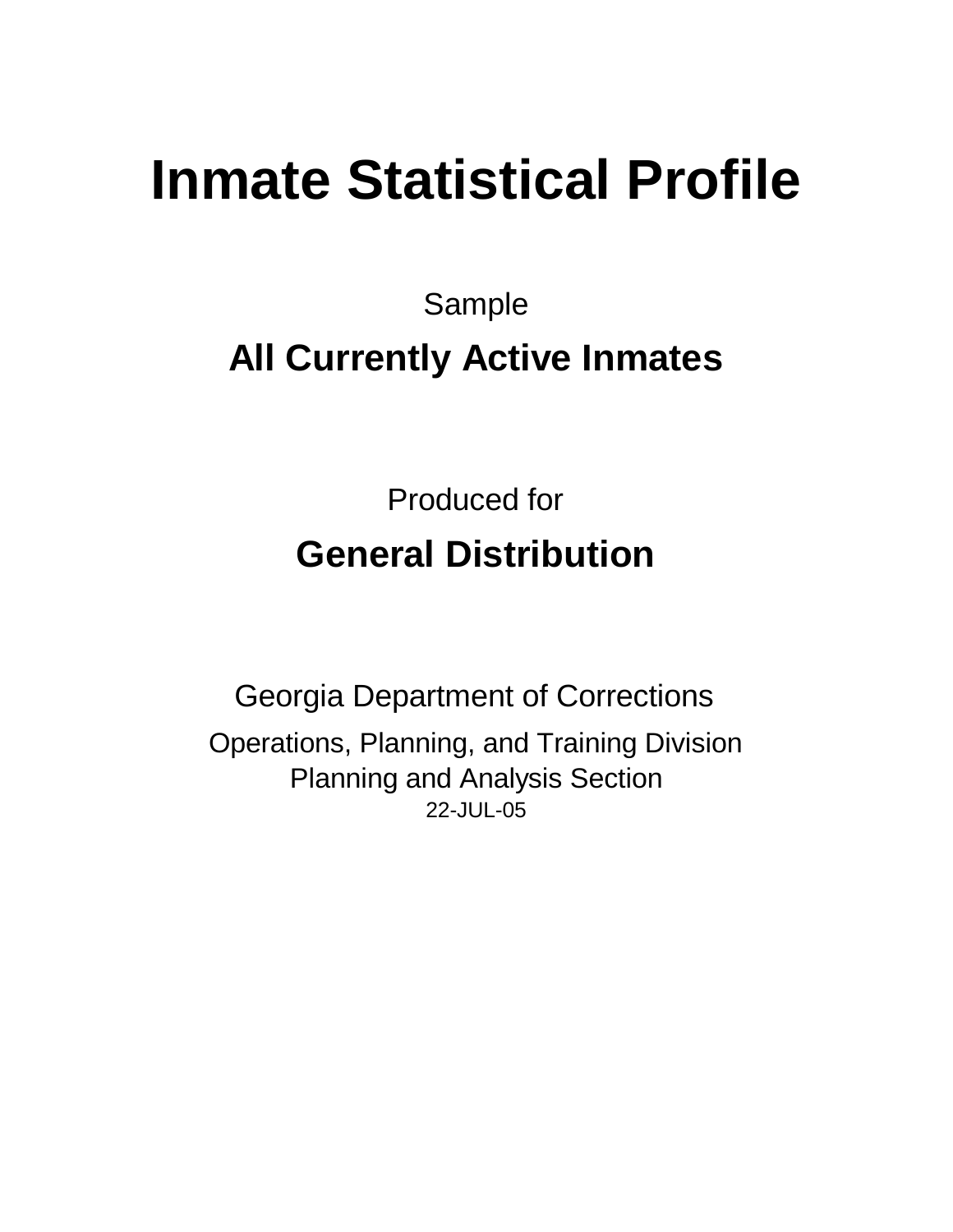Georgia Dept of Corrections 22-JUL-05 **Inmate Statistical Profile**

**Contents** 

Sample All Currently Active Inmates **All and Science Internation** Produced for **General Distribution** 

## Table of Contents

| <b>Demographic information</b>                                       |
|----------------------------------------------------------------------|
| 1 Current age, broken out in ten year age groups                     |
| 2 Race group                                                         |
| 3 Marital status, self-reported at entry to prison                   |
| 4 Number of children, self-reported at entry to prison               |
| 5 Religious affiliation, self-reported at entry to prison            |
| 6 Home county - self-reported at entry to prison                     |
| 11 County of conviction of primary offense                           |
| 16 Circuit of conviction of primary offense                          |
| 18 Socioeconomic class, self-reported at entry to prison             |
| 19 Environment to age 16, self-reported at entry to prison           |
| 20 Guardian status to age 16, self-reported at entry to prison       |
| 21 Employment status before prison, self-reported at entry to prison |
| <b>Correctional information</b>                                      |
| 22 Type of admission to prison                                       |
| 23 Current / last security status                                    |
| 24 Current / last institution type                                   |
| 25 Institution type - transitional centers                           |
| 26 Institution type - mental hospitals                               |
| 27 Institution type - county prisons                                 |
| 28 Institution type - state prisons                                  |
| 30 Institution type - private prisons                                |
| 31 Institution type - prison annexes                                 |
| 32 Institution type - inmate boot camp                               |
| 33 Number of disciplinary reports                                    |
| 34 Number of transfers                                               |
| 35 Number of escapes                                                 |
| 36 Probable future release type                                      |
| 37 Actual release type                                               |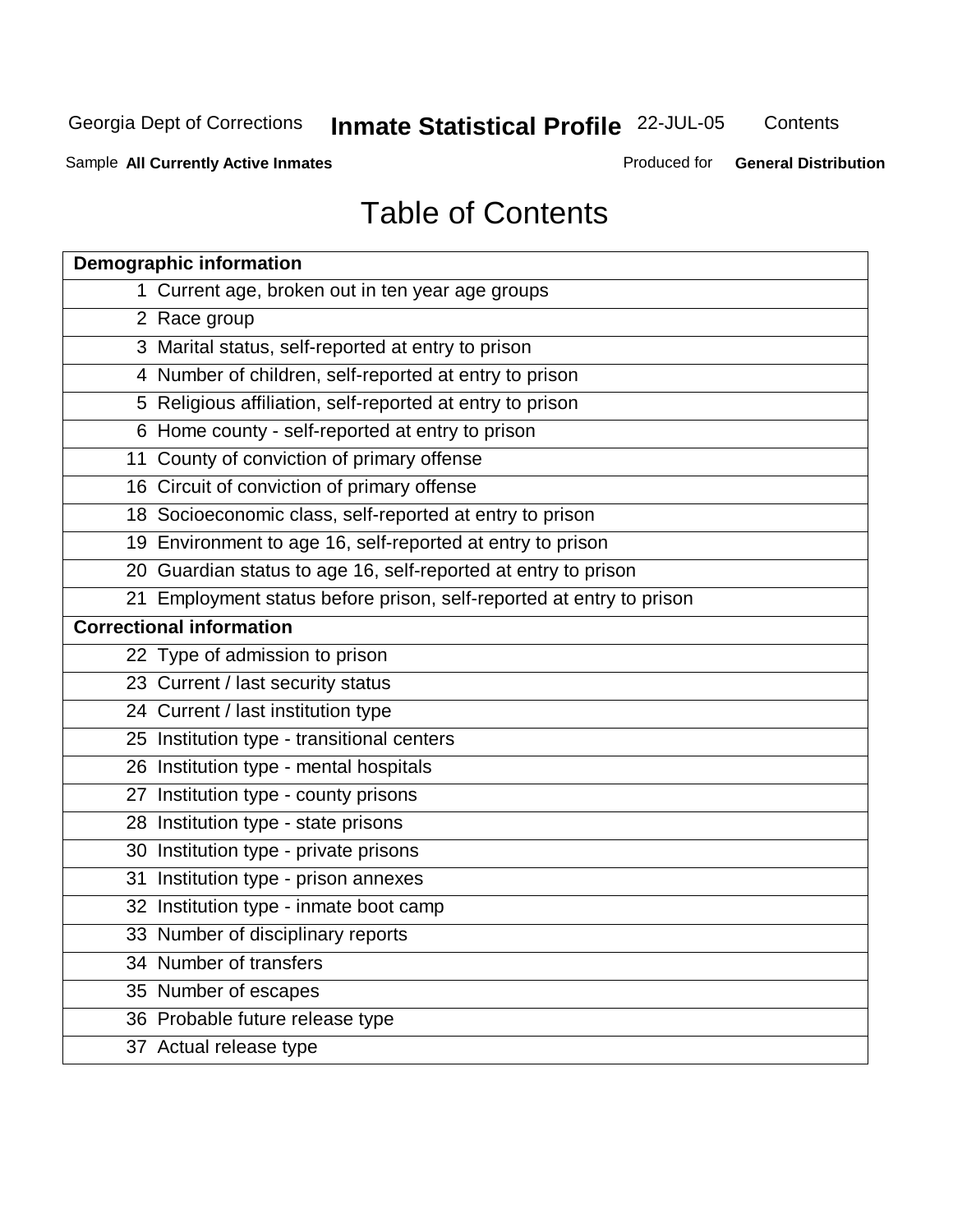Georgia Dept of Corrections 22-JUL-05 **Inmate Statistical Profile**

**Contents** 

Sample All Currently Active Inmates **All Currently Active Inmates Produced for General Distribution** 

## Table of Contents

| <b>Educational, psychological and physical information</b>       |
|------------------------------------------------------------------|
| 38 Highest grade level attained                                  |
| 39 Culture fair IQ scores                                        |
| 40 Wide Range Achievement Test (WRAT) reading score              |
| 41 Wide Range Achievement Test (WRAT) math score                 |
| 42 Wide Range Achievement Test (WRAT) spelling score             |
| 43 Scope of substance abuse - summary                            |
| 44 Scope of substance abuse - detail                             |
| 45 Current / last mental health treatment level                  |
| 46 PULHESDWIT medical scale - 'P' overall condition ('P'hysical) |
| 47 PULHESDWIT medical scale - 'U' upper body                     |
| 48 PULHESDWIT medical scale - 'L' lower body                     |
| 49 PULHESDWIT medical scale - 'H' hearing                        |
| 50 PULHESDWIT medical scale - 'E' vision                         |
| 51 PULHESDWIT medical scale -'S' psychiatric                     |
| 52 PULHESDWIT medical scale - 'D' dental                         |
| 53 PULHESDWIT medical scale - 'W' work ability                   |
| 54 PULHESDWIT medical scale - 'I' impairment                     |
| 55 PULHESDWIT medical scale - 'T' transportability               |
| <b>Crimes and criminal history information</b>                   |
| 56 Number of prior Georgia incarcerations                        |
| 57 Prison sentence in years                                      |
| 58 Primary offense, broken out into felonies vs misdemeanors     |
| 59 Primary offense, broken out into four broad crime categories  |
| 60 Primary offense, detailed offense code                        |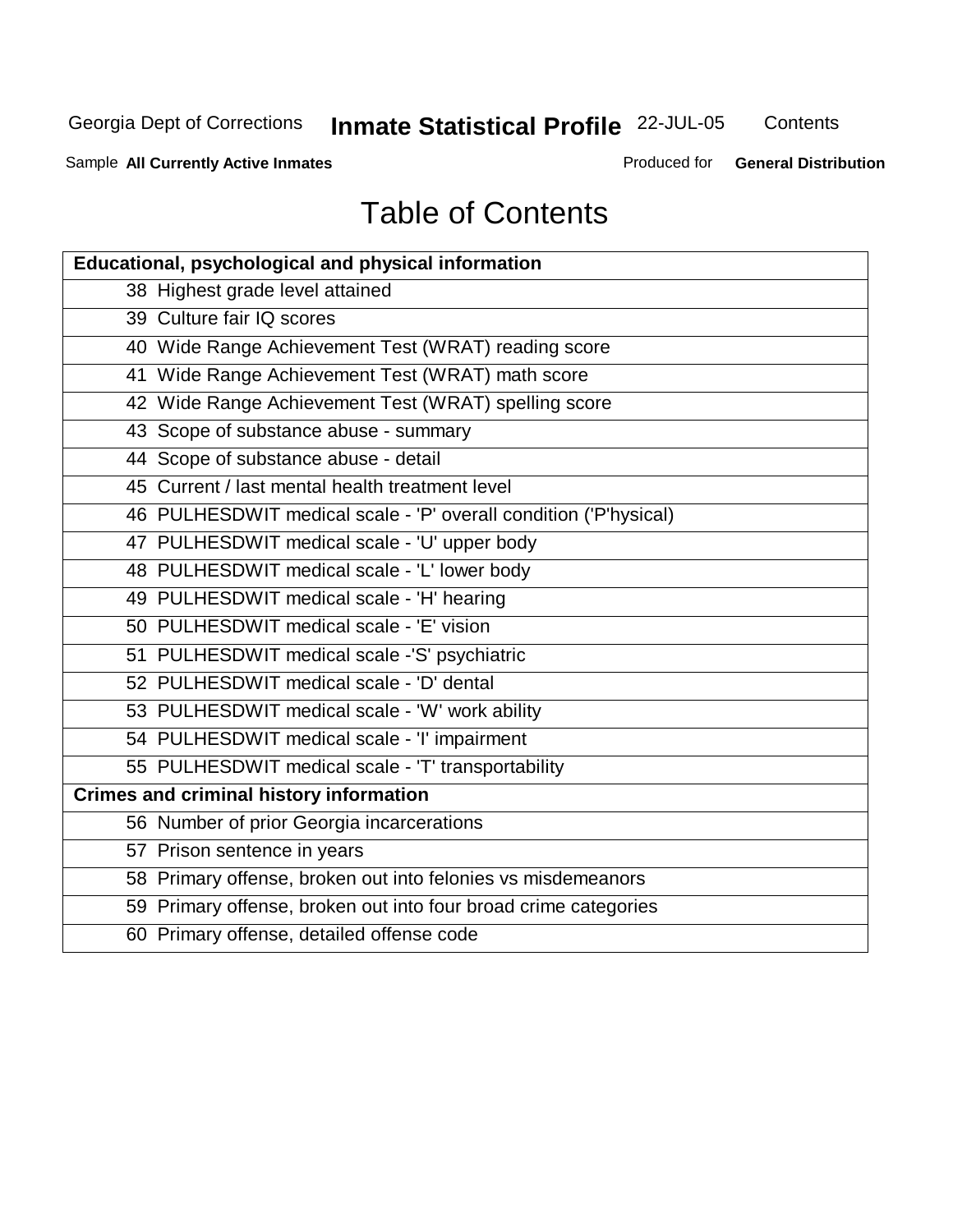## **Inmate Statistical Profile** 22-JUL-05 Page 1

### Sample All Currently Active Inmates **All Currently Active Inmates Produced for General Distribution**

## Current age, broken out in ten-year age groups

|                       |              | <b>Male</b>     |        |              | <b>Female</b> |       |              | <b>Total</b>  |  |
|-----------------------|--------------|-----------------|--------|--------------|---------------|-------|--------------|---------------|--|
| <b>Current Age</b>    | <b>Count</b> | Col %           | Row %  | <b>Count</b> | Col %         | Row % | <b>Total</b> | Col %         |  |
| <b>Teens</b>          | 2,852        | 6.31%           | 96.65% | 99           | 3.68%         | 3.35% | 2,951        | 6.16%         |  |
| <b>Twenties</b>       |              | 14,628 32.34%   | 95.11% | 752          | 27.93%        | 4.89% |              | 15,380 32.09% |  |
| <b>Thirties</b>       |              | 13,352   29.52% | 93.31% | 958          | 35.59%        | 6.69% |              | 14,310 29.86% |  |
| <b>Forties</b>        |              | 10,118 22.37%   | 93.62% | 690          | 25.63%        | 6.38% |              | 10,808 22.55% |  |
| <b>Fifties</b>        | 3,362        | 7.43%           | 95.54% | 157          | 5.83%         | 4.46% | 3,519        | 7.34%         |  |
| <b>Sixties</b>        | 782          | 1.73%           | 95.72% | 35           | 1.30%         | 4.28% | 817          | 1.70%         |  |
| Seventy +             | 137          | 0.30%           | 99.28% |              | 0.04%         | 0.72% | 138          | 0.29%         |  |
| <b>Total Reported</b> | 45,231       | 100%            | 94.38% | 2,692        | 100%          | 5.62% | 47,923       | 100%          |  |

| τeα<br><b>NO</b> |        |       |             |
|------------------|--------|-------|-------------|
|                  | 45,232 | 2,693 | המי<br>,92. |

| Mean<br>(average)              | 35.55 | 36.09 | 35.58 |
|--------------------------------|-------|-------|-------|
| <b>Median (middle)</b>         | 34    | 36    | 34    |
| <b>Mode</b><br>(most frequent) | 25    | 40    | 25    |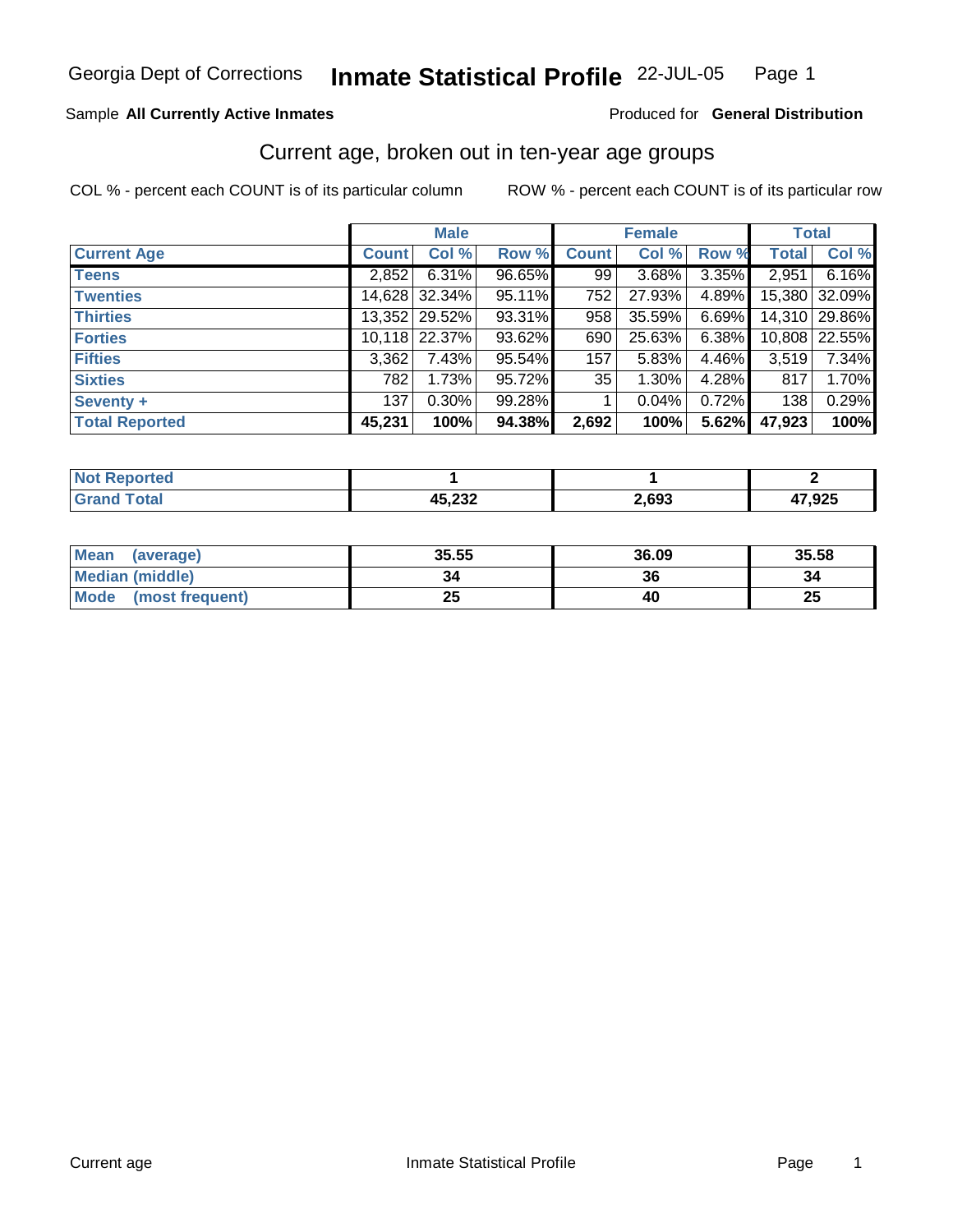## **Inmate Statistical Profile** 22-JUL-05 Page 2

## Sample All Currently Active Inmates **All Currently Active Inmates Produced for General Distribution**

## Race group

|                              |              | <b>Male</b>   |              |   | <b>Female</b>           | <b>Total</b>    |                                  |        |
|------------------------------|--------------|---------------|--------------|---|-------------------------|-----------------|----------------------------------|--------|
| <b>Race Group</b>            | <b>Count</b> | Col %         |              |   | Row % Count Col % Row % |                 | <b>Total</b>                     | Col %  |
| <b>White</b>                 |              | 16,465 36.54% |              |   |                         |                 | 92.64% 1,308 48.68% 7.36% 17,773 | 37.22% |
| <b>Black</b><br>$\mathbf{p}$ |              | 28,506 63.26% |              |   |                         |                 | 95.40% 1,375 51.17% 4.60% 29,881 | 62.58% |
| <b>Indian</b>                | 50           | .11%          | 96.15%       | 2 |                         | $.07\%$ 3.85%   | 52                               | .11%   |
| <b>Asian</b>                 | 42           | .09%          | 95.45%       | 2 |                         | $.07\%$   4.55% | 44                               | .09%   |
| <b>Total Reported</b>        | 45,063       | 100%          | 94.37% 2,687 |   |                         |                 | 100% 5.63% 47,750                | 100%   |

| 'ted<br>' NO. | 169    |       | 1 7 F  |
|---------------|--------|-------|--------|
|               | 45,232 | 2,693 | 17,925 |

| <b>Mo</b> | commercial control of the con-<br><b>Black</b><br>___ | <b>Black</b><br>___ | --<br><b>Black</b> |
|-----------|-------------------------------------------------------|---------------------|--------------------|
|           |                                                       |                     |                    |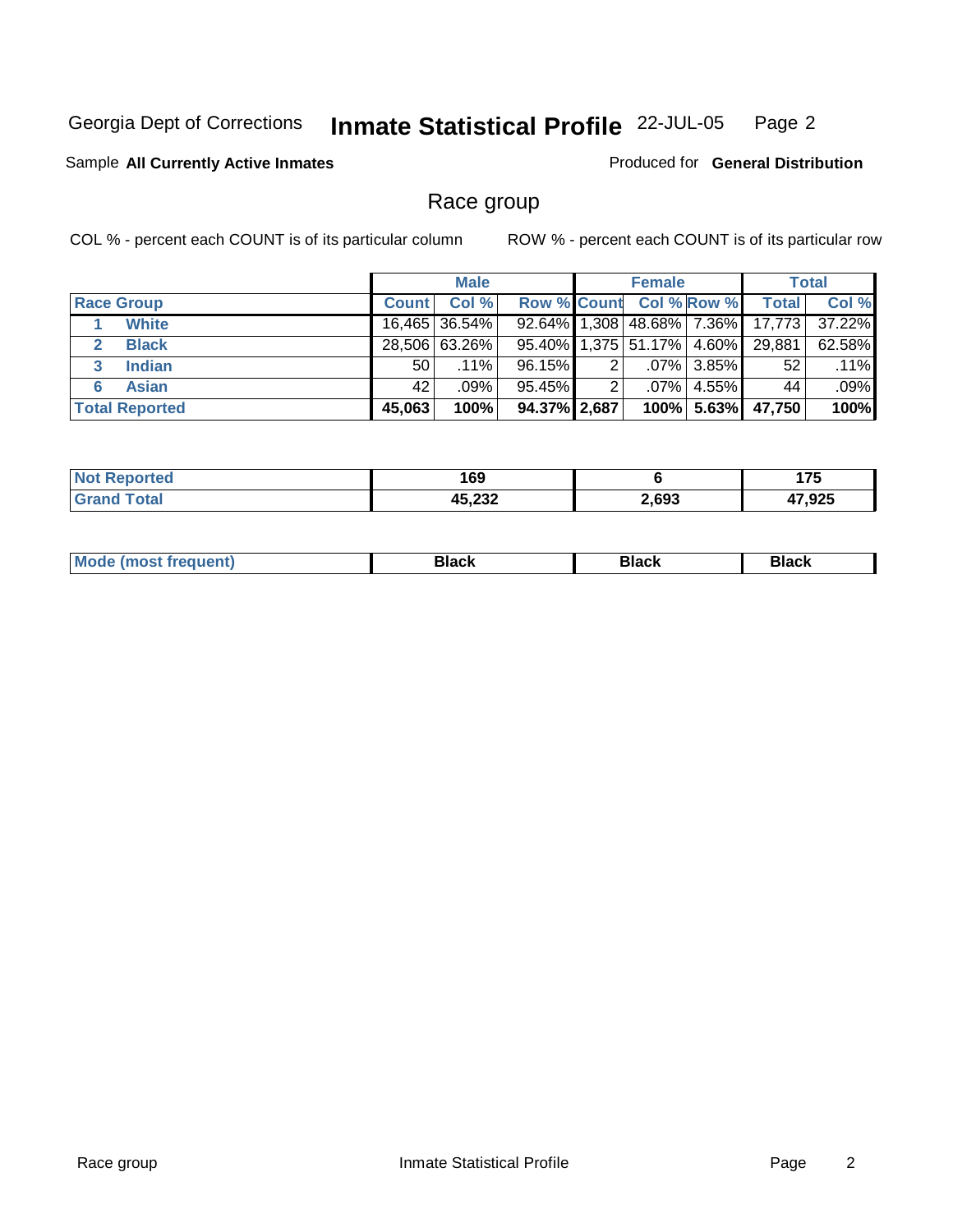### Sample All Currently Active Inmates **All Currently Active Inmates Produced for General Distribution**

## Marital status, self-reported at entry to prison

|                        |              | <b>Male</b>    |                    | <b>Female</b> |              |        | <b>Total</b> |        |
|------------------------|--------------|----------------|--------------------|---------------|--------------|--------|--------------|--------|
| <b>Marital Status</b>  | <b>Count</b> | Col %          | <b>Row % Count</b> |               | Col %        | Row %  | Total        | Col %  |
| <b>Single</b>          |              | 26,913 61.39%  | 94.92%             |               | 1,440 54.36% | 5.08%  | 28,353       | 60.99% |
| <b>Married</b><br>2    |              | 5,435   12.40% | 93.30%             |               | 390   14.72% | 6.70%  | 5,825        | 12.53% |
| <b>Separated</b><br>3  | 2,253        | 5.14%          | 88.84%             |               | 283 10.68%   | 11.16% | 2,536        | 5.46%  |
| <b>Divorced</b><br>4   | 5,172        | 11.80%         | 93.85%             | 339           | 12.80%       | 6.15%  | 5,511        | 11.86% |
| <b>Widowed</b><br>5    | 510          | 1.16%          | 82.79%             | 106           | $4.00\%$     | 17.21% | 616          | 1.33%  |
| <b>Common Law</b><br>6 | 3,554        | 8.11%          | 97.50%             | 91            | 3.44%        | 2.50%  | 3,645        | 7.84%  |
| <b>Total Reported</b>  | 43,837       | 100%           | 94.3%              | 2,649         | 100%         | 5.7%   | 46,486       | 100%   |

| NO.<br>тес. | .395   | 44    | 439  |
|-------------|--------|-------|------|
| <b>otal</b> | 45,232 | .,693 | ,925 |

| <b>Mode (most frequent)</b><br>sinale<br>----<br>---- |
|-------------------------------------------------------|
|-------------------------------------------------------|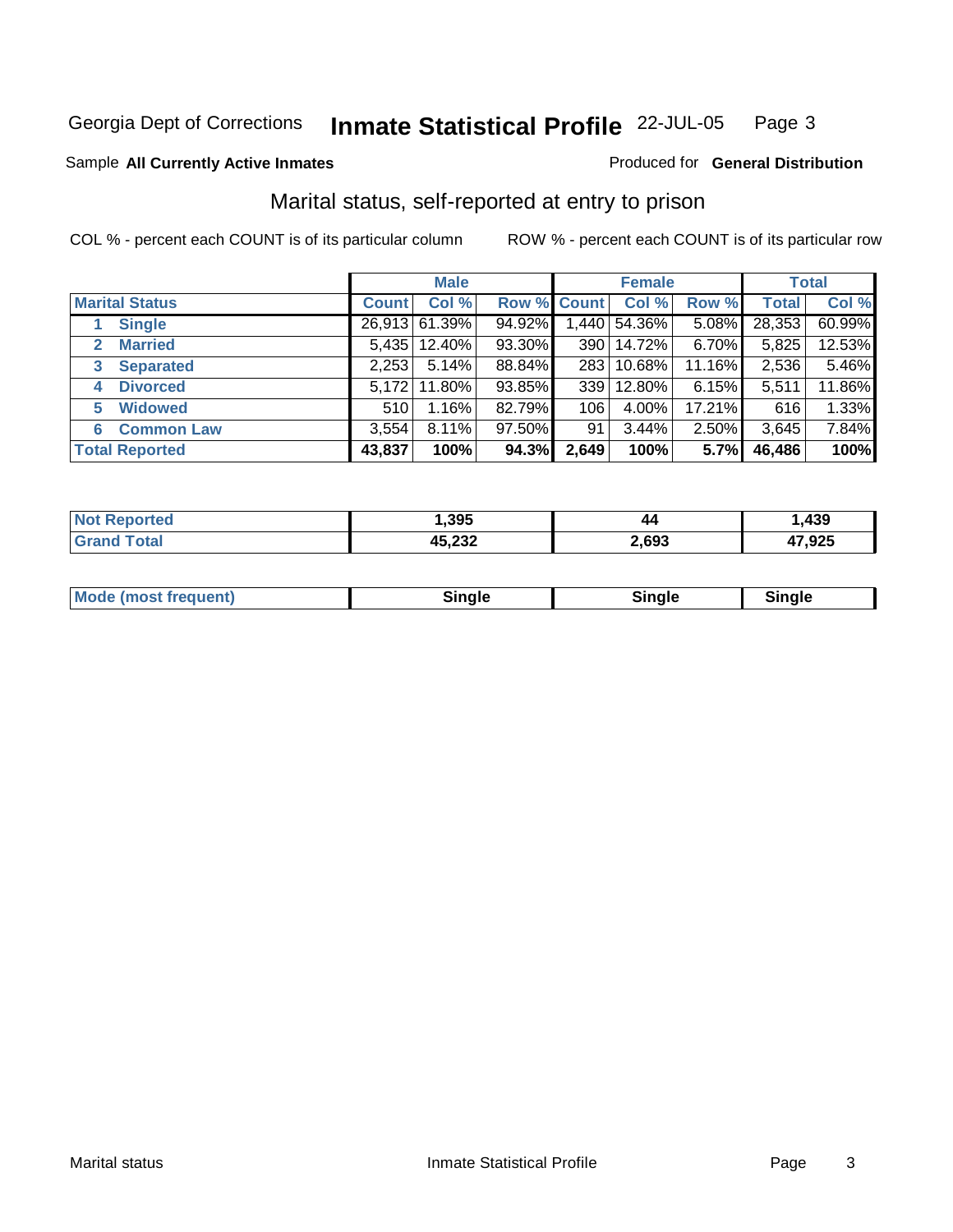## Sample All Currently Active Inmates **All Currently Active Inmates Produced for General Distribution**

## Number of children, self reported at entry to prison

|                           |              | <b>Male</b> |        | <b>Female</b> |        |        | <b>Total</b> |        |
|---------------------------|--------------|-------------|--------|---------------|--------|--------|--------------|--------|
| <b>Number of Children</b> | <b>Count</b> | Col %       | Row %  | <b>Count</b>  | Col %  | Row %  | <b>Total</b> | Col %  |
| $\bf{0}$                  | 17,184       | 39.70%      | 96.80% | 568           | 21.46% | 3.20%  | 17,752       | 38.65% |
|                           | 10,022       | 23.15%      | 95.09% | 517           | 19.53% | 4.91%  | 10,539       | 22.94% |
| $\overline{2}$            | 7,540        | 17.42%      | 92.10% | 647           | 24.44% | 7.90%  | 8,187        | 17.82% |
| $\overline{\mathbf{3}}$   | 4,426        | 10.23%      | 89.65% | 511           | 19.30% | 10.35% | 4,937        | 10.75% |
| 4                         | 2,137        | 4.94%       | 90.67% | 220           | 8.31%  | 9.33%  | 2,357        | 5.13%  |
| 5                         | 1,087        | 2.51%       | 91.81% | 97            | 3.66%  | 8.19%  | 1,184        | 2.58%  |
| $6\phantom{1}6$           | 465          | 1.07%       | 90.47% | 49            | 1.85%  | 9.53%  | 514          | 1.12%  |
| 7                         | 217          | 0.50%       | 91.18% | 21            | 0.79%  | 8.82%  | 238          | 0.52%  |
| 8                         | 90           | 0.21%       | 90.00% | 10            | 0.38%  | 10.00% | 100          | 0.22%  |
| 9                         | 51           | 0.12%       | 94.44% | 3             | 0.11%  | 5.56%  | 54           | 0.12%  |
| 10                        | 21           | 0.05%       | 87.50% | 3             | 0.11%  | 12.50% | 24           | 0.05%  |
| Over 10                   | 45           | 0.10%       | 97.83% | 1             | 0.04%  | 2.17%  | 46           | 0.10%  |
| <b>Total Reported</b>     | 43,285       | 100%        | 94.24% | 2,647         | 100%   | 5.76%  | 45,932       | 100%   |

|     | 1 Q17            | <br>46 | .993   |
|-----|------------------|--------|--------|
| uar | 15.222<br>40.LJL | 2,693  | 17,925 |

| <b>Mean</b><br>(average) | .36 | 2.00 | 1.40 |
|--------------------------|-----|------|------|
| <b>Median (middle)</b>   |     |      |      |
| Mode (most frequent)     |     |      |      |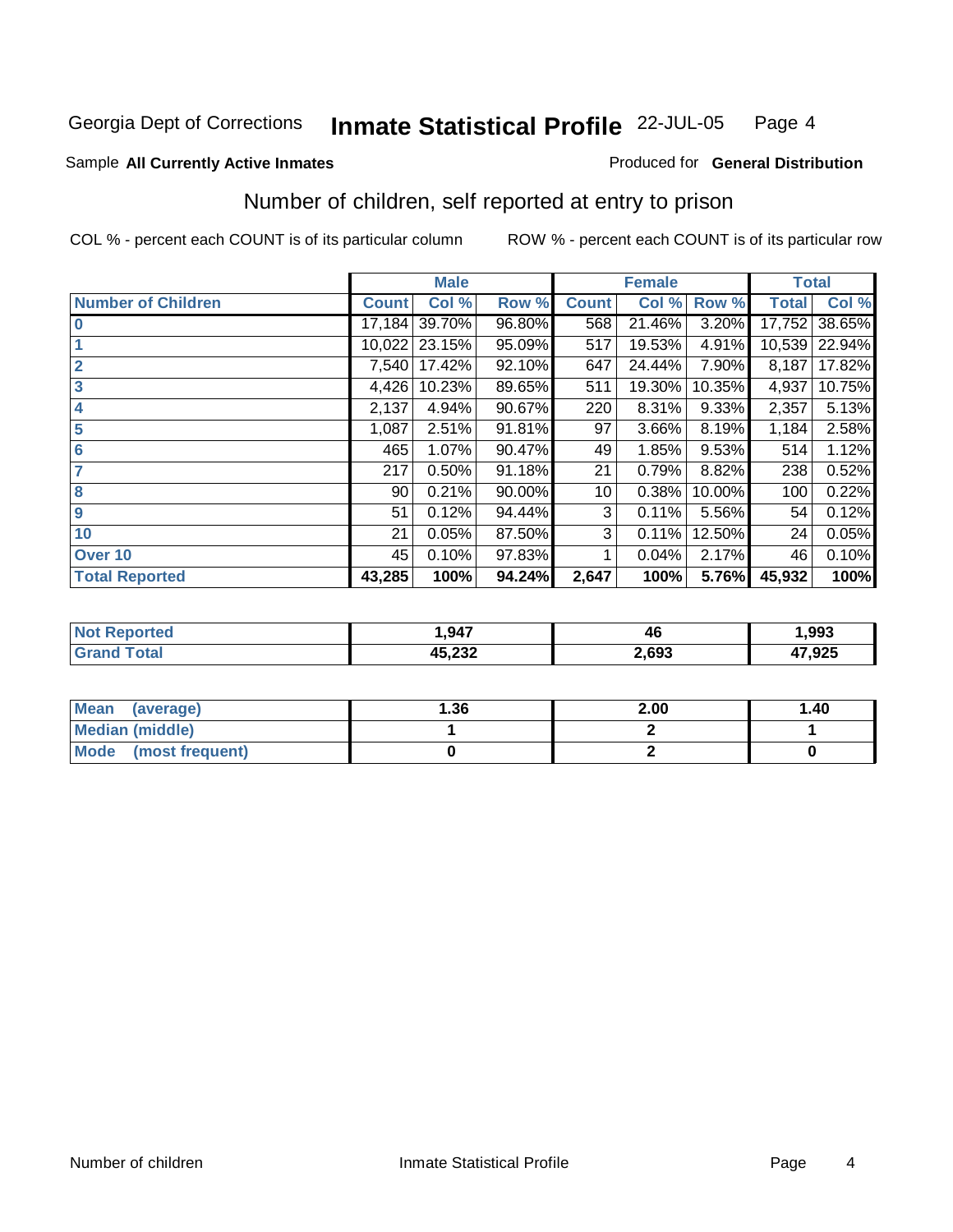### Sample All Currently Active Inmates **All Currently Active Inmates Produced for General Distribution**

## Religious affiliation, self-reported at entry to prison

|                                     |              | <b>Male</b> |         |                  | <b>Female</b> |        |                 | <b>Total</b> |
|-------------------------------------|--------------|-------------|---------|------------------|---------------|--------|-----------------|--------------|
| <b>Religious Affiliation</b>        | <b>Count</b> | Col %       | Row %   | <b>Count</b>     | Col %         | Row %  | <b>Total</b>    | Col %        |
| <b>Islam</b><br>1                   | 1,416        | 3.67%       | 98.47%  | $\overline{22}$  | .85%          | 1.53%  | 1,438           | 3.49%        |
| $\overline{2}$<br><b>Catholic</b>   | 1,863        | 4.83%       | 93.57%  | 128              | 4.93%         | 6.43%  | 1,991           | 4.83%        |
| 3<br><b>Baptist</b>                 | 19,811       | 51.34%      | 92.91%  | 1,512            | 58.27%        | 7.09%  | 21,323          | 51.78%       |
| <b>Methodist</b><br>4               | 910          | 2.36%       | 90.55%  | 95               | 3.66%         | 9.45%  | 1,005           | 2.44%        |
| 5<br><b>EpiscopIn</b>               | 62           | .16%        | 91.18%  | 6                | .23%          | 8.82%  | 68              | .17%         |
| $6\phantom{1}6$<br><b>Presbytrn</b> | 102          | .26%        | 98.08%  | 2                | .08%          | 1.92%  | 104             | .25%         |
| 7<br><b>Chc Of God</b>              | 438          | 1.14%       | 90.68%  | 45               | 1.73%         | 9.32%  | 483             | 1.17%        |
| 8<br><b>Holiness</b>                | 1,413        | 3.66%       | 86.95%  | $\overline{21}2$ | 8.17%         | 13.05% | 1,625           | 3.95%        |
| 9<br><b>Jewish</b>                  | 47           | .12%        | 95.92%  | 2                | .08%          | 4.08%  | 49              | .12%         |
| 10<br><b>Anglican</b>               |              | .02%        | 87.50%  |                  | .04%          | 12.50% | 8               | .02%         |
| 11<br><b>Grk Orthdx</b>             | 6            | .02%        | 100.00% |                  |               |        | 6               | .01%         |
| <b>Hindu</b><br>12                  | 6            | .02%        | 100.00% |                  |               |        | $\overline{6}$  | .01%         |
| <b>Buddhist</b><br>13               | 40           | .10%        | 97.56%  | 1                | .04%          | 2.44%  | 41              | .10%         |
| 15<br><b>Shintoist</b>              | 12           | .03%        | 100.00% |                  |               |        | $\overline{12}$ | .03%         |
| 16<br><b>Seven D Ad</b>             | 99           | .26%        | 94.29%  | 6                | .23%          | 5.71%  | 105             | .25%         |
| 17<br><b>Jehovah Wt</b>             | 346          | .90%        | 94.54%  | 20               | .77%          | 5.46%  | 366             | .89%         |
| 18<br><b>Latr Day S</b>             | 45           | .12%        | 93.75%  | 3                | .12%          | 6.25%  | 48              | .12%         |
| 19<br><b>Quaker</b>                 |              | .01%        | 100.00% |                  |               |        |                 | .01%         |
| <b>Other Prot</b><br>20             | 5,658        | 14.66%      | 92.45%  | 462              | 17.80%        | 7.55%  | 6,120           | 14.86%       |
| 96<br><b>None</b>                   | 6,303        | 16.34%      | 98.78%  | 78               | 3.01%         | 1.22%  | 6,381           | 15.50%       |
| <b>Total Reported</b>               | 38,585       | 100%        | 93.7%   | 2,595            | 100%          | 6.3%   | 41,180          | 100%         |

| 'ted<br>NO | 6,647          | 98    | 745    |
|------------|----------------|-------|--------|
|            | יה הי<br>∠ט.∠י | 2,693 | 47,925 |

| <b>Mo</b>   |       | ptist |
|-------------|-------|-------|
| . <b></b> . | $  -$ |       |
|             |       |       |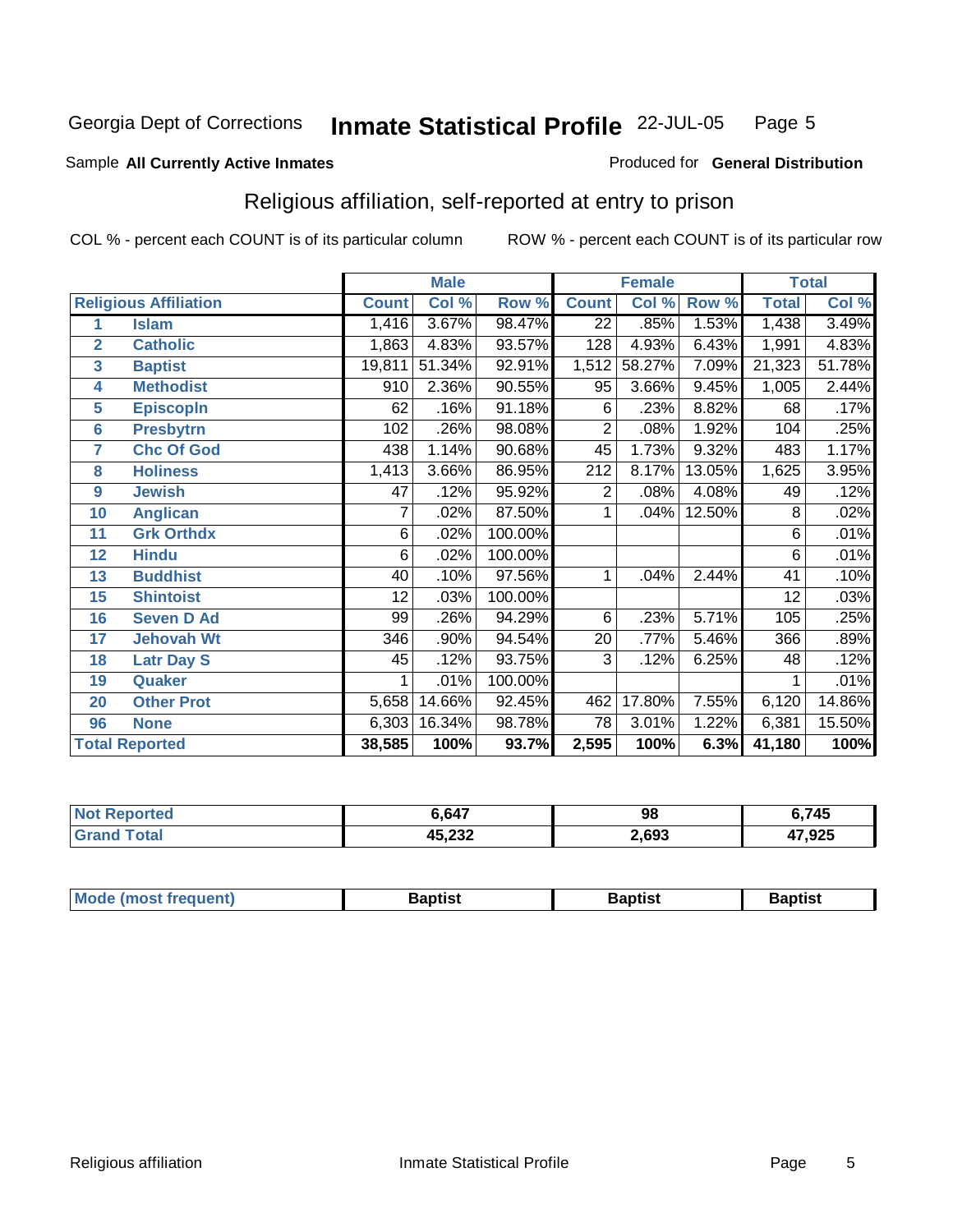### Sample All Currently Active Inmates **All and Science Interval Control Control of Ceneral Distribution**

## Home county, self-reported at entry to prison

|                |                      |                  | <b>Male</b> |         |                 | <b>Female</b> |        | <b>Total</b>     |       |
|----------------|----------------------|------------------|-------------|---------|-----------------|---------------|--------|------------------|-------|
|                | <b>Home County</b>   | <b>Count</b>     | Col %       | Row %   | <b>Count</b>    | Col %         | Row %  | <b>Total</b>     | Col % |
| $\overline{1}$ | <b>Appling</b>       | $\overline{82}$  | .21%        | 95.35%  | $\overline{4}$  | .16%          | 4.65%  | 86               | .20%  |
| $\overline{2}$ | <b>Atkinson</b>      | $\overline{33}$  | .08%        | 100.00% |                 |               |        | $\overline{33}$  | .08%  |
| 3              | <b>Bacon</b>         | 44               | .11%        | 95.65%  | $\overline{2}$  | .08%          | 4.35%  | 46               | .11%  |
| 4              | <b>Baker</b>         | $\overline{10}$  | .03%        | 90.91%  | $\overline{1}$  | .04%          | 9.09%  | $\overline{11}$  | .03%  |
| 5              | <b>Baldwin</b>       | $\overline{273}$ | .68%        | 95.12%  | $\overline{14}$ | .57%          | 4.88%  | 287              | .68%  |
| 6              | <b>Banks</b>         | 46               | .12%        | 90.20%  | $\overline{5}$  | .20%          | 9.80%  | $\overline{51}$  | .12%  |
| 7              | <b>Barrow</b>        | $\overline{223}$ | .56%        | 94.89%  | $\overline{12}$ | .49%          | 5.11%  | 235              | .55%  |
| 8              | <b>Bartow</b>        | 421              | 1.05%       | 88.82%  | $\overline{53}$ | 2.15%         | 11.18% | 474              | 1.12% |
| 9              | <b>Ben Hill</b>      | 166              | .42%        | 86.91%  | $\overline{25}$ | 1.02%         | 13.09% | 191              | .45%  |
| 10             | <b>Berrien</b>       | 68               | .17%        | 91.89%  | $\overline{6}$  | .24%          | 8.11%  | $\overline{74}$  | .17%  |
| 11             | <b>Bibb</b>          | 1,022            | 2.56%       | 95.51%  | 48              | 1.95%         | 4.49%  | 1,070            | 2.52% |
| 12             | <b>Bleckley</b>      | $\overline{91}$  | .23%        | 91.00%  | $\overline{9}$  | .37%          | 9.00%  | 100              | .24%  |
| 13             | <b>Brantley</b>      | $\overline{42}$  | .11%        | 93.33%  | $\overline{3}$  | .12%          | 6.67%  | 45               | .11%  |
| 14             | <b>Brooks</b>        | $\overline{76}$  | .19%        | 97.44%  | $\overline{2}$  | .08%          | 2.56%  | $\overline{78}$  | .18%  |
| 15             | <b>Bryan</b>         | $\overline{73}$  | .18%        | 94.81%  | $\overline{4}$  | .16%          | 5.19%  | $\overline{77}$  | .18%  |
| 16             | <b>Bulloch</b>       | $\overline{305}$ | .76%        | 94.72%  | $\overline{17}$ | .69%          | 5.28%  | 322              | .76%  |
| 17             | <b>Burke</b>         | 169              | .42%        | 96.02%  | $\overline{7}$  | .28%          | 3.98%  | 176              | .42%  |
| 18             | <b>Butts</b>         | 119              | .30%        | 95.97%  | $\overline{5}$  | .20%          | 4.03%  | 124              | .29%  |
| 19             | <b>Calhoun</b>       | 34               | .09%        | 94.44%  | $\overline{2}$  | .08%          | 5.56%  | $\overline{36}$  | .08%  |
| 20             | <b>Camden</b>        | $\overline{81}$  | .20%        | 96.43%  | $\overline{3}$  | .12%          | 3.57%  | $\overline{84}$  | .20%  |
| 21             | <b>Candler</b>       | 69               | .17%        | 98.57%  | $\overline{1}$  | .04%          | 1.43%  | 70               | .17%  |
| 22             | <b>Carroll</b>       | 422              | 1.06%       | 91.14%  | $\overline{41}$ | 1.67%         | 8.86%  | 463              | 1.09% |
| 23             | <b>Catoosa</b>       | 158              | .40%        | 89.77%  | 18              | .73%          | 10.23% | 176              | .42%  |
| 24             | <b>Charlton</b>      | $\overline{45}$  | .11%        | 95.74%  | $\overline{2}$  | .08%          | 4.26%  | $\overline{47}$  | .11%  |
| 25             | <b>Chatham</b>       | 2,065            | 5.17%       | 95.43%  | 99              | 4.02%         | 4.57%  | 2,164            | 5.10% |
| 26             | <b>Chattahoochee</b> | $\overline{17}$  | .04%        | 94.44%  | $\mathbf{1}$    | .04%          | 5.56%  | 18               | .04%  |
| 27             | <b>Chattooga</b>     | 195              | .49%        | 89.86%  | $\overline{22}$ | .89%          | 10.14% | $\overline{217}$ | .51%  |
| 28             | <b>Cherokee</b>      | 390              | .98%        | 90.70%  | $\overline{40}$ | 1.63%         | 9.30%  | 430              | 1.01% |
| 29             | <b>Clarke</b>        | 465              | 1.16%       | 94.32%  | $\overline{28}$ | 1.14%         | 5.68%  | 493              | 1.16% |
| 30             | <b>Clay</b>          | $\overline{20}$  | .05%        | 95.24%  | $\mathbf{1}$    | .04%          | 4.76%  | $\overline{21}$  | .05%  |
| 31             | <b>Clayton</b>       | 1,141            | 2.86%       | 94.30%  | 69              | 2.80%         | 5.70%  | 1,210            | 2.85% |
| 32             | <b>Clinch</b>        | 44               | .11%        | 93.62%  | 3 <sup>1</sup>  | .12%          | 6.38%  | 47               | .11%  |
| 33             | <b>Cobb</b>          | 1,685            | 4.22%       | 93.35%  | 120             | 4.88%         | 6.65%  | 1,805            | 4.26% |
| 34             | <b>Coffee</b>        | 196              | .49%        | 89.09%  | 24              | .98%          | 10.91% | 220              | .52%  |
| 35             | <b>Colquitt</b>      | 235              | .59%        | 97.11%  | 7               | .28%          | 2.89%  | 242              | .57%  |
| 36             | <b>Columbia</b>      | 167              | .42%        | 90.27%  | 18              | .73%          | 9.73%  | 185              | .44%  |
| 37             | <b>Cook</b>          | 94               | .24%        | 94.00%  | 6               | .24%          | 6.00%  | 100              | .24%  |
| 38             | <b>Coweta</b>        | $\overline{370}$ | .93%        | 93.67%  | 25              | 1.02%         | 6.33%  | 395              | .93%  |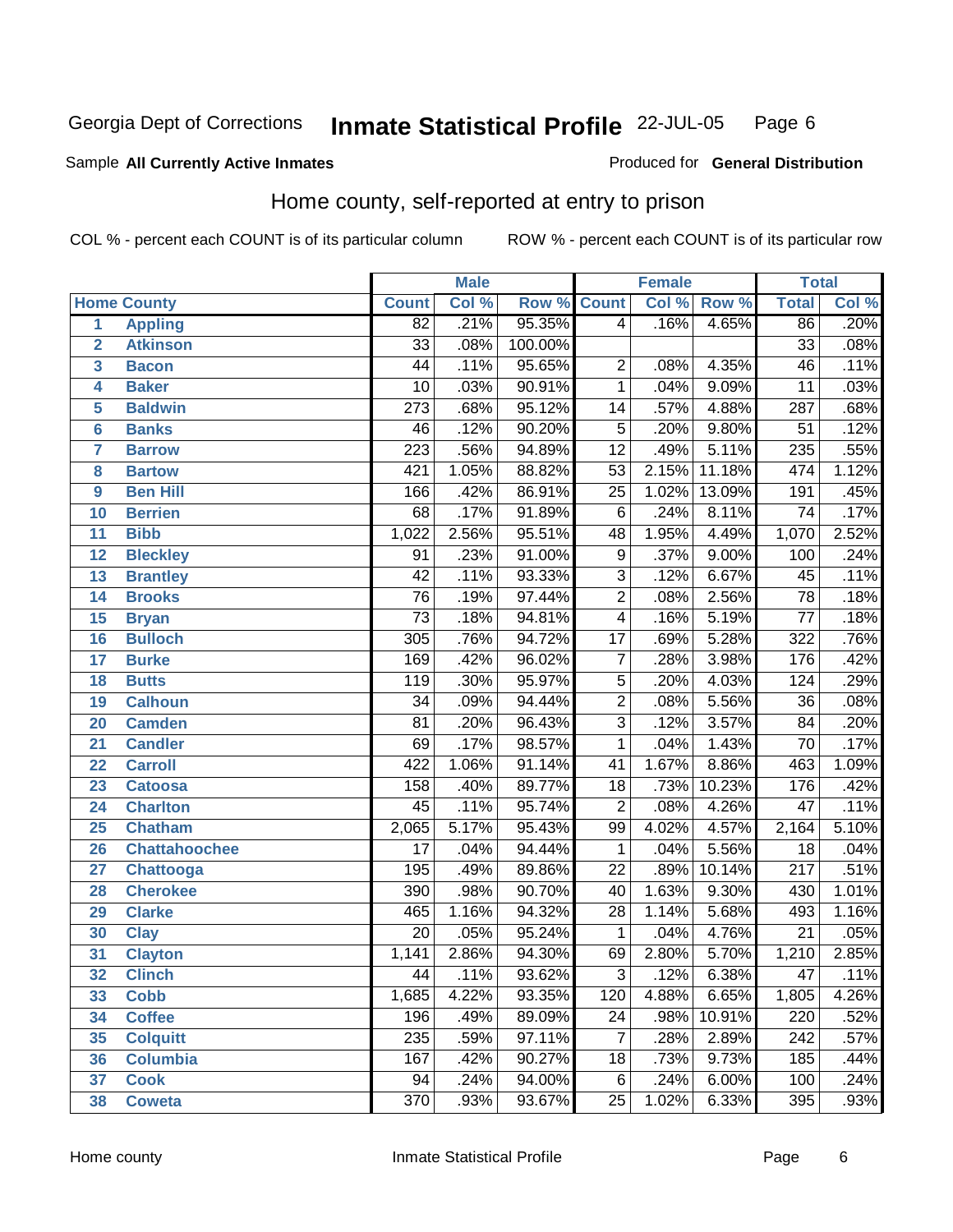### Sample All Currently Active Inmates **All Currently Active Inmates Produced for General Distribution**

## Home county, self-reported at entry to prison

|                 |                    |                  | <b>Male</b> |         |                  | <b>Female</b> |        | <b>Total</b>       |        |
|-----------------|--------------------|------------------|-------------|---------|------------------|---------------|--------|--------------------|--------|
|                 | <b>Home County</b> | <b>Count</b>     | Col %       | Row %   | <b>Count</b>     | Col %         | Row %  | <b>Total</b>       | Col %  |
| 39              | <b>Crawford</b>    | $\overline{22}$  | .06%        | 95.65%  | $\mathbf 1$      | .04%          | 4.35%  | $\overline{23}$    | .05%   |
| 40              | <b>Crisp</b>       | $\overline{218}$ | .55%        | 95.61%  | 10               | .41%          | 4.39%  | 228                | .54%   |
| 41              | <b>Dade</b>        | 62               | .16%        | 96.88%  | $\overline{2}$   | .08%          | 3.13%  | 64                 | .15%   |
| 42              | <b>Dawson</b>      | $\overline{70}$  | .18%        | 94.59%  | $\overline{4}$   | .16%          | 5.41%  | $\overline{74}$    | .17%   |
| 43              | <b>Decatur</b>     | 228              | .57%        | 97.02%  |                  | .28%          | 2.98%  | 235                | .55%   |
| 44              | <b>Dekalb</b>      | 2,352            | 5.89%       | 94.84%  | 128              | 5.20%         | 5.16%  | 2,480              | 5.85%  |
| 45              | <b>Dodge</b>       | 144              | .36%        | 92.31%  | $\overline{12}$  | .49%          | 7.69%  | 156                | .37%   |
| 46              | <b>Dooly</b>       | $\overline{72}$  | .18%        | 93.51%  | $\overline{5}$   | .20%          | 6.49%  | $\overline{77}$    | .18%   |
| 47              | <b>Dougherty</b>   | 920              | 2.30%       | 95.04%  | 48               | 1.95%         | 4.96%  | 968                | 2.28%  |
| 48              | <b>Douglas</b>     | $\overline{515}$ | 1.29%       | 92.46%  | $\overline{42}$  | 1.71%         | 7.54%  | 557                | 1.31%  |
| 49              | <b>Early</b>       | 59               | .15%        | 96.72%  | $\overline{2}$   | .08%          | 3.28%  | 61                 | .14%   |
| $\overline{50}$ | <b>Echols</b>      | 4                | .01%        | 100.00% |                  |               |        | 4                  | .01%   |
| 51              | <b>Effingham</b>   | $\overline{112}$ | .28%        | 89.60%  | $\overline{13}$  | .53%          | 10.40% | $\overline{125}$   | .29%   |
| 52              | <b>Elbert</b>      | $\overline{128}$ | .32%        | 93.43%  | $\overline{9}$   | .37%          | 6.57%  | 137                | .32%   |
| 53              | <b>Emanuel</b>     | $\overline{143}$ | .36%        | 94.70%  | $\overline{8}$   | .33%          | 5.30%  | 151                | .36%   |
| 54              | <b>Evans</b>       | $\overline{83}$  | .21%        | 96.51%  | $\overline{3}$   | .12%          | 3.49%  | 86                 | .20%   |
| 55              | <b>Fannin</b>      | $\overline{91}$  | .23%        | 94.79%  | $\overline{5}$   | .20%          | 5.21%  | $\overline{96}$    | .23%   |
| 56              | <b>Fayette</b>     | $\overline{137}$ | .34%        | 93.84%  | $\overline{9}$   | .37%          | 6.16%  | 146                | .34%   |
| 57              | <b>Floyd</b>       | 593              | 1.48%       | 92.08%  | $\overline{51}$  | 2.07%         | 7.92%  | 644                | 1.52%  |
| 58              | <b>Forsyth</b>     | 145              | .36%        | 96.03%  | $\overline{6}$   | .24%          | 3.97%  | 151                | .36%   |
| 59              | <b>Franklin</b>    | 111              | .28%        | 90.98%  | $\overline{11}$  | .45%          | 9.02%  | 122                | .29%   |
| 60              | <b>Fulton</b>      | 5,629            | 14.09%      | 95.88%  | $\overline{242}$ | 9.84%         | 4.12%  | $\overline{5,871}$ | 13.84% |
| 61              | <b>Gilmer</b>      | 100              | .25%        | 92.59%  | 8                | .33%          | 7.41%  | $\overline{108}$   | .25%   |
| 62              | <b>Glascock</b>    | 9                | .02%        | 100.00% |                  |               |        | 9                  | .02%   |
| 63              | <b>Glynn</b>       | 382              | .96%        | 95.50%  | $\overline{18}$  | .73%          | 4.50%  | 400                | .94%   |
| 64              | <b>Gordon</b>      | $\overline{242}$ | .61%        | 89.30%  | $\overline{29}$  | 1.18%         | 10.70% | $\overline{271}$   | .64%   |
| 65              | <b>Grady</b>       | 162              | .41%        | 94.74%  | 9                | .37%          | 5.26%  | 171                | .40%   |
| 66              | <b>Greene</b>      | $\overline{81}$  | .20%        | 93.10%  | $\overline{6}$   | .24%          | 6.90%  | $\overline{87}$    | .21%   |
| 67              | <b>Gwinnett</b>    | 1,088            | 2.72%       | 93.15%  | $\overline{80}$  | 3.25%         | 6.85%  | 1,168              | 2.75%  |
| 68              | <b>Habersham</b>   | 120              | .30%        | 93.75%  | 8                | .33%          | 6.25%  | 128                | .30%   |
| 69              | <b>Hall</b>        | 589              | 1.47%       | 93.94%  | $\overline{38}$  | 1.54%         | 6.06%  | 627                | 1.48%  |
| 70              | <b>Hancock</b>     | 48               | .12%        | 96.00%  | $\overline{c}$   | .08%          | 4.00%  | 50                 | .12%   |
| 71              | <b>Haralson</b>    | 89               | .22%        | 92.71%  | $\overline{7}$   | .28%          | 7.29%  | $\overline{96}$    | .23%   |
| 72              | <b>Harris</b>      | 63               | .16%        | 95.45%  | $\overline{3}$   | .12%          | 4.55%  | 66                 | .16%   |
| 73              | <b>Hart</b>        | $\overline{81}$  | .20%        | 92.05%  | $\overline{7}$   | .28%          | 7.95%  | $\overline{88}$    | .21%   |
| 74              | <b>Heard</b>       | 48               | .12%        | 97.96%  | $\mathbf{1}$     | .04%          | 2.04%  | 49                 | .12%   |
| 75              | <b>Henry</b>       | 384              | .96%        | 91.21%  | $\overline{37}$  | 1.50%         | 8.79%  | 421                | .99%   |
| 76              | <b>Houston</b>     | 471              | 1.18%       | 95.15%  | 24               | .98%          | 4.85%  | 495                | 1.17%  |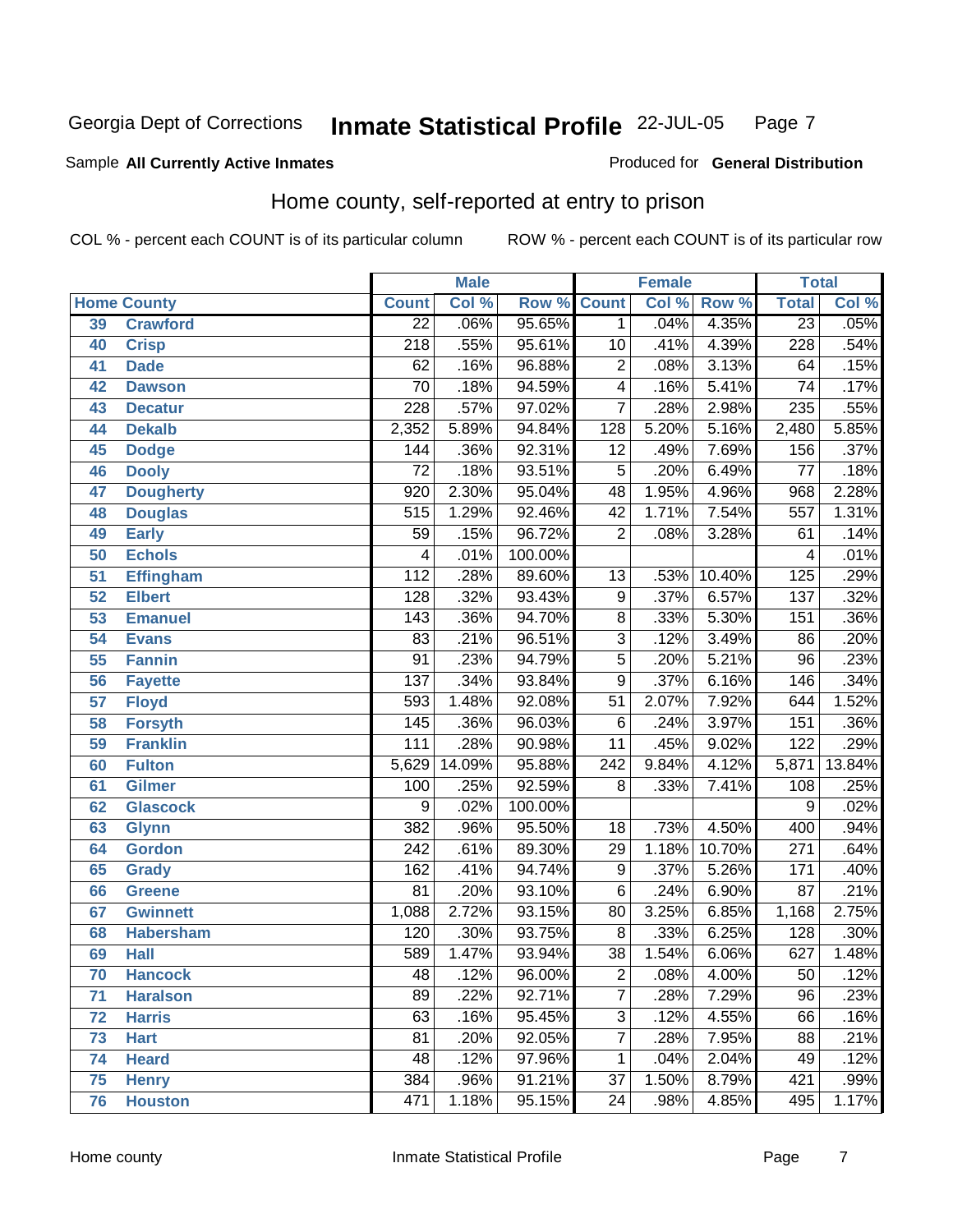### Sample All Currently Active Inmates **All and Science Interval Control Control of Ceneral Distribution**

## Home county, self-reported at entry to prison

|     |                    |                  | <b>Male</b> |         |                          | <b>Female</b> |        | <b>Total</b>     |       |
|-----|--------------------|------------------|-------------|---------|--------------------------|---------------|--------|------------------|-------|
|     | <b>Home County</b> | <b>Count</b>     | Col %       | Row %   | <b>Count</b>             | Col %         | Row %  | <b>Total</b>     | Col % |
| 77  | <b>Irwin</b>       | 65               | .16%        | 97.01%  | $\overline{2}$           | .08%          | 2.99%  | 67               | .16%  |
| 78  | <b>Jackson</b>     | 185              | .46%        | 92.50%  | $\overline{15}$          | .61%          | 7.50%  | $\overline{200}$ | .47%  |
| 79  | <b>Jasper</b>      | 54               | .14%        | 98.18%  | 1                        | .04%          | 1.82%  | $\overline{55}$  | .13%  |
| 80  | <b>Jeff Davis</b>  | 64               | .16%        | 91.43%  | $\overline{6}$           | .24%          | 8.57%  | $\overline{70}$  | .17%  |
| 81  | <b>Jefferson</b>   | 83               | .21%        | 94.32%  | $\overline{5}$           | .20%          | 5.68%  | $\overline{88}$  | .21%  |
| 82  | <b>Jenkins</b>     | 63               | .16%        | 92.65%  | $\overline{5}$           | .20%          | 7.35%  | $\overline{68}$  | .16%  |
| 83  | <b>Johnson</b>     | 41               | .10%        | 100.00% |                          |               |        | $\overline{41}$  | .10%  |
| 84  | <b>Jones</b>       | $\overline{59}$  | .15%        | 92.19%  | $\overline{5}$           | .20%          | 7.81%  | 64               | .15%  |
| 85  | <b>Lamar</b>       | $\overline{74}$  | .19%        | 94.87%  | $\overline{\mathcal{A}}$ | .16%          | 5.13%  | 78               | .18%  |
| 86  | <b>Lanier</b>      | $\overline{29}$  | .07%        | 90.63%  | $\overline{3}$           | .12%          | 9.38%  | $\overline{32}$  | .08%  |
| 87  | <b>Laurens</b>     | 231              | .58%        | 93.90%  | $\overline{15}$          | .61%          | 6.10%  | $\overline{246}$ | .58%  |
| 88  | Lee                | 46               | .12%        | 97.87%  | $\mathbf{1}$             | .04%          | 2.13%  | $\overline{47}$  | .11%  |
| 89  | <b>Liberty</b>     | $\overline{216}$ | .54%        | 93.51%  | $\overline{15}$          | .61%          | 6.49%  | 231              | .54%  |
| 90  | <b>Lincoln</b>     | $\overline{37}$  | .09%        | 94.87%  | $\overline{2}$           | .08%          | 5.13%  | $\overline{39}$  | .09%  |
| 91  | Long               | $\overline{31}$  | .08%        | 83.78%  | $\overline{6}$           | .24%          | 16.22% | $\overline{37}$  | .09%  |
| 92  | <b>Lowndes</b>     | $\overline{411}$ | 1.03%       | 95.80%  | $\overline{18}$          | .73%          | 4.20%  | 429              | 1.01% |
| 93  | <b>Lumpkin</b>     | 66               | .17%        | 97.06%  | $\overline{2}$           | .08%          | 2.94%  | 68               | .16%  |
| 94  | <b>Macon</b>       | $\overline{74}$  | .19%        | 97.37%  | $\overline{2}$           | .08%          | 2.63%  | $\overline{76}$  | .18%  |
| 95  | <b>Madison</b>     | 114              | .29%        | 90.48%  | $\overline{12}$          | .49%          | 9.52%  | 126              | .30%  |
| 96  | <b>Marion</b>      | $\overline{34}$  | .09%        | 91.89%  | $\overline{3}$           | .12%          | 8.11%  | $\overline{37}$  | .09%  |
| 97  | <b>Mcduffie</b>    | 158              | .40%        | 94.05%  | 10                       | .41%          | 5.95%  | 168              | .40%  |
| 98  | <b>Mcintosh</b>    | $\overline{56}$  | .14%        | 98.25%  | $\overline{1}$           | .04%          | 1.75%  | $\overline{57}$  | .13%  |
| 99  | <b>Meriwether</b>  | 169              | .42%        | 93.37%  | $\overline{12}$          | .49%          | 6.63%  | 181              | .43%  |
| 100 | <b>Miller</b>      | $\overline{34}$  | .09%        | 97.14%  | $\overline{1}$           | .04%          | 2.86%  | $\overline{35}$  | .08%  |
| 101 | <b>Mitchell</b>    | $\overline{175}$ | .44%        | 92.59%  | 14                       | .57%          | 7.41%  | 189              | .45%  |
| 102 | <b>Monroe</b>      | 103              | .26%        | 91.96%  | $\overline{9}$           | .37%          | 8.04%  | $\overline{112}$ | .26%  |
| 103 | <b>Montgomery</b>  | $\overline{30}$  | .08%        | 88.24%  | $\overline{4}$           | .16%          | 11.76% | $\overline{34}$  | .08%  |
| 104 | <b>Morgan</b>      | $\overline{77}$  | .19%        | 98.72%  | $\overline{1}$           | .04%          | 1.28%  | $\overline{78}$  | .18%  |
| 105 | <b>Murray</b>      | 158              | .40%        | 92.94%  | $\overline{12}$          | .49%          | 7.06%  | 170              | .40%  |
| 106 | <b>Muscogee</b>    | 1,305            | 3.27%       | 94.50%  | 76                       | 3.09%         | 5.50%  | 1,381            | 3.26% |
| 107 | <b>Newton</b>      | 368              | .92%        | 93.40%  | $\overline{26}$          | 1.06%         | 6.60%  | 394              | .93%  |
| 108 | <b>Oconee</b>      | $\overline{34}$  | .09%        | 89.47%  | 4                        | .16%          | 10.53% | 38               | .09%  |
| 109 | <b>Oglethorpe</b>  | $\overline{57}$  | .14%        | 93.44%  | $\overline{4}$           | .16%          | 6.56%  | 61               | .14%  |
| 110 | <b>Paulding</b>    | $\overline{203}$ | .51%        | 91.44%  | 19                       | .77%          | 8.56%  | 222              | .52%  |
| 111 | <b>Peach</b>       | 106              | .27%        | 97.25%  | 3                        | .12%          | 2.75%  | 109              | .26%  |
| 112 | <b>Pickens</b>     | 88               | .22%        | 92.63%  | 7                        | .28%          | 7.37%  | $\overline{95}$  | .22%  |
| 113 | <b>Pierce</b>      | 48               | .12%        | 92.31%  | 4                        | .16%          | 7.69%  | 52               | .12%  |
| 114 | <b>Pike</b>        | 51               | .13%        | 89.47%  | $\overline{6}$           | .24%          | 10.53% | 57               | .13%  |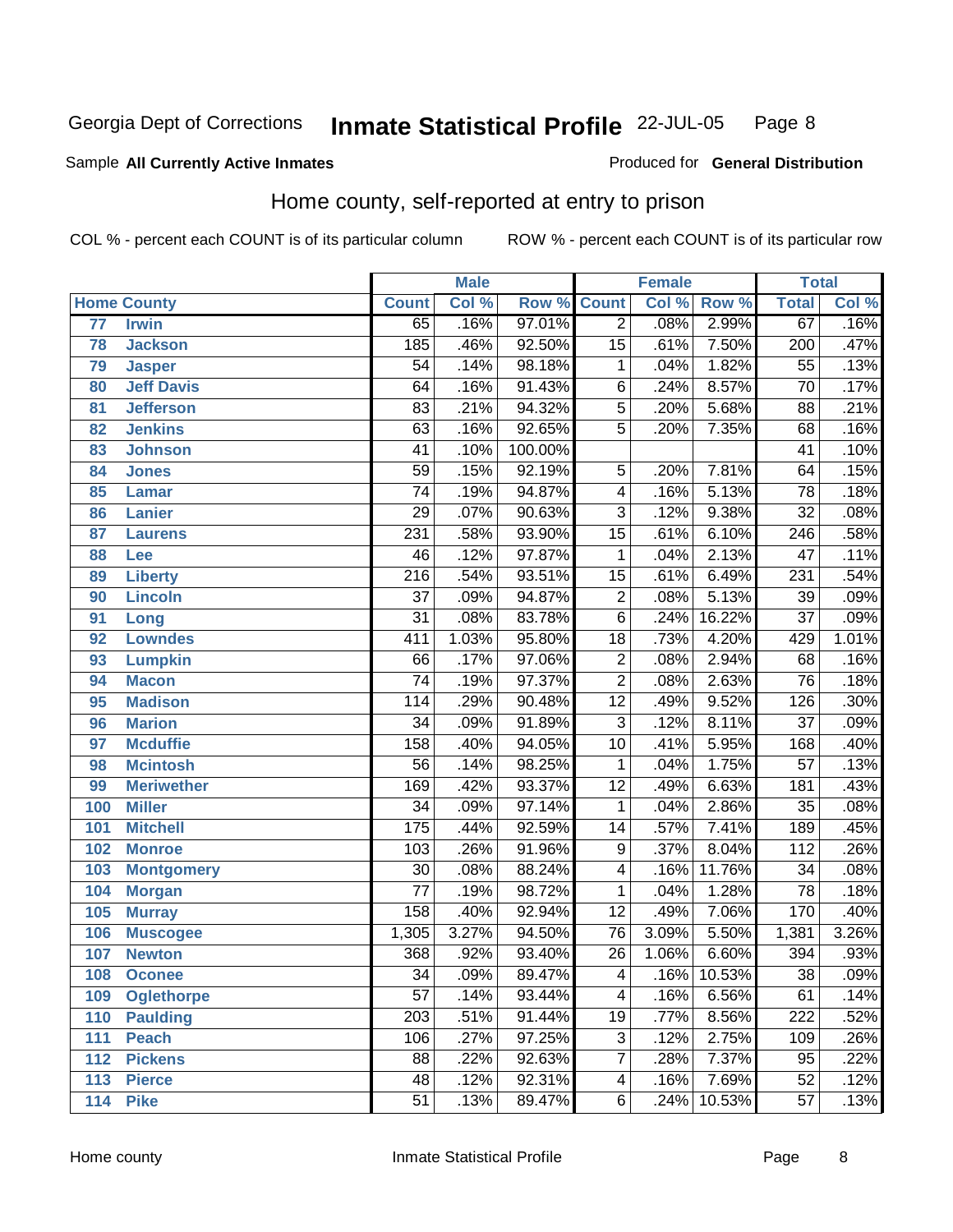### Sample All Currently Active Inmates **All and Science Interval Control Control of Ceneral Distribution**

## Home county, self-reported at entry to prison

|     |                    |                  | <b>Male</b> |         |                  | <b>Female</b> |        | <b>Total</b>     |       |
|-----|--------------------|------------------|-------------|---------|------------------|---------------|--------|------------------|-------|
|     | <b>Home County</b> | <b>Count</b>     | Col %       | Row %   | <b>Count</b>     | Col %         | Row %  | <b>Total</b>     | Col % |
| 115 | <b>Polk</b>        | 184              | .46%        | 94.36%  | 11               | .45%          | 5.64%  | 195              | .46%  |
| 116 | <b>Pulaski</b>     | 93               | .23%        | 90.29%  | 10               | .41%          | 9.71%  | 103              | .24%  |
| 117 | <b>Putnam</b>      | $\overline{123}$ | .31%        | 98.40%  | $\overline{2}$   | .08%          | 1.60%  | 125              | .29%  |
| 118 | Quitman            | 10               | .03%        | 90.91%  | $\mathbf 1$      | .04%          | 9.09%  | $\overline{11}$  | .03%  |
| 119 | <b>Rabun</b>       | $\overline{53}$  | .13%        | 98.15%  | $\overline{1}$   | .04%          | 1.85%  | $\overline{54}$  | .13%  |
| 120 | Randolph           | 60               | .15%        | 96.77%  | $\overline{2}$   | .08%          | 3.23%  | 62               | .15%  |
| 121 | <b>Richmond</b>    | 1,716            | 4.30%       | 94.08%  | $\overline{108}$ | 4.39%         | 5.92%  | 1,824            | 4.30% |
| 122 | <b>Rockdale</b>    | $\overline{245}$ | .61%        | 94.96%  | $\overline{13}$  | .53%          | 5.04%  | 258              | .61%  |
| 123 | <b>Schley</b>      | $\overline{17}$  | .04%        | 100.00% |                  |               |        | $\overline{17}$  | .04%  |
| 124 | <b>Screven</b>     | 105              | .26%        | 94.59%  | 6                | .24%          | 5.41%  | 111              | .26%  |
| 125 | <b>Seminole</b>    | 65               | .16%        | 92.86%  | $\overline{5}$   | .20%          | 7.14%  | $\overline{70}$  | .17%  |
| 126 | <b>Spalding</b>    | 528              | 1.32%       | 93.62%  | 36               | 1.46%         | 6.38%  | 564              | 1.33% |
| 127 | <b>Stephens</b>    | $\overline{141}$ | .35%        | 96.58%  | $\overline{5}$   | .20%          | 3.42%  | 146              | .34%  |
| 128 | <b>Stewart</b>     | $\overline{34}$  | .09%        | 100.00% |                  |               |        | $\overline{34}$  | .08%  |
| 129 | <b>Sumter</b>      | $\overline{200}$ | .50%        | 96.15%  | 8                | .33%          | 3.85%  | 208              | .49%  |
| 130 | <b>Talbot</b>      | 49               | .12%        | 94.23%  | $\overline{3}$   | .12%          | 5.77%  | $\overline{52}$  | .12%  |
| 131 | <b>Taliaferro</b>  | $\overline{5}$   | .01%        | 100.00% |                  |               |        | $\overline{5}$   | .01%  |
| 132 | <b>Tattnall</b>    | $\overline{115}$ | .29%        | 92.74%  | 9                | .37%          | 7.26%  | 124              | .29%  |
| 133 | <b>Taylor</b>      | 67               | .17%        | 95.71%  | $\overline{3}$   | .12%          | 4.29%  | $\overline{70}$  | .17%  |
| 134 | <b>Telfair</b>     | $\overline{112}$ | .28%        | 94.12%  | $\overline{7}$   | .28%          | 5.88%  | 119              | .28%  |
| 135 | <b>Terrell</b>     | 63               | .16%        | 95.45%  | $\overline{3}$   | .12%          | 4.55%  | 66               | .16%  |
| 136 | <b>Thomas</b>      | $\overline{273}$ | .68%        | 95.45%  | $\overline{13}$  | .53%          | 4.55%  | 286              | .67%  |
| 137 | <b>Tift</b>        | $\overline{272}$ | .68%        | 95.77%  | $\overline{12}$  | .49%          | 4.23%  | 284              | .67%  |
| 138 | <b>Toombs</b>      | $\overline{225}$ | .56%        | 92.59%  | 18               | .73%          | 7.41%  | $\overline{243}$ | .57%  |
| 139 | <b>Towns</b>       | $\overline{13}$  | .03%        | 100.00% |                  |               |        | $\overline{13}$  | .03%  |
| 140 | <b>Treutlen</b>    | $\overline{36}$  | .09%        | 94.74%  | $\overline{2}$   | .08%          | 5.26%  | $\overline{38}$  | .09%  |
| 141 | <b>Troup</b>       | 510              | 1.28%       | 93.75%  | $\overline{34}$  | 1.38%         | 6.25%  | 544              | 1.28% |
| 142 | <b>Turner</b>      | $\overline{73}$  | .18%        | 97.33%  | $\overline{2}$   | .08%          | 2.67%  | $\overline{75}$  | .18%  |
| 143 | <b>Twiggs</b>      | $\overline{41}$  | .10%        | 95.35%  | $\overline{2}$   | .08%          | 4.65%  | $\overline{43}$  | .10%  |
| 144 | <b>Union</b>       | $\overline{41}$  | .10%        | 95.35%  | $\overline{2}$   | .08%          | 4.65%  | $\overline{43}$  | .10%  |
| 145 | <b>Upson</b>       | 159              | .40%        | 96.95%  | $\overline{5}$   | .20%          | 3.05%  | 164              | .39%  |
| 146 | <b>Walker</b>      | 292              | .73%        | 91.54%  | 27               | 1.10%         | 8.46%  | 319              | .75%  |
| 147 | <b>Walton</b>      | 288              | .72%        | 94.12%  | $\overline{18}$  | .73%          | 5.88%  | 306              | .72%  |
| 148 | <b>Ware</b>        | 277              | .69%        | 93.58%  | 19               | .77%          | 6.42%  | 296              | .70%  |
| 149 | <b>Warren</b>      | 40               | .10%        | 93.02%  | $\overline{3}$   | .12%          | 6.98%  | 43               | .10%  |
| 150 | <b>Washington</b>  | 131              | .33%        | 95.62%  | 6                | .24%          | 4.38%  | 137              | .32%  |
| 151 | <b>Wayne</b>       | 147              | .37%        | 94.84%  | 8                | .33%          | 5.16%  | 155              | .37%  |
| 152 | <b>Webster</b>     | 13               | .03%        | 86.67%  | $\overline{2}$   | .08%          | 13.33% | 15               | .04%  |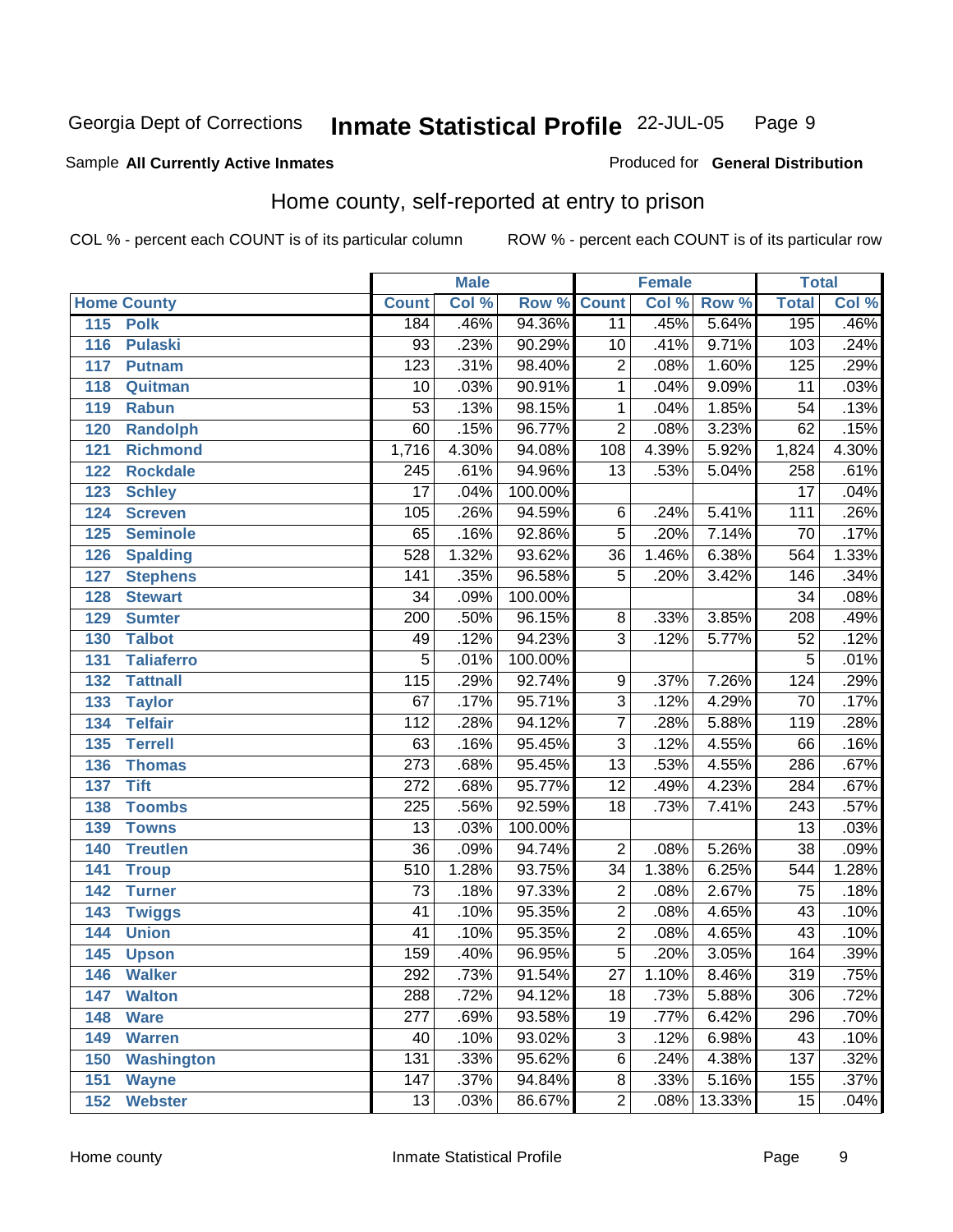### Sample All Currently Active Inmates **All and Science Interval Control Control of Ceneral Distribution**

## Home county, self-reported at entry to prison

|                         |                 | <b>Male</b> |                    |       | <b>Female</b> |          | <b>Total</b>    |         |
|-------------------------|-----------------|-------------|--------------------|-------|---------------|----------|-----------------|---------|
| <b>Home County</b>      | <b>Count</b>    | Col %       | <b>Row % Count</b> |       | Col%          | Row %    | <b>Total</b>    | Col %   |
| <b>Wheeler</b><br>153   | $\overline{25}$ | .06%        | 89.29%             | 3     | .12%          | 10.71%   | $\overline{28}$ | $.07\%$ |
| <b>White</b><br>154     | 60              | .15%        | 95.24%             | 3     | .12%          | 4.76%    | 63              | .15%    |
| <b>Whitfield</b><br>155 | 611             | 1.53%       | 92.02%             | 53    | 2.15%         | 7.98%    | 664             | 1.57%   |
| <b>Wilcox</b><br>156    | 48              | .12%        | 94.12%             | 3     | .12%          | 5.88%    | 51              | .12%    |
| <b>Wilkes</b><br>157    | 56              | .14%        | 96.55%             | 2     | .08%          | 3.45%    | 58              | .14%    |
| <b>Wilkinson</b><br>158 | 60              | .15%        | 93.75%             | 4     | .16%          | 6.25%    | 64              | .15%    |
| <b>Worth</b><br>159     | 122             | .31%        | 93.13%             | 9     | .37%          | $6.87\%$ | 131             | .31%    |
| <b>Total Rported</b>    | 39,946          | 100%        | 94.2%              | 2,460 | 100%          | 5.8%     | 42,406          | 100%    |

| eported<br><b>NO</b> | 5,286            | າາາ<br>മാ | 5,519         |
|----------------------|------------------|-----------|---------------|
| <b>Total</b>         | 15 AMA<br>49.ZJZ | 2,693     | 1700F<br>.923 |

|  | <b>Moo.</b> | ultor | ultor | . |
|--|-------------|-------|-------|---|
|--|-------------|-------|-------|---|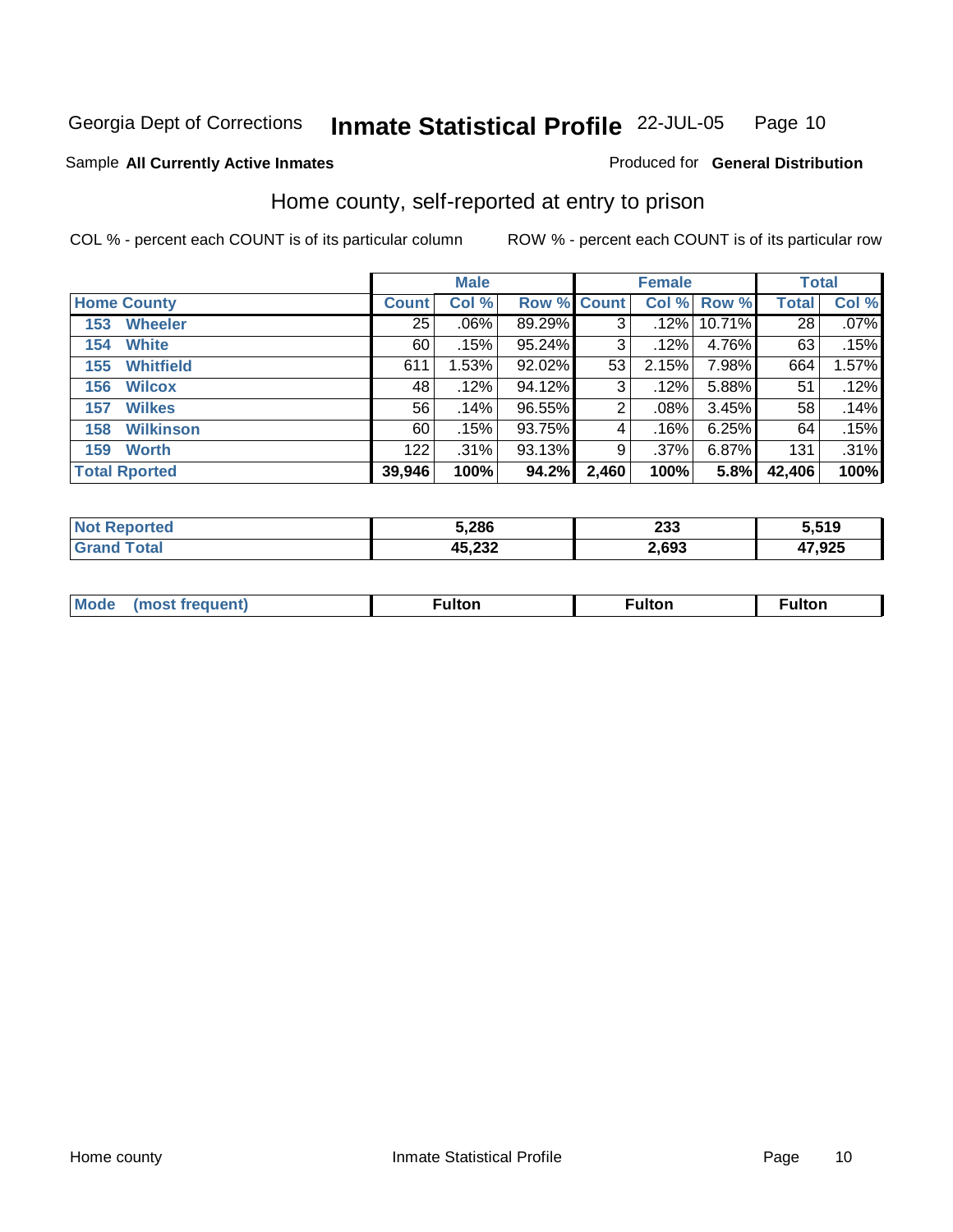## Sample All Currently Active Inmates **All Currently Active Inmates Produced for General Distribution**

## County of conviction of primary offense

|                 |                             |                  | <b>Male</b> |         |                  | <b>Female</b> |                  | <b>Total</b>     |       |
|-----------------|-----------------------------|------------------|-------------|---------|------------------|---------------|------------------|------------------|-------|
|                 | <b>County of Conviction</b> | <b>Count</b>     | Col %       | Row %   | <b>Count</b>     | Col %         | Row <sup>%</sup> | <b>Total</b>     | Col % |
| 1               | <b>Appling</b>              | $\overline{77}$  | .17%        | 96.25%  | $\overline{3}$   | .11%          | 3.75%            | 80               | .17%  |
| $\overline{2}$  | <b>Atkinson</b>             | $\overline{33}$  | .07%        | 97.06%  | $\mathbf{1}$     | .04%          | 2.94%            | $\overline{34}$  | .07%  |
| 3               | <b>Bacon</b>                | $\overline{47}$  | .10%        | 97.92%  | 1                | .04%          | 2.08%            | 48               | .10%  |
| 4               | <b>Baker</b>                | $\overline{17}$  | .04%        | 94.44%  | $\mathbf{1}$     | .04%          | 5.56%            | $\overline{18}$  | .04%  |
| 5               | <b>Baldwin</b>              | 333              | .74%        | 94.87%  | $\overline{18}$  | .67%          | 5.13%            | 351              | .73%  |
| 6               | <b>Banks</b>                | $\overline{72}$  | .16%        | 92.31%  | $\overline{6}$   | .22%          | 7.69%            | $\overline{78}$  | .16%  |
| 7               | <b>Barrow</b>               | $\overline{211}$ | .47%        | 95.91%  | $\overline{9}$   | .33%          | 4.09%            | 220              | .46%  |
| 8               | <b>Bartow</b>               | 456              | 1.01%       | 90.66%  | $\overline{47}$  | 1.75%         | 9.34%            | 503              | 1.05% |
| 9               | <b>Ben Hill</b>             | $\overline{214}$ | .47%        | 91.06%  | $\overline{21}$  | .78%          | 8.94%            | 235              | .49%  |
| 10              | <b>Berrien</b>              | 93               | .21%        | 92.08%  | 8                | .30%          | 7.92%            | 101              | .21%  |
| 11              | <b>Bibb</b>                 | 942              | 2.08%       | 95.25%  | $\overline{47}$  | 1.75%         | 4.75%            | 989              | 2.07% |
| 12              | <b>Bleckley</b>             | 104              | .23%        | 91.23%  | $\overline{10}$  | .37%          | 8.77%            | 114              | .24%  |
| 13              | <b>Brantley</b>             | $\overline{54}$  | .12%        | 93.10%  | 4                | .15%          | 6.90%            | $\overline{58}$  | .12%  |
| 14              | <b>Brooks</b>               | $\overline{73}$  | .16%        | 100.00% |                  |               |                  | $\overline{73}$  | .15%  |
| 15              | <b>Bryan</b>                | $\overline{90}$  | .20%        | 97.83%  | $\overline{2}$   | .07%          | 2.17%            | $\overline{92}$  | .19%  |
| 16              | <b>Bulloch</b>              | 414              | .92%        | 93.88%  | $\overline{27}$  | 1.00%         | 6.12%            | 441              | .92%  |
| $\overline{17}$ | <b>Burke</b>                | $\overline{183}$ | .41%        | 97.34%  | $\overline{5}$   | .19%          | 2.66%            | 188              | .39%  |
| 18              | <b>Butts</b>                | $\overline{113}$ | .25%        | 94.17%  | $\overline{7}$   | .26%          | 5.83%            | 120              | .25%  |
| 19              | <b>Calhoun</b>              | $\overline{38}$  | .08%        | 92.68%  | $\overline{3}$   | .11%          | 7.32%            | $\overline{41}$  | .09%  |
| 20              | <b>Camden</b>               | 106              | .23%        | 97.25%  | $\overline{3}$   | .11%          | 2.75%            | 109              | .23%  |
| 21              | <b>Candler</b>              | $\overline{68}$  | .15%        | 98.55%  | $\mathbf{1}$     | .04%          | 1.45%            | 69               | .14%  |
| 22              | <b>Carroll</b>              | 466              | 1.03%       | 92.83%  | $\overline{36}$  | 1.34%         | 7.17%            | 502              | 1.05% |
| 23              | <b>Catoosa</b>              | 230              | .51%        | 90.55%  | $\overline{24}$  | .89%          | 9.45%            | 254              | .53%  |
| 24              | <b>Charlton</b>             | $\overline{69}$  | .15%        | 97.18%  | $\overline{2}$   | .07%          | 2.82%            | $\overline{71}$  | .15%  |
| 25              | <b>Chatham</b>              | 2,241            | 4.96%       | 95.36%  | $\overline{109}$ | 4.05%         | 4.64%            | 2,350            | 4.91% |
| 26              | <b>Chattahoochee</b>        | $\overline{28}$  | .06%        | 96.55%  | 1                | .04%          | 3.45%            | $\overline{29}$  | .06%  |
| 27              | Chattooga                   | $\overline{226}$ | .50%        | 89.68%  | $\overline{26}$  | .97%          | 10.32%           | 252              | .53%  |
| 28              | <b>Cherokee</b>             | 545              | 1.21%       | 91.60%  | $\overline{50}$  | 1.86%         | 8.40%            | 595              | 1.24% |
| 29              | <b>Clarke</b>               | 466              | 1.03%       | 94.72%  | $\overline{26}$  | .97%          | 5.28%            | 492              | 1.03% |
| 30              | <b>Clay</b>                 | $\overline{27}$  | .06%        | 96.43%  | 1                | .04%          | 3.57%            | $\overline{28}$  | .06%  |
| 31              | <b>Clayton</b>              | 1,606            | 3.55%       | 94.47%  | 94               | 3.49%         | 5.53%            | 1,700            | 3.55% |
| 32              | <b>Clinch</b>               | 50               | .11%        | 94.34%  | 3 <sup>1</sup>   | .11%          | 5.66%            | 53               | .11%  |
| 33              | <b>Cobb</b>                 | 2,284            | 5.06%       | 93.53%  | 158              | 5.87%         | 6.47%            | 2,442            | 5.10% |
| 34              | <b>Coffee</b>               | 220              | .49%        | 91.67%  | 20               | .74%          | 8.33%            | 240              | .50%  |
| 35              | <b>Colquitt</b>             | 270              | .60%        | 97.12%  | $\overline{8}$   | .30%          | 2.88%            | $\overline{278}$ | .58%  |
| 36              | <b>Columbia</b>             | $\overline{267}$ | .59%        | 92.39%  | 22               | .82%          | 7.61%            | 289              | .60%  |
| 37              | <b>Cook</b>                 | 131              | .29%        | 96.32%  | $\overline{5}$   | .19%          | 3.68%            | 136              | .28%  |
| 38              | <b>Coweta</b>               | 451              | 1.00%       | 94.95%  | $\overline{24}$  | .89%          | 5.05%            | 475              | .99%  |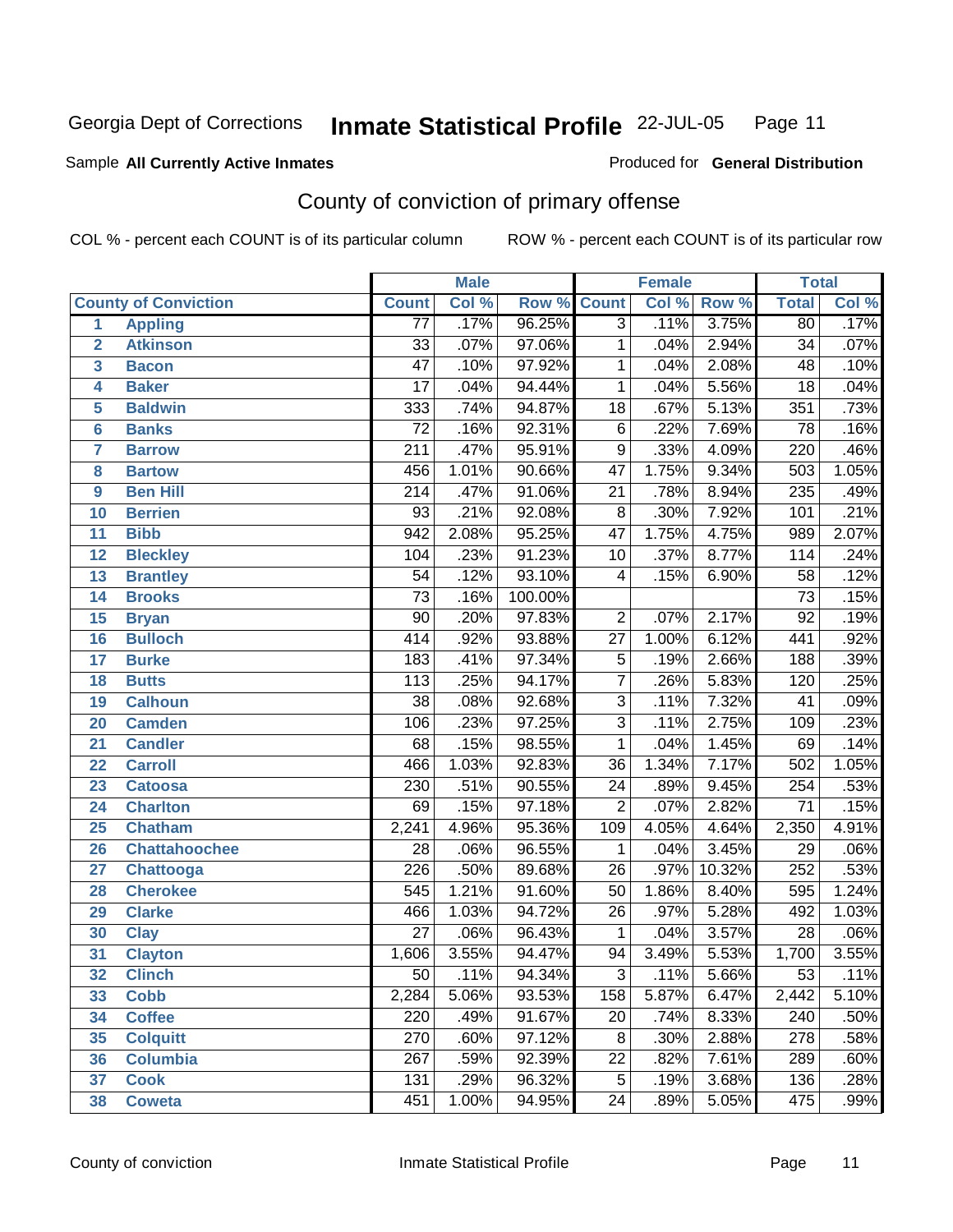## Sample All Currently Active Inmates **All Currently Active Inmates Produced for General Distribution**

## County of conviction of primary offense

|    |                             |                  | <b>Male</b> |         |                 | <b>Female</b> |        | <b>Total</b>     |       |
|----|-----------------------------|------------------|-------------|---------|-----------------|---------------|--------|------------------|-------|
|    | <b>County of Conviction</b> | <b>Count</b>     | Col %       | Row %   | <b>Count</b>    | Col %         | Row %  | <b>Total</b>     | Col % |
| 39 | <b>Crawford</b>             | $\overline{19}$  | .04%        | 86.36%  | $\overline{3}$  | .11%          | 13.64% | $\overline{22}$  | .05%  |
| 40 | <b>Crisp</b>                | $\overline{279}$ | .62%        | 94.58%  | 16              | .59%          | 5.42%  | 295              | .62%  |
| 41 | <b>Dade</b>                 | 134              | .30%        | 95.71%  | $\overline{6}$  | .22%          | 4.29%  | 140              | .29%  |
| 42 | <b>Dawson</b>               | 86               | .19%        | 97.73%  | $\overline{2}$  | .07%          | 2.27%  | 88               | .18%  |
| 43 | <b>Decatur</b>              | $\overline{267}$ | .59%        | 94.68%  | $\overline{15}$ | .56%          | 5.32%  | 282              | .59%  |
| 44 | <b>Dekalb</b>               | 3,028            | 6.70%       | 95.31%  | 149             | 5.54%         | 4.69%  | 3,177            | 6.64% |
| 45 | <b>Dodge</b>                | 158              | .35%        | 92.40%  | $\overline{13}$ | .48%          | 7.60%  | 171              | .36%  |
| 46 | <b>Dooly</b>                | 111              | .25%        | 94.07%  | $\overline{7}$  | .26%          | 5.93%  | $\overline{118}$ | .25%  |
| 47 | <b>Dougherty</b>            | 983              | 2.18%       | 95.16%  | $\overline{50}$ | 1.86%         | 4.84%  | 1,033            | 2.16% |
| 48 | <b>Douglas</b>              | 907              | 2.01%       | 91.43%  | 85              | 3.16%         | 8.57%  | 992              | 2.07% |
| 49 | <b>Early</b>                | $\overline{72}$  | .16%        | 97.30%  | $\overline{2}$  | .07%          | 2.70%  | $\overline{74}$  | .15%  |
| 50 | <b>Echols</b>               | 9                | .02%        | 100.00% |                 |               |        | 9                | .02%  |
| 51 | <b>Effingham</b>            | 159              | .35%        | 93.53%  | $\overline{11}$ | .41%          | 6.47%  | 170              | .36%  |
| 52 | <b>Elbert</b>               | 140              | .31%        | 92.72%  | 11              | .41%          | 7.28%  | 151              | .32%  |
| 53 | <b>Emanuel</b>              | 173              | .38%        | 97.19%  | $\overline{5}$  | .19%          | 2.81%  | $\overline{178}$ | .37%  |
| 54 | <b>Evans</b>                | $\overline{74}$  | .16%        | 94.87%  | 4               | .15%          | 5.13%  | $\overline{78}$  | .16%  |
| 55 | <b>Fannin</b>               | 102              | .23%        | 91.07%  | 10              | .37%          | 8.93%  | $\overline{112}$ | .23%  |
| 56 | <b>Fayette</b>              | $\overline{275}$ | .61%        | 93.86%  | 18              | .67%          | 6.14%  | 293              | .61%  |
| 57 | <b>Floyd</b>                | 700              | 1.55%       | 91.62%  | 64              | 2.38%         | 8.38%  | 764              | 1.60% |
| 58 | <b>Forsyth</b>              | 193              | .43%        | 93.24%  | 14              | .52%          | 6.76%  | 207              | .43%  |
| 59 | <b>Franklin</b>             | 134              | .30%        | 94.37%  | $\overline{8}$  | .30%          | 5.63%  | $\overline{142}$ | .30%  |
| 60 | <b>Fulton</b>               | 4,399            | 9.74%       | 96.17%  | 175             | 6.51%         | 3.83%  | 4,574            | 9.55% |
| 61 | Gilmer                      | 135              | .30%        | 96.43%  | $\overline{5}$  | .19%          | 3.57%  | 140              | .29%  |
| 62 | <b>Glascock</b>             | 8                | .02%        | 88.89%  | 1               | .04%          | 11.11% | 9                | .02%  |
| 63 | <b>Glynn</b>                | 457              | 1.01%       | 96.21%  | $\overline{18}$ | .67%          | 3.79%  | 475              | .99%  |
| 64 | <b>Gordon</b>               | 251              | .56%        | 88.69%  | $\overline{32}$ | 1.19%         | 11.31% | 283              | .59%  |
| 65 | <b>Grady</b>                | $\overline{214}$ | .47%        | 95.96%  | $\overline{9}$  | .33%          | 4.04%  | 223              | .47%  |
| 66 | <b>Greene</b>               | 107              | .24%        | 96.40%  | 4               | .15%          | 3.60%  | $\overline{111}$ | .23%  |
| 67 | <b>Gwinnett</b>             | 1,321            | 2.92%       | 93.56%  | $\overline{91}$ | 3.38%         | 6.44%  | 1,412            | 2.95% |
| 68 | <b>Habersham</b>            | 114              | .25%        | 91.94%  | 10              | .37%          | 8.06%  | 124              | .26%  |
| 69 | <b>Hall</b>                 | 636              | 1.41%       | 93.81%  | 42              | 1.56%         | 6.19%  | 678              | 1.42% |
| 70 | <b>Hancock</b>              | 29               | .06%        | 96.67%  | 1               | .04%          | 3.33%  | 30               | .06%  |
| 71 | <b>Haralson</b>             | $\overline{71}$  | .16%        | 97.26%  | $\overline{2}$  | .07%          | 2.74%  | $\overline{73}$  | .15%  |
| 72 | <b>Harris</b>               | 92               | .20%        | 95.83%  | 4               | .15%          | 4.17%  | 96               | .20%  |
| 73 | <b>Hart</b>                 | $\overline{92}$  | .20%        | 91.09%  | 9               | .33%          | 8.91%  | 101              | .21%  |
| 74 | <b>Heard</b>                | 46               | .10%        | 92.00%  | 4               | .15%          | 8.00%  | 50               | .10%  |
| 75 | <b>Henry</b>                | 408              | .90%        | 91.48%  | 38              | 1.41%         | 8.52%  | 446              | .93%  |
| 76 | <b>Houston</b>              | $\overline{515}$ | 1.14%       | 94.32%  | 31              | 1.15%         | 5.68%  | 546              | 1.14% |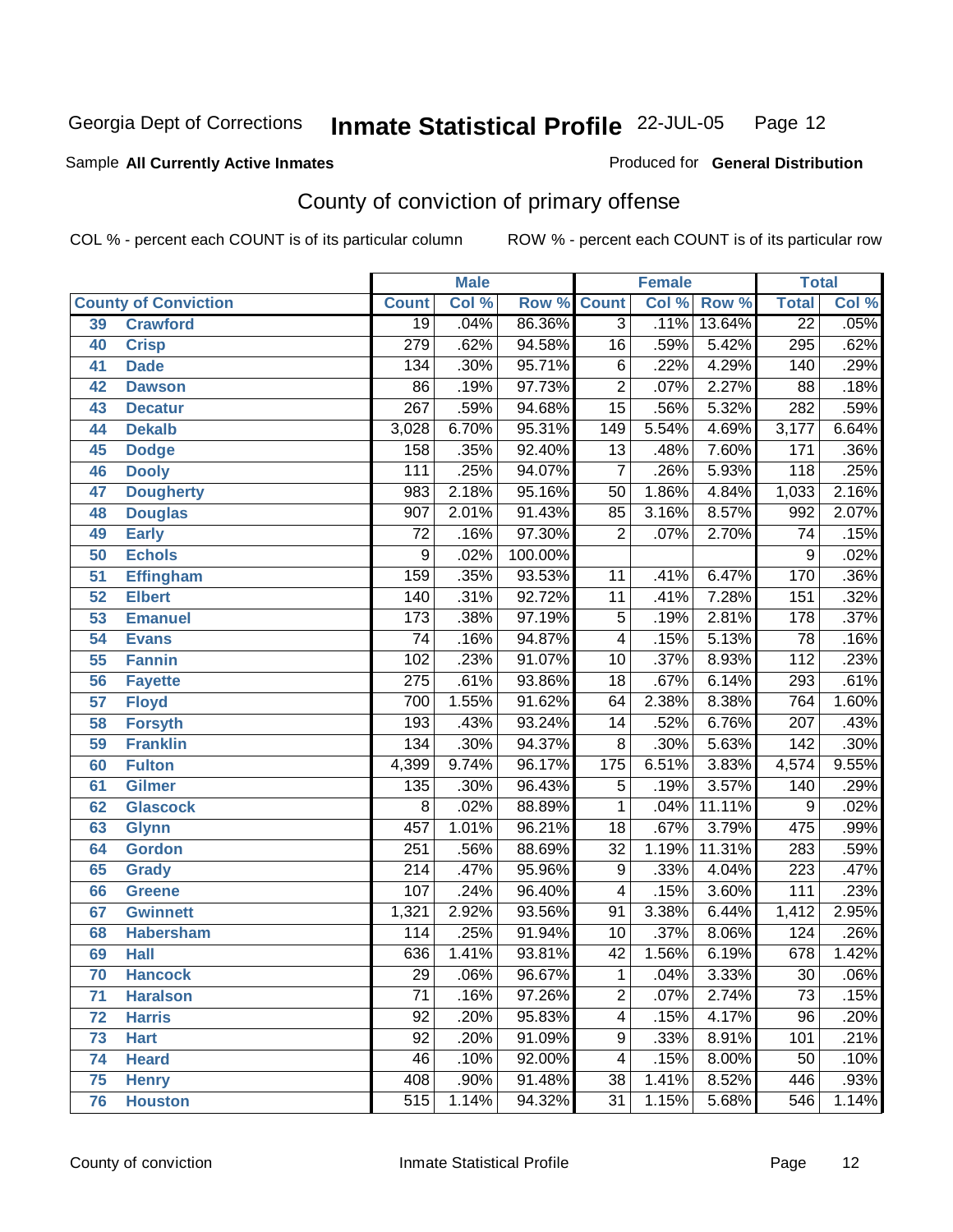## Sample All Currently Active Inmates **All Currently Active Inmates Produced for General Distribution**

## County of conviction of primary offense

|     |                             |                  | <b>Male</b> |         |                         | <b>Female</b> |       | <b>Total</b>     |       |
|-----|-----------------------------|------------------|-------------|---------|-------------------------|---------------|-------|------------------|-------|
|     | <b>County of Conviction</b> | <b>Count</b>     | Col %       | Row %   | <b>Count</b>            | Col %         | Row % | <b>Total</b>     | Col % |
| 77  | <b>Irwin</b>                | 63               | .14%        | 96.92%  | $\overline{2}$          | .07%          | 3.08% | 65               | .14%  |
| 78  | <b>Jackson</b>              | $\overline{219}$ | .48%        | 92.02%  | $\overline{19}$         | .71%          | 7.98% | 238              | .50%  |
| 79  | <b>Jasper</b>               | $\overline{53}$  | .12%        | 96.36%  | $\overline{2}$          | .07%          | 3.64% | $\overline{55}$  | .11%  |
| 80  | <b>Jeff Davis</b>           | $\overline{59}$  | .13%        | 90.77%  | $\overline{6}$          | .22%          | 9.23% | 65               | .14%  |
| 81  | <b>Jefferson</b>            | 99               | .22%        | 97.06%  | $\overline{3}$          | .11%          | 2.94% | 102              | .21%  |
| 82  | <b>Jenkins</b>              | $\overline{70}$  | .15%        | 92.11%  | $\overline{6}$          | .22%          | 7.89% | 76               | .16%  |
| 83  | <b>Johnson</b>              | 49               | .11%        | 98.00%  | $\overline{1}$          | .04%          | 2.00% | $\overline{50}$  | .10%  |
| 84  | <b>Jones</b>                | 108              | .24%        | 93.10%  | $\overline{8}$          | .30%          | 6.90% | 116              | .24%  |
| 85  | <b>Lamar</b>                | $\overline{84}$  | .19%        | 94.38%  | $\overline{5}$          | .19%          | 5.62% | $\overline{89}$  | .19%  |
| 86  | <b>Lanier</b>               | $\overline{37}$  | .08%        | 92.50%  | $\overline{3}$          | .11%          | 7.50% | 40               | .08%  |
| 87  | <b>Laurens</b>              | $\overline{242}$ | .54%        | 94.16%  | $\overline{15}$         | .56%          | 5.84% | $\overline{257}$ | .54%  |
| 88  | Lee                         | 46               | .10%        | 95.83%  | $\overline{2}$          | .07%          | 4.17% | $\overline{48}$  | .10%  |
| 89  | <b>Liberty</b>              | 241              | .53%        | 94.51%  | $\overline{14}$         | .52%          | 5.49% | 255              | .53%  |
| 90  | <b>Lincoln</b>              | 43               | .10%        | 95.56%  | $\overline{2}$          | .07%          | 4.44% | 45               | .09%  |
| 91  | Long                        | $\overline{80}$  | .18%        | 90.91%  | $\overline{8}$          | .30%          | 9.09% | $\overline{88}$  | .18%  |
| 92  | <b>Lowndes</b>              | 526              | 1.16%       | 95.99%  | $\overline{22}$         | .82%          | 4.01% | 548              | 1.14% |
| 93  | <b>Lumpkin</b>              | 63               | .14%        | 92.65%  | $\overline{5}$          | .19%          | 7.35% | 68               | .14%  |
| 94  | <b>Macon</b>                | $\overline{73}$  | .16%        | 98.65%  | 1                       | .04%          | 1.35% | $\overline{74}$  | .15%  |
| 95  | <b>Madison</b>              | 126              | .28%        | 91.30%  | $\overline{12}$         | .45%          | 8.70% | 138              | .29%  |
| 96  | <b>Marion</b>               | $\overline{36}$  | .08%        | 92.31%  | $\overline{3}$          | .11%          | 7.69% | $\overline{39}$  | .08%  |
| 97  | <b>Mcduffie</b>             | 195              | .43%        | 93.30%  | $\overline{14}$         | .52%          | 6.70% | 209              | .44%  |
| 98  | <b>Mcintosh</b>             | $\overline{70}$  | .15%        | 100.00% |                         |               |       | 70               | .15%  |
| 99  | <b>Meriwether</b>           | $\overline{173}$ | .38%        | 94.02%  | $\overline{11}$         | .41%          | 5.98% | 184              | .38%  |
| 100 | <b>Miller</b>               | $\overline{27}$  | .06%        | 96.43%  | $\mathbf{1}$            | .04%          | 3.57% | $\overline{28}$  | .06%  |
| 101 | <b>Mitchell</b>             | 186              | .41%        | 92.08%  | $\overline{16}$         | .59%          | 7.92% | $\overline{202}$ | .42%  |
| 102 | <b>Monroe</b>               | 158              | .35%        | 94.61%  | $\overline{9}$          | .33%          | 5.39% | 167              | .35%  |
| 103 | <b>Montgomery</b>           | $\overline{42}$  | .09%        | 93.33%  | $\overline{3}$          | .11%          | 6.67% | 45               | .09%  |
| 104 | <b>Morgan</b>               | $\overline{84}$  | .19%        | 97.67%  | $\overline{2}$          | .07%          | 2.33% | $\overline{86}$  | .18%  |
| 105 | <b>Murray</b>               | 180              | .40%        | 93.26%  | $\overline{13}$         | .48%          | 6.74% | 193              | .40%  |
| 106 | <b>Muscogee</b>             | 1,591            | 3.52%       | 94.93%  | 85                      | 3.16%         | 5.07% | 1,676            | 3.50% |
| 107 | <b>Newton</b>               | 410              | .91%        | 94.69%  | $\overline{23}$         | .86%          | 5.31% | 433              | .90%  |
| 108 | <b>Oconee</b>               | 60               | .13%        | 96.77%  | $\overline{\mathbf{c}}$ | .07%          | 3.23% | 62               | .13%  |
| 109 | <b>Oglethorpe</b>           | 64               | .14%        | 94.12%  | $\overline{\mathbf{4}}$ | .15%          | 5.88% | 68               | .14%  |
| 110 | <b>Paulding</b>             | 170              | .38%        | 93.41%  | $\overline{12}$         | .45%          | 6.59% | 182              | .38%  |
| 111 | <b>Peach</b>                | $\overline{87}$  | .19%        | 98.86%  | 1                       | .04%          | 1.14% | 88               | .18%  |
| 112 | <b>Pickens</b>              | 86               | .19%        | 96.63%  | 3                       | .11%          | 3.37% | 89               | .19%  |
| 113 | <b>Pierce</b>               | 54               | .12%        | 96.43%  | $\overline{2}$          | .07%          | 3.57% | 56               | .12%  |
| 114 | <b>Pike</b>                 | 44               | .10%        | 91.67%  | 4                       | .15%          | 8.33% | 48               | .10%  |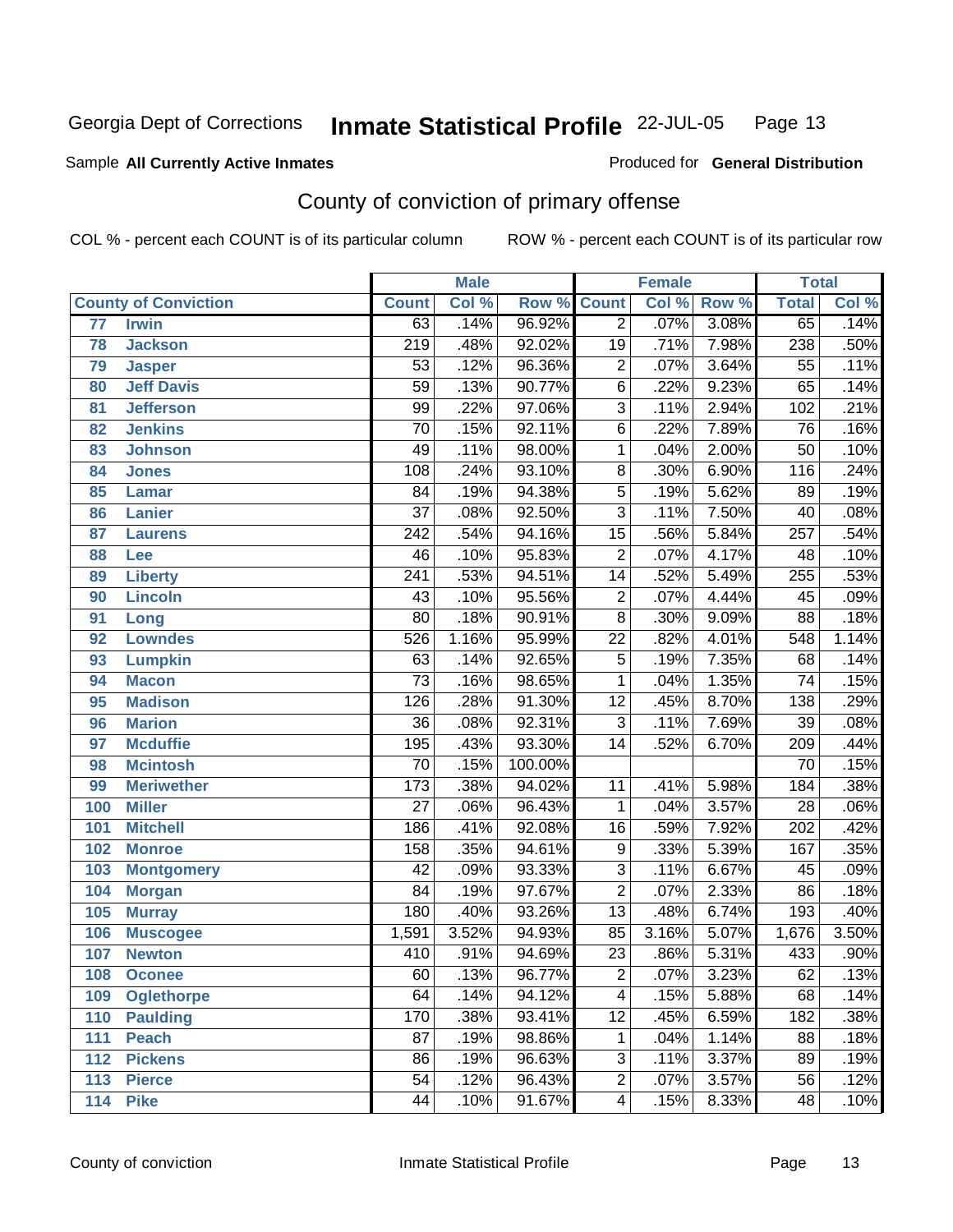### Sample All Currently Active Inmates **All and Science Interval Control Control of Ceneral Distribution**

## County of conviction of primary offense

|     |                             |                  | <b>Male</b> |         |                 | <b>Female</b> |       | <b>Total</b>     |       |
|-----|-----------------------------|------------------|-------------|---------|-----------------|---------------|-------|------------------|-------|
|     | <b>County of Conviction</b> | <b>Count</b>     | Col %       | Row %   | <b>Count</b>    | Col %         | Row % | <b>Total</b>     | Col % |
| 115 | <b>Polk</b>                 | 146              | .32%        | 94.81%  | $\overline{8}$  | .30%          | 5.19% | 154              | .32%  |
| 116 | <b>Pulaski</b>              | 100              | .22%        | 90.91%  | 10              | .37%          | 9.09% | 110              | .23%  |
| 117 | <b>Putnam</b>               | 144              | .32%        | 96.64%  | $\overline{5}$  | .19%          | 3.36% | 149              | .31%  |
| 118 | Quitman                     | $\overline{11}$  | .02%        | 100.00% |                 |               |       | $\overline{11}$  | .02%  |
| 119 | <b>Rabun</b>                | $\overline{68}$  | .15%        | 98.55%  | $\mathbf{1}$    | .04%          | 1.45% | 69               | .14%  |
| 120 | <b>Randolph</b>             | 69               | .15%        | 95.83%  | $\overline{3}$  | .11%          | 4.17% | $\overline{72}$  | .15%  |
| 121 | <b>Richmond</b>             | 1,870            | 4.14%       | 93.78%  | 124             | 4.61%         | 6.22% | 1,994            | 4.17% |
| 122 | <b>Rockdale</b>             | $\overline{364}$ | .81%        | 96.30%  | 14              | .52%          | 3.70% | 378              | .79%  |
| 123 | <b>Schley</b>               | $\overline{24}$  | .05%        | 96.00%  | 1               | .04%          | 4.00% | $\overline{25}$  | .05%  |
| 124 | <b>Screven</b>              | $\overline{129}$ | .29%        | 96.27%  | $\overline{5}$  | .19%          | 3.73% | 134              | .28%  |
| 125 | <b>Seminole</b>             | $\overline{84}$  | .19%        | 93.33%  | $\overline{6}$  | .22%          | 6.67% | $\overline{90}$  | .19%  |
| 126 | <b>Spalding</b>             | 604              | 1.34%       | 93.35%  | 43              | 1.60%         | 6.65% | 647              | 1.35% |
| 127 | <b>Stephens</b>             | 153              | .34%        | 96.84%  | $\overline{5}$  | .19%          | 3.16% | 158              | .33%  |
| 128 | <b>Stewart</b>              | $\overline{41}$  | .09%        | 95.35%  | $\overline{2}$  | .07%          | 4.65% | 43               | .09%  |
| 129 | <b>Sumter</b>               | $\overline{216}$ | .48%        | 96.43%  | $\overline{8}$  | .30%          | 3.57% | 224              | .47%  |
| 130 | <b>Talbot</b>               | $\overline{40}$  | .09%        | 95.24%  | $\overline{2}$  | .07%          | 4.76% | $\overline{42}$  | .09%  |
| 131 | <b>Taliaferro</b>           | $\overline{8}$   | .02%        | 100.00% |                 |               |       | $\overline{8}$   | .02%  |
| 132 | <b>Tattnall</b>             | $\overline{147}$ | .33%        | 96.08%  | 6               | .22%          | 3.92% | 153              | .32%  |
| 133 | <b>Taylor</b>               | $\overline{77}$  | .17%        | 97.47%  | $\overline{2}$  | .07%          | 2.53% | $\overline{79}$  | .17%  |
| 134 | <b>Telfair</b>              | 132              | .29%        | 92.31%  | $\overline{11}$ | .41%          | 7.69% | $\overline{143}$ | .30%  |
| 135 | <b>Terrell</b>              | $\overline{77}$  | .17%        | 96.25%  | $\overline{3}$  | .11%          | 3.75% | $\overline{80}$  | .17%  |
| 136 | <b>Thomas</b>               | $\overline{315}$ | .70%        | 96.04%  | $\overline{13}$ | .48%          | 3.96% | $\overline{328}$ | .69%  |
| 137 | <b>Tift</b>                 | $\overline{317}$ | .70%        | 94.63%  | $\overline{18}$ | .67%          | 5.37% | $\frac{1}{335}$  | .70%  |
| 138 | <b>Toombs</b>               | $\overline{274}$ | .61%        | 91.64%  | $\overline{25}$ | .93%          | 8.36% | 299              | .62%  |
| 139 | <b>Towns</b>                | $\overline{21}$  | .05%        | 95.45%  | $\mathbf{1}$    | .04%          | 4.55% | $\overline{22}$  | .05%  |
| 140 | <b>Treutlen</b>             | $\overline{40}$  | .09%        | 95.24%  | $\overline{2}$  | .07%          | 4.76% | $\overline{42}$  | .09%  |
| 141 | <b>Troup</b>                | 631              | 1.40%       | 94.89%  | $\overline{34}$ | 1.26%         | 5.11% | 665              | 1.39% |
| 142 | <b>Turner</b>               | $\overline{76}$  | .17%        | 98.70%  | $\mathbf 1$     | .04%          | 1.30% | $\overline{77}$  | .16%  |
| 143 | <b>Twiggs</b>               | $\overline{41}$  | .09%        | 95.35%  | $\overline{2}$  | .07%          | 4.65% | $\overline{43}$  | .09%  |
| 144 | <b>Union</b>                | $\overline{45}$  | .10%        | 93.75%  | $\overline{3}$  | .11%          | 6.25% | 48               | .10%  |
| 145 | <b>Upson</b>                | 171              | .38%        | 95.53%  | $\overline{8}$  | .30%          | 4.47% | 179              | .37%  |
| 146 | <b>Walker</b>               | 342              | .76%        | 91.94%  | 30              | 1.12%         | 8.06% | 372              | .78%  |
| 147 | <b>Walton</b>               | $\overline{317}$ | .70%        | 94.63%  | $\overline{18}$ | .67%          | 5.37% | 335              | .70%  |
| 148 | <b>Ware</b>                 | 360              | .80%        | 93.99%  | $\overline{23}$ | .86%          | 6.01% | 383              | .80%  |
| 149 | <b>Warren</b>               | $\overline{47}$  | .10%        | 94.00%  | $\overline{3}$  | .11%          | 6.00% | $\overline{50}$  | .10%  |
| 150 | <b>Washington</b>           | 114              | .25%        | 95.80%  | $\overline{5}$  | .19%          | 4.20% | 119              | .25%  |
| 151 | <b>Wayne</b>                | 169              | .37%        | 94.94%  | $\overline{9}$  | .33%          | 5.06% | 178              | .37%  |
| 152 | <b>Webster</b>              | 10               | .02%        | 90.91%  | 1               | .04%          | 9.09% | 11               | .02%  |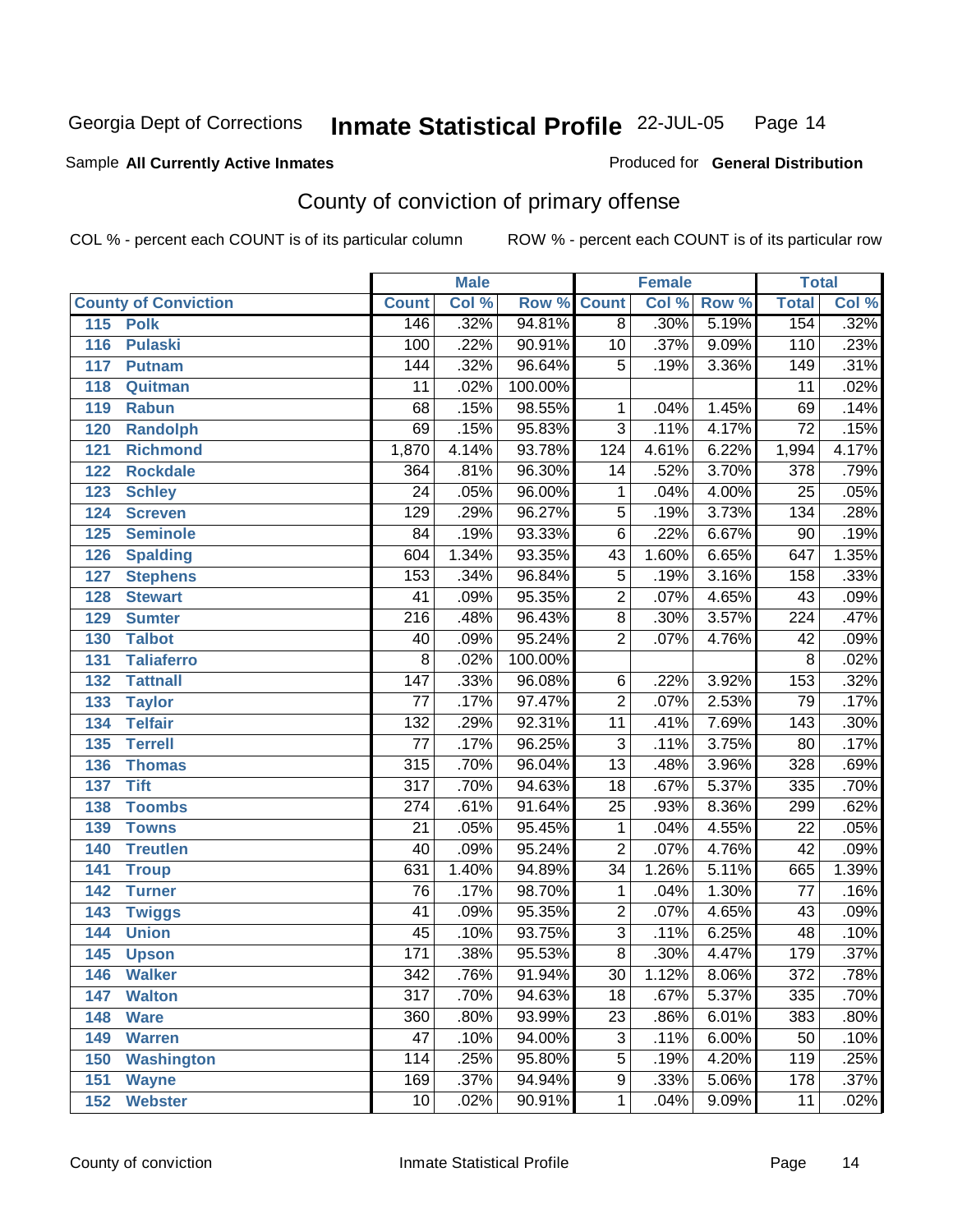### Sample All Currently Active Inmates **All and Science Interval Control Control of Ceneral Distribution**

## County of conviction of primary offense

|                             |              | <b>Male</b> |             |       | <b>Female</b> |          | <b>Total</b> |       |
|-----------------------------|--------------|-------------|-------------|-------|---------------|----------|--------------|-------|
| <b>County of Conviction</b> | <b>Count</b> | Col %       | Row % Count |       | Col %         | Row %    | <b>Total</b> | Col % |
| <b>Wheeler</b><br>153       | 40           | .09%        | 97.56%      |       | .04%          | 2.44%    | 41           | .09%  |
| <b>White</b><br>154         | 69           | .15%        | 95.83%      | 3     | .11%          | 4.17%    | 72           | .15%  |
| <b>Whitfield</b><br>155     | 711          | 1.57%       | 91.39%      | 67    | 2.49%         | 8.61%    | 778          | 1.63% |
| <b>Wilcox</b><br>156        | 67           | .15%        | 95.71%      | 3     | .11%          | 4.29%    | 70           | .15%  |
| <b>Wilkes</b><br>157        | 73           | .16%        | 94.81%      | 4     | .15%          | 5.19%    | 77           | .16%  |
| <b>Wilkinson</b><br>158     | 56           | .12%        | 93.33%      | 4     | .15%          | $6.67\%$ | 60           | .13%  |
| <b>Worth</b><br>159         | 160          | .35%        | 95.81%      | 7     | .26%          | 4.19%    | 167          | .35%  |
| <b>Total Rported</b>        | 45,181       | 100%        | 94.38%      | 2,690 | 100%          | 5.62%    | 47,871       | 100%  |

| <b>Not Reported</b>  |                  |       | יכ     |
|----------------------|------------------|-------|--------|
| <b>Total</b><br>Grar | 15 722<br>43.ZJZ | 2,693 | 47,925 |

| <b>Mode (most frequent)</b> | <sup>∓</sup> ulton | ≂ulton | ≂ulton |
|-----------------------------|--------------------|--------|--------|
|                             |                    |        |        |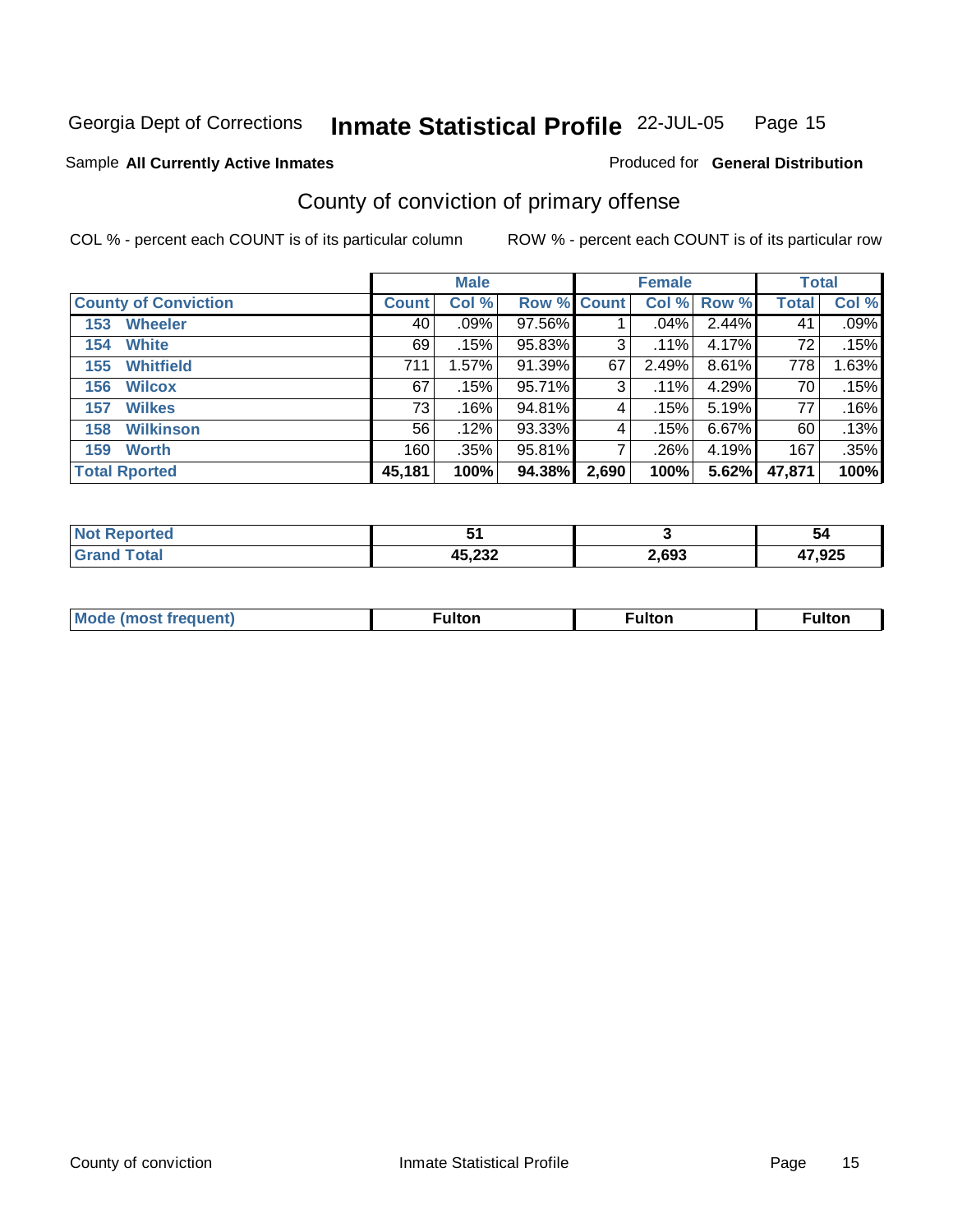## Sample All Currently Active Inmates **All Currently Active Inmates Produced for General Distribution**

## Circuit of conviction of primary offense

|                  |                                 |                  | <b>Male</b> |        |                   | <b>Female</b> |        | <b>Total</b>     |       |
|------------------|---------------------------------|------------------|-------------|--------|-------------------|---------------|--------|------------------|-------|
|                  | <b>Circuit of Conviction</b>    | <b>Count</b>     | Col %       | Row %  | <b>Count</b>      | Col %         | Row %  | <b>Total</b>     | Col % |
| 1                | <b>Alapaha Circuit</b>          | 344              | .76%        | 94.51% | $\overline{20}$   | .74%          | 5.49%  | 364              | .76%  |
| $\overline{2}$   | <b>Alcovy Circuit</b>           | $\overline{727}$ | 1.61%       | 94.66% | 41                | 1.52%         | 5.34%  | 768              | 1.60% |
| 3                | <b>Atlanta Circuit</b>          | 4,399            | 9.74%       | 96.17% | 175               | 6.51%         | 3.83%  | 4,574            | 9.55% |
| 4                | <b>Atlantic Circuit</b>         | $\overline{702}$ | 1.55%       | 95.38% | $\overline{34}$   | 1.26%         | 4.62%  | 736              | 1.54% |
| 5                | <b>Augusta Circuit</b>          | 2,320            | 5.13%       | 93.89% | 151               | 5.61%         | 6.11%  | 2,471            | 5.16% |
| 6                | <b>Blue Ridge Circuit</b>       | 545              | 1.21%       | 91.60% | 50                | 1.86%         | 8.40%  | 595              | 1.24% |
| 7                | <b>Brunswick Circuit</b>        | 868              | 1.92%       | 95.70% | 39                | 1.45%         | 4.30%  | 907              | 1.89% |
| 8                | <b>Chattahoochee Circuit</b>    | 1,864            | 4.13%       | 95.05% | $\overline{97}$   | 3.61%         | 4.95%  | 1,961            | 4.10% |
| $\boldsymbol{9}$ | <b>Cherokee Circuit</b>         | 707              | 1.56%       | 89.95% | 79                | 2.94%         | 10.05% | 786              | 1.64% |
| 10               | <b>Clayton Circuit</b>          | 1,606            | 3.55%       | 94.47% | 94                | 3.49%         | 5.53%  | 1,700            | 3.55% |
| 11               | <b>Cobb Circuit</b>             | 2,284            | 5.06%       | 93.53% | 158               | 5.87%         | 6.47%  | 2,442            | 5.10% |
| 12               | <b>Conasauga Circuit</b>        | 891              | 1.97%       | 91.76% | $\overline{80}$   | 2.97%         | 8.24%  | $\overline{971}$ | 2.03% |
| 13               | <b>Cordele Circuit</b>          | 671              | 1.49%       | 93.45% | $\overline{47}$   | 1.75%         | 6.55%  | $\overline{718}$ | 1.50% |
| 14               | <b>Coweta Circuit</b>           | 1,767            | 3.91%       | 94.19% | 109               | 4.05%         | 5.81%  | 1,876            | 3.92% |
| 15               | <b>Dougherty Circuit</b>        | 983              | 2.18%       | 95.16% | 50                | 1.86%         | 4.84%  | 1,033            | 2.16% |
| 16               | <b>Dublin Circuit</b>           | $\overline{372}$ | .82%        | 94.90% | $\overline{20}$   | .74%          | 5.10%  | 392              | .82%  |
| 17               | <b>Eastern Circuit</b>          | 2,241            | 4.96%       | 95.36% | 109               | 4.05%         | 4.64%  | 2,350            | 4.91% |
| 18               | <b>Flint Circuit</b>            | 408              | .90%        | 91.48% | $\overline{38}$   | 1.41%         | 8.52%  | 446              | .93%  |
| 19               | <b>Griffin Circuit</b>          | 1,094            | 2.42%       | 93.74% | $\overline{73}$   | 2.71%         | 6.26%  | 1,167            | 2.44% |
| 20               | <b>Gwinnett Circuit</b>         | 1,321            | 2.92%       | 93.56% | $\overline{91}$   | 3.38%         | 6.44%  | 1,412            | 2.95% |
| 21               | <b>Houston Circuit</b>          | 515              | 1.14%       | 94.32% | $\overline{31}$   | 1.15%         | 5.68%  | 546              | 1.14% |
| 22               | <b>Lookout Mountain Circuit</b> | 932              | 2.06%       | 91.55% | 86                | 3.20%         | 8.45%  | 1,018            | 2.13% |
| 23               | <b>Macon Circuit</b>            | 1,048            | 2.32%       | 95.36% | 51                | 1.90%         | 4.64%  | 1,099            | 2.30% |
| 24               | <b>Middle Circuit</b>           | $\overline{728}$ | 1.61%       | 94.92% | $\overline{39}$   | 1.45%         | 5.08%  | 767              | 1.60% |
| 25               | <b>Mountain Circuit</b>         | 335              | .74%        | 95.44% | 16                | .59%          | 4.56%  | 351              | .73%  |
| 26               | <b>Northeastern Circuit</b>     | $\overline{722}$ | 1.60%       | 94.26% | 44                | 1.64%         | 5.74%  | 766              | 1.60% |
| 27               | <b>Northern Circuit</b>         | 556              | 1.23%       | 92.67% | 44                | 1.64%         | 7.33%  | 600              | 1.25% |
| 28               | <b>Ocmulgee Circuit</b>         | $\overline{914}$ | 2.02%       | 95.41% | 44                | 1.64%         | 4.59%  | 958              | 2.00% |
| 29               | <b>Oconee Circuit</b>           | $\overline{576}$ | 1.27%       | 92.31% | 48                | 1.78%         | 7.69%  | 624              | 1.30% |
| 30               | <b>Ogeechee Circuit</b>         | 772              | 1.71%       | 94.03% | 49                | 1.82%         | 5.97%  | 821              | 1.72% |
| 31               | <b>Pataula Circuit</b>          | 367              | .81%        | 95.82% | 16                | .59%          | 4.18%  | 383              | .80%  |
| 32               | <b>Piedmont Circuit</b>         | 502              | 1.11%       | 93.66% | $\overline{34}$   | 1.26%         | 6.34%  | 536              | 1.12% |
| 33               | <b>Rome Circuit</b>             | 700              | 1.55%       | 91.62% | 64                | 2.38%         | 8.38%  | 764              | 1.60% |
| 34               | <b>South Georgia Circuit</b>    | 722              | 1.60%       | 94.26% | 44                | 1.64%         | 5.74%  | 766              | 1.60% |
| 35               | <b>Southern Circuit</b>         | 1,193            | 2.64%       | 96.52% | 43                | 1.60%         | 3.48%  | 1,236            | 2.58% |
| 36               | <b>Southwestern Circuit</b>     | 410              | .91%        | 96.47% | 15                | .56%          | 3.53%  | 425              | .89%  |
| 37               | <b>Stone Mountain Circuit</b>   | 3,028            | 6.70%       | 95.31% | $\overline{1}$ 49 | 5.54%         | 4.69%  | 3,177            | 6.64% |
| 38               | <b>Tallapoosa Circuit</b>       | 217              | .48%        | 95.59% | 10                | .37%          | 4.41%  | 227              | .47%  |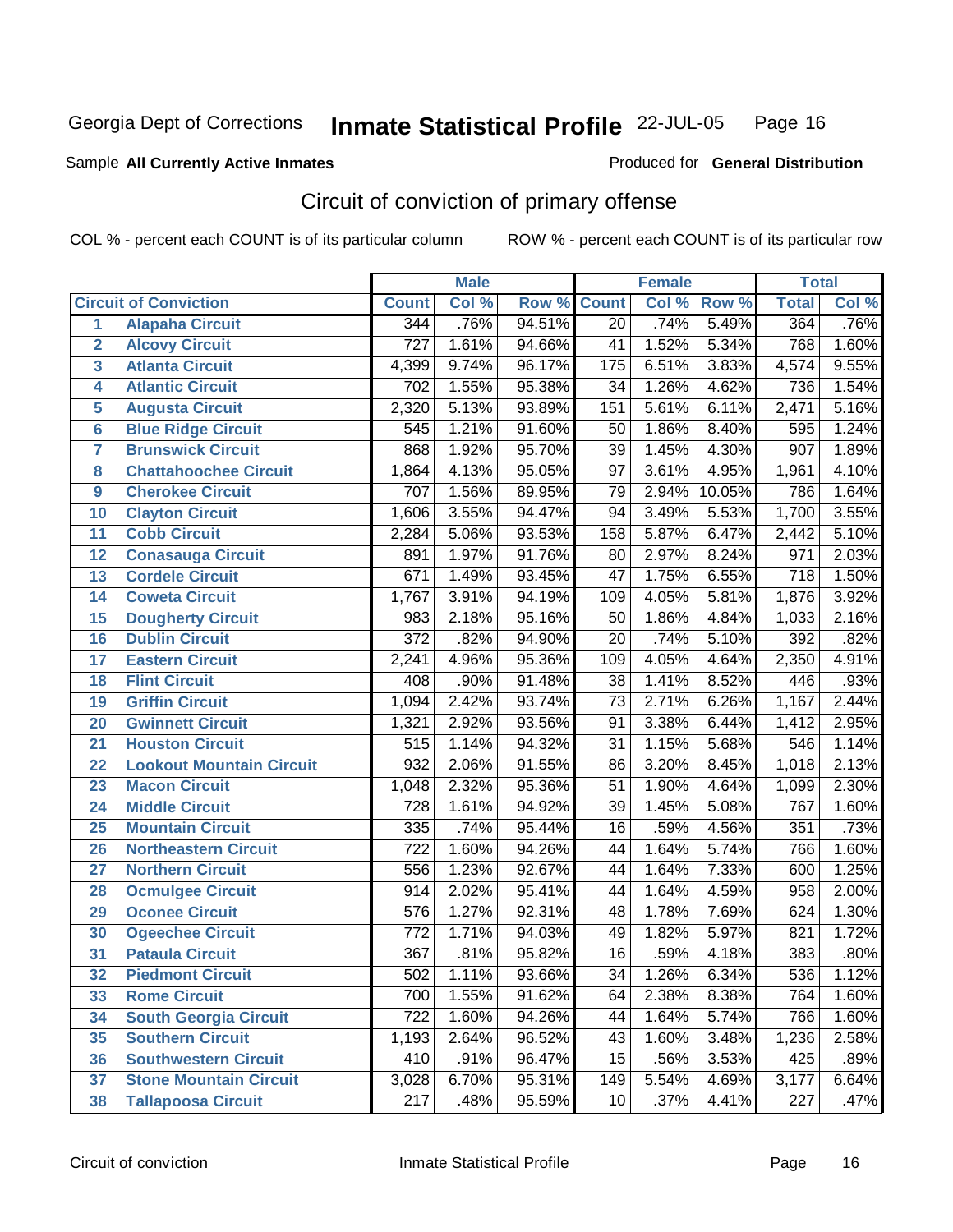### Sample All Currently Active Inmates **All and Science Interval Control Control of Ceneral Distribution**

## Circuit of conviction of primary offense

|    |                              |              | <b>Male</b> |        |              | <b>Female</b> |       | <b>Total</b> |       |
|----|------------------------------|--------------|-------------|--------|--------------|---------------|-------|--------------|-------|
|    | <b>Circuit of Conviction</b> | <b>Count</b> | Col %       | Row %  | <b>Count</b> | Col %         | Row % | <b>Total</b> | Col % |
| 39 | <b>Tifton Circuit</b>        | 616          | 1.36%       | 95.65% | 28           | 1.04%         | 4.35% | 644          | 1.35% |
| 40 | <b>Toombs Circuit</b>        | 374          | .83%        | 93.97% | 24           | .89%          | 6.03% | 398          | .83%  |
| 41 | <b>Waycross Circuit</b>      | 804          | 1.78%       | 93.93% | 52           | 1.93%         | 6.07% | 856          | 1.79% |
| 42 | <b>Western Circuit</b>       | 526          | 1.16%       | 94.95% | 28           | 1.04%         | 5.05% | 554          | 1.16% |
| 43 | <b>Rockdale Circuit</b>      | 364          | .81%        | 96.30% | 14           | .52%          | 3.70% | 378          | .79%  |
| 44 | <b>Douglas Circuit</b>       | 907          | 2.01%       | 91.43% | 85           | 3.16%         | 8.57% | 992          | 2.07% |
| 45 | <b>Appalachian Circuit</b>   | 323          | .71%        | 94.72% | 18           | .67%          | 5.28% | 341          | .71%  |
| 46 | <b>Enotah Circuit</b>        | 198          | .44%        | 94.29% | 12           | .45%          | 5.71% | 210          | .44%  |
| 47 | <b>Bell-Forsyth Circuit</b>  | 193          | .43%        | 93.24% | 14           | .52%          | 6.76% | 207          | .43%  |
| 48 | <b>Towaliga Circuit</b>      | 355          | .79%        | 94.41% | 21           | .78%          | 5.59% | 376          | .79%  |
| 49 | <b>Paulding Circuit</b>      | 170          | .38%        | 93.41% | 12           | .45%          | 6.59% | 182          | .38%  |
|    | <b>Total Rported</b>         | 45,181       | 100%        | 94.38% | 2,690        | 100%          | 5.62% | 47,871       | 100%  |

| <b>Alax</b><br>المتمتلك للمناسب<br>m.<br>ter. |                  |       | 54     |
|-----------------------------------------------|------------------|-------|--------|
| Tatal                                         | 15.000<br>4J.LJZ | 2,693 | 47,925 |

|  | $\sim$ m $\times$<br>m. |  |  |  |
|--|-------------------------|--|--|--|
|--|-------------------------|--|--|--|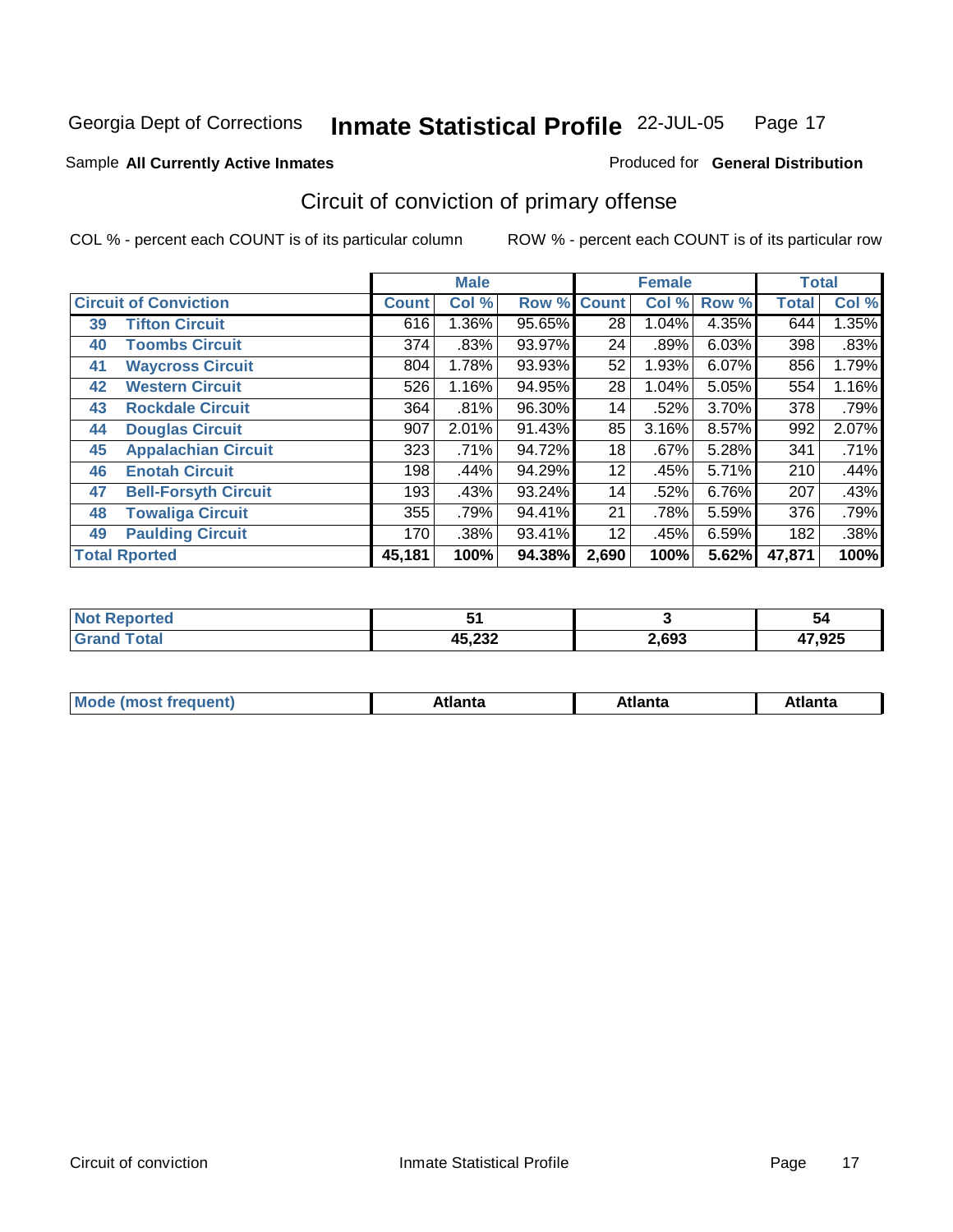### Sample All Currently Active Inmates **All Currently Active Inmates Produced for General Distribution**

## Socioeconomic class, self-reported at entry to prison

|                            |              | <b>Male</b>     |                    |       | <b>Female</b> |                |        | <b>Total</b> |
|----------------------------|--------------|-----------------|--------------------|-------|---------------|----------------|--------|--------------|
| <b>Socioeconomic Class</b> | <b>Count</b> | Col %           | <b>Row % Count</b> |       |               | Col % Row %    | Total  | Col %        |
| <b>Welfare</b>             | 3.197        | $7.44\%$        | 91.79%             |       | 286 11.05%    | $ 8.21\% $     | 3,483  | $7.65\%$     |
| <b>Occ Employ</b>          | 2.508        | $5.84\%$        | 99.60%             | 10 l  | $.39\%$       | $.40\%$        | 2.518  | 5.53%        |
| <b>Minimum Std</b><br>3    |              | 19,705   45.88% | 96.07%             |       | 807 31.17%    | $3.93\%$       | 20,512 | 45.04%       |
| <b>Middle</b><br>4         |              | 17,540   40.84% | 92.19%             |       | 1,486 57.40%  | 7.81% <b> </b> | 19,026 | 41.78%       |
| <b>Total Reported</b>      | 42.950       | 100%            | 94.31%             | 2,589 | 100%          | 5.69%l         | 45,539 | 100%         |

| 2,282  | 104   | .,386 |
|--------|-------|-------|
| ההה הו | 2.693 | 7,925 |

|  | <b>COLOR</b><br>Mc | Mi<br>Std<br>- - - - | .<br>Mır<br>aic | Mir<br>Std<br>- - - - |
|--|--------------------|----------------------|-----------------|-----------------------|
|--|--------------------|----------------------|-----------------|-----------------------|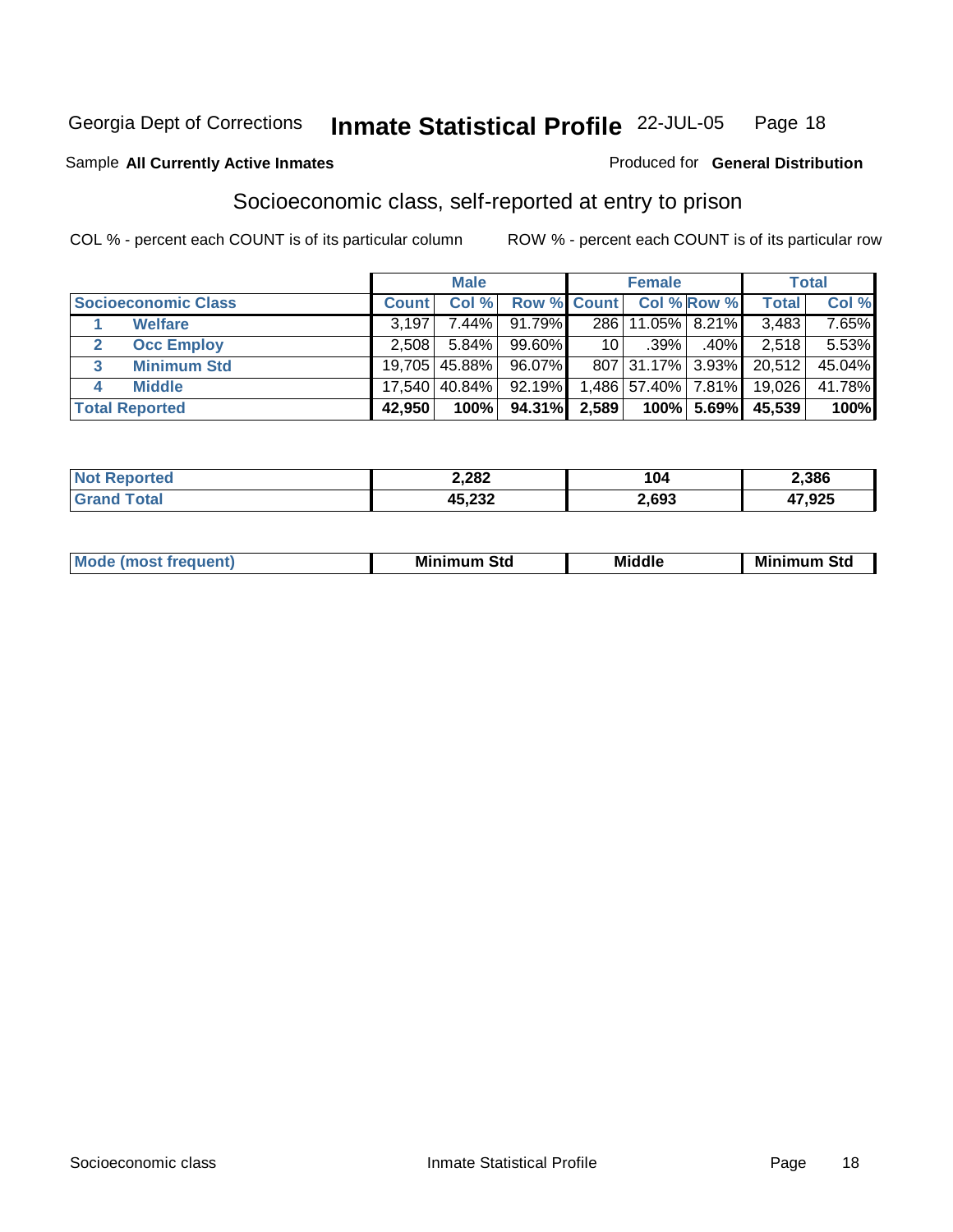### Sample All Currently Active Inmates **All Currently Active Inmates Produced for General Distribution**

## Environment to age 16, self-reported at entry to prison

|                                   | <b>Male</b>  |                  |                    |       | <b>Female</b> | <b>Total</b> |        |        |
|-----------------------------------|--------------|------------------|--------------------|-------|---------------|--------------|--------|--------|
| <b>Environment to age 16</b>      | <b>Count</b> | Col %            | <b>Row % Count</b> |       | Col %         | Row %        | Total  | Col %  |
| <b>Rural/Farm</b>                 | 1.470        | $3.38\%$         | 94.78%             | 81    | $3.09\%$      | 5.22%        | 1,551  | 3.36%  |
| <b>Rural/Nfarm</b><br>$2^{\circ}$ | 2.0901       | $4.80\%$         | 83.07%             | 426   | $16.23\%$     | 16.93%       | 2,516  | 5.46%  |
| 3 S.M.S.A                         |              | 14,071 32.35%    | 97.53%             | 356   | 13.57%        | 2.47%        | 14,427 | 31.28% |
| <b>Urban</b><br>4                 |              | $9,638$   22.16% | 90.46%             |       | 1,017 38.76%  | $9.54\%$     | 10,655 | 23.10% |
| <b>Small Town</b><br>5            |              | 16,229 37.31%    | 95.62%             |       | 744 28.35%    | 4.38%        | 16,973 | 36.80% |
| <b>Total Reported</b>             | 43,498       | 100%             | 94.31%             | 2,624 | 100%          | 5.69%        | 46,122 | 100%   |

| <b>Not Reported</b> | 1,734  | 69    | ,803   |
|---------------------|--------|-------|--------|
| <b>Grand Total</b>  | 45,232 | 2,693 | 47,925 |

| Mc | own | -----<br>_____ | owr. |
|----|-----|----------------|------|
|    |     |                |      |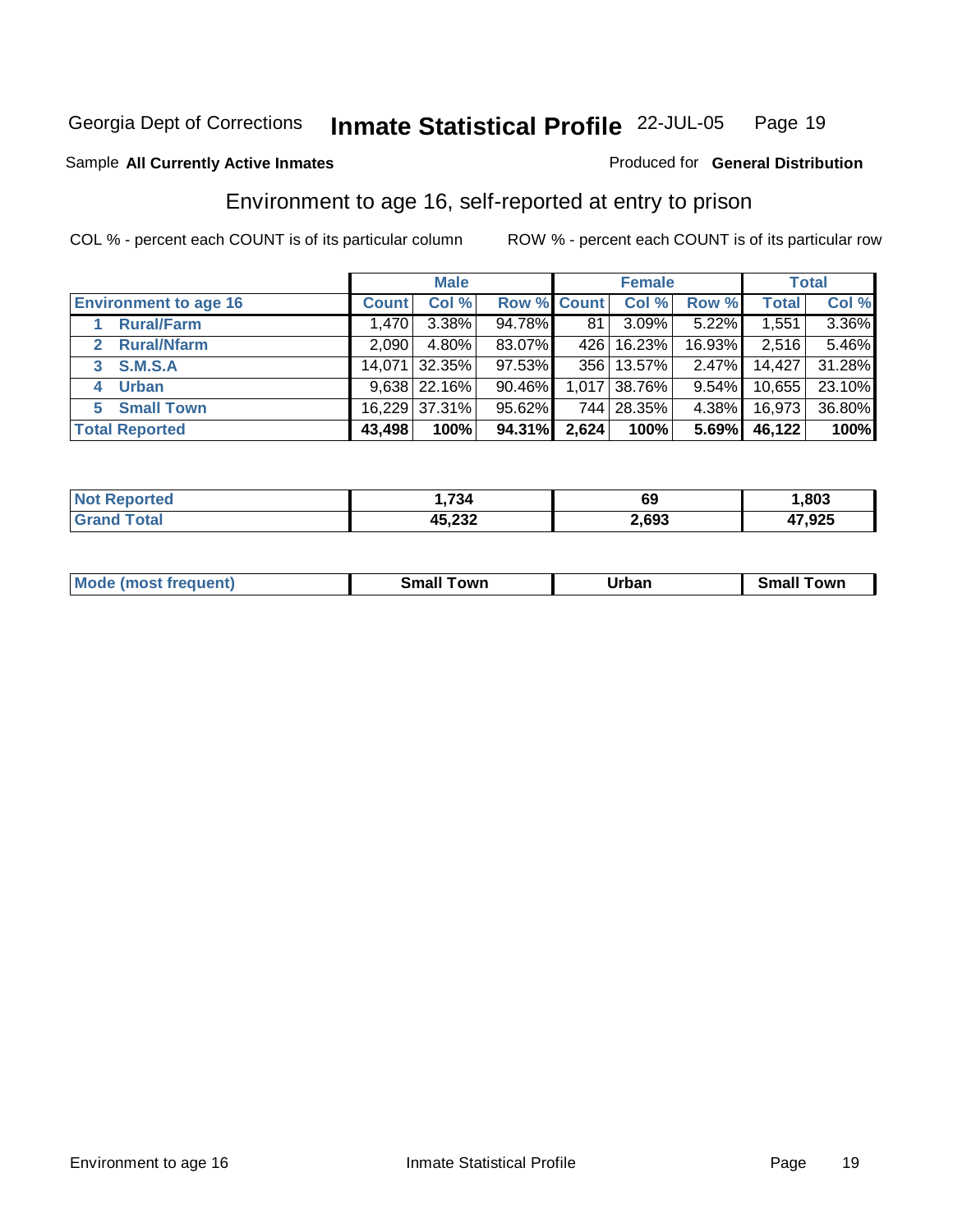### Sample All Currently Active Inmates **All Currently Active Inmates Produced for General Distribution**

## Guardian status to age 16, self-reported at entry to prison

|                                    | <b>Male</b>  |        |        | <b>Female</b> |        |       | <b>Total</b> |        |
|------------------------------------|--------------|--------|--------|---------------|--------|-------|--------------|--------|
| <b>Guardian Status To Age 16</b>   | <b>Count</b> | Col %  | Row %  | <b>Count</b>  | Col %  | Row % | <b>Total</b> | Col %  |
| <b>Orphanage</b>                   | 51           | .12%   | 91.07% | 5.            | .19%   | 8.93% | 56           | .12%   |
| <b>Father Only</b><br>$\mathbf{2}$ | 1,279        | 2.98%  | 95.02% | 67            | 2.54%  | 4.98% | 1,346        | 2.95%  |
| <b>Ftr Mtr Hd</b><br>3             | 2,986        | 6.96%  | 93.96% | 192           | 7.28%  | 6.04% | 3,178        | 6.97%  |
| <b>Mother Only</b><br>4            | 18,303       | 42.63% | 95.61% | 840           | 31.85% | 4.39% | 19,143       | 42.01% |
| <b>Mtr Ftr Hd</b><br>5             | 14,664       | 34.16% | 92.86% | 1,127         | 42.74% | 7.14% | 15,791       | 34.65% |
| <b>Oth Female</b><br>6             | 1,000        | 2.33%  | 93.81% | 66            | 2.50%  | 6.19% | 1,066        | 2.34%  |
| <b>Oth Male</b><br>7               | 175          | .41%   | 96.69% | 6             | .23%   | 3.31% | 181          | .40%   |
| <b>Step-Parnts</b><br>8            | 533          | 1.24%  | 99.26% | 4             | .15%   | .74%  | 537          | 1.18%  |
| <b>Foster Home</b><br>9            | 527          | 1.23%  | 91.33% | 50            | 1.90%  | 8.67% | 577          | 1.27%  |
| <b>Grand Prnts</b><br>10           | 3,415        | 7.95%  | 92.42% | 280           | 10.62% | 7.58% | 3,695        | 8.11%  |
| <b>Total Reported</b>              | 42,933       | 100%   | 94.21% | 2,637         | 100%   | 5.79% | 45,570       | 100%   |

| <b>Not Reported</b> | 2,299  | 56    | 2,355  |
|---------------------|--------|-------|--------|
| Total               | 45,232 | 2,693 | 47,925 |

| <b>Mode</b><br>nst frequent) | Mother<br>Only | <b>Ftr Hd</b><br>Mtr<br>the contract of the contract of the contract of the contract of the contract of the contract of the contract of | Onlv<br>Mother ۲. |
|------------------------------|----------------|-----------------------------------------------------------------------------------------------------------------------------------------|-------------------|
|                              |                |                                                                                                                                         |                   |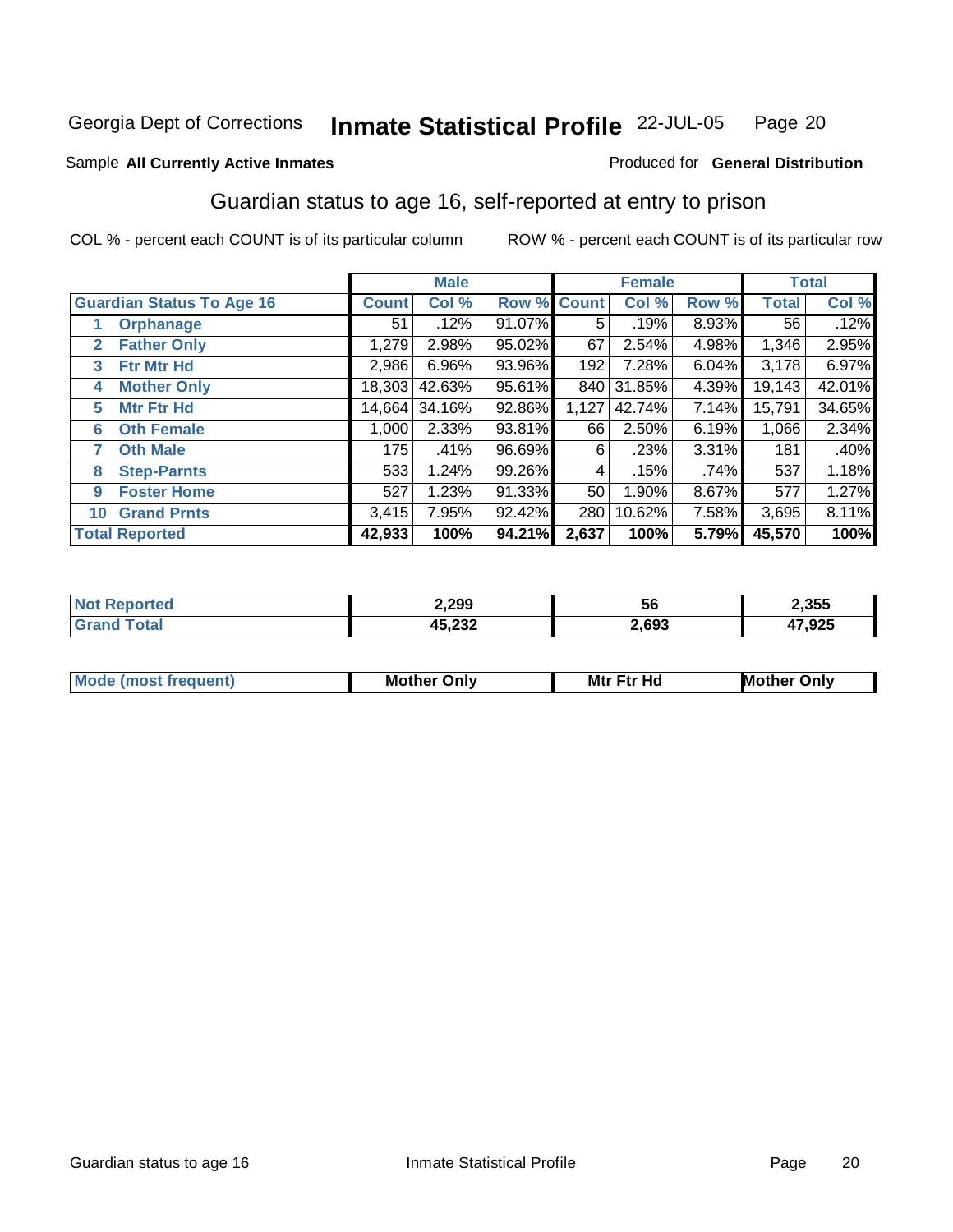## Sample All Currently Active Inmates **All Currently Active Inmates Produced for General Distribution**

## Employment status before prison, self-reported at entry to prison

|                                        | <b>Male</b>        |          |           | <b>Female</b> |          |             | <b>Total</b> |         |
|----------------------------------------|--------------------|----------|-----------|---------------|----------|-------------|--------------|---------|
| <b>Employment Status Before Prison</b> | Count <sup>'</sup> | Col %    | Row %     | <b>Count</b>  |          | Col % Row % | <b>Total</b> | Col %   |
| <b>Full Time</b>                       | 20,266             | 50.45%   | 96.27%    | 786           | 42.39%   | 3.73%       | 21,052       | 50.09%  |
| <b>Part Time</b><br>$\mathbf{2}$       | 3,742              | 9.31%    | $98.04\%$ | 75            | 4.05%    | 1.96%       | 3,817        | 9.08%   |
| Unempl $<$ 6m<br>$\mathbf{3}$          | 4.556              | 11.34%   | $95.41\%$ | 219           | 11.81%   | 4.59%       | 4,775        | 11.36%  |
| Unempl > 6m<br>4                       | 6.317              | 15.72%   | 95.21%    | 318           | 17.15%   | 4.79%       | 6,635        | 15.79%  |
| <b>Never Workd</b><br>5                | 3,454              | $8.60\%$ | 95.05%    | 180           | 9.71%    | 4.95%       | 3,634        | 8.65%   |
| <b>Student</b><br>6                    | 362                | .90%     | 89.83%    | 41            | $2.21\%$ | 10.17%      | 403          | $.96\%$ |
| <b>Incapable</b><br>7                  | 1,475              | 3.67%    | 86.26%    | 235           | 12.68%   | 13.74%      | 1,710        | 4.07%   |
| <b>Total Reported</b>                  | 40,172             | 100%     | 95.59%    | 1,854         | 100%     | 4.41%       | 42,026       | 100%    |

|    | 5.060            | 839   | 5.899 |
|----|------------------|-------|-------|
| aı | オト つつつ<br>40.ZJZ | 2,693 | .925  |

| <b>Mo</b> | ™⊾ | ----<br>ıme | `ime<br>uı |
|-----------|----|-------------|------------|
|           |    |             |            |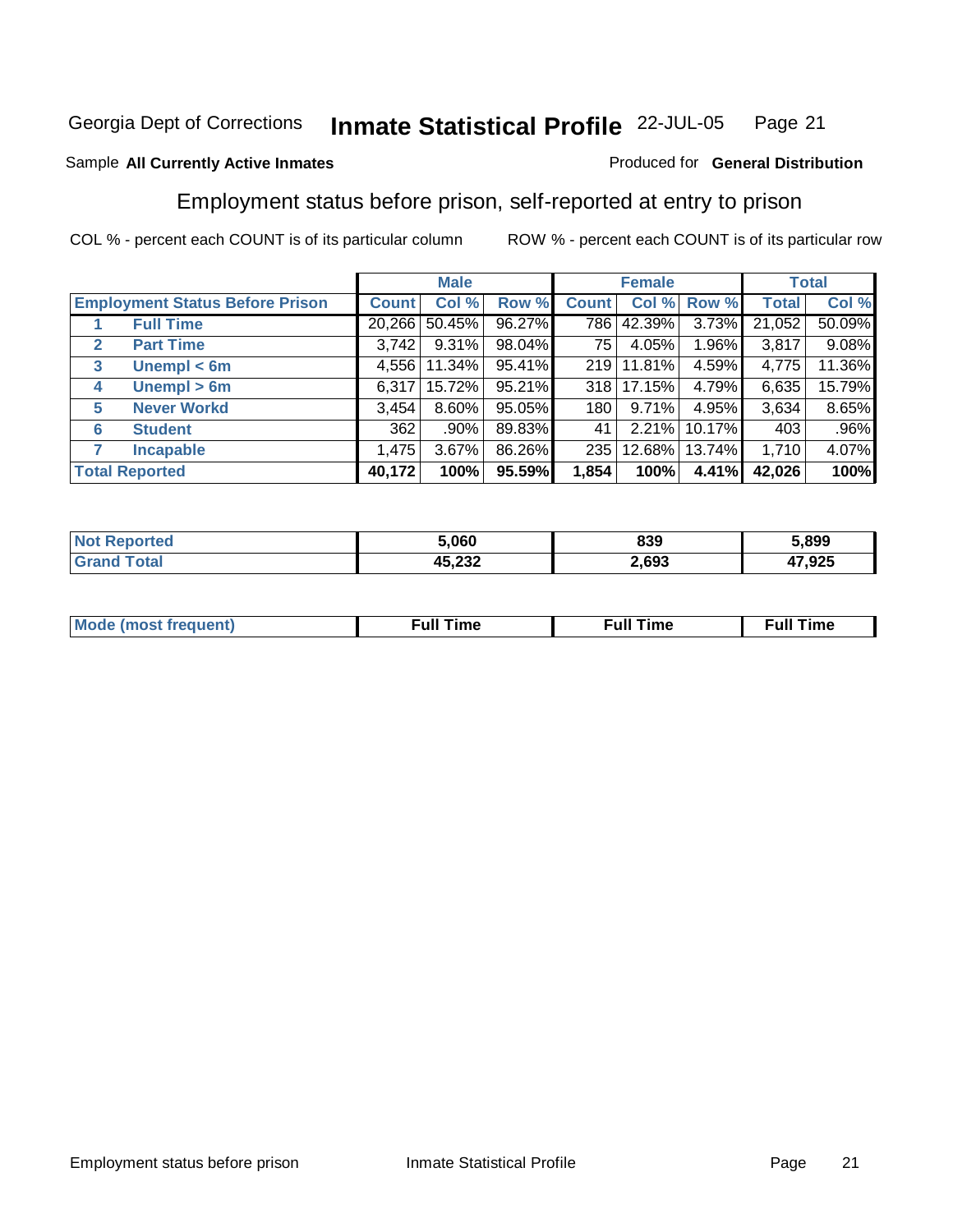## **Inmate Statistical Profile** 22-JUL-05 Page 22

## Sample All Currently Active Inmates **All Currently Active Inmates Produced for General Distribution**

## Type of admission to prison

|                |                             |              | <b>Male</b> |                    | <b>Female</b> |        |             | <b>Total</b> |        |
|----------------|-----------------------------|--------------|-------------|--------------------|---------------|--------|-------------|--------------|--------|
|                | <b>Type of Admission</b>    | <b>Count</b> | Col %       | <b>Row % Count</b> |               |        | Col % Row % | <b>Total</b> | Col %  |
|                | <b>Committed From Court</b> | 31,582       | 69.90%      | 94.40% 1,874       |               | 69.69% | 5.60%       | 33,456       | 69.89% |
| $\overline{2}$ | <b>Return Appeal/Bond</b>   | 6            | .01%        | 100.00%            |               |        |             | 6            | .01%   |
| 3              | <b>Parole Rev/New Sent</b>  | 4,779        | 10.58%      | 96.18%             | 190           | 7.07%  | 3.82%       | 4,969        | 10.38% |
| 4              | <b>Par Rev/No New Sent</b>  | 1,469        | 3.25%       | 93.87%             | 96            | 3.57%  | 6.13%       | 1,565        | 3.27%  |
| 5              | <b>Prob Viol/Total Rev</b>  |              | .01%        | 100.00%            |               |        |             |              | .01%   |
| 6              | <b>Prob Viol/Partial</b>    | 2,747        | 6.08%       | 91.32%             | 261           | 9.71%  | 8.68%       | 3,008        | 6.28%  |
| 7              | <b>Admit Fm Other Cust</b>  | 39           | .09%        | 90.70%             | 4             | .15%   | 9.30%       | 43           | .09%   |
| 9              | <b>Prob Rev/Remainder</b>   | 3,680        | 8.15%       | 93.66%             | 249           | 9.26%  | 6.34%       | 3,929        | 8.21%  |
| 10             | <b>New Sent/Par Rev Pnd</b> | 44           | .10%        | 100.00%            |               |        |             | 44           | .09%   |
| 11             | <b>Life W/O Parole</b>      | 246          | .54%        | 98.80%             | 3             | .11%   | 1.20%       | 249          | .52%   |
| 30             | <b>Par Rev/Rsn Unknown</b>  | 78           | .17%        | 100.00%            |               |        |             | 78           | .16%   |
| 32             | <b>Pb Parole Rescinded</b>  | 11           | .02%        | 100.00%            |               |        |             | 11           | .02%   |
| 33             | <b>Prob Revoc/Spec Cond</b> | 117          | .26%        | 91.41%             | 11            | .41%   | 8.59%       | 128          | .27%   |
| 40             | <b>Par Rev/Revoc Center</b> | 316          | .70%        | 99.68%             |               | .04%   | .32%        | 317          | .66%   |
| 44             | <b>Whitworth Detention</b>  | 56           | .12%        | 100.00%            |               |        |             | 56           | .12%   |
| 50             | <b>Dcys At Risk</b>         | 10           | .02%        | 100.00%            |               |        |             | 10           | .02%   |
|                | <b>Total Reported</b>       | 45,181       | 100%        | 94.38% 2,689       |               | 100%   | 5.62%       | 47,870       | 100%   |

|                         |                | --<br>. .<br>JJ |
|-------------------------|----------------|-----------------|
| AE 727<br>NJ.ZJZ<br>___ | <b>692</b><br> | אמה דו<br>,923  |

| <b>Mode (most frequent)</b><br><b>Court Cmmt</b> | <b>Court Cmmt</b> | <b>Court Cmmt</b> |
|--------------------------------------------------|-------------------|-------------------|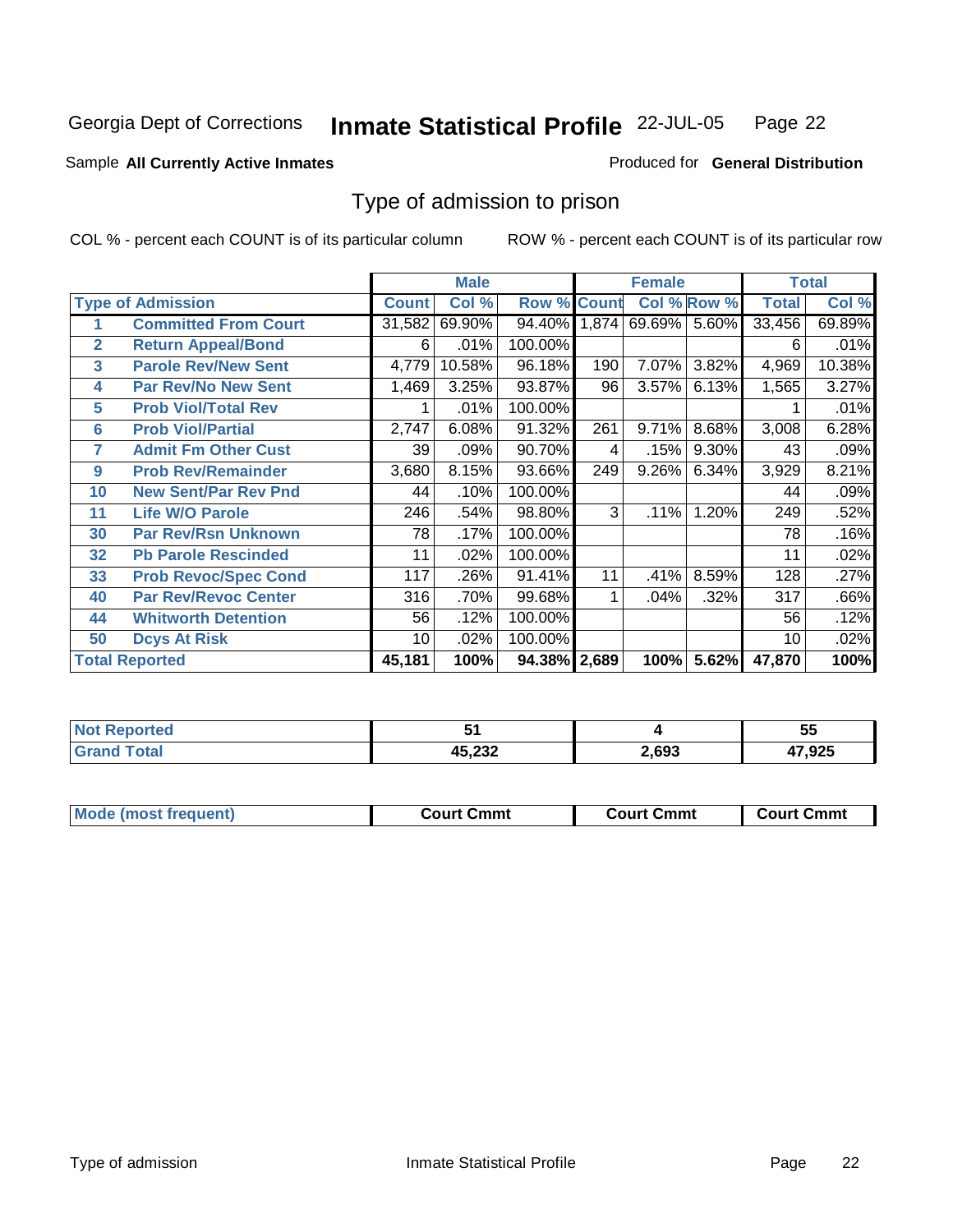## **Inmate Statistical Profile** 22-JUL-05 Page 23

## Sample All Currently Active Inmates **All Currently Active Inmates Produced for General Distribution**

## Current / last security status

|                              | <b>Male</b>  |               |                    | <b>Female</b> |              |          | <b>Total</b> |         |
|------------------------------|--------------|---------------|--------------------|---------------|--------------|----------|--------------|---------|
| <b>Security Status</b>       | <b>Count</b> | Col %         | <b>Row % Count</b> |               | Col %        | Row %    | Total        | Col %   |
| <b>Wrk Releas</b>            |              | $.01\%$       | 100.00%            |               | $.00\%$      |          |              | $.01\%$ |
| <b>Trusty</b><br>$2^{\circ}$ | 2.021        | 4.75%         | 95.56%             | 94            | 3.76%        | 4.44%    | 2,115        | 4.70%   |
| <b>Minimum</b><br>3          |              | 15,654 36.82% | 91.27%             |               | 1,498 59.97% | $8.73\%$ | 17,152       | 38.10%  |
| <b>Medium</b><br>4           |              | 17,795 41.85% | 96.41%             |               | 663 26.54%   | 3.59%    | 18,458       | 41.01%  |
| <b>Close</b><br>5            | 6,412        | 15.08%        | 96.41%             | 239           | $9.57\%$     | 3.59%    | 6,651        | 14.78%  |
| <b>Maximum</b><br>6          | 633          | 1.49%         | 99.37%             |               | .16%         | .63%     | 637          | 1.42%   |
| <b>Total Reported</b>        | 42,516       | 100%          | 94.45%             | 2,498         | 100%         | 5.55%    | 45,014       | 100%    |

| <b>Still being diagnosed</b> | 2,713  | 194   | 2,907  |
|------------------------------|--------|-------|--------|
| <b>Not Reported</b>          |        |       |        |
| <b>Grand Total</b>           | 42.519 | 2.499 | 45,018 |

| M. | м.<br>----- | M<br>. | --<br>.<br>Мe |
|----|-------------|--------|---------------|
|    |             |        |               |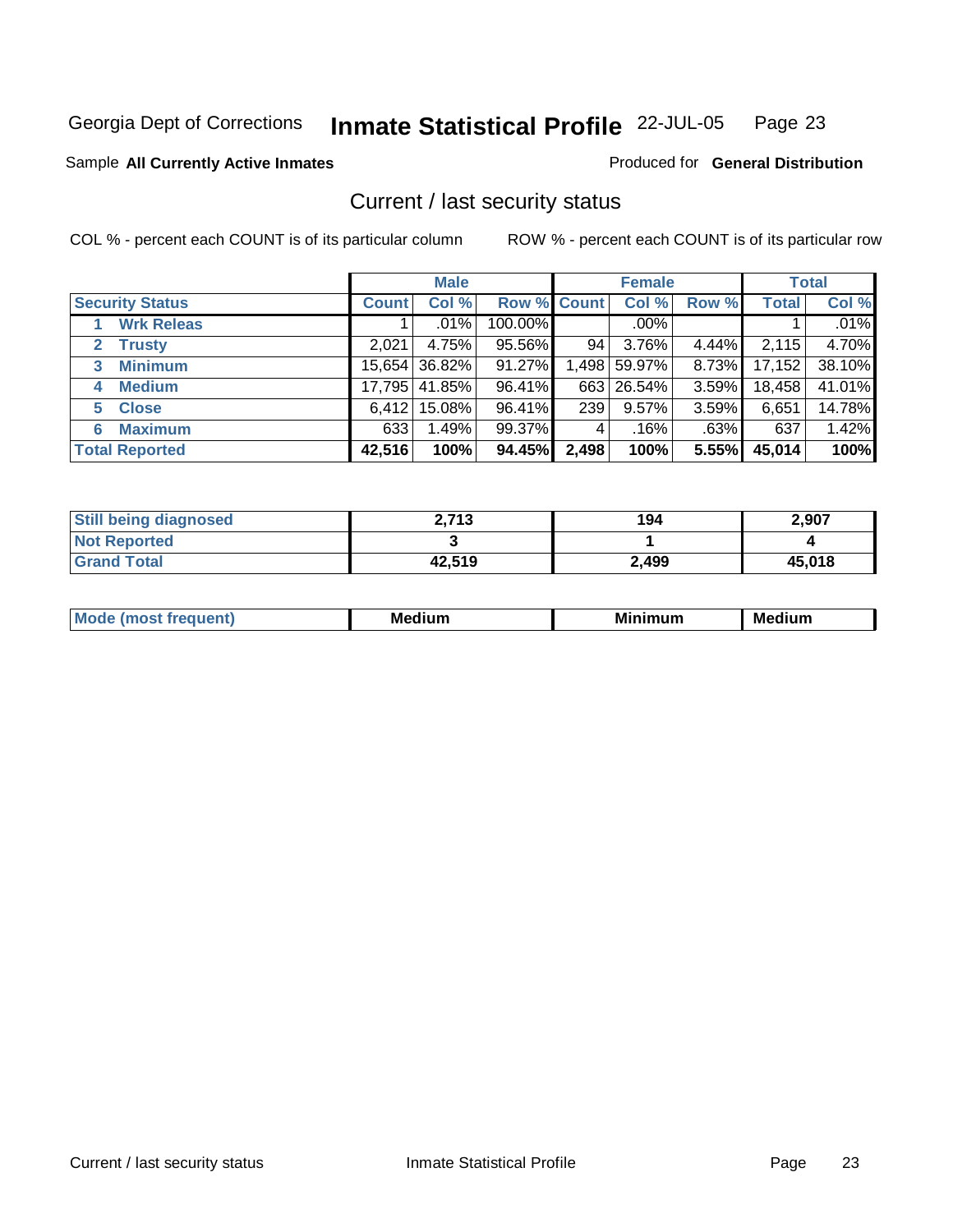## Sample All Currently Active Inmates **All Currently Active Inmates Produced for General Distribution**

## Current / last type of institution

|                            |              | <b>Male</b> |             |       | <b>Female</b>  |        |              | <b>Total</b> |
|----------------------------|--------------|-------------|-------------|-------|----------------|--------|--------------|--------------|
| <b>Type of Institution</b> | <b>Count</b> | Col %       | Row % Count |       | Col %          | Row %  | <b>Total</b> | Col %        |
| <b>Transitional Center</b> | 1.528        | $3.38\%$    | 86.28%      | 243   | 9.02%          | 13.72% | 1,771        | 3.70%        |
| <b>State Hospital</b>      | 2            | .01%        | 100.00%     |       |                |        | 2            | .01%         |
| <b>County Camp</b>         | 5.087        | 11.25%      | 100.00%     |       |                |        | 5.087        | 10.61%       |
| <b>State Prison</b>        | 32,076       | 70.91%      | 92.90%      |       | 2,450   90.98% | 7.10%  | 34,526       | 72.04%       |
| <b>Private Prison</b>      | 4.648        | 10.28%      | 100.00%     |       |                |        | 4,648        | 9.70%        |
| <b>Prison Annex</b>        | 1.104        | 2.44%       | 100.00%     |       |                |        | 1,104        | 2.30%        |
| <b>Inmate Boot Camp</b>    | 787          | 1.74%       | 100.00%     |       |                |        | 787          | 1.64%        |
| <b>Total Rported</b>       | 45,232       | 100%        | 94.38%      | 2,693 | 100%           | 5.62%  | 47,925       | 100%         |

| eported<br>NO. |        |       |        |
|----------------|--------|-------|--------|
|                | 45,232 | 2,693 | 47,925 |

| <b>Mode (most frequent)</b> | <b>State Prison</b> | <b>State Prison</b> | State<br>⊦Prison I |
|-----------------------------|---------------------|---------------------|--------------------|
|                             |                     |                     |                    |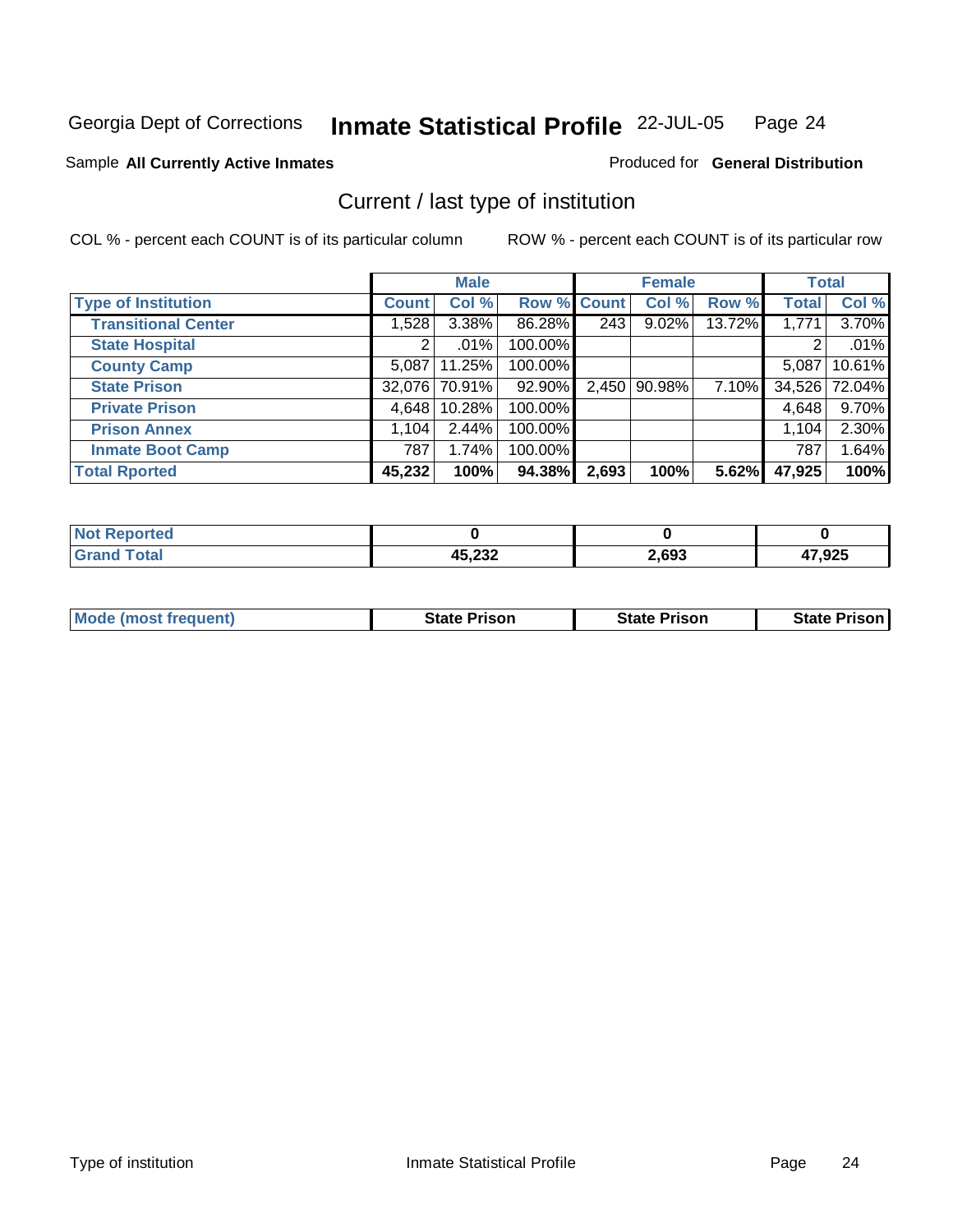## Sample All Currently Active Inmates **All Currently Active Inmates Produced for General Distribution**

## Institution type - transitional centers

|     |                                              |              | <b>Male</b> | <b>Female</b>      |     | <b>Total</b> |         |                  |         |
|-----|----------------------------------------------|--------------|-------------|--------------------|-----|--------------|---------|------------------|---------|
|     | <b>Institution Type - Transition Centers</b> | <b>Count</b> | Col %       | <b>Row % Count</b> |     | Col%         | Row %   | Total            | Col %   |
| 220 | <b>Albany Trans-Ctr</b>                      | 156          | 10.21%      | 100.00%            |     |              |         | 156              | 8.81%   |
| 223 | <b>Atlanta Male Trans-Ctr</b>                | 255          | 16.69%      | 100.00%            |     |              |         | 255              | 14.40%  |
| 246 | <b>Augusta Trans-Ctr</b>                     | 198          | 12.96%      | 100.00%            |     |              |         | 198              | 11.18%  |
| 249 | <b>Clayton Transitional Ctr</b>              | 236          | 15.45%      | 100.00%            |     |              |         | 236              | 13.33%  |
| 247 | <b>Coastal Transitional Ctr</b>              | 200          | 13.09%      | 100.00%            |     |              |         | 200 <sub>1</sub> | 11.29%  |
| 248 | <b>Lagrange Trans Ctr</b>                    | 149          | 9.75%       | 100.00%            |     |              |         | 149              | 8.41%   |
| 231 | <b>Macon Male Trans-Ctr</b>                  | 142          | 9.29%       | 100.00%            |     |              |         | 142              | 8.02%   |
| 235 | <b>Metro Womens Trans-Ctr</b>                |              |             |                    | 242 | 99.59%       | 100.00% | 242              | 13.66%  |
| 242 | <b>Savannah Mens Trans-Ctr</b>               | 192          | 12.57%      | 100.00%            |     |              |         | 192              | 10.84%  |
| 245 | <b>Savannah Womens Trans-Ctr</b>             |              |             |                    |     | .41%         | 100.00% |                  | $.06\%$ |
|     | <b>Total Rported</b>                         | 1,528        | 100%        | 86.28%             | 243 | 100%         | 13.72%  | 1,771            | 100%    |

| <b>INTER</b><br>المتصافين بمر<br>rreo<br>'N ( |      |               |              |
|-----------------------------------------------|------|---------------|--------------|
| <b>Total</b>                                  | ,528 | 243<br>$\sim$ | --<br>1,77 L |

| Mode (most frequent) | 223 Atlanta Male Trans- 235 Metro Womens Trans- 223 Atlanta |                          |
|----------------------|-------------------------------------------------------------|--------------------------|
|                      | Ctr                                                         | <b>IMale Trans-Ctril</b> |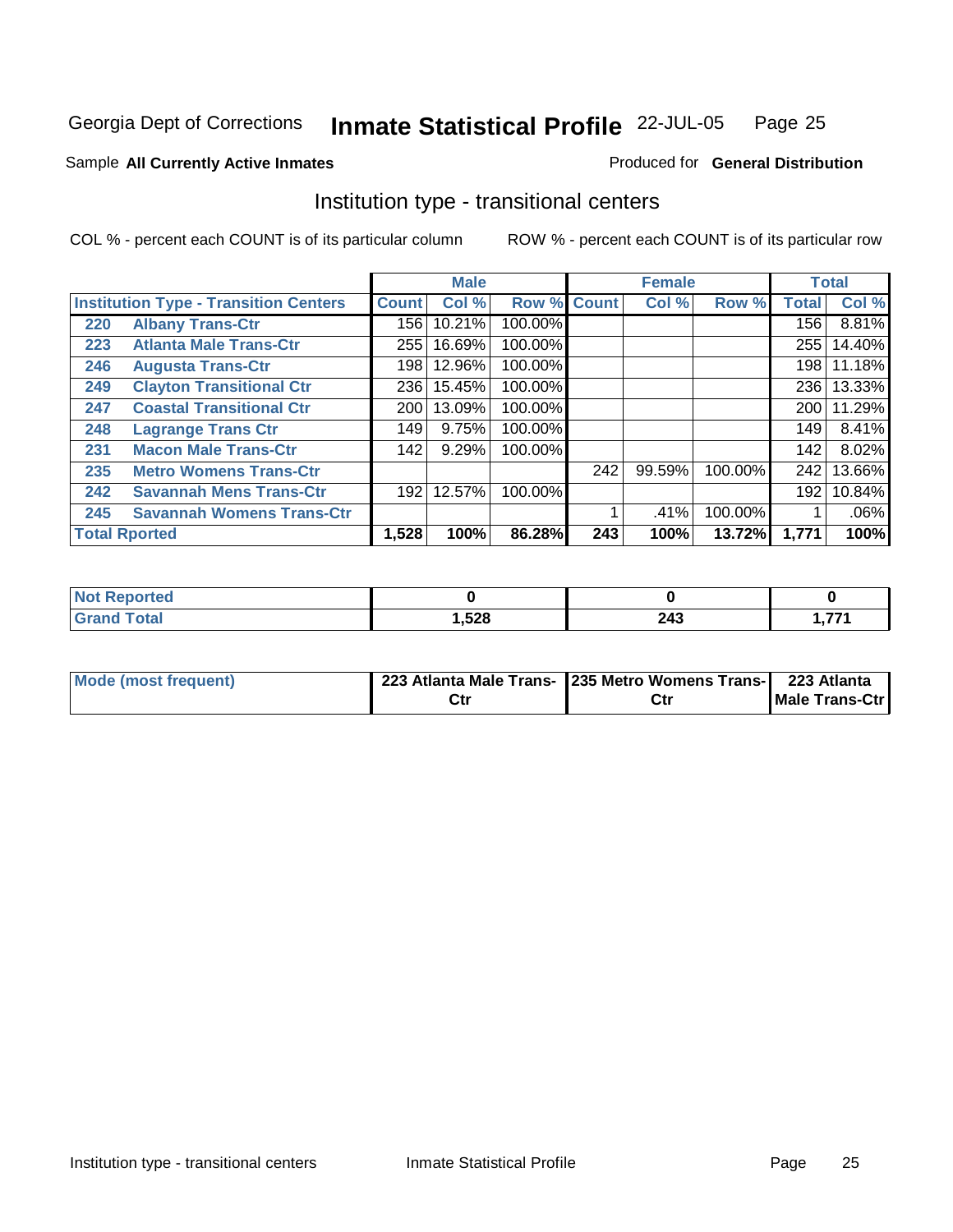### Sample All Currently Active Inmates **All Currently Active Inmates Produced for General Distribution**

## Institution type - mental hospitals

|                                            | <b>Male</b>  |            | <b>Female</b>            |  |      | <b>Total</b>       |  |         |
|--------------------------------------------|--------------|------------|--------------------------|--|------|--------------------|--|---------|
| <b>Institution Type - Mental Hospitals</b> | <b>Count</b> |            | <b>Col % Row % Count</b> |  | Col% | <b>Row % Total</b> |  | Col %   |
| <b>302 Central State Hospital</b>          |              | $100.00\%$ | <b>************</b>      |  |      |                    |  | 100.00% |
| <b>Total Rported</b>                       |              | 100%       | 100%                     |  |      | %                  |  | 100%    |

| ιeα<br>. . |  |  |
|------------|--|--|
| --<br>---  |  |  |

| Mode (most frequent) | [302 Central State Hospital] | <b>Null</b> | 302 Central           |
|----------------------|------------------------------|-------------|-----------------------|
|                      |                              |             | <b>State Hospital</b> |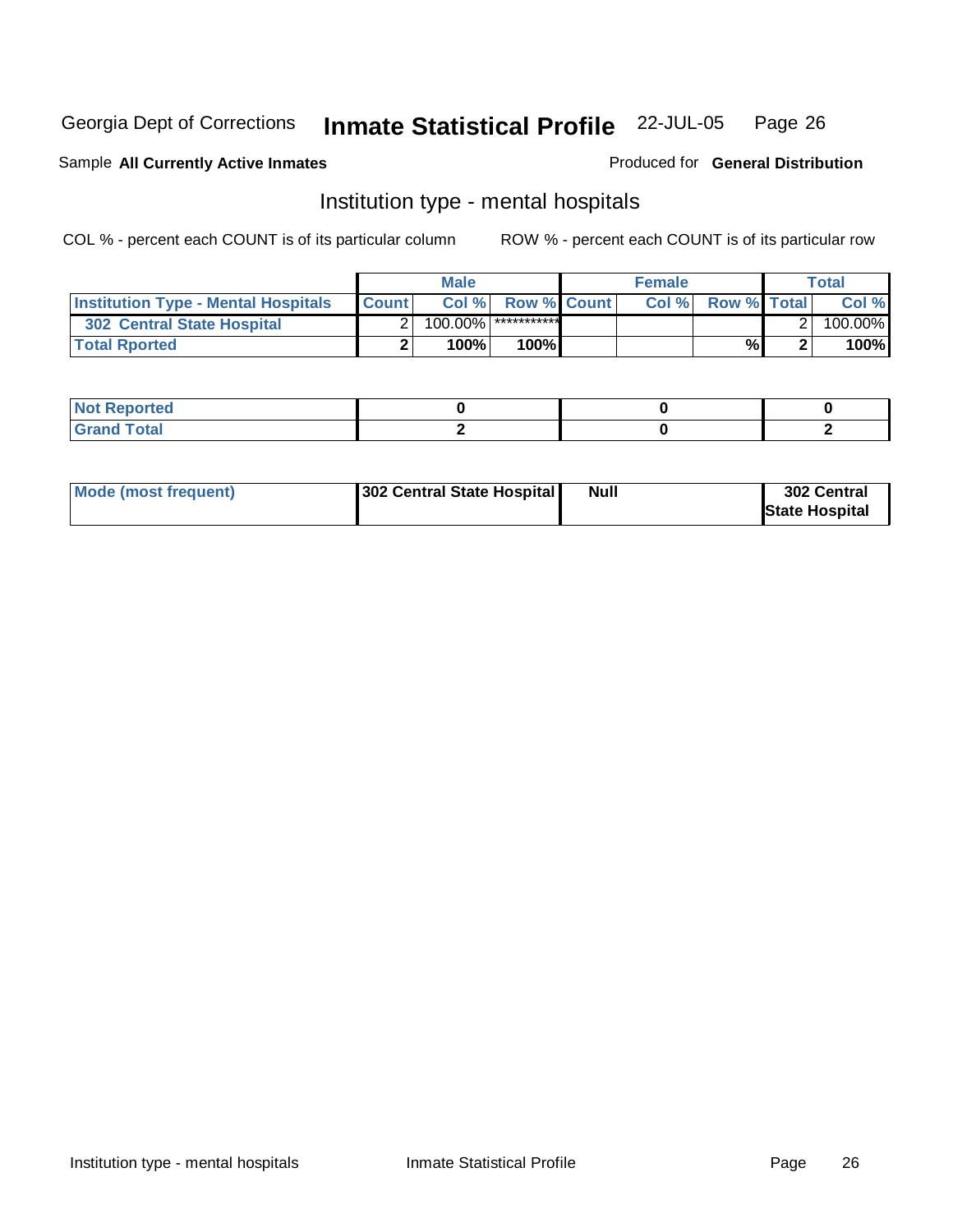### Sample All Currently Active Inmates **All and Science Interval Control Control of Ceneral Distribution**

## Institution type - county prisons

|                                          |                  | <b>Male</b> |         |              | <b>Female</b> |       |                  | <b>Total</b> |
|------------------------------------------|------------------|-------------|---------|--------------|---------------|-------|------------------|--------------|
| <b>Institution Type - County Prisons</b> | <b>Count</b>     | Col %       | Row %   | <b>Count</b> | Col %         | Row % | <b>Total</b>     | Col %        |
| <b>Bulloch County Ci</b><br>402          | 147              | 2.89%       | 100.00% |              |               |       | 147              | 2.89%        |
| <b>Carroll County Ci</b><br>404          | $\overline{213}$ | 4.19%       | 100.00% |              |               |       | $\overline{213}$ | 4.19%        |
| <b>Clarke County Ci</b><br>406           | 108              | 2.12%       | 100.00% |              |               |       | 108              | 2.12%        |
| <b>Clayton County Ci</b><br>456          | 221              | 4.34%       | 100.00% |              |               |       | 221              | 4.34%        |
| <b>Colquitt County Ci</b><br>407         | 183              | 3.60%       | 100.00% |              |               |       | 183              | 3.60%        |
| <b>Coweta County Ci</b><br>409           | 199              | 3.91%       | 100.00% |              |               |       | 199              | 3.91%        |
| <b>Decatur County Ci</b><br>411          | 216              | 4.25%       | 100.00% |              |               |       | 216              | 4.25%        |
| <b>Effingham County Ci</b><br>413        | 247              | 4.86%       | 100.00% |              |               |       | 247              | 4.86%        |
| <b>Floyd County Ci</b><br>415            | 351              | 6.90%       | 100.00% |              |               |       | 351              | 6.90%        |
| <b>Gwinnett County Ci</b><br>419         | $\overline{224}$ | 4.40%       | 100.00% |              |               |       | $\overline{224}$ | 4.40%        |
| <b>Hall County Ci</b><br>420             | 163              | 3.20%       | 100.00% |              |               |       | 163              | 3.20%        |
| <b>Harris County Ci</b><br>422           | 100              | 1.97%       | 100.00% |              |               |       | 100              | 1.97%        |
| <b>Jackson County Ci</b><br>426          | 170              | 3.34%       | 100.00% |              |               |       | 170              | 3.34%        |
| <b>Jefferson County Ci</b><br>428        | 180              | 3.54%       | 100.00% |              |               |       | 180              | 3.54%        |
| <b>Mitchell County Ci</b><br>433         | 116              | 2.28%       | 100.00% |              |               |       | 116              | 2.28%        |
| <b>Muscogee County Ci</b><br>435         | 517              | 10.16%      | 100.00% |              |               |       | 517              | 10.16%       |
| <b>Richmond County Ci</b><br>439         | 213              | 4.19%       | 100.00% |              |               |       | 213              | 4.19%        |
| <b>Screven County Ci</b><br>440          | 150              | 2.95%       | 100.00% |              |               |       | 150              | 2.95%        |
| <b>Spalding County Ci</b><br>441         | 389              | 7.65%       | 100.00% |              |               |       | 389              | 7.65%        |
| <b>Stewart County Ci</b><br>442          | 93               | 1.83%       | 100.00% |              |               |       | 93               | 1.83%        |
| <b>Sumter County Ci</b><br>443           | 331              | 6.51%       | 100.00% |              |               |       | 331              | 6.51%        |
| <b>Terrell County Ci</b><br>444          | 132              | 2.59%       | 100.00% |              |               |       | 132              | 2.59%        |
| <b>Thomas County Ci</b><br>445           | 157              | 3.09%       | 100.00% |              |               |       | 157              | 3.09%        |
| <b>Troup County Ci</b><br>447            | 267              | 5.25%       | 100.00% |              |               |       | $\overline{267}$ | 5.25%        |
| <b>Total Rported</b>                     | 5,087            | 100%        | 100%    |              |               | $\%$  | 5,087            | 100%         |

| .                                       |              |       |
|-----------------------------------------|--------------|-------|
| -<br>$\sim$ $\sim$ $\sim$ $\sim$ $\sim$ | <b>E 007</b> | 5,087 |

| Mode (most frequent) | 435 Muscogee County Ci | 435 Muscogee     |
|----------------------|------------------------|------------------|
|                      |                        | <b>County Ci</b> |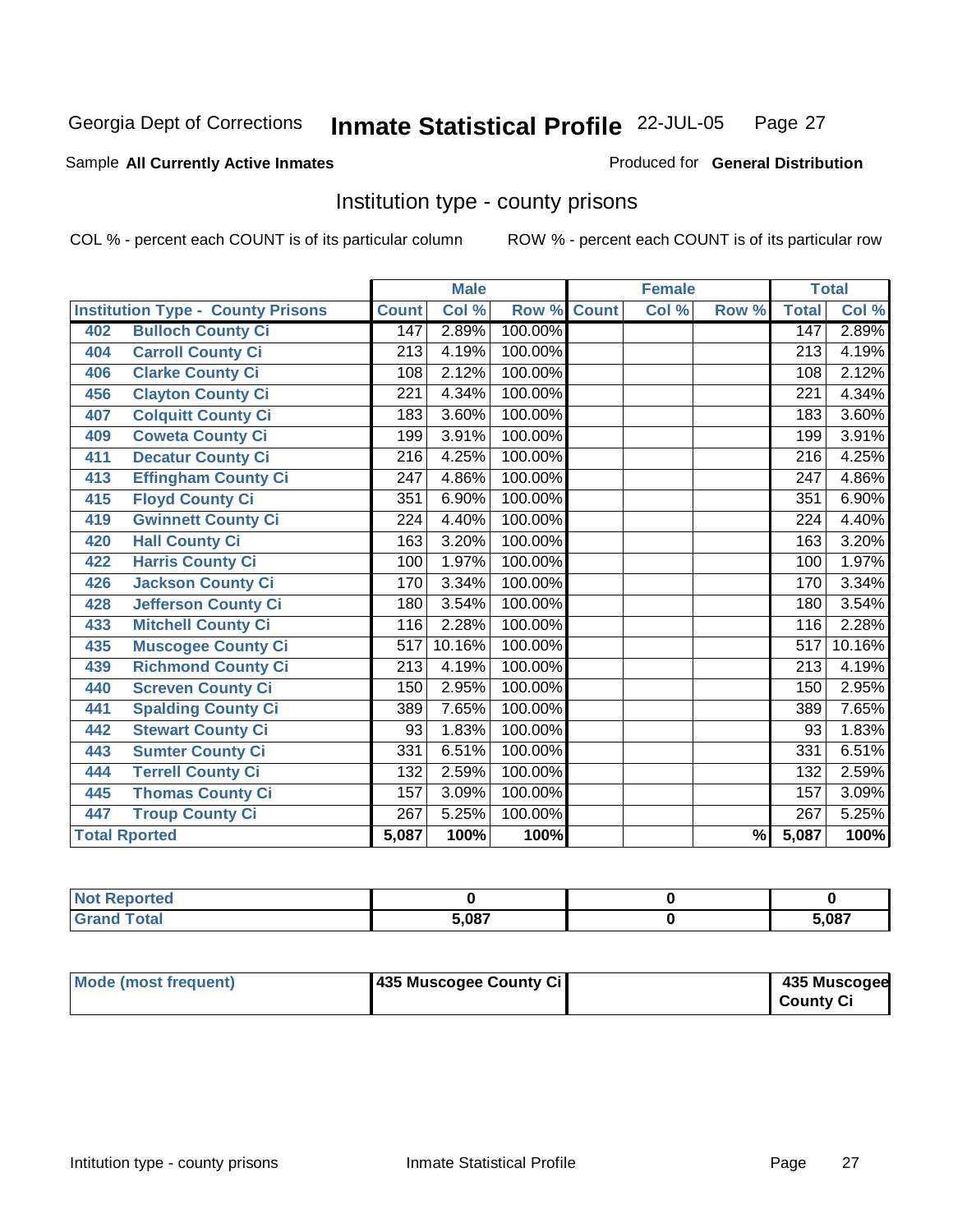## **Inmate Statistical Profile** 22-JUL-05 Page 28

## Sample All Currently Active Inmates **All Currently Active Inmates Produced for General Distribution**

## Institution type - state prisons

|     |                                         |                  | <b>Male</b> |         |              | <b>Female</b> |         | <b>Total</b>     |       |
|-----|-----------------------------------------|------------------|-------------|---------|--------------|---------------|---------|------------------|-------|
|     | <b>Institution Type - State Prisons</b> | <b>Count</b>     | Col %       | Row %   | <b>Count</b> | Col %         | Row %   | <b>Total</b>     | Col % |
| 508 | <b>Arrendale State Prison</b>           | 152              | .47%        | 20.08%  | 605          | 24.69%        | 79.92%  | 757              | 2.19% |
| 532 | <b>Augusta State Med. Prison</b>        | 966              | 3.01%       | 99.79%  | 2            | .08%          | .21%    | 968              | 2.80% |
| 559 | <b>Autry Pre-Trans Center</b>           | 182              | .57%        | 100.00% |              |               |         | 182              | .53%  |
| 543 | <b>Autry State Prison</b>               | 1,334            | 4.16%       | 100.00% |              |               |         | 1,334            | 3.86% |
| 553 | <b>Baldwin State Prison</b>             | 670              | 2.09%       | 100.00% |              |               |         | 670              | 1.94% |
| 536 | <b>Bostick State Prison</b>             | 699              | 2.18%       | 100.00% |              |               |         | 699              | 2.02% |
| 534 | <b>Burrus Corr Trn Cntr</b>             | 303              | .94%        | 100.00% |              |               |         | 303              | .88%  |
| 547 | <b>Calhoun State Prison</b>             | 1,242            | 3.87%       | 100.00% |              |               |         | 1,242            | 3.60% |
| 531 | <b>Central State Prison</b>             | 789              | 2.46%       | 100.00% |              |               |         | 789              | 2.29% |
| 523 | <b>Coastal State Prison</b>             | 1,445            | 4.50%       | 100.00% |              |               |         | 1,445            | 4.19% |
| 503 | <b>Dodge State Prison</b>               | 1,184            | 3.69%       | 100.00% |              |               |         | 1,184            | 3.43% |
| 548 | <b>Dooly State Prison</b>               | 1,241            | 3.87%       | 100.00% |              |               |         | 1,241            | 3.59% |
| 521 | <b>Ga Diag &amp; Class Pris</b>         | 1,542            | 4.81%       | 100.00% |              |               |         | 1,542            | 4.47% |
| 522 | <b>Ga Diag &amp; Class Pris-Perm</b>    | $\overline{247}$ | .77%        | 100.00% |              |               |         | 247              | .72%  |
| 517 | <b>Ga State Prison</b>                  | 1,190            | 3.71%       | 99.92%  | 1            | .04%          | .08%    | 1,191            | 3.45% |
| 541 | <b>Hancock State Prison</b>             | 1,221            | 3.81%       | 100.00% |              |               |         | 1,221            | 3.54% |
| 540 | <b>Hays State Prison</b>                | 836              | 2.61%       | 100.00% |              |               |         | 836              | 2.42% |
| 551 | <b>Homerville State Prison</b>          | 198              | .62%        | 100.00% |              |               |         | 198              | .57%  |
| 545 | <b>Johnson State Prison</b>             | 1,008            | 3.14%       | 100.00% |              |               |         | 1,008            | 2.92% |
| 510 | <b>Lee State Prison</b>                 | 731              | 2.28%       | 100.00% |              |               |         | $\overline{731}$ | 2.12% |
| 502 | <b>Lowndes State Prison</b>             | 283              | .88%        | 100.00% |              |               |         | 283              | .82%  |
| 549 | <b>Macon State Prison</b>               | 1,310            | 4.08%       | 100.00% |              |               |         | 1,310            | 3.79% |
| 519 | <b>Men'S State Prison</b>               | 665              | 2.07%       | 100.00% |              |               |         | 665              | 1.93% |
| 554 | <b>Metro State Prison (W)</b>           | 1                | .01%        | .12%    | 813          | 33.18%        | 99.88%  | 814              | 2.36% |
| 561 | <b>Milan State Prison</b>               | $\overline{245}$ | .76%        | 100.00% |              |               |         | $\overline{245}$ | .71%  |
| 509 | <b>Montgomery State Prison</b>          | 383              | 1.19%       | 100.00% |              |               |         | 383              | 1.11% |
| 505 | <b>Phillips State Prison</b>            | 819              | 2.55%       | 100.00% |              |               |         | 819              | 2.37% |
| 557 | <b>Pulaski State Prison (W)</b>         |                  |             |         | 1,029        | 42.00%        | 100.00% | 1,029            | 2.98% |
| 529 | <b>Rivers State Prison</b>              | 1,106            | 3.45%       | 100.00% |              |               |         | 1,106            | 3.20% |
| 533 | <b>Rogers State Prison</b>              | 1,304            | 4.07%       | 100.00% |              |               |         | 1,304            | 3.78% |
| 530 | <b>Rutledge State Prison</b>            | 589              | 1.84%       | 100.00% |              |               |         | 589              | 1.71% |
| 525 | <b>Scott State Prison</b>               | 1,222            | 3.81%       | 100.00% |              |               |         | 1,222            | 3.54% |
| 550 | <b>Smith State Prison</b>               | 1,133            | 3.53%       | 100.00% |              |               |         | 1,133            | 3.28% |
| 542 | <b>Telfair State Prison</b>             | 1,091            | 3.40%       | 100.00% |              |               |         | 1,091            | 3.16% |
| 537 | <b>Valdosta State Prison</b>            | 778              | 2.43%       | 100.00% |              |               |         | 778              | 2.25% |
| 506 | <b>Walker State Prison</b>              | 613              | 1.91%       | 100.00% |              |               |         | 613              | 1.78% |
| 501 | <b>Ware State Prison</b>                | 955              | 2.98%       | 100.00% |              |               |         | 955              | 2.77% |
| 552 | <b>Washington Sp</b>                    | 790              | 2.46%       | 100.00% |              |               |         | 790              | 2.29% |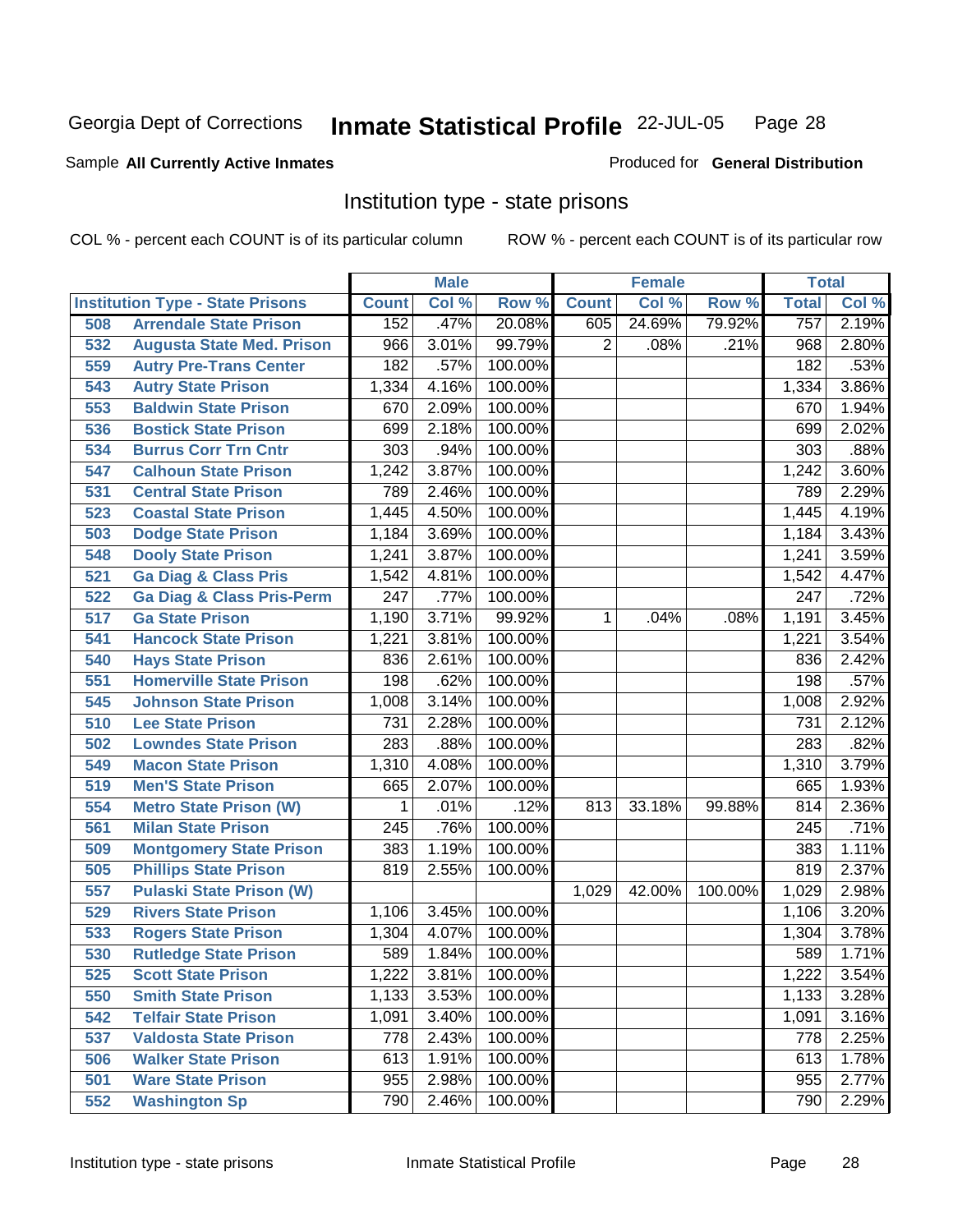## Sample All Currently Active Inmates **All Currently Active Inmates Produced for General Distribution**

## Institution type - state prisons

|                                         |              | <b>Male</b> |          |             | <b>Female</b> |       | <b>Total</b> |       |
|-----------------------------------------|--------------|-------------|----------|-------------|---------------|-------|--------------|-------|
| <b>Institution Type - State Prisons</b> | <b>Count</b> | Col%        |          | Row % Count | Col %         | Row % | <b>Total</b> | Col % |
| 507<br><b>Wayne State Prison</b>        | 1841         | .57%        | 100.00%  |             |               |       | 184          | .53%  |
| 546<br><b>Wilcox State Prison</b>       | 1.4251       | $4.44\%$    | 100.00%  |             |               |       | 1.425        | 4.13% |
| <b>Total Rported</b>                    | 32.076       | 100%        | $92.9\%$ | 2,450       | 100%          |       | 7.1% 34,526  | 100%  |

| orted<br><b>NO</b> |        |       |        |
|--------------------|--------|-------|--------|
|                    | 32,076 | 2,450 | 34,526 |

| Mode (most frequent) |  | 521 Ga Diag & Class Pris   557 Pulaski State Prison   521 Ga Diag &<br>(W) | <b>Class Pris</b> |
|----------------------|--|----------------------------------------------------------------------------|-------------------|
|----------------------|--|----------------------------------------------------------------------------|-------------------|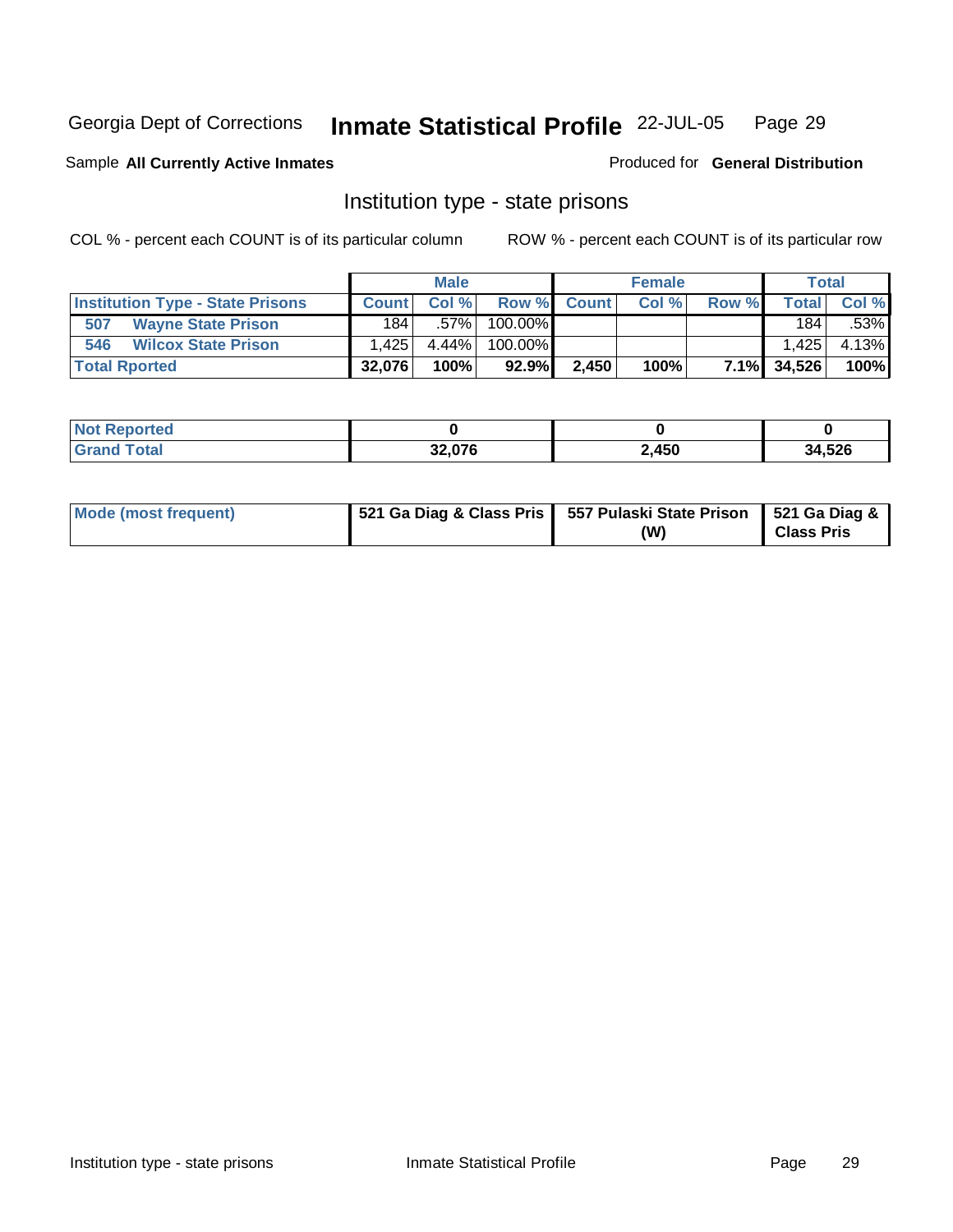### Sample All Currently Active Inmates **All Currently Active Inmates Produced for General Distribution**

## Institution type - private prisons

|                                           |              | <b>Male</b> |                      | <b>Female</b> |       |              | <b>Total</b> |
|-------------------------------------------|--------------|-------------|----------------------|---------------|-------|--------------|--------------|
| <b>Institution Type - Private Prisons</b> | <b>Count</b> | $CoI \%$    | <b>Row % Count</b>   | Col %         | Row % | <b>Total</b> | Col %        |
| <b>Coffee Corr Facility</b><br>569        |              |             | 1,504 32.36% 100.00% |               |       |              | 1,504 32.36% |
| 567<br><b>D Ray James Corr Fac</b>        |              |             | 1,640 35.28% 100.00% |               |       |              | 1,640 35.28% |
| <b>Wheeler Corr Facility</b><br>571       |              |             | 1,504 32.36% 100.00% |               |       |              | 1,504 32.36% |
| <b>Total Rported</b>                      | 4,648        | 100%        | $100\%$              |               | %\    | 4.648        | 100%         |

| N <sub>0</sub><br>oorted |       |       |
|--------------------------|-------|-------|
| <b>Total</b><br>. Grom   | 4,648 | 4,648 |

| Mode (most frequent) | 567 D Ray James Corr Fad | 567 D Ray             |
|----------------------|--------------------------|-----------------------|
|                      |                          | <b>James Corr Fac</b> |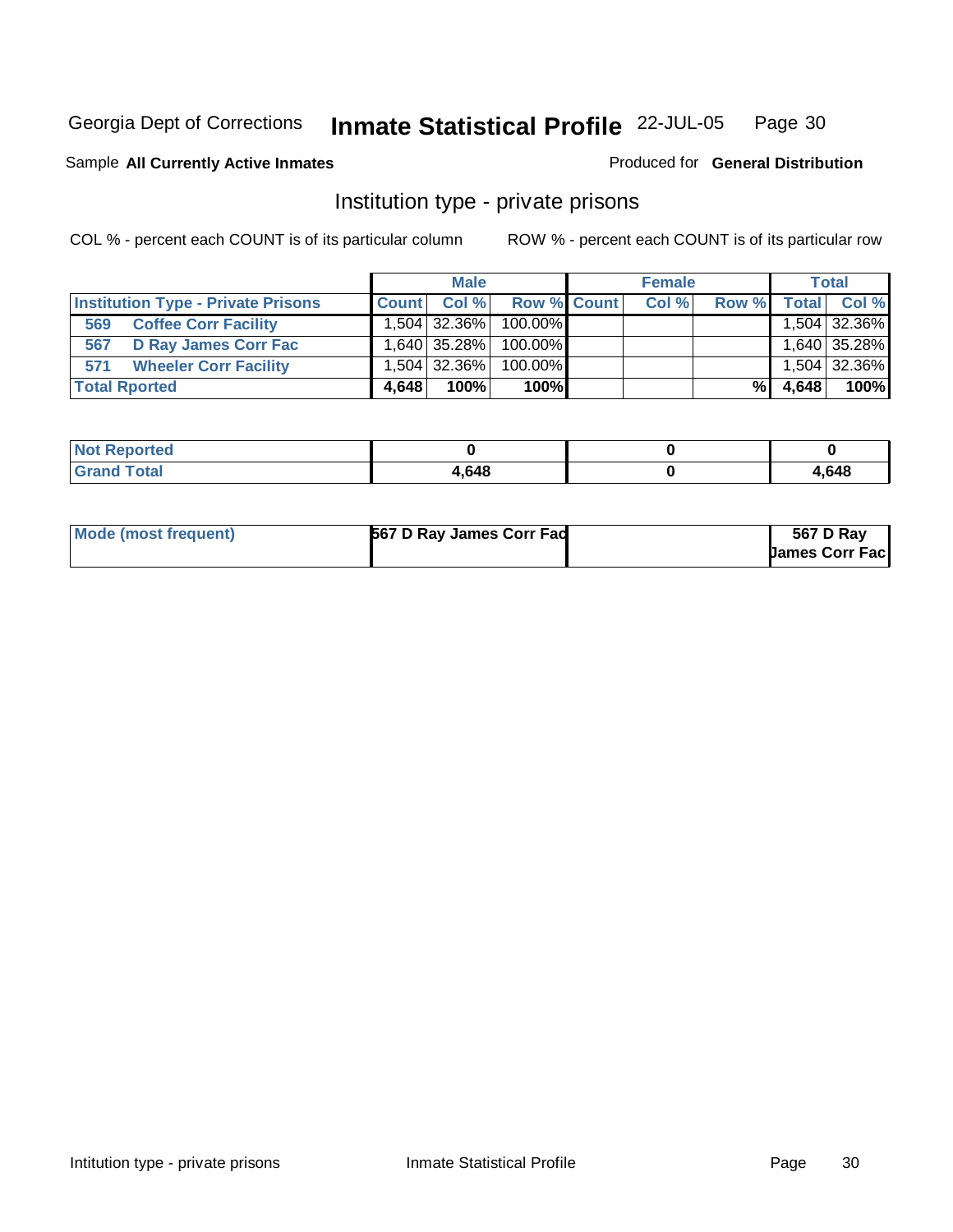### Sample All Currently Active Inmates **All Currently Active Inmates Produced for General Distribution**

## Institution type - prison annexes

|                                          | <b>Male</b>  |              | <b>Female</b> |              |  | Total       |              |            |
|------------------------------------------|--------------|--------------|---------------|--------------|--|-------------|--------------|------------|
| <b>Institution Type - Prison Annexes</b> | <b>Count</b> | Col %        | Row %         | <b>Count</b> |  | Col % Row % | <b>Total</b> | Col %      |
| <b>Hancock Annex</b><br>7541             |              | 197   17.84% | 100.00%       |              |  |             |              | 197 17.84% |
| <b>Hays Annex</b><br>7540                |              | 366 33.15%   | 100.00%       |              |  |             |              | 366 33.15% |
| 7505 Phillips Annex                      |              | 189 17.12%   | $100.00\%$    |              |  |             |              | 189 17.12% |
| <b>Ware Annex</b><br>7501                |              | 210   19.02% | 100.00%       |              |  |             |              | 210 19.02% |
| 7552 Washington Sp Annex                 |              | 142 12.86%   | 100.00%       |              |  |             |              | 142 12.86% |
| <b>Total Rported</b>                     | 1,104        | 100%         | 100%          |              |  | %           | 1,104        | 100%       |

| <b>Not Reported</b> |      |      |
|---------------------|------|------|
| <b>Grand Total</b>  | .104 | 104, |

| Mode (most frequent) | 7540 Hays Annex | <b>7540 Hays</b> |
|----------------------|-----------------|------------------|
|                      |                 | <b>Annex</b>     |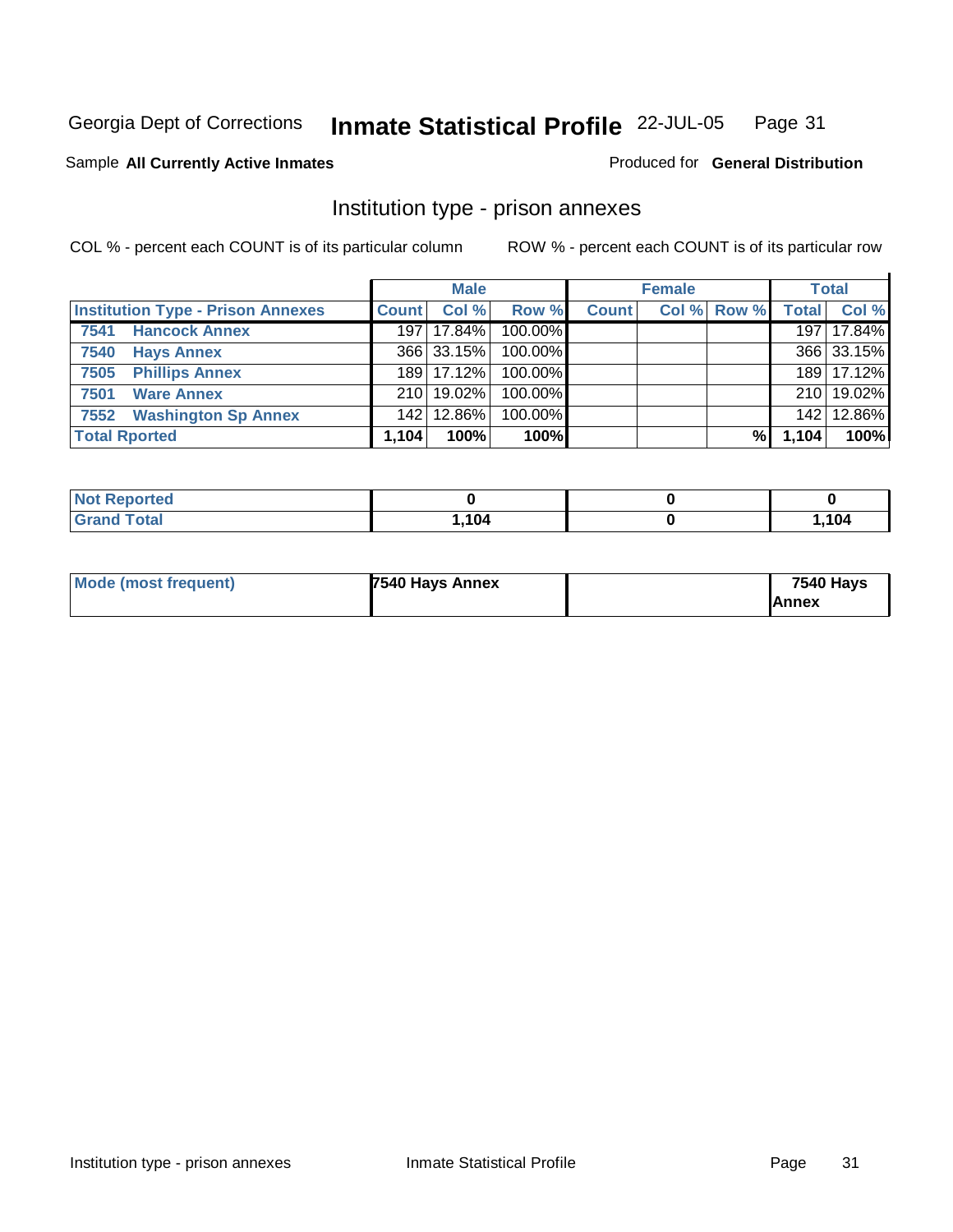### Sample All Currently Active Inmates **All Currently Active Inmates Produced for General Distribution**

## Institution type - inmate boot camp

|                                             |              | <b>Male</b>  |         |              | <b>Female</b> |             |              | <b>Total</b> |
|---------------------------------------------|--------------|--------------|---------|--------------|---------------|-------------|--------------|--------------|
| <b>Institution Type - Inmate Boot Camps</b> | <b>Count</b> | Col %        | Row %   | <b>Count</b> |               | Col % Row % | <b>Total</b> | Col %        |
| <b>Baldwin Inm Boot Camp</b><br>9553        |              | 205 26.05%   | 100.00% |              |               |             |              | 205 26.05%   |
| <b>Burruss Inm Boot Camp</b><br>9534        |              | 146   18.55% | 100.00% |              |               |             | 146          | 18.55%       |
| <b>Dodge Boot Camp</b><br>9503              | 77           | 9.78%        | 100.00% |              |               |             | 77           | 9.78%        |
| <b>Hays Inm Boot Camp</b><br>9540           |              | 193 24.52%   | 100.00% |              |               |             |              | 193 24.52%   |
| <b>Montgomery Boot Camp</b><br>9509         | 51           | 6.48%        | 100.00% |              |               |             | 51           | 6.48%        |
| <b>West Georgia Inm Bootcamp</b><br>9504    | 115          | $ 14.61\% $  | 100.00% |              |               |             | 115          | 14.61%       |
| <b>Total Rported</b>                        | 787          | 100%         | 100%    |              |               | %.          | 787          | 100%         |

| rtea<br>.    |       |       |
|--------------|-------|-------|
| <b>Total</b> | 707   | 707   |
| <b>C</b>     | ' O I | 1 O I |

| Mode (most frequent) | 9553 Baldwin Inm Boot | 9553 Baldwin  |
|----------------------|-----------------------|---------------|
|                      | ا Camp                | Inm Boot Camp |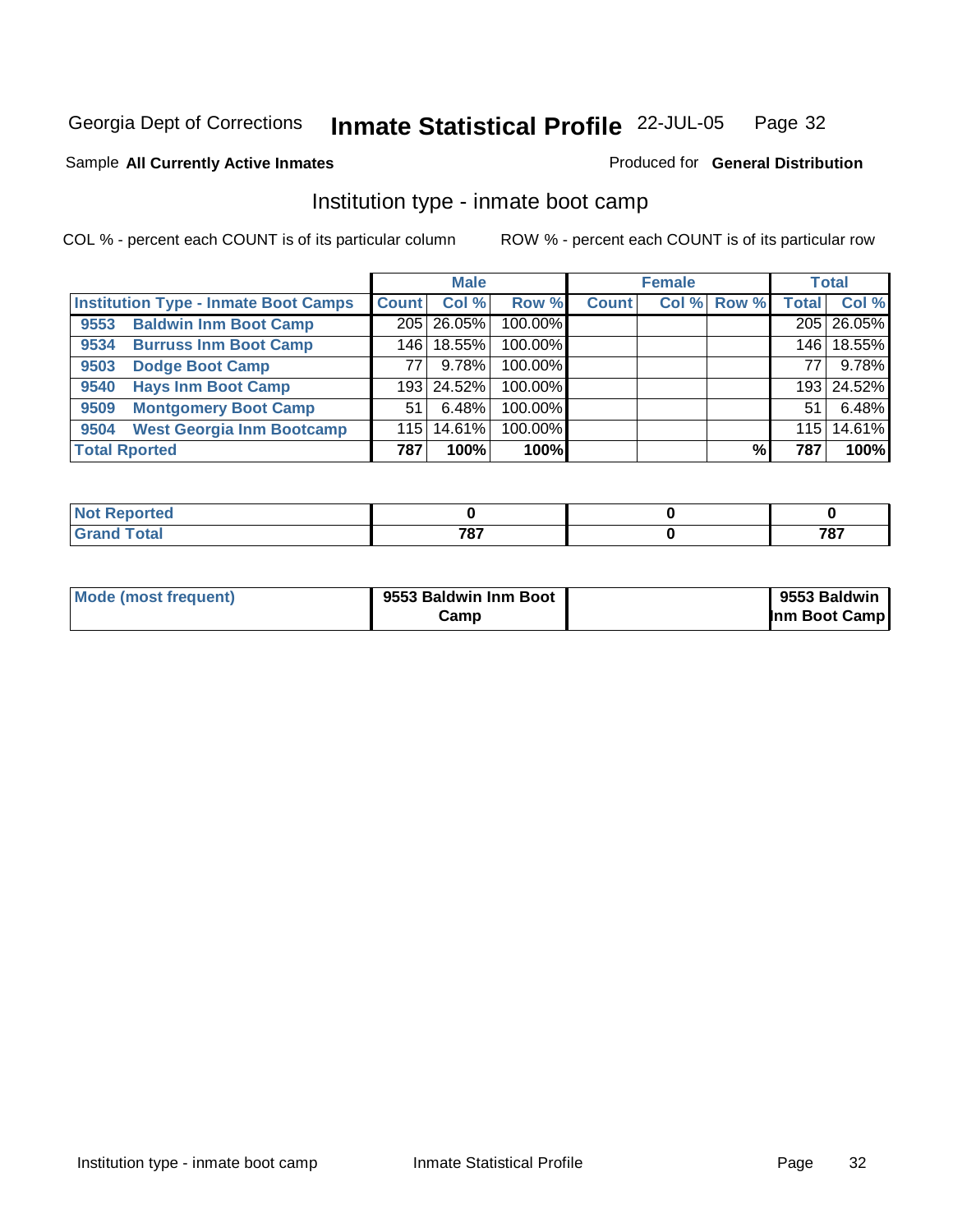## Sample All Currently Active Inmates **All Currently Active Inmates Produced for General Distribution**

## Number of disciplinary reports

|                                       |              | <b>Male</b> |             |       | <b>Female</b> |       | <b>Total</b> |        |
|---------------------------------------|--------------|-------------|-------------|-------|---------------|-------|--------------|--------|
| <b>Number of Disciplinary Reports</b> | <b>Count</b> | Col %       | Row % Count |       | Col %         | Row % | <b>Total</b> | Col %  |
| $\bf{0}$                              | 18,099       | 40.01%      | 92.52%      | 1,463 | 54.33%        | 7.48% | 19,562       | 40.82% |
|                                       | 6.077        | 13.44%      | 95.01%      | 319   | 11.85%        | 4.99% | 6.396        | 13.35% |
| 2                                     | 3,764        | $8.32\%$    | 94.76%      | 208   | 7.72%         | 5.24% | 3,972        | 8.29%  |
| 3                                     | 2,531        | 5.60%       | 94.12%      | 158   | 5.87%         | 5.88% | 2,689        | 5.61%  |
|                                       | 1,940        | 4.29%       | 96.52%      | 70    | 2.60%         | 3.48% | 2,010        | 4.19%  |
| 5                                     | 1,452        | $3.21\%$    | 96.16%      | 58    | 2.15%         | 3.84% | 1,510        | 3.15%  |
| <b>More Than 5</b>                    | 11,369       | 25.13%      | 96.46%      | 417   | 15.48%        | 3.54% | 11,786       | 24.59% |
| <b>Total Reported</b>                 | 45,232       | 100%        | 94.38%      | 2,693 | 100%          | 5.62% | 47,925       | 100%   |

| rted<br>N |                        |       |        |
|-----------|------------------------|-------|--------|
|           | 15 AMA<br>л.<br>47,474 | 2.693 | 47,925 |

| <b>Mean</b><br>(average) | 5.56 | 2.21<br>.J.Z. | 5.43 |
|--------------------------|------|---------------|------|
| <b>Median (middle)</b>   |      |               |      |
| Mode (most frequent)     |      |               |      |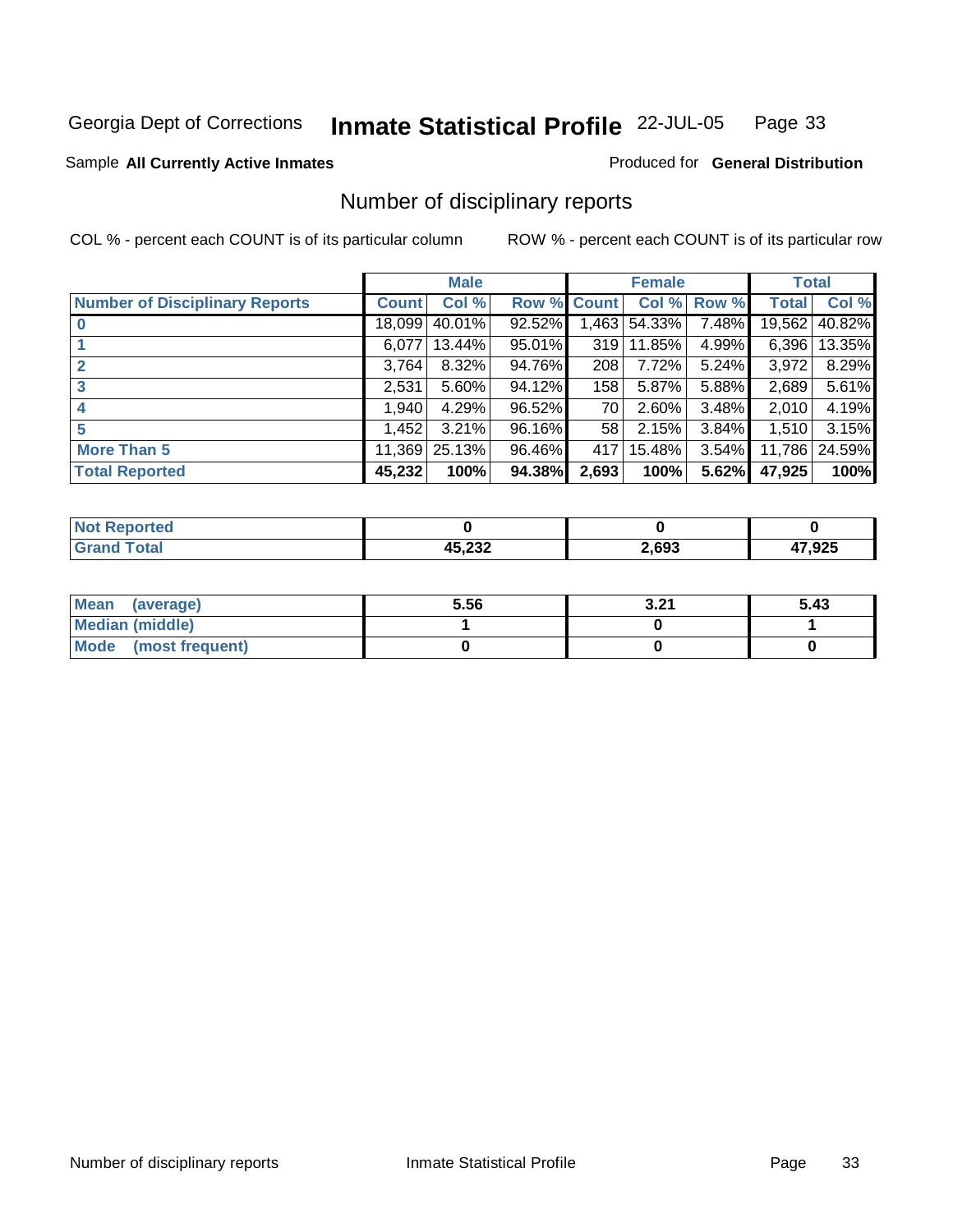## **Inmate Statistical Profile** 22-JUL-05 Page 34

### Sample All Currently Active Inmates **All and Science Interval Control Control of Ceneral Distribution**

## Number of transfers

|                            |              | <b>Male</b>      |                    |       | <b>Female</b> |          | <b>Total</b> |                |
|----------------------------|--------------|------------------|--------------------|-------|---------------|----------|--------------|----------------|
| <b>Number of Transfers</b> | <b>Count</b> | Col %            | <b>Row % Count</b> |       | Col %         | Row %    | <b>Total</b> | Col %          |
| $\bf{0}$                   | 3,453        | 7.63%            | 86.80%             | 525   | 19.49%        | 13.20%   | 3.978        | 8.30%          |
|                            | 17,419       | 38.51%           | $95.02\%$          |       | 913 33.90%    | 4.98%    |              | 18,332 38.25%  |
| $\overline{2}$             |              | $9,555$   21.12% | 91.65%             |       | 870 32.31%    | 8.35%    |              | 10,425 21.75%  |
| 3                          | 5,497        | 12.15%           | 96.19%             | 218   | 8.10%         | $3.81\%$ |              | 5,715   11.92% |
| 4                          | 3,218        | 7.11%            | 97.63%             | 78    | 2.90%         | 2.37%    | 3,296        | 6.88%          |
| 5                          | 1,977        | 4.37%            | 98.16%             | 37    | 1.37%         | 1.84%    | 2,014        | 4.20%          |
| <b>More Than 5</b>         | 4,113        | 9.09%            | 98.75%             | 52    | 1.93%         | 1.25%    | 4,165        | 8.69%          |
| <b>Total Reported</b>      | 45,232       | 100%             | 94.38%             | 2,693 | 100%          | 5.62%    | 47,925       | 100%           |

| N |                        |      |       |
|---|------------------------|------|-------|
|   | המה הו<br><i>א</i> טא, | .693 | 7,925 |

| Mean<br>(average)    | 2.45 | 1.55 | 2.40 |
|----------------------|------|------|------|
| Median (middle)      |      |      |      |
| Mode (most frequent) |      |      |      |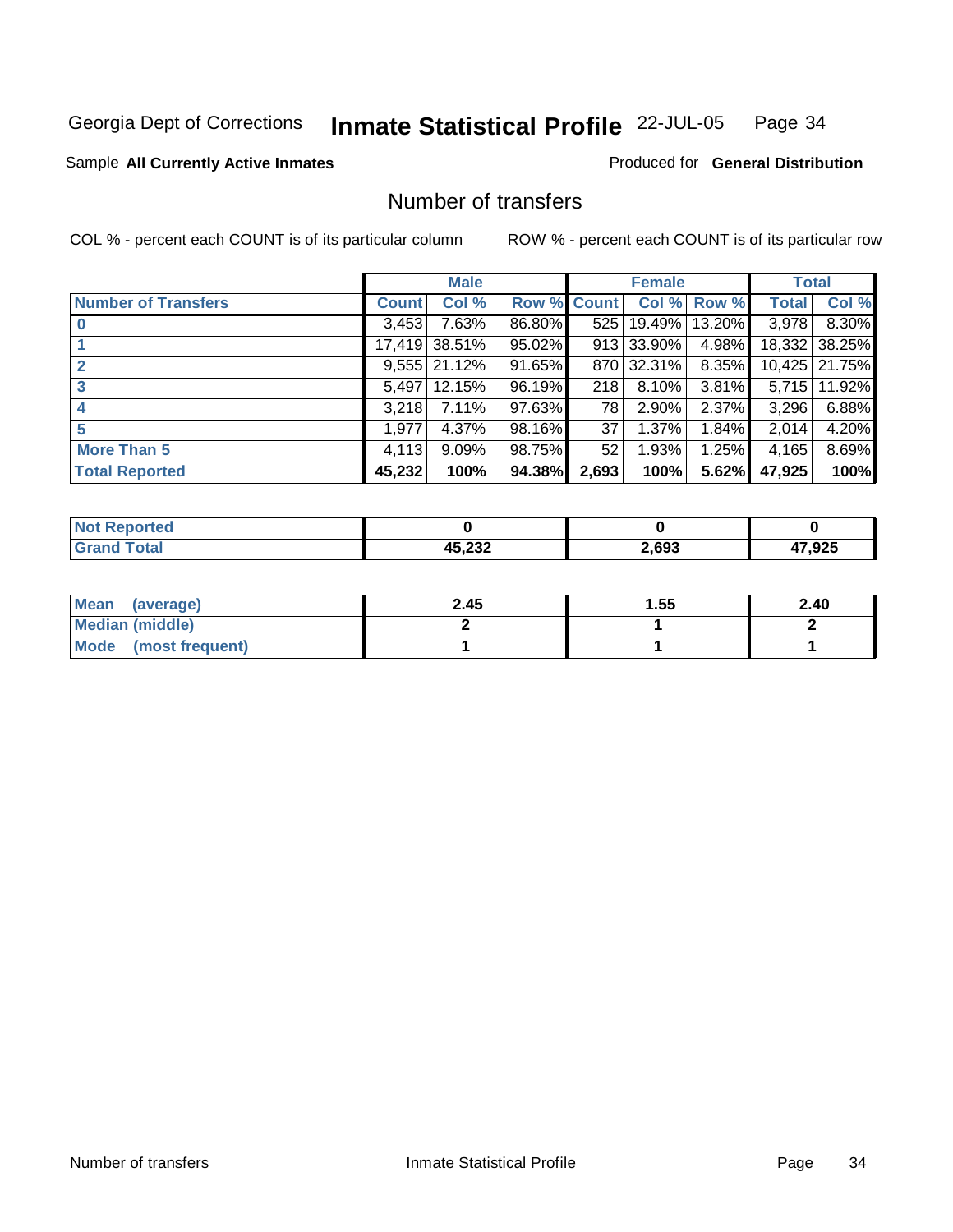## **Inmate Statistical Profile** 22-JUL-05 Page 35

### Sample All Currently Active Inmates **All and Science Interval Control Control of Ceneral Distribution**

## Number of escapes

|                          |              | <b>Male</b> |                    |       | <b>Female</b> |                    |              | <b>Total</b>  |
|--------------------------|--------------|-------------|--------------------|-------|---------------|--------------------|--------------|---------------|
| <b>Number of Escapes</b> | <b>Count</b> | Col %       | <b>Row % Count</b> |       |               | <b>Col % Row %</b> | <b>Total</b> | Col %         |
|                          | 44,923       | 99.32%      | 94.36%             | 2,687 | 99.78%        | $5.64\%$           |              | 47,610 99.34% |
|                          | 283          | 0.63%       | 97.92%             | 6     | $0.22\%$      | 2.08%              | 289          | 0.60%         |
|                          | 20           | 0.04%       | 100.00%            |       |               |                    | 20           | 0.04%         |
|                          | 5            | 0.01%       | 100.00%            |       |               |                    | 5            | 0.01%         |
|                          |              | 0.01%       | 100.00%            |       |               |                    |              | 0.01%         |
| <b>Total Reported</b>    | 45,232       | 100%        | 94.38%             | 2,693 | 100%          | 5.62%              | 47,925       | 100%          |

| วrted                    |                  |       |        |
|--------------------------|------------------|-------|--------|
| $F_{\alpha}$ tal<br>____ | ハト つつつ<br>43,ZJZ | 2.693 | 47,925 |

| <b>Mean</b><br>(average) | .υ | .∪ |
|--------------------------|----|----|
| Median (middle)          |    |    |
| Mode (most frequent)     |    |    |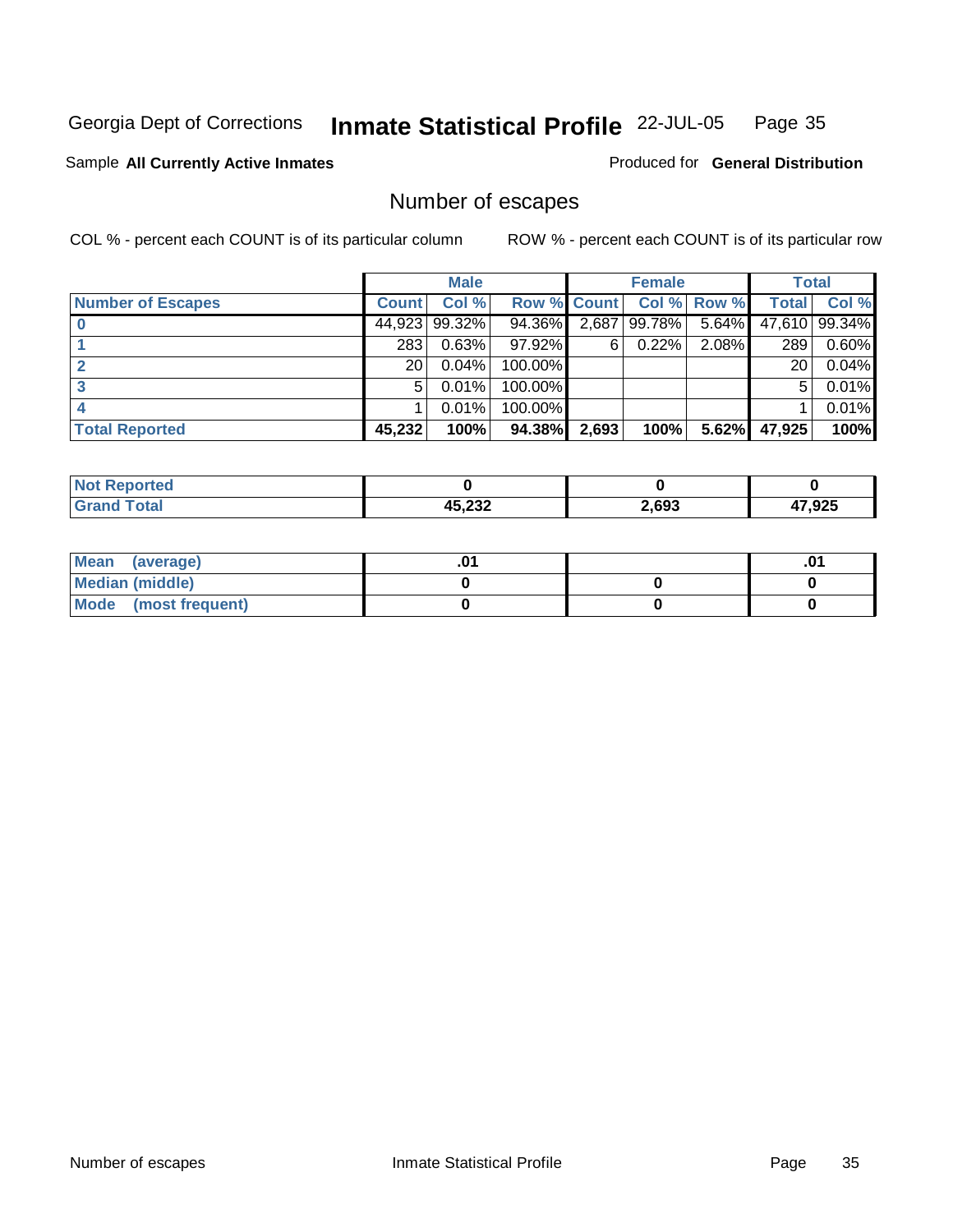## Sample All Currently Active Inmates **All Currently Active Inmates Produced for General Distribution**

## Probable future release type

|                                         |              | <b>Male</b>   |                    |   | <b>Female</b>        |               | <b>Total</b> |        |
|-----------------------------------------|--------------|---------------|--------------------|---|----------------------|---------------|--------------|--------|
| <b>Probable Future Release Type</b>     | <b>Count</b> | Col %         | <b>Row % Count</b> |   | <b>Col % Row %</b>   |               | <b>Total</b> | Col %  |
| <b>Paroled with probation to follow</b> |              | 7,472 16.52%  | 93.55%             |   | $515$   19.12% 6.45% |               | 7,987        | 16.67% |
| Paroled w/o probation to follow         |              | 14,226 31.45% | 94.76%             |   | 787 29.22% 5.24%     |               | 15.013       | 31.33% |
| <b>Maxout with probation to follow</b>  |              | 11,760 26.00% | 94.08%             |   | 740 27.48% 5.92%     |               | 12.500       | 26.08% |
| <b>Maxout w/o probation to follow</b>   |              | 11,723 25.92% | 94.77%             |   | 647 24.03% 5.23%     |               | 12.370       | 25.81% |
| Life, LWOP or death sentence            | 51           | $.11\%$       | 92.73%             | 4 |                      | $.15\%$ 7.27% | 55           | .11%   |
| <b>Total Reported</b>                   | 45,232       | 100%          | $94.38\%$ 2.693    |   |                      | 100% 5.62%    | 47,925       | 100%   |

| <b>orted</b> |                  |        |        |
|--------------|------------------|--------|--------|
| <b>Total</b> | ハベ つつつ<br>4J,ZJZ | 45,232 | 47,925 |

| Mode (most frequent) | PAR w/o PROB follow | <b>PAR w/o PROB follow PAR w/o PROB</b> |        |
|----------------------|---------------------|-----------------------------------------|--------|
|                      |                     |                                         | follow |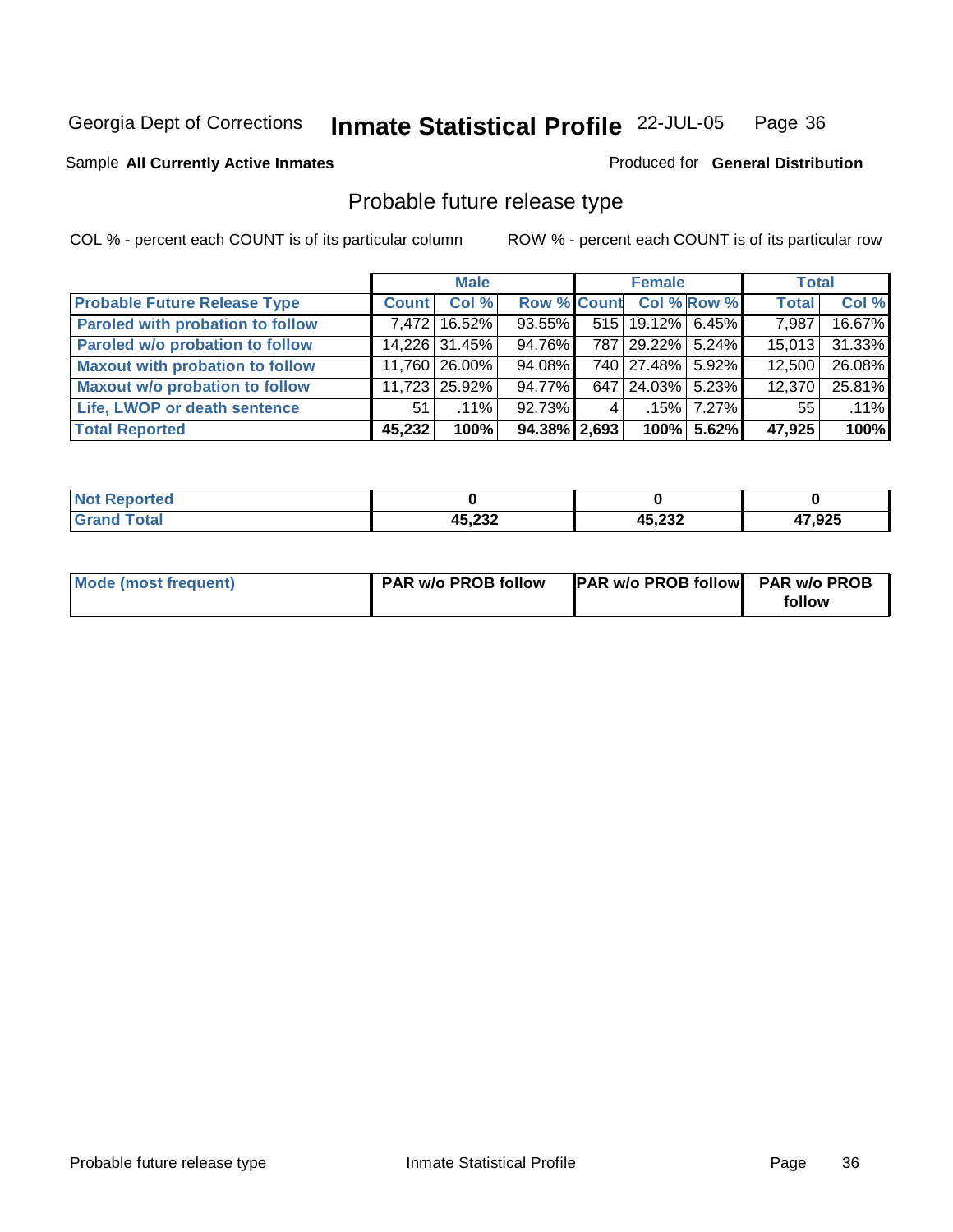## **Inmate Statistical Profile** 22-JUL-05 Page 37

Sample All Currently Active Inmates **All Currently Active Inmates Produced for General Distribution** 

## Actual release type

|                            |              | <b>Male</b> |                    | Female |             |              | $\tau$ otal |
|----------------------------|--------------|-------------|--------------------|--------|-------------|--------------|-------------|
| <b>Actual Release Type</b> | <b>Count</b> | Col%        | <b>Row % Count</b> |        | Col % Row % | <b>Total</b> | Col %       |
| <b>Total Reported</b>      |              | %           | %                  | %      | %           |              | %           |

| <b>Still Active</b> | 45,232 | 2,693 | 47,925 |
|---------------------|--------|-------|--------|
| <b>Not Reported</b> |        |       |        |
| <b>Grand Total</b>  | 45,232 | 2,693 | 47,925 |

| IМ.<br><b>NULL</b><br>.<br>AIL P<br>NI<br>$\cdots$<br>______<br>______<br>______ |  |  |
|----------------------------------------------------------------------------------|--|--|
|                                                                                  |  |  |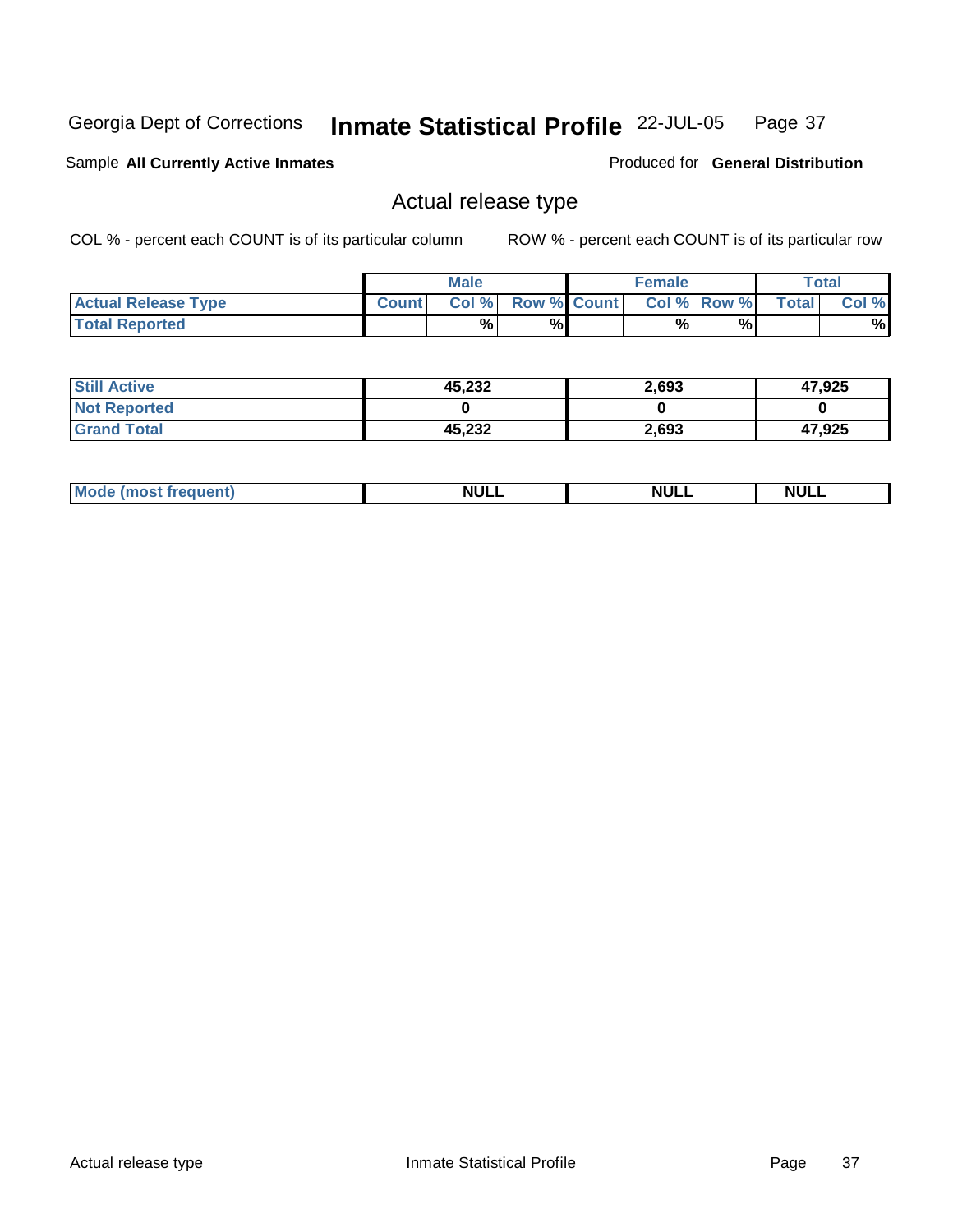**Inmate Statistical Profile** 22-JUL-05 Page 38

## Sample All Currently Active Inmates **All Currently Active Inmates Produced for General Distribution**

## Highest grade level attained

|                              |                 | <b>Male</b> |                    |                  | <b>Female</b> |        | <b>Total</b>     |        |
|------------------------------|-----------------|-------------|--------------------|------------------|---------------|--------|------------------|--------|
| <b>Grade Level</b>           | <b>Count</b>    | Col %       | <b>Row % Count</b> |                  | Col %         | Row %  | <b>Total</b>     | Col %  |
| No school at all             | $\overline{39}$ | 0.09%       | 97.50%             | 1                | 0.04%         | 2.50%  | 40               | 0.09%  |
| <b>Grade 1</b>               | 45              | 0.10%       | 100.00%            |                  |               |        | 45               | 0.10%  |
| <b>Grade 2</b>               | $\overline{56}$ | 0.13%       | 98.25%             | 1                | 0.04%         | 1.75%  | $\overline{57}$  | 0.12%  |
| <b>Grade 3</b>               | 140             | 0.32%       | 95.89%             | 6                | 0.23%         | 4.11%  | 146              | 0.32%  |
| Grade 4                      | 130             | 0.30%       | 99.24%             | 1                | 0.04%         | 0.76%  | 131              | 0.28%  |
| <b>Grade 5</b>               | 239             | 0.55%       | 96.76%             | $\overline{8}$   | 0.31%         | 3.24%  | $\overline{247}$ | 0.53%  |
| Grade 6                      | 770             | 1.76%       | 95.06%             | 40               | 1.56%         | 4.94%  | 810              | 1.75%  |
| <b>Grade 7</b>               | 1,204           | 2.75%       | 95.03%             | 63               | 2.46%         | 4.97%  | 1,267            | 2.74%  |
| <b>Grade 8</b>               | 4,134           | 9.45%       | 94.75%             | 229              | 8.93%         | 5.25%  | 4,363            | 9.42%  |
| Grade 9                      | 7,010           | 16.02%      | 95.70%             | 315              | 12.29%        | 4.30%  | 7,325            | 15.81% |
| Grade 10                     | 8,948           | 20.45%      | 96.01%             | $\overline{372}$ | 14.51%        | 3.99%  | 9,320            | 20.12% |
| Grade 11                     | 7,937           | 18.14%      | 95.78%             | 350              | 13.65%        | 4.22%  | 8,287            | 17.89% |
| <b>Grade 12 or GED</b>       | 8,403           | 19.20%      | 95.07%             | 436              | 17.00%        | 4.93%  | 8,839            | 19.08% |
| Some tech school             | 384             | 0.88%       | 73.14%             | 141              | 5.50%         | 26.86% | 525              | 1.13%  |
| <b>Completed tech school</b> | 798             | 1.82%       | 76.51%             | $\overline{245}$ | $9.56\%$      | 23.49% | 1,043            | 2.25%  |
| College, 1 year              | 1,052           | 2.40%       | 91.48%             | $\overline{98}$  | 3.82%         | 8.52%  | 1,150            | 2.48%  |
| College, 2 year              | 1,429           | 3.27%       | 91.60%             | 131              | 5.11%         | 8.40%  | 1,560            | 3.37%  |
| College, 3 year              | 421             | 0.96%       | 88.26%             | $\overline{56}$  | 2.18%         | 11.74% | 477              | 1.03%  |
| <b>Bachelor's degree</b>     | 484             | 1.11%       | 89.30%             | $\overline{58}$  | 2.26%         | 10.70% | 542              | 1.17%  |
| <b>Master's degree</b>       | 61              | 0.14%       | 95.31%             | $\overline{3}$   | 0.12%         | 4.69%  | 64               | 0.14%  |
| Ph.D. degree                 | 40              | 0.09%       | 85.11%             | $\overline{7}$   | 0.27%         | 14.89% | 47               | 0.10%  |
| Law degree                   | 15              | 0.03%       | 83.33%             | $\overline{3}$   | 0.12%         | 16.67% | 18               | 0.04%  |
| <b>Some medical school</b>   | 9               | 0.02%       | 100.00%            |                  |               |        | 9                | 0.02%  |
| <b>Medical degree</b>        | $\overline{9}$  | 0.02%       | 100.00%            |                  |               |        | 9                | 0.02%  |
| <b>Total Reported</b>        | 43,757          | 100%        | 94.46%             | 2,564            | 100%          | 5.54%  | 46,321           | 100%   |

| $\rightarrow$ | 1 20<br>1 L J<br>__ | .604  |
|---------------|---------------------|-------|
| ההה הו<br>ະບ∠ | 693                 | 7,925 |

| <b>Mean</b><br>(average)       | 10.41    | 11.16           | 10.45    |
|--------------------------------|----------|-----------------|----------|
| Median (middle)                | Grade 10 | Grade 11        | Grade 10 |
| <b>Mode</b><br>(most frequent) | Grade 10 | Grade 12 or GED | Grade 10 |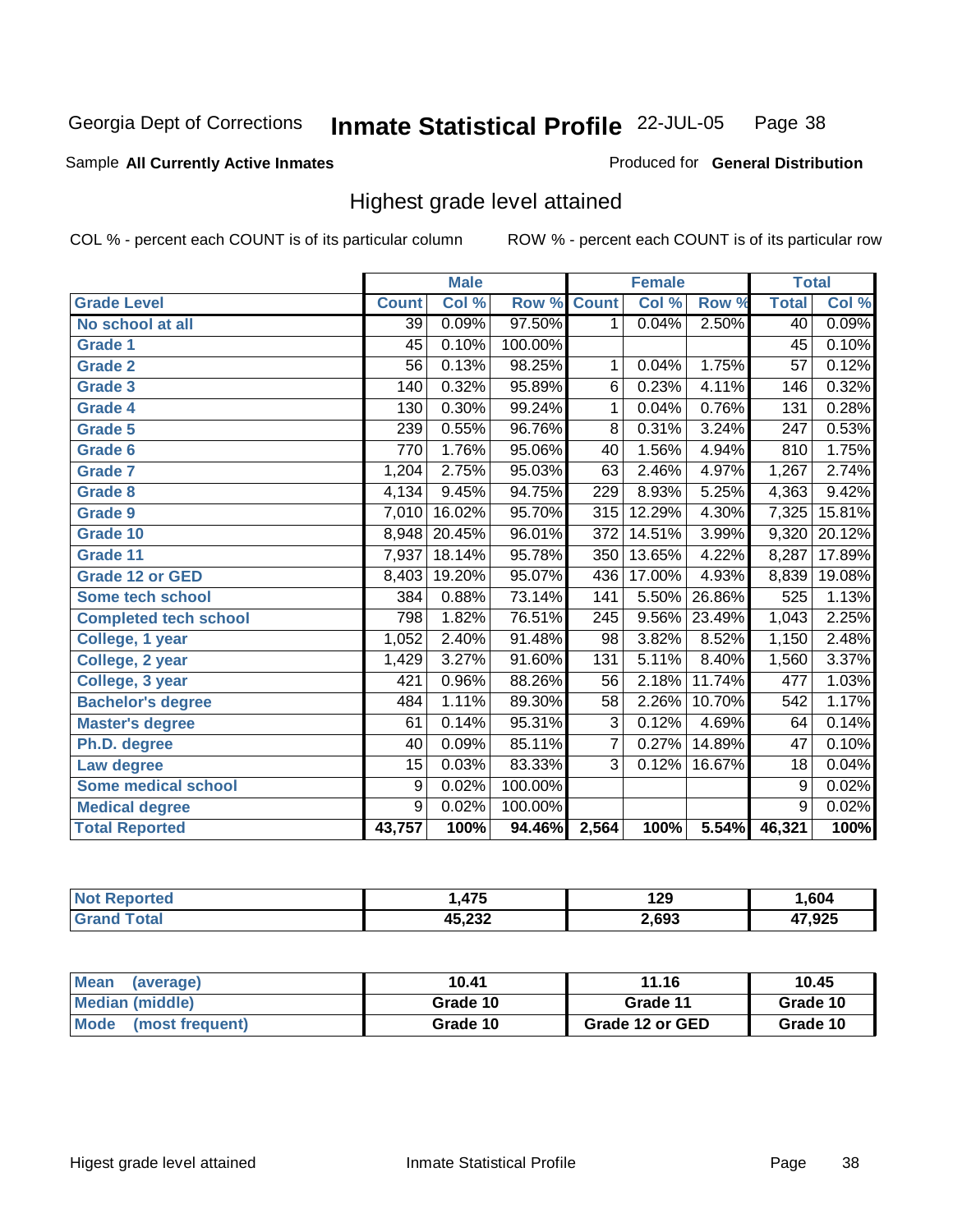## **Inmate Statistical Profile** 22-JUL-05 Page 39

### Sample All Currently Active Inmates **All Currently Active Inmates Produced for General Distribution**

## Culture fair IQ scores

|                       |              | <b>Male</b> |             |       | <b>Female</b> |        | <b>Total</b> |        |
|-----------------------|--------------|-------------|-------------|-------|---------------|--------|--------------|--------|
| <b>IQ Scores</b>      | <b>Count</b> | Col %       | Row % Count |       | Col %         | Row %  | <b>Total</b> | Col %  |
| $60 - 69$             | 1,330        | 3.19%       | 95.82%      | 58    | 2.64%         | 4.18%  | 1,388        | 3.17%  |
| $70 - 79$             | 3,342        | $8.02\%$    | 94.75%      | 185   | 8.42%         | 5.25%  | 3,527        | 8.04%  |
| $80 - 89$             | 5.840        | 14.02%      | 92.43%      | 478   | 21.75%        | 7.57%  | 6,318        | 14.41% |
| $90 - 99$             | 9,839        | 23.62%      | 93.34%      | 702   | 31.94%        | 6.66%  | 10,541       | 24.04% |
| $100 - 109$           | 10,895       | 26.16%      | 96.92%      | 346   | 15.74%        | 3.08%  | 11,241       | 25.63% |
| $110 - 119$           | 8,105        | 19.46%      | 97.63%      | 197   | 8.96%         | 2.37%  | 8,302        | 18.93% |
| $120 - 129$           | 2,192        | $5.26\%$    | 94.36%      | 131   | 5.96%         | 5.64%  | 2,323        | 5.30%  |
| $130 - 139$           | 85           | 0.20%       | 57.05%      | 64    | 2.91%         | 42.95% | 149          | 0.34%  |
| 140 & Up              | 25           | 0.06%       | 40.32%      | 37    | $1.68\%$      | 59.68% | 62           | 0.14%  |
| <b>Total Reported</b> | 41,653       | 100%        | 94.99%      | 2,198 | 100%          | 5.01%  | 43,851       | 100%   |

| <b>Not Reported</b>  | 3,042  | 228   | 3,270  |
|----------------------|--------|-------|--------|
| Not Valid (under 60) | 537    | 267   | 804    |
| <b>Grand Total</b>   | 45,232 | 2,693 | 47,925 |

| Mean<br>(average)       | 98.75 | 97.72 | 98.70 |
|-------------------------|-------|-------|-------|
| Median (middle)         | 101   | 96    | 100   |
| Mode<br>(most frequent) | 103   | 99    | 99    |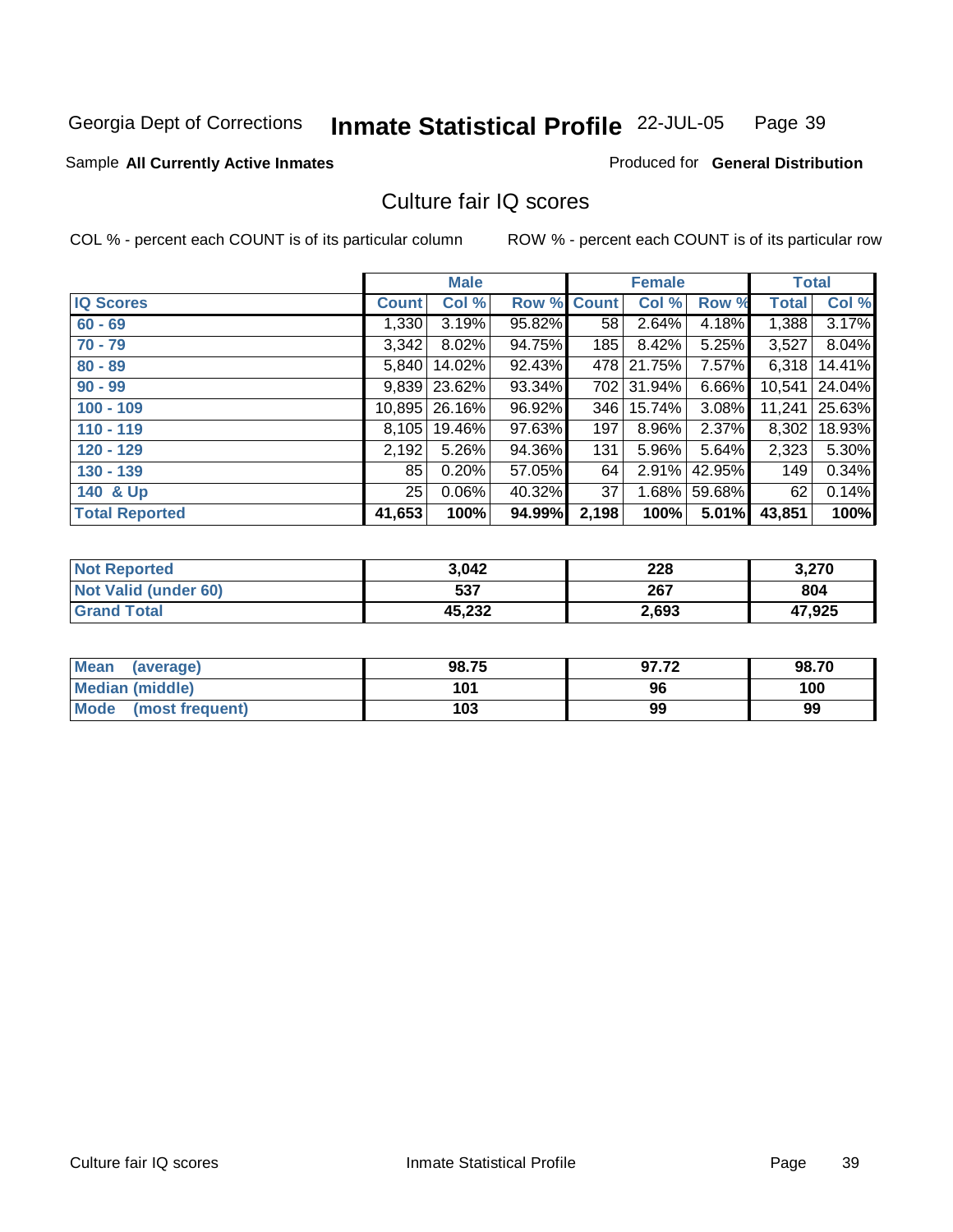### Sample All Currently Active Inmates **All and Science Interval Control Control of Ceneral Distribution**

## Wide Range Achievement Test (WRAT) reading score

|                           |              | <b>Male</b> |        |              | <b>Female</b> |        | <b>Total</b> |        |
|---------------------------|--------------|-------------|--------|--------------|---------------|--------|--------------|--------|
| <b>WRAT Reading Score</b> | <b>Count</b> | Col %       | Row %  | <b>Count</b> | Col %         | Row %  | <b>Total</b> | Col %  |
| Less than 1               | 773          | 1.82%       | 98.98% | 8            | 0.32%         | 1.02%  | 781          | 1.74%  |
| 1.1 to 1.9                | 1,141        | 2.69%       | 97.69% | 27           | 1.09%         | 2.31%  | 1,168        | 2.60%  |
| 2.1 to 2.9                | 2,318        | 5.46%       | 95.35% | 113          | 4.58%         | 4.65%  | 2,431        | 5.42%  |
| 3.1 to 3.9                | 3,396        | 8.01%       | 96.95% | 107          | 4.34%         | 3.05%  | 3,503        | 7.80%  |
| 4.1 to 4.9                | 3,914        | 9.23%       | 95.84% | 170          | 6.89%         | 4.16%  | 4,084        | 9.10%  |
| 5.1 to 5.9                | 3,473        | 8.19%       | 95.07% | 180          | 7.30%         | 4.93%  | 3,653        | 8.14%  |
| 6.1 to 6.9                | 3,483        | 8.21%       | 95.09% | 180          | 7.30%         | 4.91%  | 3,663        | 8.16%  |
| 7.1 to 7.9                | 1,828        | 4.31%       | 95.51% | 86           | 3.49%         | 4.49%  | 1,914        | 4.26%  |
| 8.1 to 8.9                | 3,834        | 9.04%       | 95.14% | 196          | 7.95%         | 4.86%  | 4,030        | 8.98%  |
| 9.1 to 9.9                | 3,684        | 8.68%       | 95.14% | 188          | 7.62%         | 4.86%  | 3,872        | 8.63%  |
| 10.1 to 10.9              | 1,945        | 4.59%       | 94.69% | 109          | 4.42%         | 5.31%  | 2,054        | 4.58%  |
| 11.1 to 11.9              | 1,910        | 4.50%       | 95.07% | 99           | 4.01%         | 4.93%  | 2,009        | 4.48%  |
| 12.1 to 12.9              | 7,111        | 16.76%      | 96.92% | 226          | 9.16%         | 3.08%  | 7,337        | 16.35% |
| 13                        | 3,609        | 8.51%       | 82.28% | 777          | 31.51%        | 17.72% | 4,386        | 9.77%  |
| <b>Total Reported</b>     | 42,419       | 100%        | 94.51% | 2,466        | 100%          | 5.49%  | 44,885       | 100.0% |

| 2012                   | ົາລ<br>22 I | 3,040  |
|------------------------|-------------|--------|
| 15 722<br>л.<br>77,LJZ | .693        | 47,925 |

| Mean<br>(average)       | 7.96       | 9.25 | 8.04 |
|-------------------------|------------|------|------|
| Median (middle)         | o g<br>o.z | 9.5  | 8.2  |
| Mode<br>(most frequent) | 12.8       | 1 v  | 12.8 |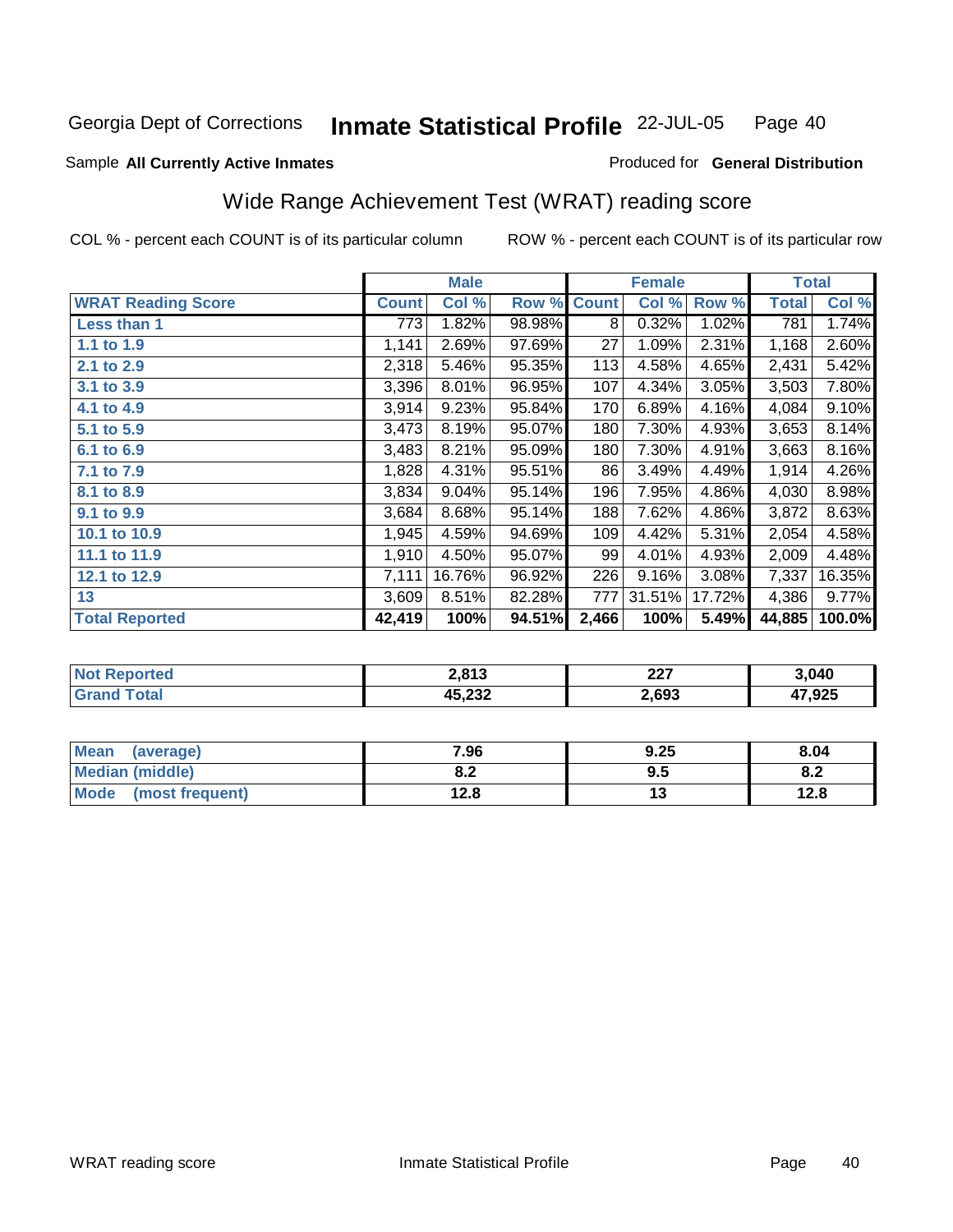## Sample All Currently Active Inmates **All Currently Active Inmates Produced for General Distribution**

## Wide Range Achievement Test (WRAT) math score

|                              |              | <b>Male</b> |         |              | <b>Female</b> |        | <b>Total</b> |        |
|------------------------------|--------------|-------------|---------|--------------|---------------|--------|--------------|--------|
| <b>WRAT Mathematic Score</b> | <b>Count</b> | Col %       | Row %   | <b>Count</b> | Col %         | Row %  | <b>Total</b> | Col %  |
| <b>Less than 1</b>           | 64           | 0.15%       | 100.00% |              |               |        | 64           | 0.14%  |
| 1.1 to 1.9                   | 230          | 0.54%       | 95.04%  | 12           | 0.49%         | 4.96%  | 242          | 0.54%  |
| 2.1 to 2.9                   | 1,143        | 2.69%       | 94.07%  | 72           | 2.92%         | 5.93%  | 1,215        | 2.71%  |
| 3.1 to 3.9                   | 2,733        | 6.44%       | 96.00%  | 114          | 4.62%         | 4.00%  | 2,847        | 6.34%  |
| 4.1 to 4.9                   | 4,416        | 10.41%      | 95.58%  | 204          | 8.27%         | 4.42%  | 4,620        | 10.29% |
| 5.1 to 5.9                   | 5,526        | 13.03%      | 95.52%  | 259          | 10.50%        | 4.48%  | 5,785        | 12.89% |
| 6.1 to 6.9                   | 10,178       | 23.99%      | 95.28%  | 504          | 20.43%        | 4.72%  | 10,682       | 23.79% |
| 7.1 to 7.9                   | 6,575        | 15.50%      | 93.94%  | 424          | 17.19%        | 6.06%  | 6,999        | 15.59% |
| 8.1 to 8.9                   | 2,741        | 6.46%       | 93.74%  | 183          | 7.42%         | 6.26%  | 2,924        | 6.51%  |
| 9.1 to 9.9                   | 3,708        | 8.74%       | 92.96%  | 281          | 11.39%        | 7.04%  | 3,989        | 8.89%  |
| 10.1 to 10.9                 | 2,394        | 5.64%       | 93.08%  | 178          | 7.22%         | 6.92%  | 2,572        | 5.73%  |
| 11 to 11.9                   | 1,409        | 3.32%       | 92.39%  | 116          | 4.70%         | 7.61%  | 1,525        | 3.40%  |
| 12 to 12.9                   | 933          | 2.20%       | 95.69%  | 42           | 1.70%         | 4.31%  | 975          | 2.17%  |
| 13                           | 376          | 0.89%       | 82.82%  | 78           | 3.16%         | 17.18% | 454          | 1.01%  |
| <b>Total Reported</b>        | 42,426       | 100%        | 94.50%  | 2,467        | 100.0%        | 5.50%  | 44,893       | 100%   |

| тес<br>N/ | 2,806                   | 226<br>___ | 3,032  |
|-----------|-------------------------|------------|--------|
|           | 15 AMA<br>л ь<br>43,ZJZ | .693       | 47,925 |

| Mean<br>(average)       | 6.98 | 7.45                  | 7.00 |
|-------------------------|------|-----------------------|------|
| Median (middle)         | 6.9  |                       | 6.9  |
| Mode<br>(most frequent) | 6.9  | 7 <sub>0</sub><br>, u | 6.9  |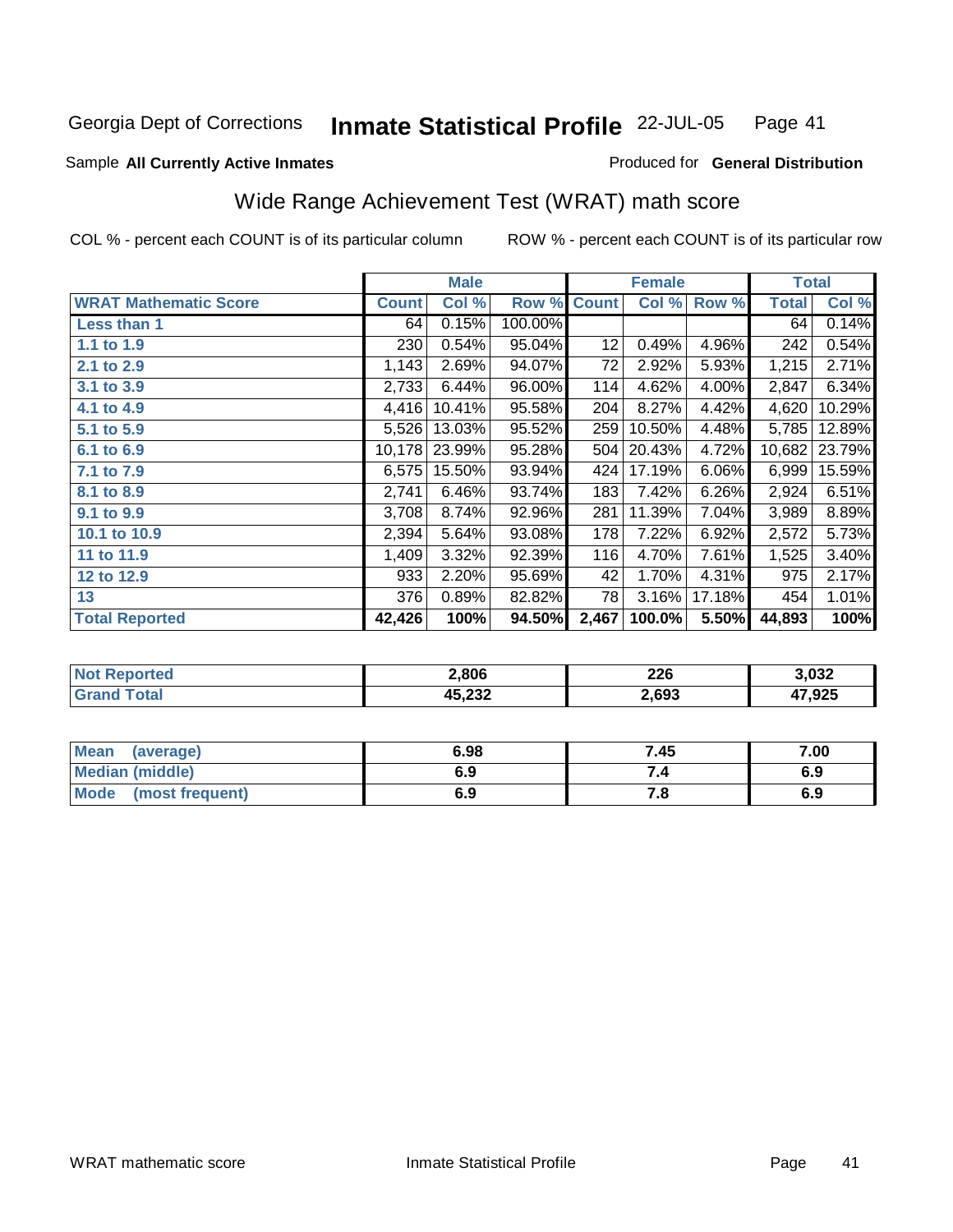### Sample All Currently Active Inmates **All Currently Active Inmates Produced for General Distribution**

## Wide Range Achievement Test (WRAT) spelling score

|                            |              | <b>Male</b> |        |              | <b>Female</b> |        | <b>Total</b> |        |
|----------------------------|--------------|-------------|--------|--------------|---------------|--------|--------------|--------|
| <b>WRAT Spelling Score</b> | <b>Count</b> | Col %       | Row %  | <b>Count</b> | Col %         | Row %  | <b>Total</b> | Col %  |
| Less than 1                | 720          | 1.70%       | 98.63% | 10           | 0.41%         | 1.37%  | 730          | 1.63%  |
| 1.1 to 1.9                 | 2,019        | 4.76%       | 98.30% | 35           | 1.42%         | 1.70%  | 2,054        | 4.58%  |
| 2.1 to 2.9                 | 3,226        | 7.61%       | 97.82% | 72           | 2.92%         | 2.18%  | 3,298        | 7.35%  |
| 3.1 to 3.9                 | 3,343        | 7.88%       | 97.81% | 75           | 3.04%         | 2.19%  | 3,418        | 7.62%  |
| 4.1 to 4.9                 | 4,162        | 9.81%       | 96.81% | 137          | 5.55%         | 3.19%  | 4,299        | 9.58%  |
| 5.1 to 5.9                 | 5,013        | 11.82%      | 95.92% | 213          | 8.63%         | 4.08%  | 5,226        | 11.64% |
| 6.1 to 6.9                 | 5,356        | 12.63%      | 94.83% | 292          | 11.84%        | 5.17%  | 5,648        | 12.58% |
| 7.1 to 7.9                 | 3,430        | 8.09%       | 93.33% | 245          | 9.93%         | 6.67%  | 3,675        | 8.19%  |
| 8.1 to 8.9                 | 3,287        | 7.75%       | 93.25% | 238          | 9.65%         | 6.75%  | 3,525        | 7.85%  |
| 9.1 to 9.9                 | 3,052        | 7.20%       | 92.54% | 246          | 9.97%         | 7.46%  | 3,298        | 7.35%  |
| 10.1 to 10.9               | 2,943        | 6.94%       | 92.29% | 246          | 9.97%         | 7.71%  | 3,189        | 7.11%  |
| 11.1 to 11.9               | 1,543        | 3.64%       | 91.19% | 149          | 6.04%         | 8.81%  | 1,692        | 3.77%  |
| 12.1 to 12.9               | 2,925        | 6.90%       | 96.12% | 118          | 4.78%         | 3.88%  | 3,043        | 6.78%  |
| 13                         | 1,397        | 3.29%       | 78.13% | 391          | 15.85%        | 21.87% | 1,788        | 3.98%  |
| <b>Total Reported</b>      | 42,416       | 100%        | 94.50% | 2,467        | 100%          | 5.50%  | 44,883       | 100.0% |

| 2.816                  | つつに<br>ZZU<br>__ | 3,042  |
|------------------------|------------------|--------|
| 15 722<br>л.<br>40,ZJZ | .693             | 47,925 |

| Mean<br>(average)              | 6.82 | 8.57 | 6.92 |
|--------------------------------|------|------|------|
| Median (middle)                | 6.2  | o.a  | 0.4  |
| <b>Mode</b><br>(most frequent) | 6.2  |      | 0.Z  |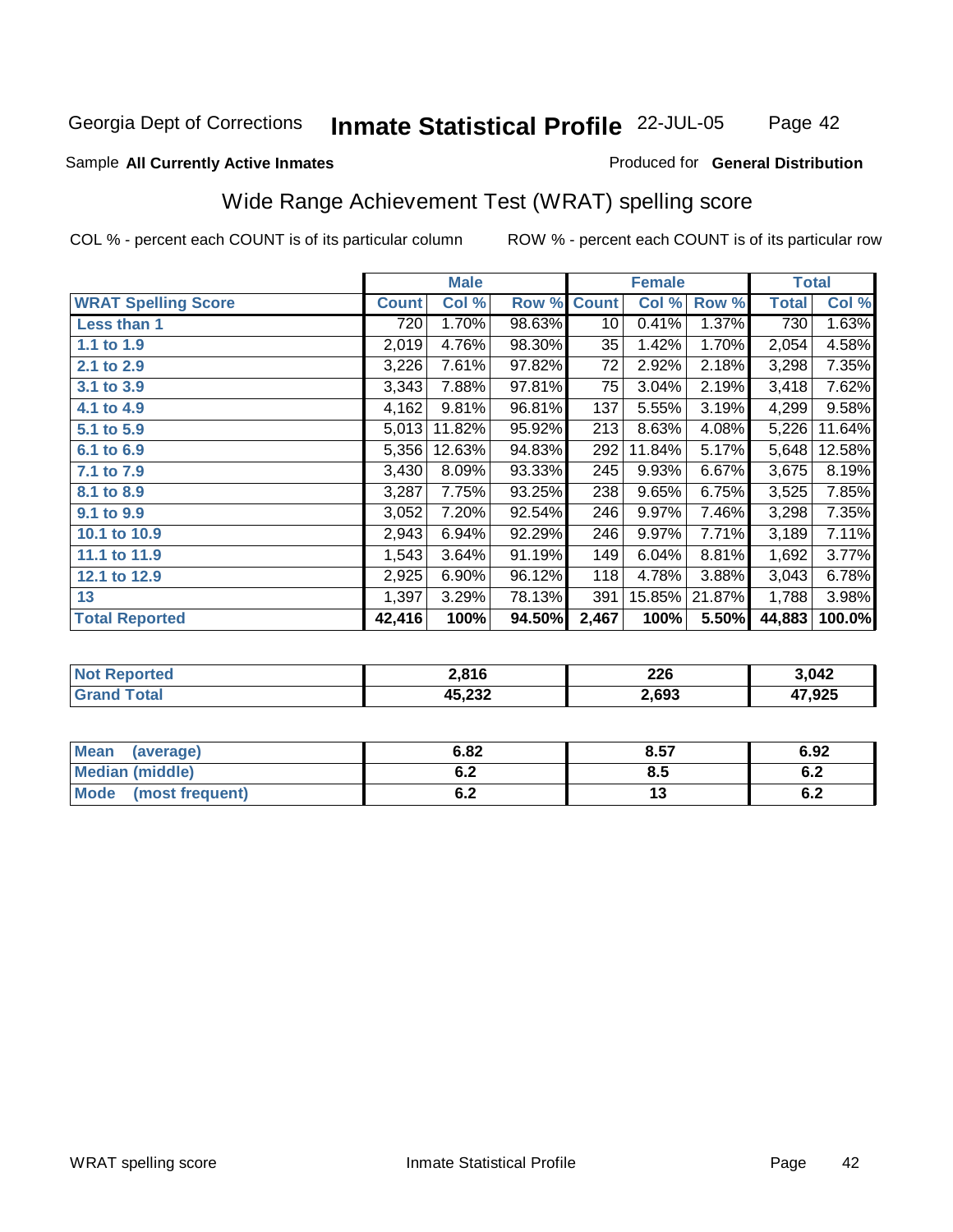**Inmate Statistical Profile** 22-JUL-05 Page 43

## Sample All Currently Active Inmates **All Currently Active Inmates Produced for General Distribution**

## Scope of substance abuse - summary

|                        |              | <b>Male</b>     |        |              | <b>Female</b> |              |              | <b>Total</b>  |
|------------------------|--------------|-----------------|--------|--------------|---------------|--------------|--------------|---------------|
| <b>Substance Abuse</b> | <b>Count</b> | Col %           | Row %  | <b>Count</b> | Col %         | <b>Row %</b> | <b>Total</b> | Col %         |
| <b>None</b>            |              | 12,514   27.67% | 93.11% | 926          | 34.39%        | 6.89%        |              | 13,440 28.04% |
| Drugs only             |              | 18,100   40.02% | 93.17% | 1.326        | 49.24%        | 6.83%        |              | 19,426 40.53% |
| <b>Alcohol only</b>    | 3.211        | $7.10\%$        | 97.10% | 96           | 3.56%         | $2.90\%$     | 3,307        | 6.90%         |
| Drugs and alcohol      | 11.407       | $25.22\%$       | 97.06% | 345          | $12.81\%$     | $2.94\%$     |              | 11,752 24.52% |
| <b>Total Reported</b>  | 45,232       | 100%            | 94.38% | 2,693        | 100%          | 5.62%        | 47,925       | 100%          |

| <b>Not Reported</b> |        |       |        |
|---------------------|--------|-------|--------|
| <b>Grand Total</b>  | 45,232 | 2,693 | 47,925 |

| Mode<br>∎Drugs only<br>Drugs only<br>(most frequent)<br>Drugs only |
|--------------------------------------------------------------------|
|--------------------------------------------------------------------|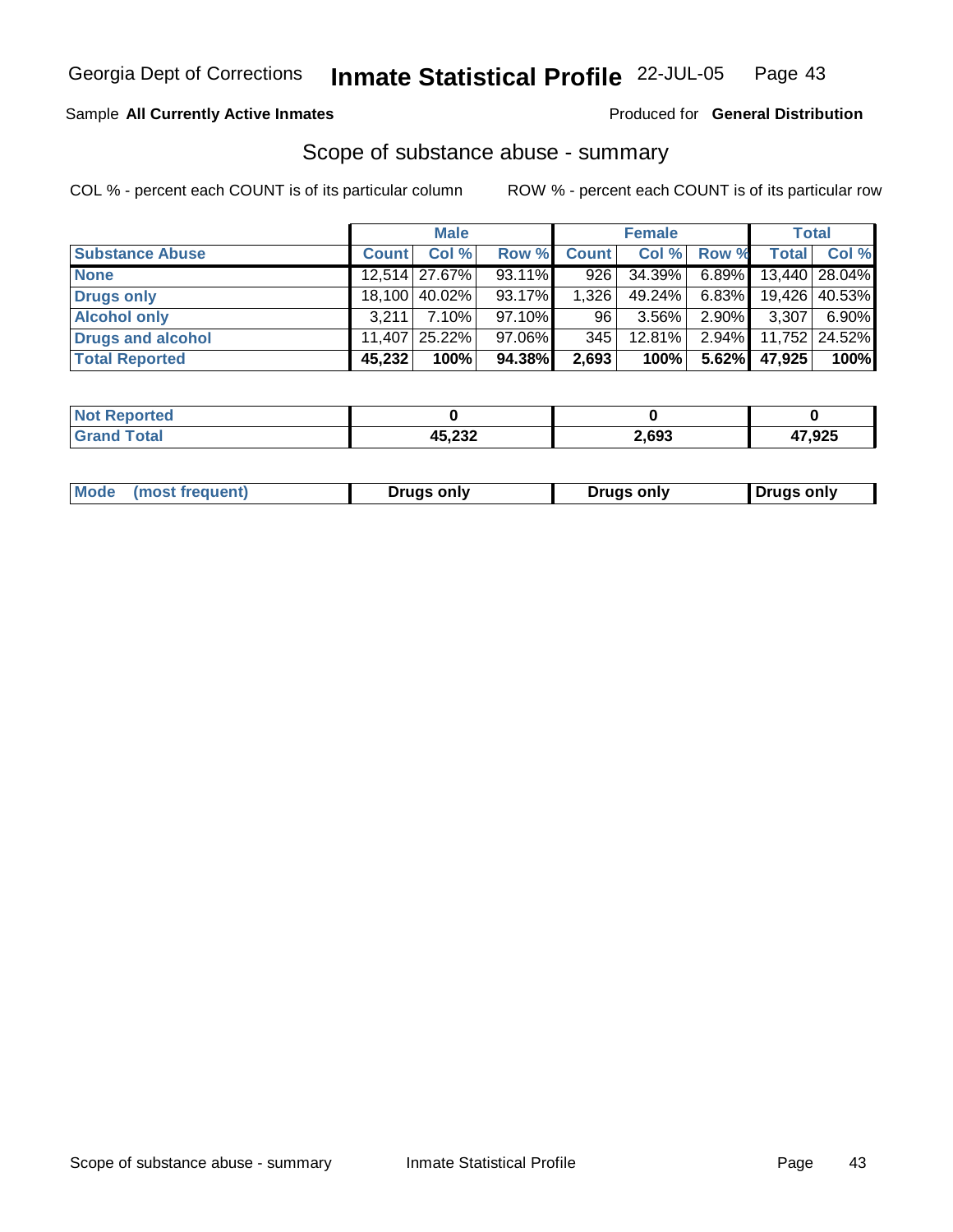**Inmate Statistical Profile** 22-JUL-05 Page 44

Sample All Currently Active Inmates **All Currently Active Inmates Produced for General Distribution** 

## Scope of substance abuse - detail

|                                      |              | <b>Male</b> |         |              | <b>Female</b> |          | <b>Total</b> |        |
|--------------------------------------|--------------|-------------|---------|--------------|---------------|----------|--------------|--------|
| <b>Substance Abuse</b>               | <b>Count</b> | Col %       | Row %   | <b>Count</b> | Col %         | Row %    | <b>Total</b> | Col %  |
| No drug or alcohol problems          | 12,514       | 27.67%      | 93.11%  | 926          | 34.39%        | 6.89%    | 13,440       | 28.04% |
| Drug addiction but no alcohol        | 408          | 0.90%       | 91.07%  | 40           | 1.49%         | 8.93%    | 448          | 0.93%  |
| Drug addiction and alcohol abuse     | 288          | 0.64%       | 100.00% |              | $0.00\%$      | $0.00\%$ | 288          | 0.60%  |
| <b>Drug addiction and alcoholism</b> | 113          | 0.25%       | 94.96%  | 6            | 0.22%         | $5.04\%$ | 119          | 0.25%  |
| No drug problem but alcohol abuse    | 2,603        | 5.75%       | 98.00%  | 53           | 1.97%         | 2.00%    | 2,656        | 5.54%  |
| No drug problem but alcoholism       | 608          | 1.34%       | 93.39%  | 43           | 1.60%         | 6.61%    | 651          | 1.36%  |
| Drug experiment but no alcohol       | 9,602        | 21.23%      | 96.66%  | 332          | 12.33%        | 3.34%    | 9,934        | 20.73% |
| Drug experiment & alcohol abuse      | 2,275        | 5.03%       | 98.78%  | 28           | 1.04%         | 1.22%    | 2,303        | 4.81%  |
| Drug experiment & alcoholism         | 611          | 1.35%       | 97.29%  | 17           | 0.63%         | 2.71%    | 628          | 1.31%  |
| Drug abuse but no alcohol            | 8,090        | 17.89%      | 89.45%  | 954          | 35.43%        | 10.55%   | 9,044        | 18.87% |
| Drug abuse and alcohol abuse         | 7,148        | 15.80%      | 98.25%  | 127          | 4.72%         | 1.75%    | 7,275        | 15.18% |
| Drug abuse and alcoholism            | 972          | 2.15%       | 85.34%  | 167          | 6.20%         | 14.66%   | 1,139        | 2.38%  |
| <b>Total Reported</b>                | 45,232       | 100%        | 94.38%  | 2,693        | 100%          | 5.62%    | 47,925       | 100%   |

| <b>Not Reported</b>     |        |       |        |
|-------------------------|--------|-------|--------|
| <b>Total</b><br>' Grand | 45,232 | 2,693 | 47,925 |

| Mode            | No drug or alcohol | Drug abuse but no | No drug or |
|-----------------|--------------------|-------------------|------------|
| (most frequent) | problems           | alcohol           | alcohol    |
|                 |                    |                   | problems   |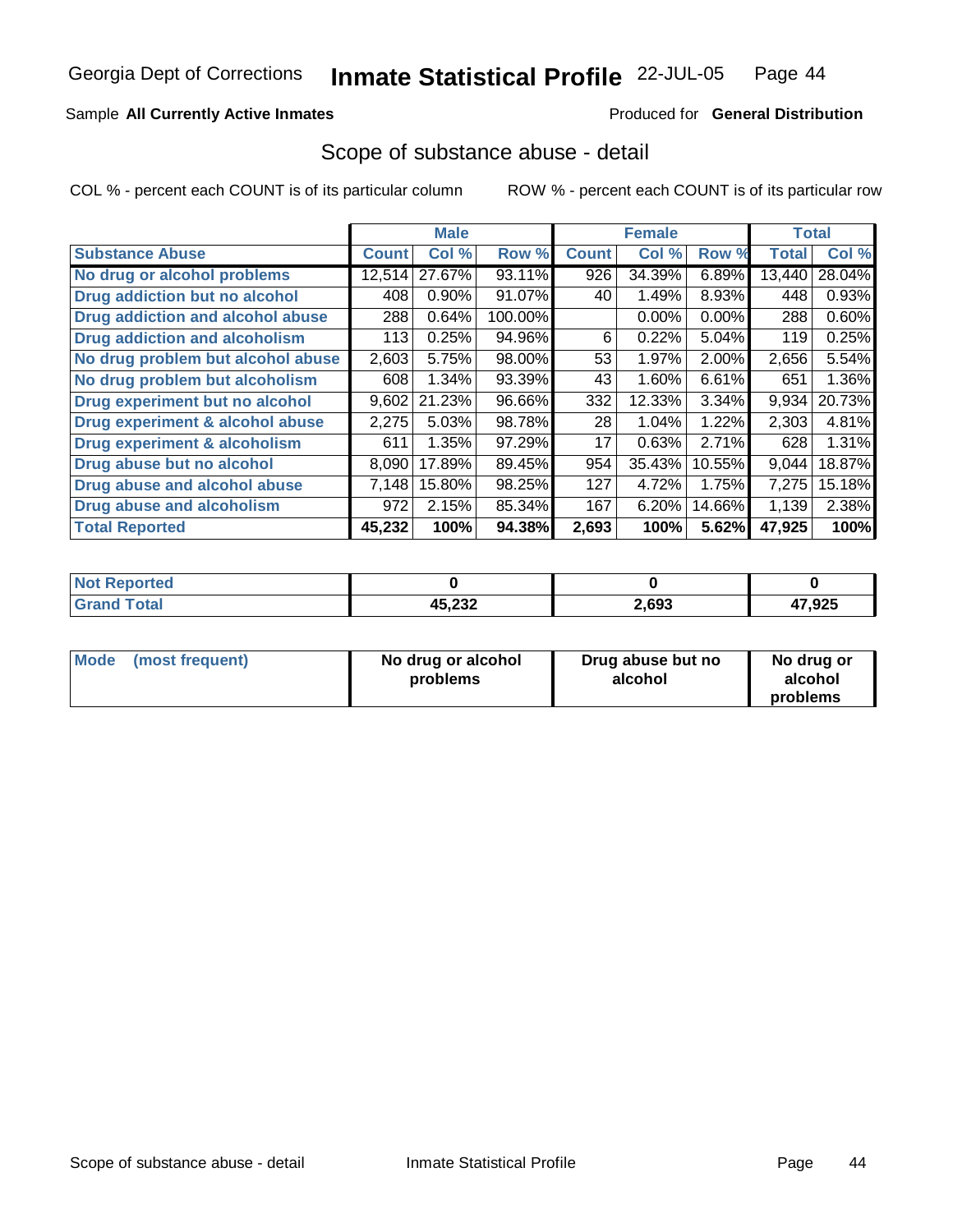### Sample All Currently Active Inmates **All Currently Active Inmates Produced for General Distribution**

## Current / last mental health treatment level

|                                         |              | <b>Male</b>      |         |              | <b>Female</b> |                 | <b>Total</b>    |              |
|-----------------------------------------|--------------|------------------|---------|--------------|---------------|-----------------|-----------------|--------------|
| <b>Mental Health Treatment Level</b>    | <b>Count</b> | Col %            | Row %   | <b>Count</b> | Col %         | Row %           | <b>Total</b>    | Col %        |
| 1 No problem at current time            |              | $5,445$   46.10% | 93.85%  | 357          | 20.77%        | $6.15\%$        |                 | 5,802 42.88% |
| 2 Receiving outpatient treatment        |              | 4,531 38.36%     | 77.95%  | 1,282        | 74.58%        | 22.05%          |                 | 5,813 42.96% |
| 3 Inpatient, moderate treatment         | 1,495        | 12.66%           | 96.58%  | 53           | 3.08%         | 3.42%           | 1,548           | 11.44%       |
| 4 Inpatient, intensive treatment        | 319          | 2.70%            | 92.73%  | 25           | 1.45%         | $7.27\%$        | 344             | 2.54%        |
| 5 Undergoing crisis stabilization       | 10           | 0.08%            | 100.00% |              |               |                 | 10 <sup>1</sup> | 0.07%        |
| <b>6 Hospital for criminally insane</b> | 11           | 0.09%            | 84.62%  | 2            | $0.12\%$      | 15.38% <b>I</b> | 13 <sup>1</sup> | 0.10%        |
| <b>Total Evaluated</b>                  | 11,811       | 100%             | 87.29%  | 1,719        |               | 100% 12.71%     | 13,530          | 100%         |

| Never had MH evaluation | 33,421 | 974   | 34,395 |
|-------------------------|--------|-------|--------|
| 'Grand Total            | 45,232 | 2,693 | 17,925 |

| <b>Median (middle)</b>         | <b>Receiving outpatient</b><br>treatment | <b>Receiving outpatient</b><br>treatment | <b>Receiving</b><br>outpatient<br>treatment |
|--------------------------------|------------------------------------------|------------------------------------------|---------------------------------------------|
| <b>Mode</b><br>(most frequent) | No problem at current time               | <b>Receiving outpatient</b><br>treatment | Receiving<br>outpatient<br>treatment        |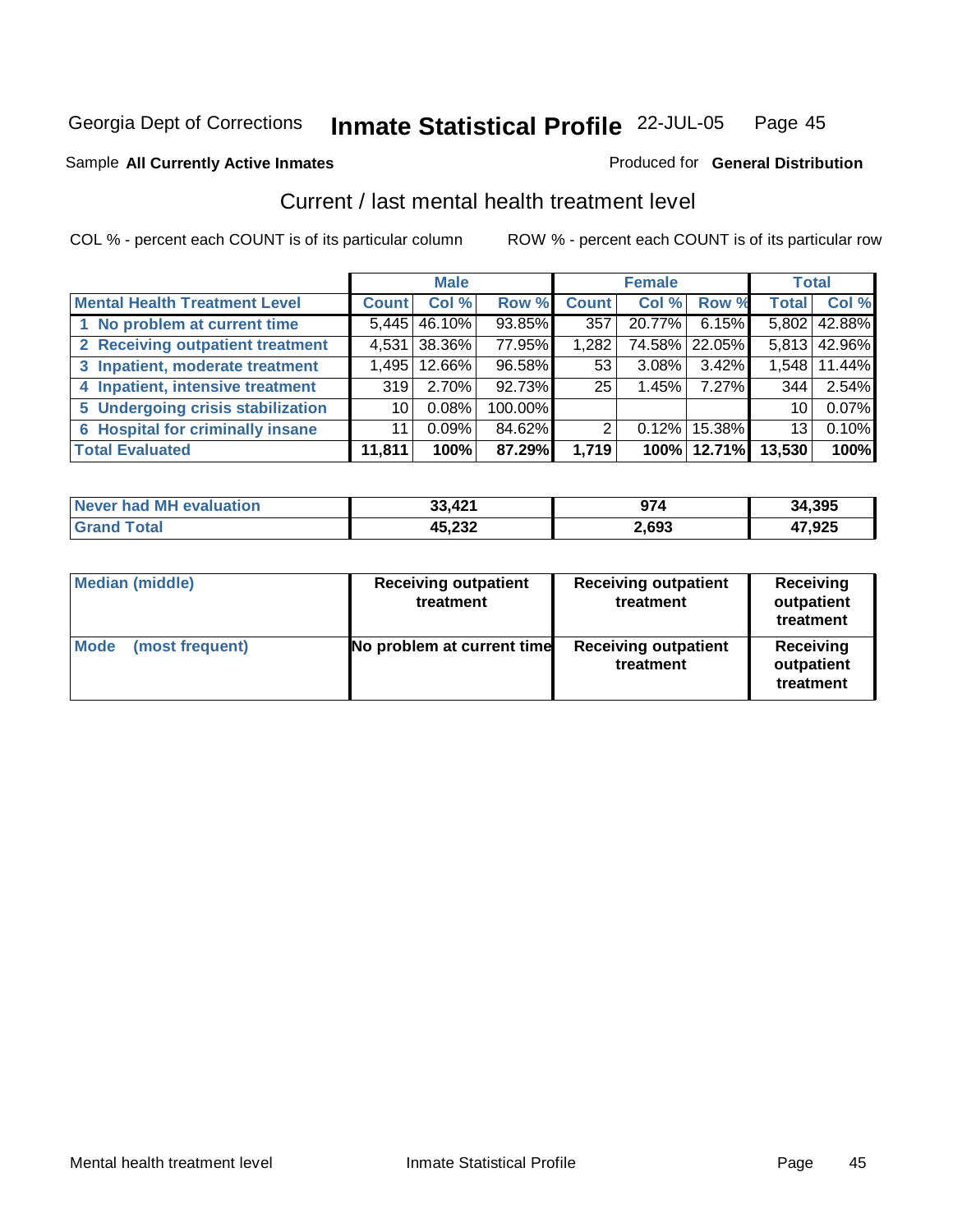**Total Reported 43,950 100% 94.49% 2,561 100% 5.51% 46,511 100%** 

6

 33,265 7,053 3,532 94

| ,282             | 132<br>___ | 414 |
|------------------|------------|-----|
| AE 727<br>NJ.ZJZ | 2.693      | המי |

| <b>Mode</b><br>(most frequent) | 1 No medical illness | ' No medical illness | 1 No medical<br>illness |
|--------------------------------|----------------------|----------------------|-------------------------|
|--------------------------------|----------------------|----------------------|-------------------------|

#### Georgia Dept of Corrections **Inmate Statistical Profile** 22-JUL-05 Page

 75.69% 16.05% 8.04% 0.21%

**'P' Overall Condition Count Col % Row % Count Col % Row % Total Col %** 

0.01%

0.00%

### Sample **All Currently Active Inmates** Produced fo **General Distribution**

 **2 Well-controlled chronic illness 3 Poorly-controlled chronic illness 4 Significant problems requiring**

 **5 Terminal illness, < 6 months to**

 **1 No medical illness**

 **6 Inmate is pregnant**

**special housing**

**live**

## PULHESDWIT medical scale - 'P' overall condition ('P'hysical)

 95.67% 89.34% 96.11% 94.95%

 58.81% 32.88% 5.58% 0.20%

**Male Female Total**

0.12%

2.42%

3

62

66.67%

0.00%

COL % - percent each COUNT is of its particular column ROW % - percent each COUNT is of its particular row

 4.33% 10.66% 3.89% 5.05%

33.33%

100.00%

 34,771 7,895 3,675 99

 74.76% 16.97% 7.90% 0.21%

0.02%

0.13%

9

62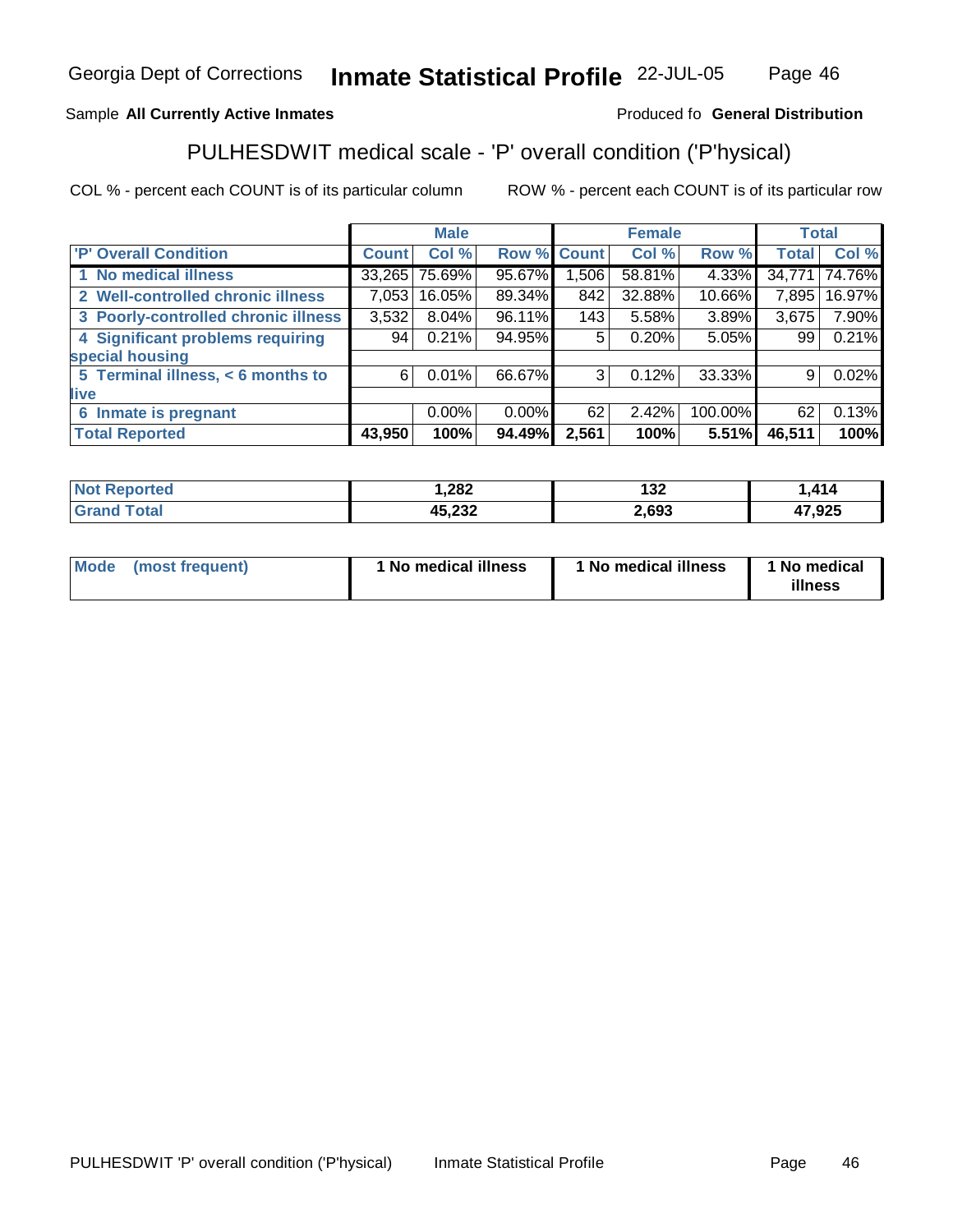#### **Inmate Statistical Profile** 22-JUL-05 Page Page 47

## Sample All Currently Active Inmates **All and Science Interval Control of Active Inmates** Produced fo General Distribution

## PULHESDWIT medical scale - 'U' upper body

|                                     |              | <b>Male</b> |         |              | <b>Female</b> |       | <b>Total</b> |        |
|-------------------------------------|--------------|-------------|---------|--------------|---------------|-------|--------------|--------|
| <b>U' Upper Body</b>                | <b>Count</b> | Col %       | Row %   | <b>Count</b> | Col %         | Row % | <b>Total</b> | Col %  |
| 1 Upper bones, joints, muscles all  | 42,354       | 96.37%      | 94.53%  | 2,451        | 95.70%        | 5.47% | 44,805       | 96.33% |
| <b>OK</b>                           |              |             |         |              |               |       |              |        |
| 2 One or both arms minimally        | 1,337        | 3.04%       | 92.98%  | 101          | 3.94%         | 7.02% | 1,438        | 3.09%  |
| <b>limited</b>                      |              |             |         |              |               |       |              |        |
| 3 One or both arms moderately       | 215          | 0.49%       | 96.41%  | 8            | 0.31%         | 3.59% | 223          | 0.48%  |
| <b>limited</b>                      |              |             |         |              |               |       |              |        |
| 4 One arm disabled, paralyzed, or   | 40           | 0.09%       | 97.56%  |              | 0.04%         | 2.44% | 41           | 0.09%  |
| amputated                           |              |             |         |              |               |       |              |        |
| 5 Both arms disabled, paralyzed, or | 4            | $0.01\%$    | 100.00% |              | $0.00\%$      | 0.00% | 4            | 0.01%  |
| amputated                           |              |             |         |              |               |       |              |        |
| <b>Total Reported</b>               | 43,950       | 100%        | 94.49%  | 2,561        | 100%          | 5.51% | 46,511       | 100%   |

| Not I<br><b>rted</b> | 282. ا | ィクク<br>IJZ | ,414   |
|----------------------|--------|------------|--------|
|                      | 45,232 | 2,693      | 17,925 |

| <b>Mode</b><br>(most frequent)<br>1 Upper bones, joints,<br>muscles all OK | 1 Upper bones, joints, 11 Upper bones,<br>muscles all OK | joints, muscles<br>all OK |
|----------------------------------------------------------------------------|----------------------------------------------------------|---------------------------|
|----------------------------------------------------------------------------|----------------------------------------------------------|---------------------------|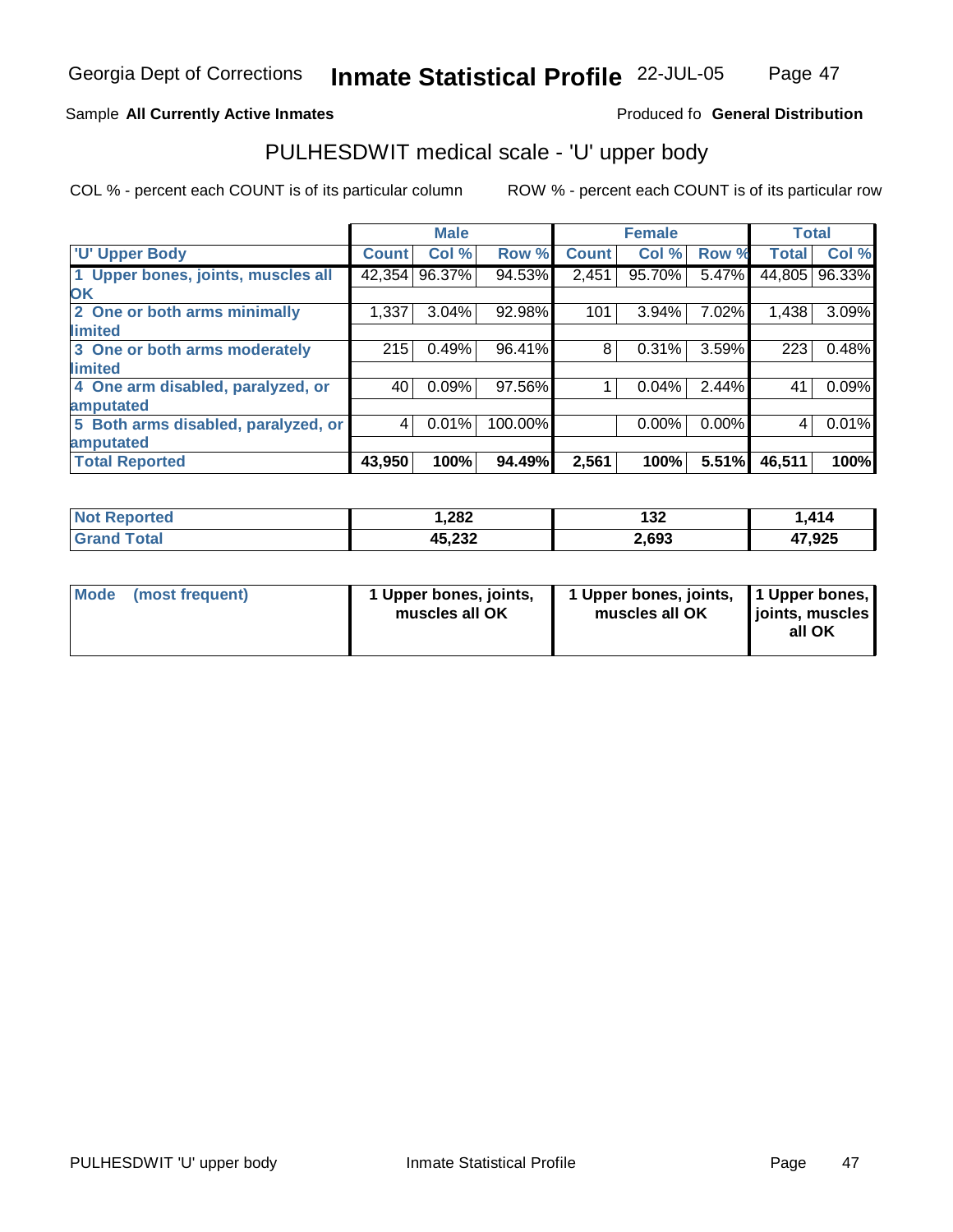## **Inmate Statistical Profile** 22-JUL-05 Page

## Page 48

## Sample All Currently Active Inmates **All and Science Interval Control of Active Inmates** Produced fo General Distribution

## PULHESDWIT medical scale - 'L' lower body

|                                      |                 | <b>Male</b>     |         |              | <b>Female</b> |          | <b>Total</b> |        |
|--------------------------------------|-----------------|-----------------|---------|--------------|---------------|----------|--------------|--------|
| 'L' Lower Body                       | Count!          | Col %           | Row %   | <b>Count</b> | Col%          | Row %    | <b>Total</b> | Col %  |
| 1 Lower bones, joints, muscles all   |                 | 40,566   92.30% | 94.59%  | 2,319        | 90.55%        | 5.41%    | 42,885       | 92.20% |
| <b>OK</b>                            |                 |                 |         |              |               |          |              |        |
| 2 One or both legs minimally limited | 2,768           | 6.30%           | 92.61%  | 221          | 8.63%         | 7.39%    | 2,989        | 6.43%  |
| 3 One or both legs moderately        | 515             | 1.17%           | 96.44%  | 19           | 0.74%         | 3.56%    | 534          | 1.15%  |
| limited                              |                 |                 |         |              |               |          |              |        |
| 4 One leg disabled, paralyzed, or    | 83              | 0.19%           | 97.65%  |              | 0.08%         | 2.35%    | 85           | 0.18%  |
| amputated                            |                 |                 |         |              |               |          |              |        |
| 5 Both legs disabled, paralyzed, or  | 18 <sub>1</sub> | 0.04%           | 100.00% |              | $0.00\%$      | $0.00\%$ | 18           | 0.04%  |
| amputated                            |                 |                 |         |              |               |          |              |        |
| <b>Total Reported</b>                | 43,950          | 100%            | 94.49%  | 2,561        | 100%          | 5.51%    | 46,511       | 100%   |

| Not <b>N</b><br>Reported | 282, ا | 132   | ,414   |
|--------------------------|--------|-------|--------|
|                          | 45,232 | 2,693 | 47,925 |

| Mode (most frequent) | 1 Lower bones, joints,<br>muscles all OK | 1 Lower bones, joints, 1 Lower bones,<br>muscles all OK | joints, muscles  <br>all OK |
|----------------------|------------------------------------------|---------------------------------------------------------|-----------------------------|
|                      |                                          |                                                         |                             |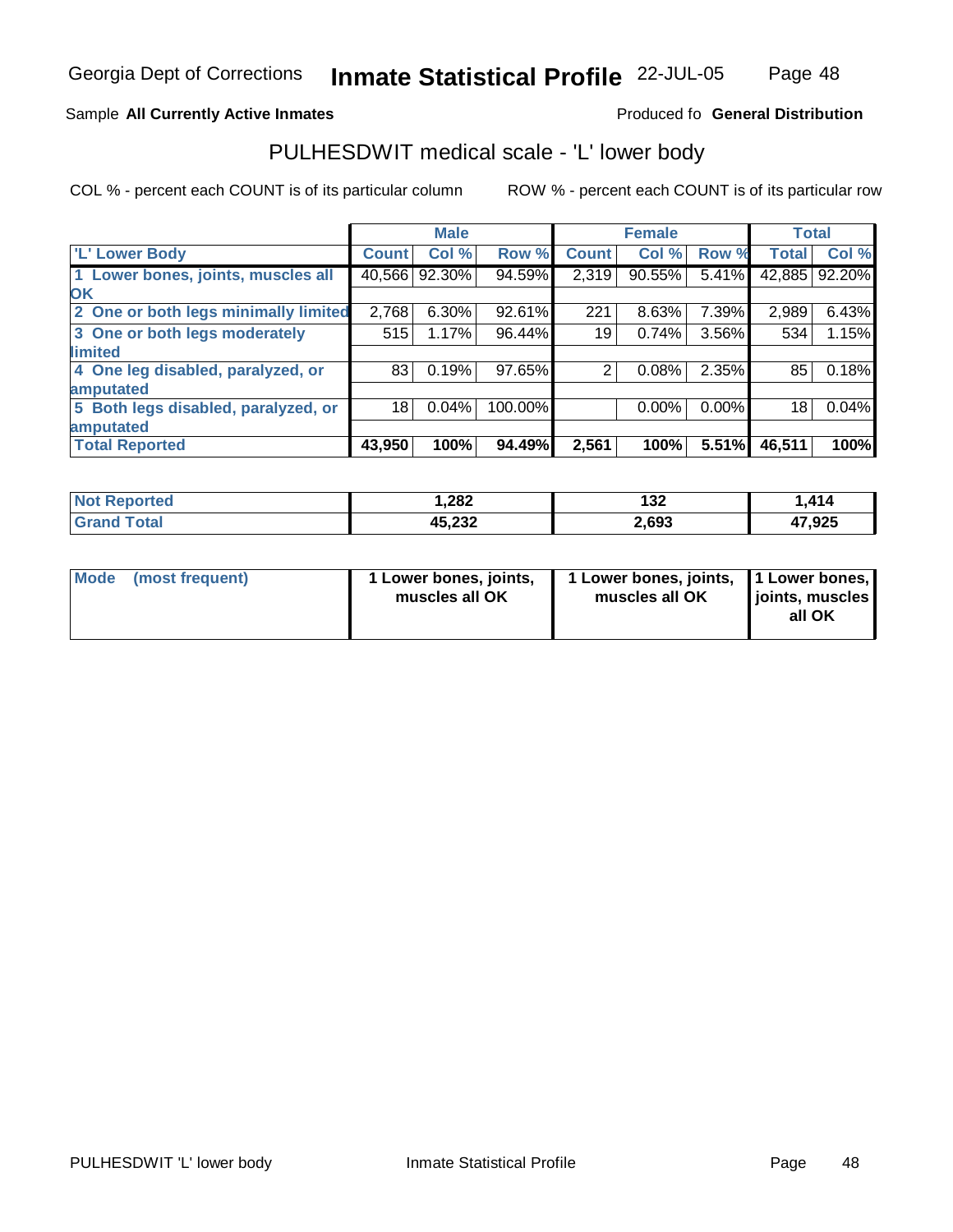**Inmate Statistical Profile** 22-JUL-05 Page Page 49

## Sample All Currently Active Inmates **All and Science Interval Control of Active Inmates** Produced fo General Distribution

## PULHESDWIT medical scale - 'H' hearing

|                                      |              | <b>Male</b> |             |       | <b>Female</b> |          | <b>Total</b>    |        |
|--------------------------------------|--------------|-------------|-------------|-------|---------------|----------|-----------------|--------|
| <b>H' Hearing</b>                    | <b>Count</b> | Col %       | Row % Count |       | Col %         | Row %    | <b>Total</b>    | Col %  |
| 1 Normal hearing both ears           | 43,547       | 99.08%      | 94.49%      | 2,539 | 99.14%        | 5.51%    | 46,086          | 99.09% |
| 2 Some loss in one ear with other    | 318          | 0.72%       | 94.93%      | 17    | $0.66\%$      | $5.07\%$ | 335             | 0.72%  |
| OK, or mild loss in both             |              |             |             |       |               |          |                 |        |
| 3 Total loss in one ear with mild    | 60           | 0.14%       | 93.75%      | 4     | 0.16%         | 6.25%    | 64              | 0.14%  |
| loss in other                        |              |             |             |       |               |          |                 |        |
| 4 Severe loss in both ears           | 14           | 0.03%       | 100.00%     |       | $0.00\%$      | $0.00\%$ | 14              | 0.03%  |
| 5 Total loss in both ears, requiring | 11           | 0.03%       | 91.67%      |       | 0.04%         | 8.33%    | 12 <sub>1</sub> | 0.03%  |
| special housing                      |              |             |             |       |               |          |                 |        |
| <b>Total Reported</b>                | 43,950       | 100%        | 94.49%      | 2,561 | 100%          | 5.51%    | 46,511          | 100.0% |

| <b>Not</b><br>Reported | 1,282            | 132   | $\overline{414}$<br>.414 |
|------------------------|------------------|-------|--------------------------|
|                        | המה זו<br>ےں _ … | 2,693 | 17,925                   |

| Mode (most frequent) | 1 Normal hearing both | 1 Normal hearing both 1 Normal hearing |           |
|----------------------|-----------------------|----------------------------------------|-----------|
|                      | ears                  | ears                                   | both ears |
|                      |                       |                                        |           |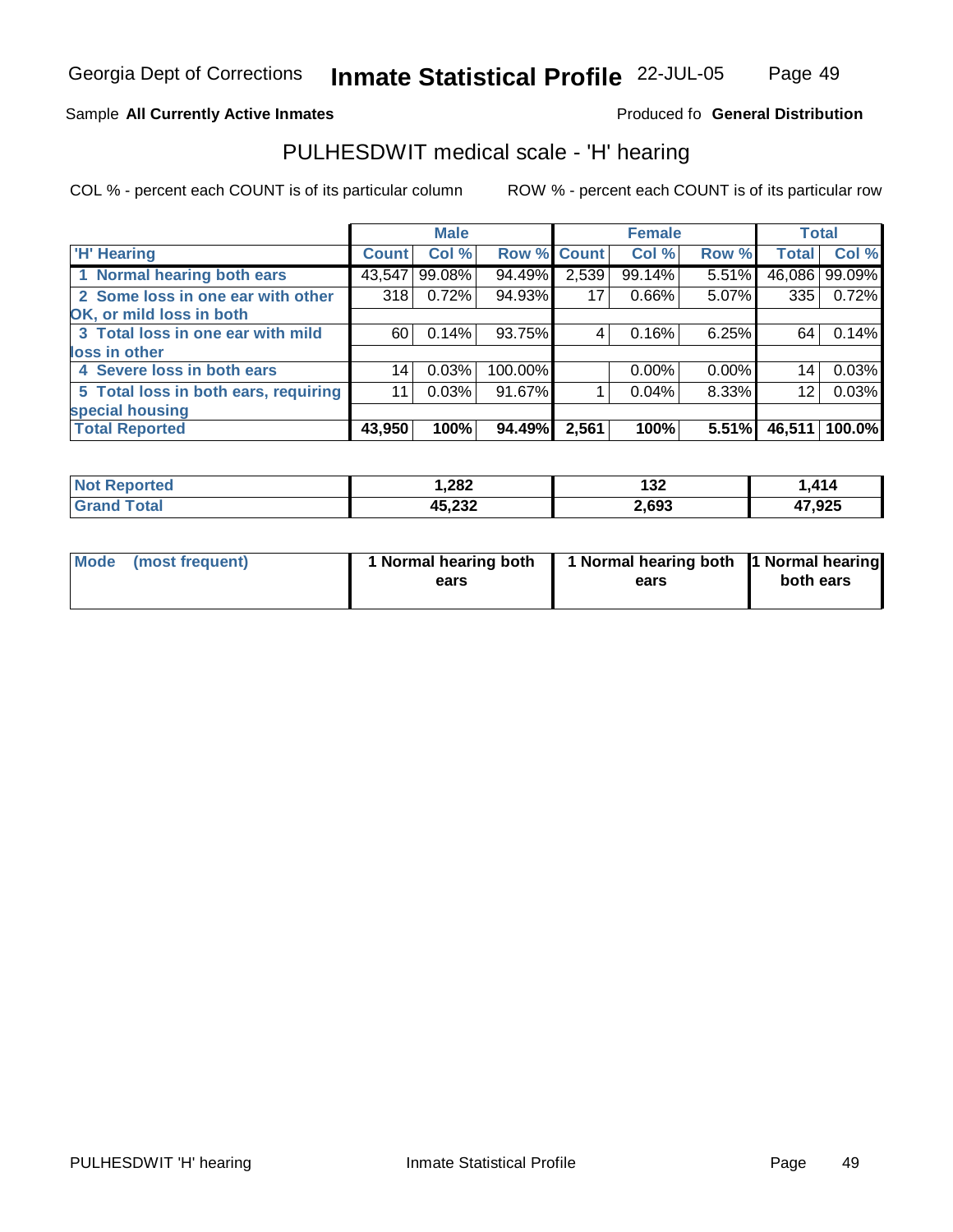## **Inmate Statistical Profile** 22-JUL-05 Page

Page 50

## Sample All Currently Active Inmates **All and Science Interval Control of Active Inmates** Produced fo General Distribution

## PULHESDWIT medical scale - 'E' vision

|                                     |              | <b>Male</b> |         |             | <b>Female</b> |          | <b>Total</b> |               |
|-------------------------------------|--------------|-------------|---------|-------------|---------------|----------|--------------|---------------|
| <b>E' Vision</b>                    | <b>Count</b> | Col %       |         | Row % Count | Col %         | Row %    | <b>Total</b> | Col %         |
| 1 Correctable to 20/40 in both eyes | 38,014       | 86.49%      | 95.69%  | 1,711       | 66.81%        | 4.31%    |              | 39,725 85.41% |
| 2 Correctable to 20/70 in one eye,  | 5,169        | 11.76%      | 86.89%  | 780         | 30.46%        | 13.11%   | 5,949        | 12.79%        |
| may be blind in other               |              |             |         |             |               |          |              |               |
| 3 Correctable to 20/200 in one eye, | 639          | 1.45%       | 90.64%  | 66          | 2.58%         | 9.36%    | 705          | 1.52%         |
| may be blind in other               |              |             |         |             |               |          |              |               |
| 4 One eye not correctable to        | 112          | 0.25%       | 96.55%  | 4           | 0.16%         | 3.45%    | 116          | 0.25%         |
| 20/200, other may be blind          |              |             |         |             |               |          |              |               |
| 5 Blind in both eyes, requiring     | 16           | 0.04%       | 100.00% |             | $0.00\%$      | $0.00\%$ | 16           | 0.03%         |
| special housing                     |              |             |         |             |               |          |              |               |
| <b>Total Reported</b>               | 43,950       | 100%        | 94.49%  | 2,561       | 100%          | 5.51%    | 46,511       | 100%          |

| <b>Not</b><br><b>orted</b> | 1,282            | 132   | 414    |
|----------------------------|------------------|-------|--------|
| <b>⊺otal</b>               | ハベ つつつ<br>90.ZJZ | 2,693 | 47,925 |

| Mode (most frequent) | 1 Correctable to 20/40 in 1 Correctable to 20/40 in 1 Correctable to<br>both eyes | both eyes | 20/40 in both |
|----------------------|-----------------------------------------------------------------------------------|-----------|---------------|
|                      |                                                                                   |           | eves          |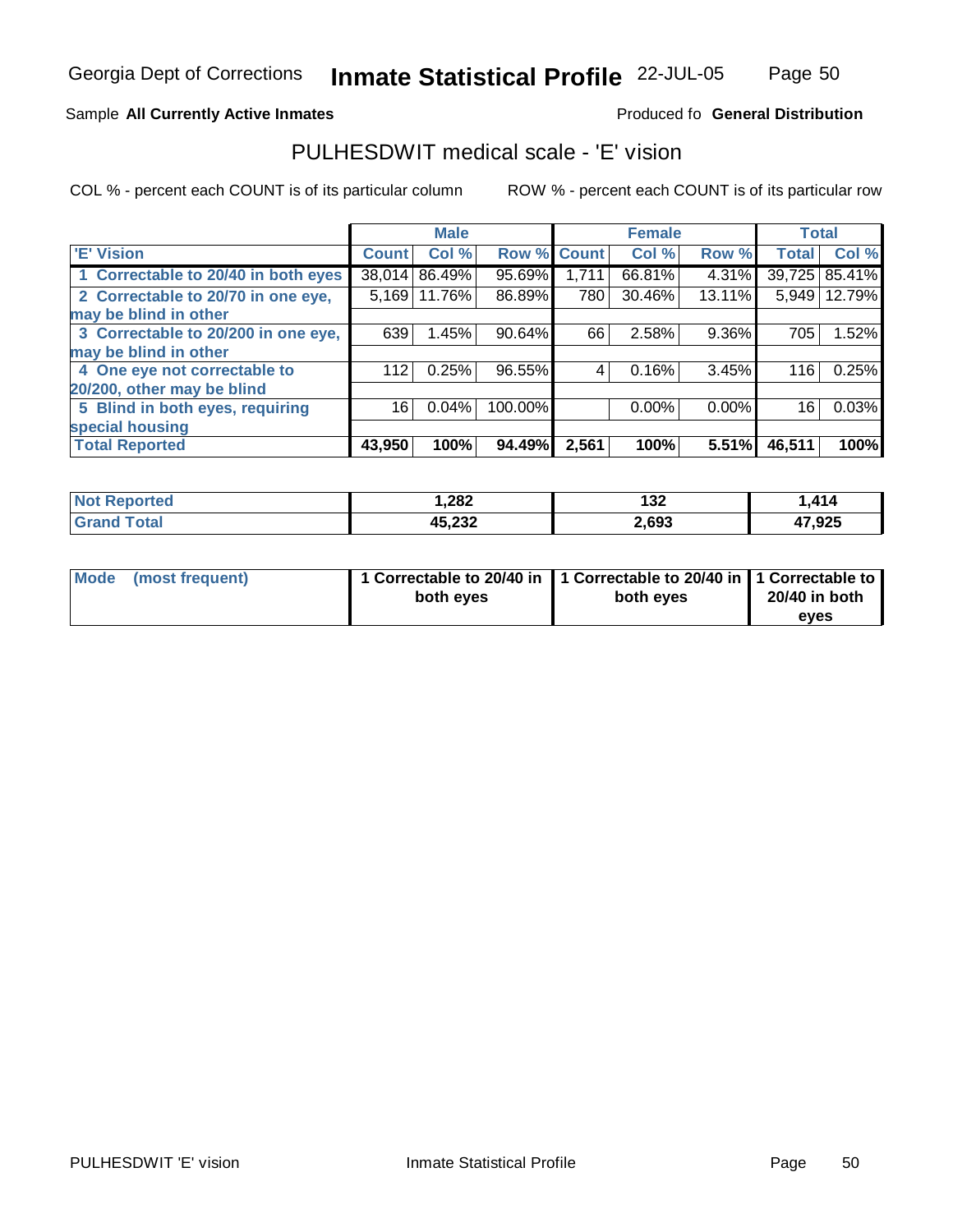#### **Inmate Statistical Profile** 22-JUL-05 Page Page 51

## Sample All Currently Active Inmates **All and Science Interval Control of Active Inmates** Produced fo General Distribution

## PULHESDWIT medical scale - 'S' pSychiatric

|                                      |              | <b>Male</b> |        |              | <b>Female</b> |        | <b>Total</b> |        |
|--------------------------------------|--------------|-------------|--------|--------------|---------------|--------|--------------|--------|
| 'S' pSychiatric                      | <b>Count</b> | Col %       | Row %  | <b>Count</b> | Col %         | Row %  | <b>Total</b> | Col %  |
| 1 No impairment or disorders         | 38,363       | 88.83%      | 95.88% | .647         | 64.49%        | 4.12%  | 40,010       | 87.47% |
| 2 Stable, or in remission, or mild   | 3,734        | 8.65%       | 82.01% | 819          | 32.07%        | 17.99% | 4,553        | 9.95%  |
| impairment or retardation            |              |             |        |              |               |        |              |        |
| 3 Requires moderate inpatient        | 1,005        | $2.33\%$    | 93.31% | 72           | 2.82%         | 6.69%  | 1,077        | 2.35%  |
| treatment                            |              |             |        |              |               |        |              |        |
| 4 Requires intensive inpatient       | 76           | 0.18%       | 83.52% | 15           | 0.59%         | 16.48% | 91           | 0.20%  |
| treatment                            |              |             |        |              |               |        |              |        |
| 5 Requires Crisis Stabilization Unit |              | 0.02%       | 87.50% |              | 0.04%         | 12.50% | 8            | 0.02%  |
| <b>(CSU) inpatient care</b>          |              |             |        |              |               |        |              |        |
| <b>Total Reported</b>                | 43,185       | 100%        | 94.42% | 2,554        | 100%          | 5.58%  | 45,739       | 100%   |

| <b>Not</b><br><b>Reported</b> | 2,047            | 139   | 2,186  |
|-------------------------------|------------------|-------|--------|
| Total                         | ハベ つつつ<br>9J.ZJZ | 2,693 | 47,925 |

| <b>Mode</b>     | 1 No impairment or | 1 No impairment or | 1 No impairment |
|-----------------|--------------------|--------------------|-----------------|
| (most frequent) | disorders          | disorders          | or disorders    |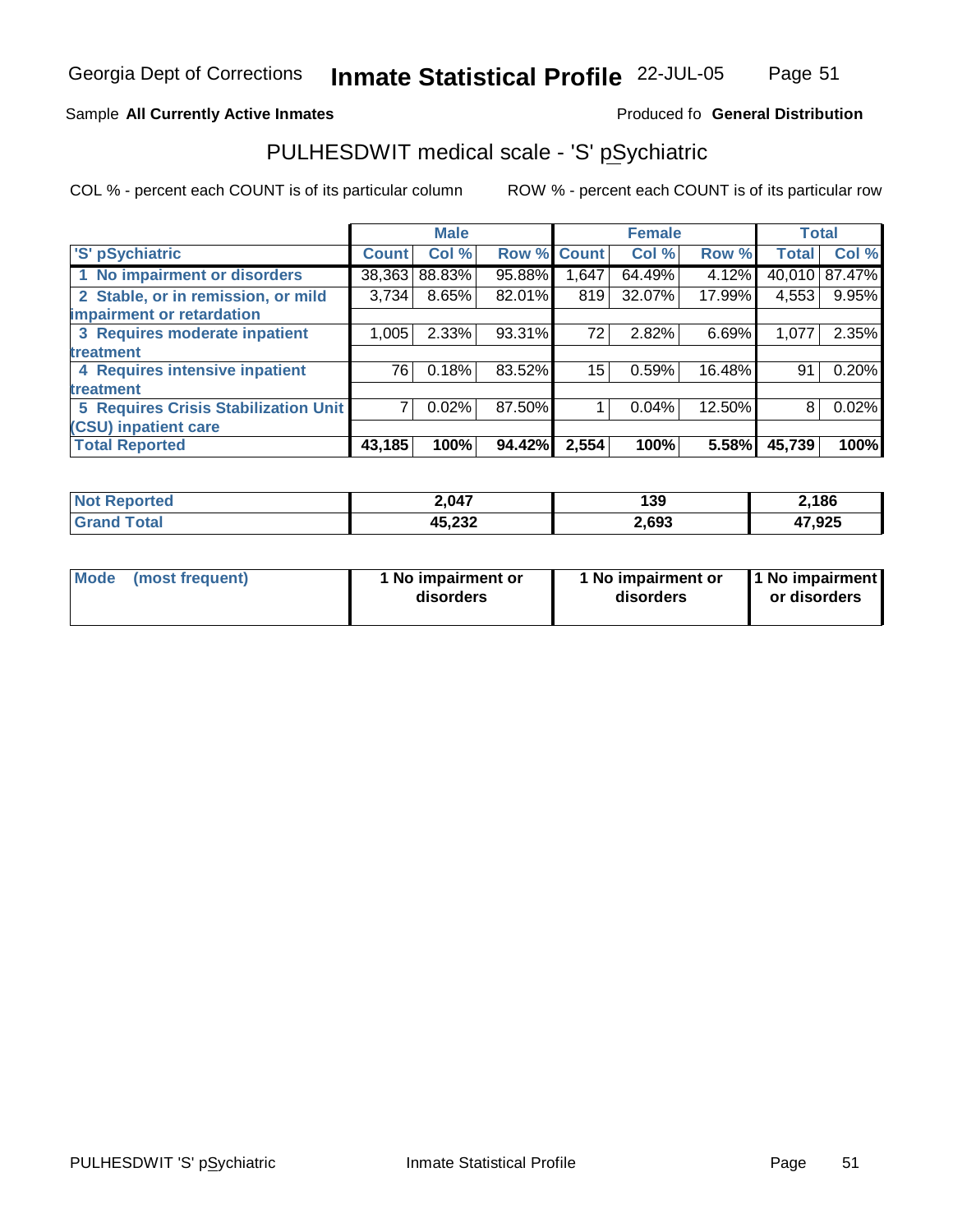## **Inmate Statistical Profile** 22-JUL-05 Page

Page 52

## Sample All Currently Active Inmates **All and Science Interval Control of Active Inmates** Produced fo General Distribution

## PULHESDWIT medical scale - 'D' dental

|                                   |              | <b>Male</b> |          |                    | <b>Female</b> |          | <b>Total</b>       |               |
|-----------------------------------|--------------|-------------|----------|--------------------|---------------|----------|--------------------|---------------|
| <b>D' Dental</b>                  | <b>Count</b> | Col %       |          | <b>Row % Count</b> | Col %         | Row %    | Total <sup>'</sup> | Col %         |
| Minimal routine dental health     | 18,378       | 42.89%      | 90.51%   | ,928               | 75.46%        | 9.49%    | 20,306             | 44.73%        |
| <b>needs</b>                      |              |             |          |                    |               |          |                    |               |
| 2 Moderate cavities and/or gum    | 20,135       | 46.99%      | 97.89%   | 434                | 16.99%        | 2.11%    |                    | 20,569 45.31% |
| disease                           |              |             |          |                    |               |          |                    |               |
| 3 Extensive gum disease and/or    | 4,326        | $10.10\%$   | 95.75%   | 192                | 7.51%         | 4.25%    | 4,518              | 9.95%         |
| widespread decay                  |              |             |          |                    |               |          |                    |               |
| 4 Urgent need for dental services |              | 0.02%       | 100.00%  |                    | $0.00\%$      | $0.00\%$ | 7 <sub>1</sub>     | 0.02%         |
| 5 Life-threatening disease or     |              | $0.00\%$    | $0.00\%$ |                    | 0.04%         | 100.00%  |                    | $0.00\%$      |
| extreme pain or infection         |              |             |          |                    |               |          |                    |               |
| <b>Total Reported</b>             | 42,846       | 100%        | 94.37%   | 2,555              | 100%          | 5.63%    | 45,401             | 100.0%        |

| <b>Not</b><br><b>Reported</b> | 2,386                   | 138   | 2,524  |
|-------------------------------|-------------------------|-------|--------|
| Total                         | <b>A5 232</b><br>90.ZJZ | 2,693 | 47,925 |

| Mode (most frequent) | [2 Moderate cavities and/or] 1 Minimal routine dental<br>qum disease | health needs | 2 Moderate<br>cavities and/or |
|----------------------|----------------------------------------------------------------------|--------------|-------------------------------|
|                      |                                                                      |              | gum disease                   |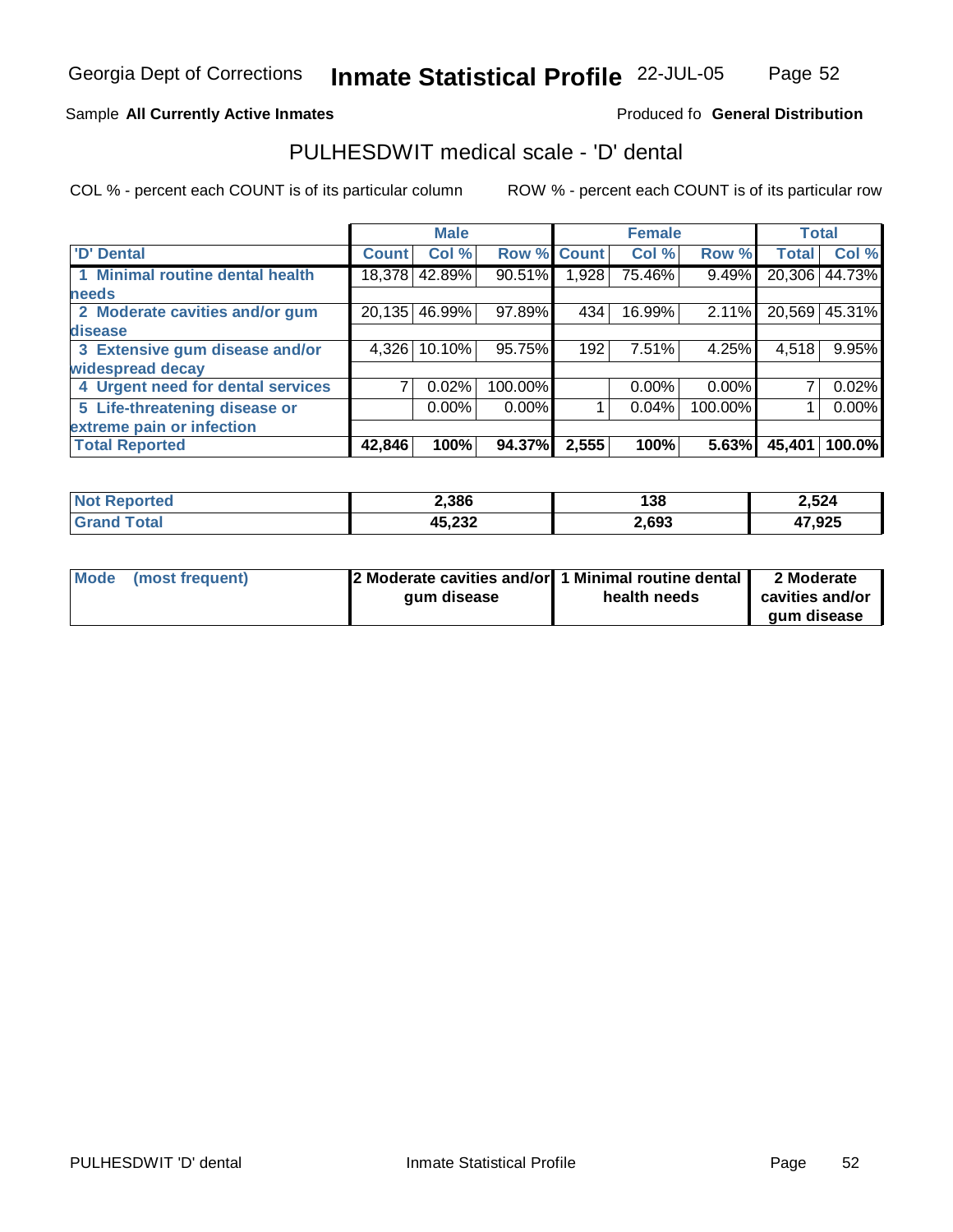## **Inmate Statistical Profile** 22-JUL-05 Page

## Page 53

## Sample All Currently Active Inmates **All and Science Interval Control of Active Inmates** Produced fo General Distribution

## PULHESDWIT medical scale - 'W' work ability

|                                      |              | <b>Male</b>     |             |                   | <b>Female</b> |          | <b>Total</b> |        |
|--------------------------------------|--------------|-----------------|-------------|-------------------|---------------|----------|--------------|--------|
| W' work ability                      | <b>Count</b> | Col %           | Row % Count |                   | Col %         | Row %    | <b>Total</b> | Col %  |
| 1 Unrestricted work or activity      |              | 37,406   85.11% | 94.48%      | 2,185             | 85.32%        | 5.52%    | 39,591       | 85.12% |
| 2 Minor restrictions on type of work | 4,963        | 11.29%          | 94.77%      | 274               | 10.70%        | $5.23\%$ | 5,237        | 11.26% |
| 3 Moderate restrictions on type of   | 1,235        | 2.81%           | 97.17%      | 36                | 1.41%         | 2.83%    | 1,271        | 2.73%  |
| <b>work</b>                          |              |                 |             |                   |               |          |              |        |
| 4 Major restrictions on type of work | 292          | $0.66\%$        | 84.39%      | 54                | 2.11%         | 15.61%   | 346          | 0.74%  |
| 5 Cannot work under any              | 54           | 0.12%           | 81.82%      | $12 \overline{ }$ | 0.47%         | 18.18%   | 66           | 0.14%  |
| <b>circumstances</b>                 |              |                 |             |                   |               |          |              |        |
| <b>Total Reported</b>                | 43,950       | 100%            | 94.49%      | 2,561             | 100%          | 5.51%    | 46,511       | 100%   |

| <b>ported</b><br>NO | 282, ا           | 132   | 414    |
|---------------------|------------------|-------|--------|
| ⊺otaì<br>Grar       | ハベ つつつ<br>7J.LJZ | 2,693 | 47,925 |

| Mode (most frequent) | 1 Unrestricted work or<br>activity | 1 Unrestricted work or   1 Unrestricted<br>activity | work or activity |
|----------------------|------------------------------------|-----------------------------------------------------|------------------|
|                      |                                    |                                                     |                  |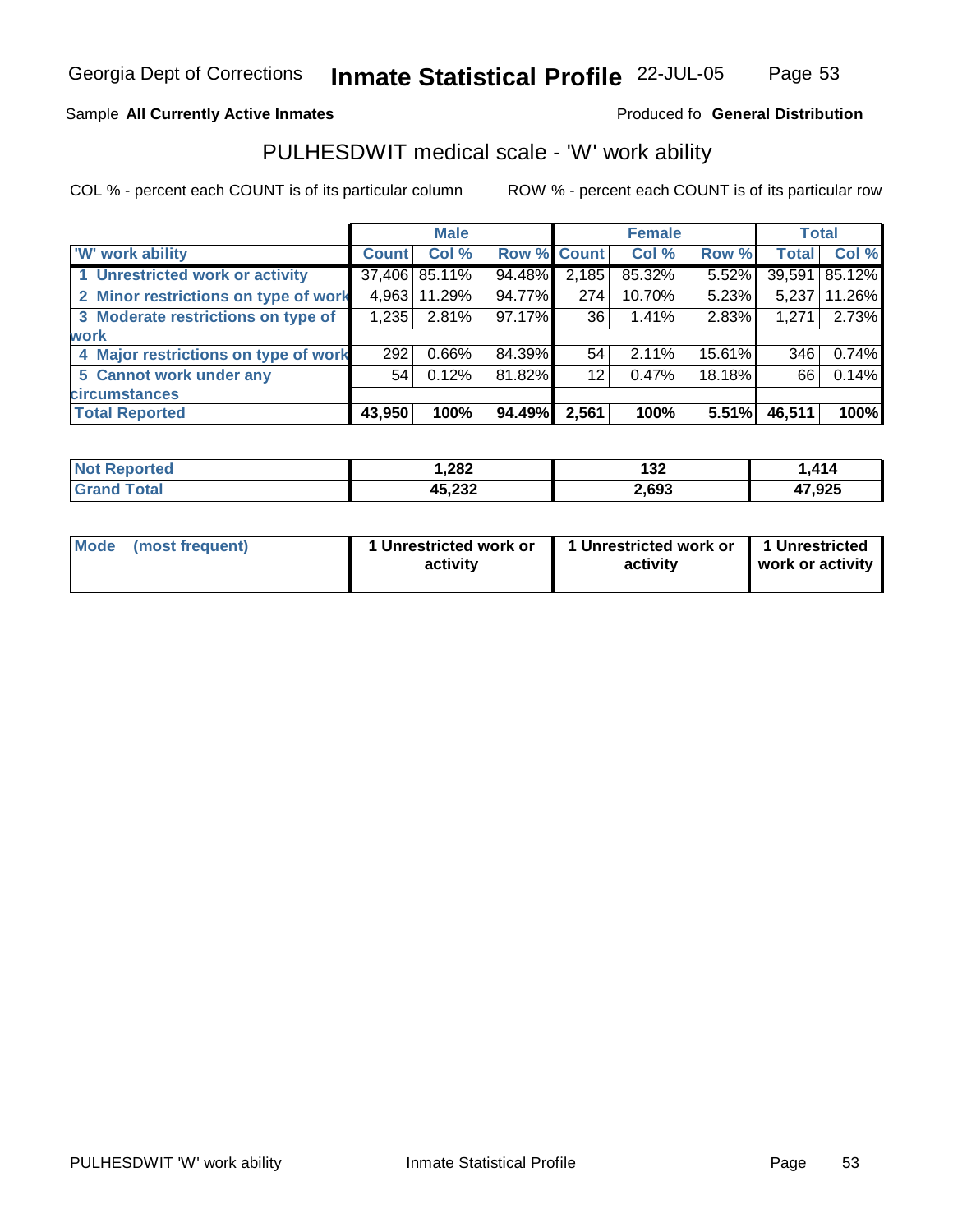**Inmate Statistical Profile** 22-JUL-05 Page Page 54

## Sample All Currently Active Inmates **All and Science Interval Control of Active Inmates** Produced fo General Distribution

## PULHESDWIT medical scale - 'I' impairment

|                                   |              | <b>Male</b> |         |             | <b>Female</b> |          | <b>Total</b>   |        |
|-----------------------------------|--------------|-------------|---------|-------------|---------------|----------|----------------|--------|
| <b>T' Impairment</b>              | <b>Count</b> | Col %       |         | Row % Count | Col %         | Row %    | <b>Total</b>   | Col %  |
| 1 No impairments or disabilities  | 43.610       | 99.23%      | 94.46%  | 2,558       | 99.88%        | 5.54%    | 46,168         | 99.26% |
| 2 Wheelchair-bound but otherwise  | 45           | 0.10%       | 100.00% |             | $0.00\%$      | $0.00\%$ | 45             | 0.10%  |
| <b>OK</b>                         |              |             |         |             |               |          |                |        |
| 3 Needs low-level Assisted Living | 18           | 0.04%       | 94.74%  |             | 0.04%         | 5.26%    | 19             | 0.04%  |
| (level I)                         |              |             |         |             |               |          |                |        |
| 4 Needs moderate Assisted Living  |              | 0.02%       | 100.00% |             | $0.00\%$      | $0.00\%$ | 7 <sub>1</sub> | 0.02%  |
| (level II)                        |              |             |         |             |               |          |                |        |
| 5 Needs maximal Assisted Living   | 270          | 0.61%       | 99.26%  | 2           | 0.08%         | 0.74%    | 272            | 0.58%  |
| (level III)                       |              |             |         |             |               |          |                |        |
| <b>Total Reported</b>             | 43,950       | 100%        | 94.49%  | 2,561       | 100%          | 5.51%    | 46,511         | 100%   |

| <b>Not R</b><br>Reported | 1,282            | 132   | ,414   |
|--------------------------|------------------|-------|--------|
| <b>Total</b>             | ハト つつつ<br>NJ.ZJZ | 2,693 | 47,925 |

| <b>Mode</b>     | 1 No impairments or | I No impairments or | 1 No impairments |
|-----------------|---------------------|---------------------|------------------|
| (most frequent) | disabilities        | disabilities        | or disabilities  |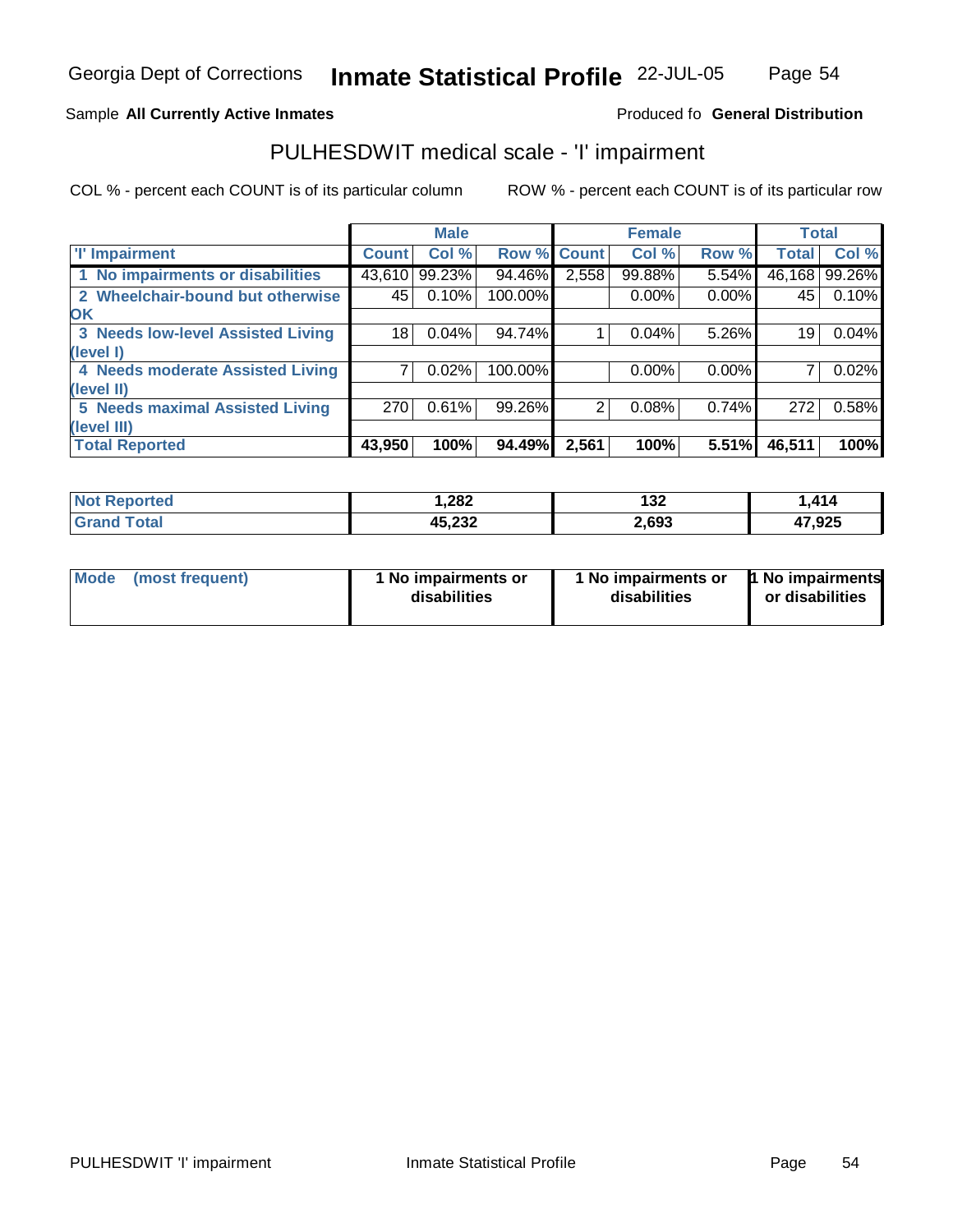#### **Inmate Statistical Profile** 22-JUL-05 Page Page 55

## Sample All Currently Active Inmates **All and Science Interval Control of Active Inmates** Produced fo General Distribution

## PULHESDWIT medical scale - 'T' transportability

|                                 |              | <b>Male</b> |             |       | <b>Female</b> |          | <b>Total</b> |                 |
|---------------------------------|--------------|-------------|-------------|-------|---------------|----------|--------------|-----------------|
| <b>T' Transportability</b>      | <b>Count</b> | Col %       | Row % Count |       | Col %         | Row %    | <b>Total</b> | Col %           |
| 1 Can be transported in any     | 43,862       | 99.80%      | 94.49%      | 2,560 | 99.96%        | 5.51%    |              | 46,422   99.81% |
| ordinary approved vehicle       |              |             |             |       |               |          |              |                 |
| 2 Wheelchair-bound, not needing | 26           | $0.06\%$    | 96.30%      |       | 0.04%         | 3.70%    | 27           | 0.06%           |
| special vehicle                 |              |             |             |       |               |          |              |                 |
| 3 Wheelchair-bound, requires    | 12           | 0.03%       | 100.00%     |       | $0.00\%$      | $0.00\%$ | 12           | 0.03%           |
| special vehicle                 |              |             |             |       |               |          |              |                 |
| 4 Needs specially-equipped      | 5            | 0.01%       | 100.00%     |       | $0.00\%$      | $0.00\%$ | 5            | 0.01%           |
| medical vehicle                 |              |             |             |       |               |          |              |                 |
| 5 Requires ambulance transport  | 45           | 0.10%       | 100.00%     |       | $0.00\%$      | $0.00\%$ | 45           | 0.10%           |
| <b>Total Reported</b>           | 43,950       | 100%        | 94.49%      | 2,561 | 100%          | 5.51%    | 46,511       | 100.0%          |

| <b>Not R</b><br>Reported | 1,282            | 132   | ,414   |
|--------------------------|------------------|-------|--------|
| <b>Total</b>             | ハト つつつ<br>NJ.ZJZ | 2,693 | 47,925 |

| <b>Mode</b><br>(most frequent) | 1 Can be transported in   1 Can be transported in<br>any ordinary approved<br>vehicle | any ordinary approved<br>vehicle | 1 Can be<br>transported in<br>any ordinary<br>approved vehicle |
|--------------------------------|---------------------------------------------------------------------------------------|----------------------------------|----------------------------------------------------------------|
|--------------------------------|---------------------------------------------------------------------------------------|----------------------------------|----------------------------------------------------------------|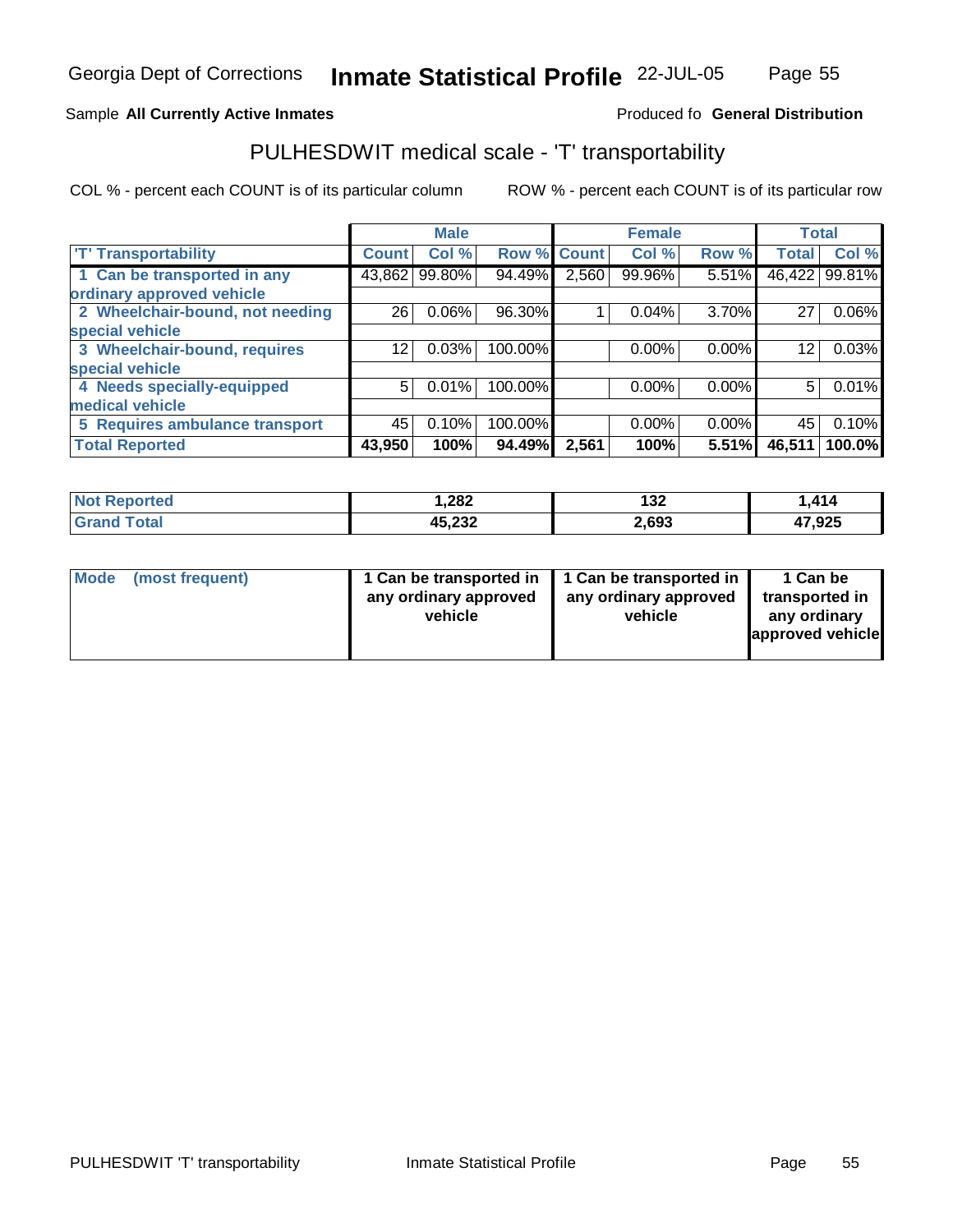### Sample All Currently Active Inmates **All Currently Active Inmates Produced for General Distribution**

## Number of prior Georgia incarcerations

|                                          |              | <b>Male</b> |                    |                  | <b>Female</b> |          | <b>Total</b> |        |
|------------------------------------------|--------------|-------------|--------------------|------------------|---------------|----------|--------------|--------|
| <b>Number of Prior GA Incarcerations</b> | <b>Count</b> | Col %       | <b>Row % Count</b> |                  | Col %         | Row %    | <b>Total</b> | Col %  |
|                                          | 25,938       | 57.34%      | 93.36%             | 1,845            | 68.51%        | 6.64%    | 27,783       | 57.97% |
|                                          | 8,005        | 17.70%      | 95.57%             | 371              | 13.78%        | 4.43%    | 8.376        | 17.48% |
| 2                                        | 4,537        | 10.03%      | 95.86%             | 196 <sub>1</sub> | 7.28%         | 4.14%    | 4,733        | 9.88%  |
| 3                                        | 2.819        | 6.23%       | 95.49%             | 133              | 4.94%         | 4.51%    | 2,952        | 6.16%  |
|                                          | 1,720        | 3.80%       | 96.04%             | 71 <sup>1</sup>  | 2.64%         | $3.96\%$ | 1.791        | 3.74%  |
| 5                                        | 1,005        | 2.22%       | 96.82%             | 33               | 1.23%         | 3.18%    | 1,038        | 2.17%  |
| <b>More Than 5</b>                       | 1,208        | 2.67%       | 96.49%             | 44               | 1.63%         | 3.51%    | 1,252        | 2.61%  |
| <b>Total Reported</b>                    | 45,232       | 100%        | 94.38%             | 2,693            | 100.0%        | 5.62%    | 47,925       | 100.0% |

| N |                        |      |       |
|---|------------------------|------|-------|
|   | ההה הו<br><i>א</i> טא, | .693 | 7,925 |

| Mean (average)         | l .01 |  |  |  |
|------------------------|-------|--|--|--|
| <b>Median (middle)</b> |       |  |  |  |
| Mode (most frequent)   |       |  |  |  |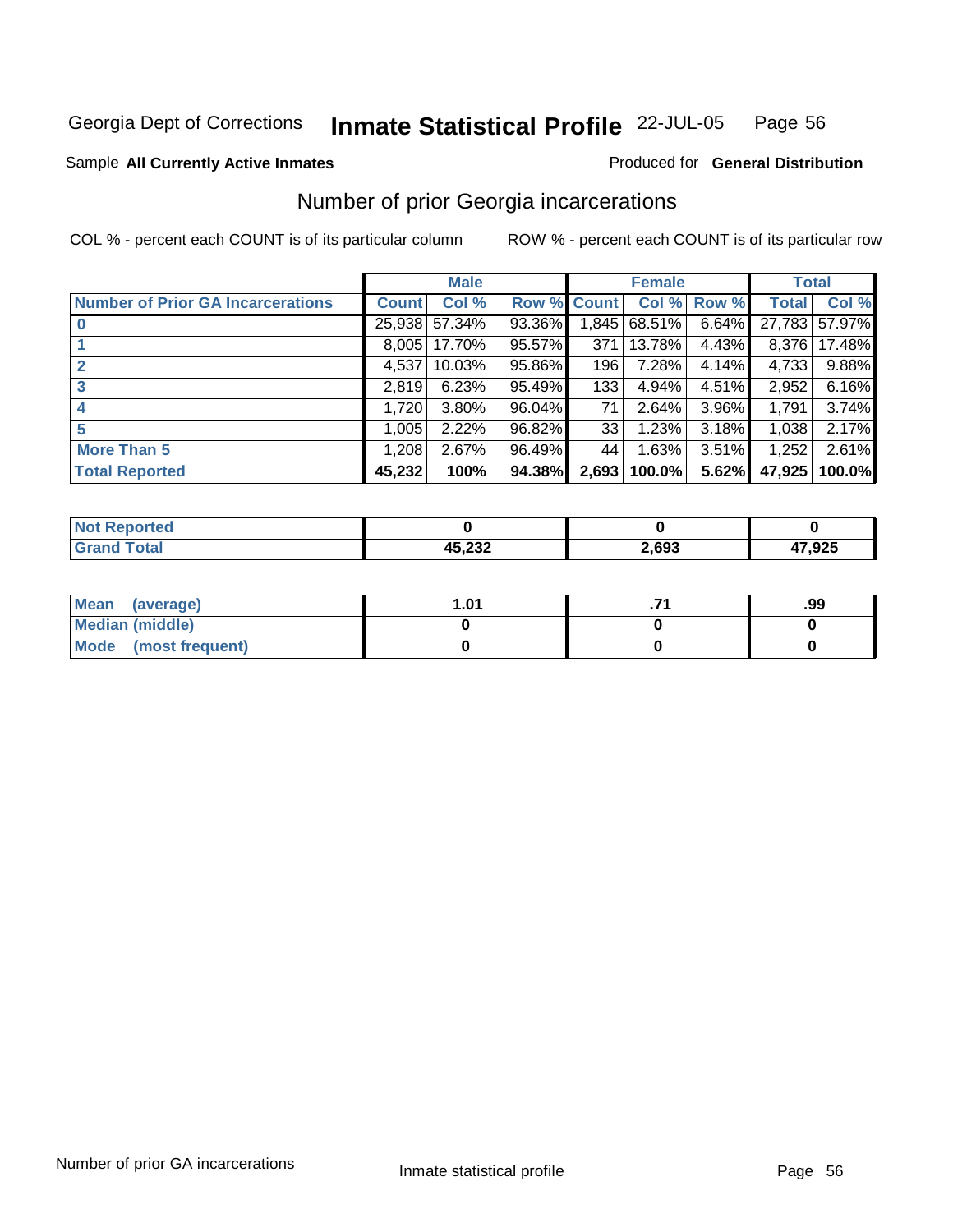**Inmate Statistical Profile** 22-JUL-05 Page 57

### Sample All Currently Active Inmates **All and Science Interval Control Control of Ceneral Distribution**

## Prison sentence in years

|                                 |              | <b>Male</b> |         |              | <b>Female</b> |        |                | <b>Total</b> |
|---------------------------------|--------------|-------------|---------|--------------|---------------|--------|----------------|--------------|
| <b>Prison Sentence In Years</b> | <b>Count</b> | Col %       | Row %   | <b>Count</b> | Col %         | Row %  | <b>Total</b>   | Col %        |
| $0 - 1$                         | 1,071        | 2.37%       | 94.11%  | 67           | 2.49%         | 5.89%  | 1,138          | 2.37%        |
| $1.1 - 2$                       | 3,317        | 7.33%       | 90.95%  | 330          | 12.25%        | 9.05%  | 3,647          | 7.61%        |
| $2.1 - 3$                       | 3,396        | 7.51%       | 91.02%  | 335          | 12.44%        | 8.98%  | 3,731          | 7.79%        |
| $3.1 - 4$                       | 2,571        | 5.68%       | 91.76%  | 231          | 8.58%         | 8.24%  | 2,802          | 5.85%        |
| $4.1 - 5$                       | 4,568        | 10.10%      | 93.07%  | 340          | 12.63%        | 6.93%  | 4,908          | 10.24%       |
| $5.1 - 6$                       | 1,960        | 4.33%       | 93.69%  | 132          | 4.90%         | 6.31%  | 2,092          | 4.37%        |
| $6.1 - 7$                       | 1,885        | 4.17%       | 94.53%  | 109          | 4.05%         | 5.47%  | 1,994          | 4.16%        |
| $7.1 - 8$                       | 1,773        | 3.92%       | 94.51%  | 103          | 3.82%         | 5.49%  | 1,876          | 3.91%        |
| $8.1 - 9$                       | 730          | 1.61%       | 95.18%  | 37           | 1.37%         | 4.82%  | 767            | 1.60%        |
| $9.1 - 10$                      | 5,890        | 13.02%      | 95.31%  | 290          | 10.77%        | 4.69%  | 6,180          | 12.90%       |
| $10.1 - 11$                     | 2,232        | 4.93%       | 95.06%  | 116          | 4.31%         | 4.94%  | 2,348          | 4.90%        |
| $12.1 - 12$                     | 3,353        | 7.41%       | 95.94%  | 142          | 5.27%         | 4.06%  | 3,495          | 7.29%        |
| $15.1 - 20$                     | 3,367        | 7.44%       | 96.42%  | 125          | 4.64%         | 3.58%  | 3,492          | 7.29%        |
| 20.1 - Over                     | 2,607        | 5.76%       | 97.71%  | 61           | 2.27%         | 2.29%  | 2,668          | 5.57%        |
| <b>Life</b>                     | 6,012        | 13.29%      | 95.75%  | 267          | 9.91%         | 4.25%  | 6,279          | 13.10%       |
| <b>Life Without Parole</b>      | 391          | 0.86%       | 98.49%  | 6            | 0.22%         | 1.51%  | 397            | 0.83%        |
| <b>Death</b>                    | 105          | 0.23%       | 99.06%  | 1            | 0.04%         | 0.94%  | 106            | 0.22%        |
| <b>Youthful Offenders</b>       | 3            | 0.01%       | 100.00% |              |               |        | 3              | 0.01%        |
|                                 | 1            | 0.01%       | 50.00%  | $\mathbf{1}$ | $0.04\%$      | 50.00% | $\overline{2}$ | 0.01%        |
| <b>Total Reported</b>           | 45,232       | 100%        | 94.38%  | 2,693        | 100%          | 5.62%  | 47,925         | 100.0%       |

| Reported              |        |       |        |
|-----------------------|--------|-------|--------|
| <b>Total</b><br>Crope | 45,232 | 2,693 | 47,925 |

| <b>Mean</b><br>(average) | 9.61 | 7.08 | 9.46 |
|--------------------------|------|------|------|
| Median (middle)          | 7.99 |      | 7.34 |
| Mode<br>(most frequent)  |      | 10   |      |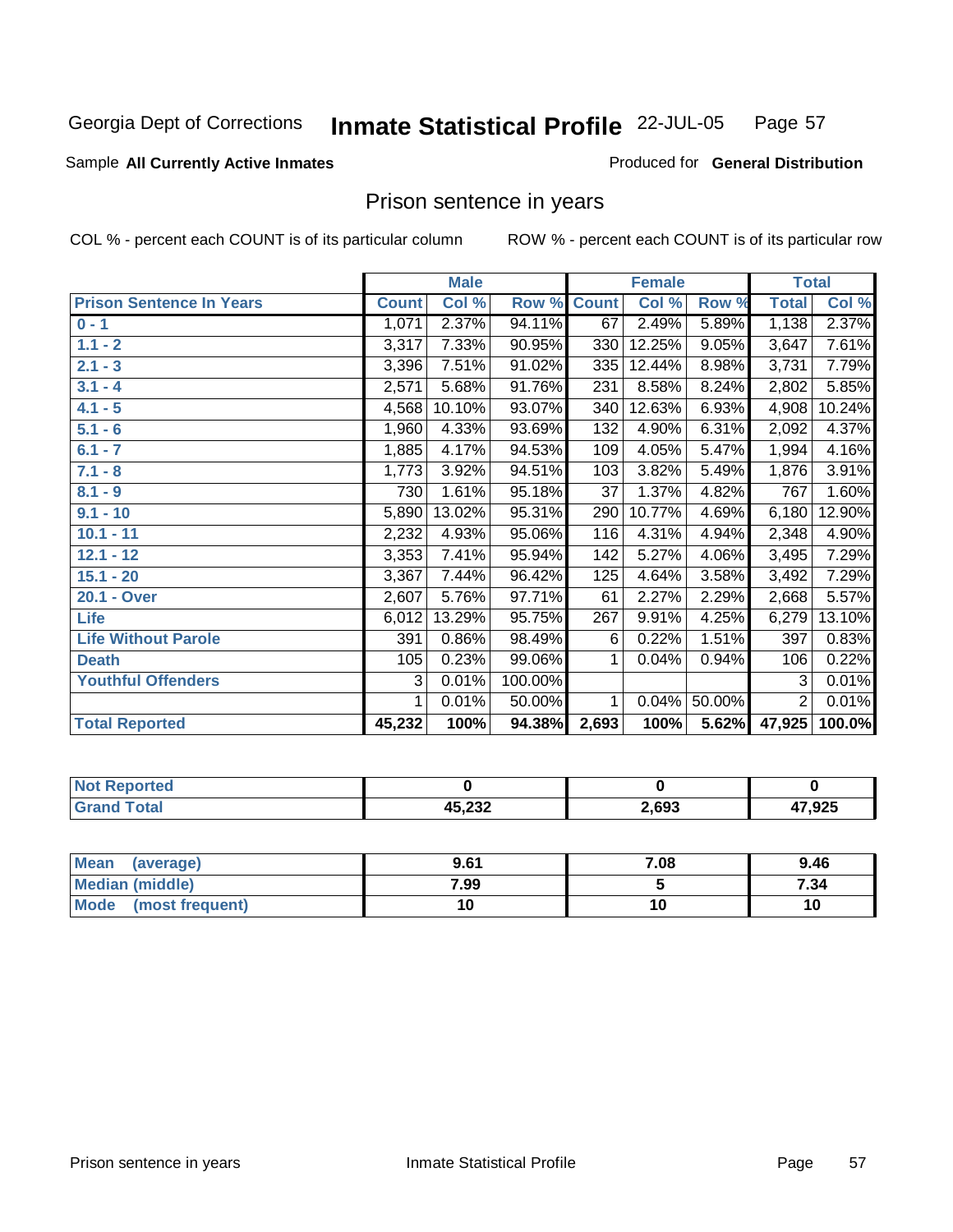### Sample All Currently Active Inmates **All Currently Active Inmates Produced for General Distribution**

## Primary offense, broken out into felonies vs misdemeanors

|                                  | <b>Male</b>  |           |                    | <b>Female</b> |               |             | Total  |               |
|----------------------------------|--------------|-----------|--------------------|---------------|---------------|-------------|--------|---------------|
| <b>Felonies and Misdemeanors</b> | <b>Count</b> | Col %     | <b>Row % Count</b> |               |               | Col % Row % | Total  | Col %         |
| <b>Felonies</b>                  | 45.176       | $99.99\%$ | 94.38%             | 2,690         | 100.00% 5.62% |             |        | 47,866 99.99% |
| <b>Misdemeanors</b>              | 5            | .01%      | 100.00%            |               |               |             |        | $.01\%$       |
| <b>Total Reported</b>            | 45,181       | 100%      | $94.38\%$          | 2,690         |               | 100% 5.62%  | 47.871 | 100%          |

| . .              |        | 54             |
|------------------|--------|----------------|
| 15 AMA<br>70,LJZ | 45,184 | אמה דו<br>,ນ∠ວ |

| Mode (most frequent) | Felonies | Felonies | elonies |
|----------------------|----------|----------|---------|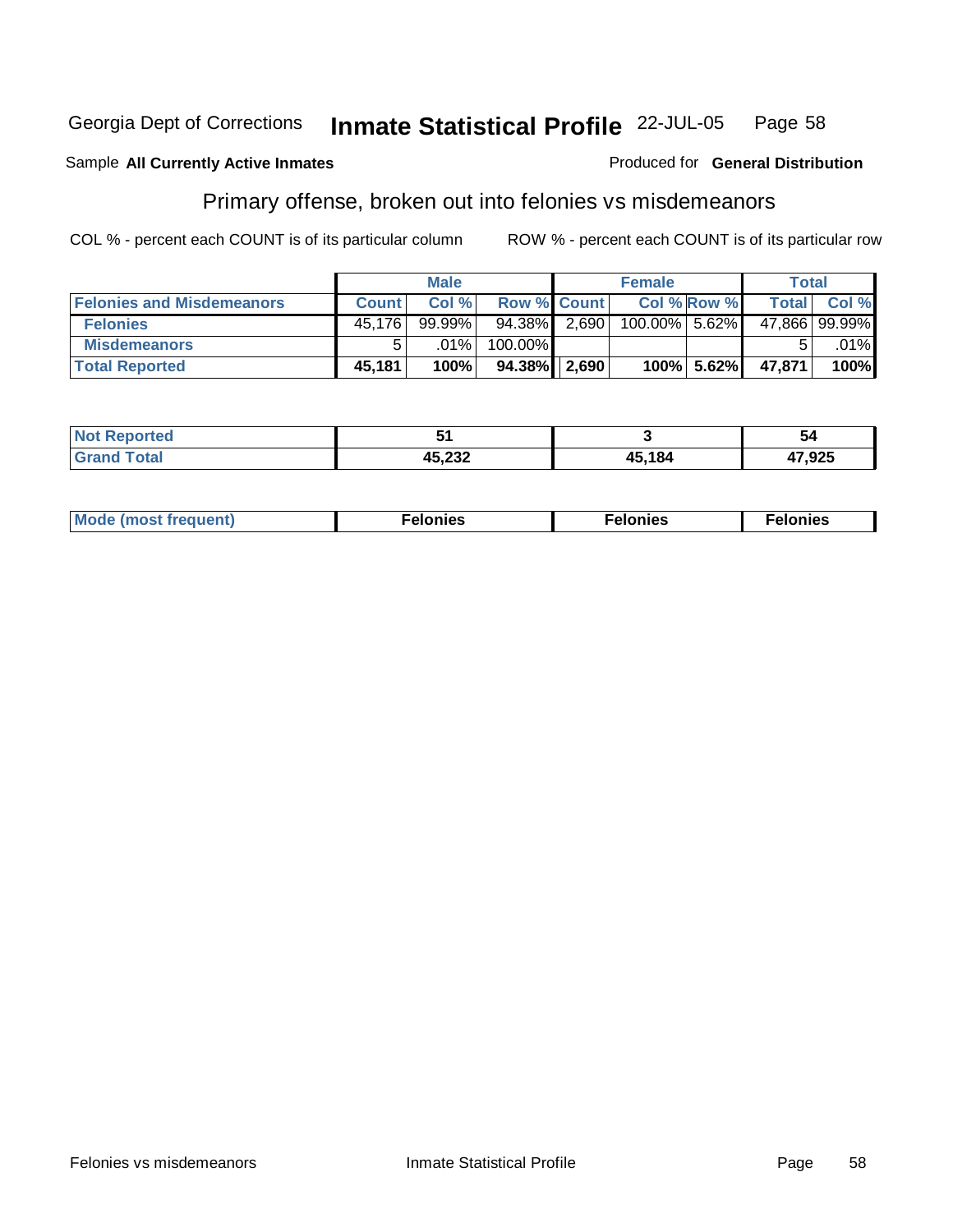### Sample All Currently Active Inmates **All Currently Active Inmates Produced for General Distribution**

## Primary offense, broken out into four broad crime categories

|                                 |              | <b>Male</b>   |                    |     | <b>Female</b>    |               |                                  | Total  |
|---------------------------------|--------------|---------------|--------------------|-----|------------------|---------------|----------------------------------|--------|
| <b>Crime Categories</b>         | <b>Count</b> | Col%          | <b>Row % Count</b> |     |                  | Col % Row %   | <b>Total</b>                     | Col %  |
| <b>Violent/Sex</b>              |              | 27,571 61.02% |                    |     |                  |               | 95.59% 1,272 47.29% 4.41% 28,843 | 60.25% |
| <b>Property</b><br>$\mathbf{2}$ | 8.851        | 19.59%        | 91.40%             |     | 833 30.97% 8.60% |               | 9,684                            | 20.23% |
| 3<br><b>Drug</b>                | 6.565        | 14.53%        | 93.19%             |     | 480 17.84% 6.81% |               | 7,045                            | 14.72% |
| <b>Other</b><br>4               | 2,194        | $4.86\%$      | 95.43%             | 105 | $3.90\%$         | 4.57%         | 2,299                            | 4.80%  |
| <b>Total Reported</b>           | 45.181       | 100%          | $94.38\%$ 2,690    |     |                  | $100\%$ 5.62% | 47.871                           | 100%   |

|               |      | -<br>э.       |
|---------------|------|---------------|
| ハト つつつ<br>ະບ∠ | .693 | הח דו<br>.JZJ |

|  | Mode (most frequent) | Violent/Sex | <b>Violent/Sex</b> | <b>Violent/Sex</b> |
|--|----------------------|-------------|--------------------|--------------------|
|--|----------------------|-------------|--------------------|--------------------|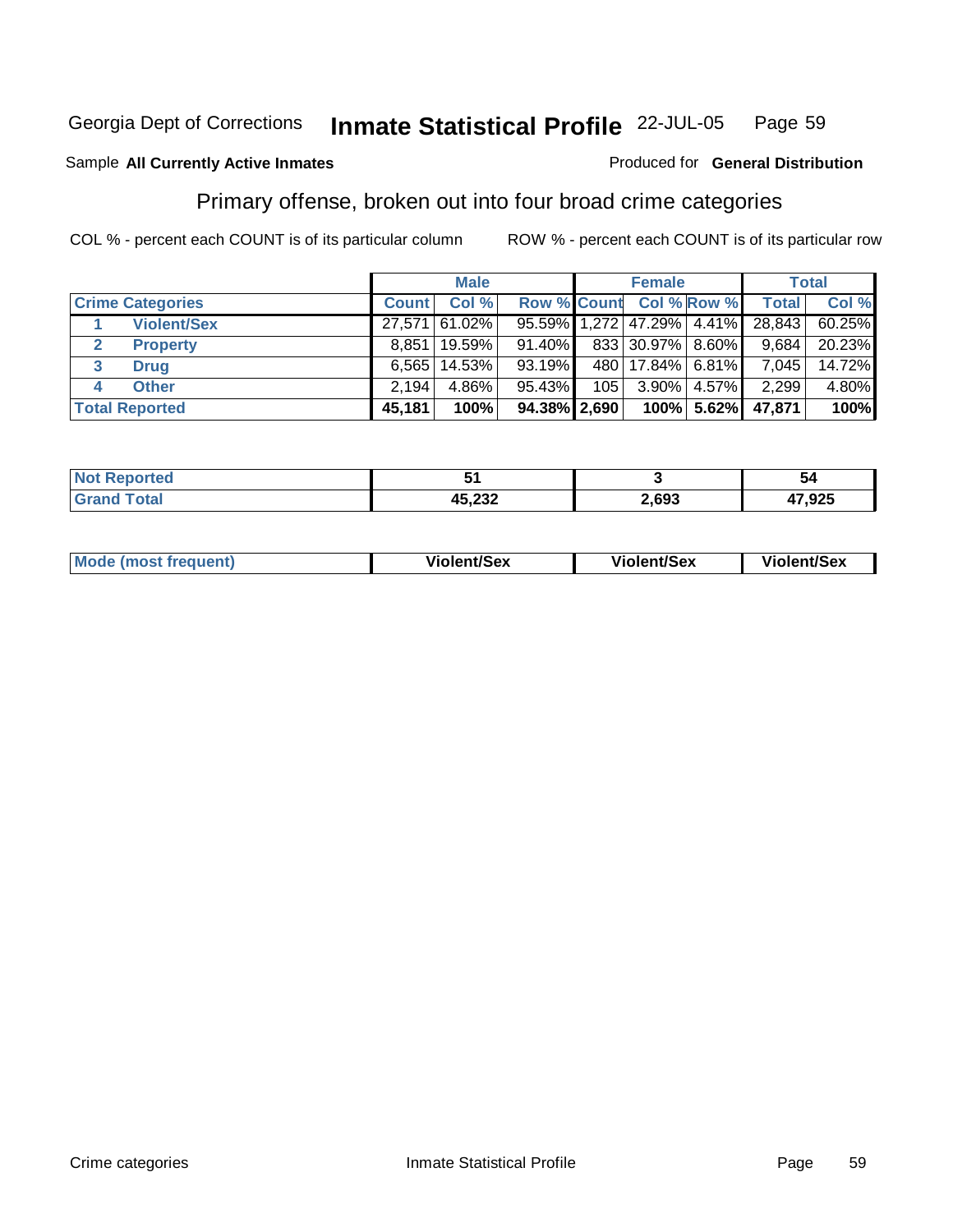### Sample All Currently Active Inmates **All and Science Interval Control Control of Ceneral Distribution**

## Primary offense, detailed offense code

|      |                                     |                         | <b>Male</b> |         |                         | <b>Female</b> |         |                  | <b>Total</b> |
|------|-------------------------------------|-------------------------|-------------|---------|-------------------------|---------------|---------|------------------|--------------|
|      | <b>Primary Offense</b>              | <b>Count</b>            | Col %       | Row %   | <b>Count</b>            | Col %         | Row %   | <b>Total</b>     | Col %        |
| 33   | <b>Reckless Conduct C/Harm</b>      | 1                       | .01%        | 100.00% |                         |               |         | 1                | .01%         |
| 71   | <b>Viol Motor Veh Law</b>           | $\overline{2}$          | .01%        | 100.00% |                         |               |         | $\overline{2}$   | .01%         |
| 72   | Dui                                 | $\overline{1}$          | .01%        | 100.00% |                         |               |         | 1                | .01%         |
| 99   | <b>Other Misdemeanor</b>            | 1                       | .01%        | 100.00% |                         |               |         | 1                | .01%         |
| 1100 | <b>Misc Homicide Offense</b>        | $\overline{17}$         | .04%        | 85.00%  | $\overline{3}$          | .11%          | 15.00%  | $\overline{20}$  | .04%         |
| 1101 | <b>Murder</b>                       | 4,374                   | 9.68%       | 94.47%  | 256                     | 9.52%         | 5.53%   | 4,630            | 9.67%        |
| 1102 | <b>Voluntary Manslaughter</b>       | 1,082                   | 2.39%       | 87.75%  | 151                     | 5.61%         | 12.25%  | 1,233            | 2.58%        |
| 1103 | <b>Involuntary Manslaughter</b>     | 124                     | .27%        | 87.32%  | 18                      | .67%          | 12.68%  | $\overline{142}$ | .30%         |
| 1120 | <b>Reckless Abandonment</b>         |                         |             |         | $\mathbf{1}$            | .04%          | 100.00% | 1                | .01%         |
| 1121 | <b>Feticide</b>                     | $\overline{2}$          | .01%        | 100.00% |                         |               |         | $\overline{2}$   | .01%         |
| 1123 | <b>Vehicular Homicide</b>           | 332                     | .73%        | 91.21%  | 32                      | 1.19%         | 8.79%   | 364              | .76%         |
| 1125 | <b>Conceal Death Of Another</b>     | 13                      | .03%        | 86.67%  | $\overline{2}$          | .07%          | 13.33%  | 15               | .03%         |
| 1190 | <b>Atmpt Murder</b>                 | $\overline{\mathbf{4}}$ | .01%        | 80.00%  | 1                       | .04%          | 20.00%  | 5                | .01%         |
| 1300 | <b>Misc Assault/Battery</b>         | $\overline{42}$         | .09%        | 93.33%  | 3                       | .11%          | 6.67%   | $\overline{45}$  | .09%         |
| 1301 | <b>Family Violence Battery</b>      | 71                      | .16%        | 100.00% |                         |               |         | $\overline{71}$  | .15%         |
| 1302 | <b>Aggrav Assault</b>               | 4,429                   | 9.80%       | 94.70%  | 248                     | 9.22%         | 5.30%   | 4,677            | 9.77%        |
| 1303 | <b>Atmpt Aggrav Assault</b>         | $\overline{3}$          | .01%        | 75.00%  | 1                       | .04%          | 25.00%  | 4                | .01%         |
| 1305 | <b>Aggrav Battery</b>               | 655                     | 1.45%       | 93.97%  | 42                      | 1.56%         | 6.03%   | 697              | 1.46%        |
| 1307 | <b>Terrorist Threats &amp; Acts</b> | 323                     | .71%        | 94.44%  | $\overline{19}$         | .71%          | 5.56%   | 342              | .71%         |
| 1308 | <b>False Imprisonment</b>           | 133                     | .29%        | 96.38%  | $\overline{5}$          | .19%          | 3.62%   | 138              | .29%         |
| 1311 | <b>Kidnapping</b>                   | 1,308                   | 2.90%       | 97.47%  | $\overline{34}$         | 1.26%         | 2.53%   | 1,342            | 2.80%        |
| 1314 | <b>Aggrav Assault Peace Ofcr</b>    | 297                     | .66%        | 94.89%  | 16                      | .59%          | 5.11%   | $\overline{313}$ | .65%         |
| 1315 | <b>Aggrav Battery Peace Ofcr</b>    | 14                      | .03%        | 100.00% |                         |               |         | $\overline{14}$  | .03%         |
| 1316 | <b>Simple Battery</b>               | $\overline{5}$          | .01%        | 100.00% |                         |               |         | 5                | .01%         |
| 1317 | <b>Reck Cond By Hiv+ Person</b>     | 7                       | .02%        | 63.64%  | $\overline{\mathbf{4}}$ | .15%          | 36.36%  | $\overline{11}$  | .02%         |
| 1318 | <b>Injury By Vehicle</b>            | $\overline{45}$         | .10%        | 90.00%  | $\overline{5}$          | .19%          | 10.00%  | $\overline{50}$  | .10%         |
| 1320 | <b>Stalking</b>                     | 4                       | .01%        | 100.00% |                         |               |         | 4                | .01%         |
| 1321 | <b>Aggrav Stalking</b>              | $\overline{222}$        | .49%        | 96.52%  | 8                       | .30%          | 3.48%   | 230              | .48%         |
| 1390 | <b>Atmpt Kidnap</b>                 | 4                       | .01%        | 100.00% |                         |               |         | 4                | .01%         |
| 1400 | <b>Arson Misc</b>                   | 1                       | .01%        | 100.00% |                         |               |         | 1                | .01%         |
| 1401 | <b>Arson 1st Degree</b>             | 94                      | .21%        | 87.04%  | 14                      | .52%          | 12.96%  | 108              | .23%         |
| 1402 | <b>Arson 2nd Degree</b>             | 8                       | .02%        | 88.89%  | $\mathbf{1}$            | .04%          | 11.11%  | 9                | .02%         |
| 1403 | <b>Arson 3rd Degree</b>             | 1                       | .01%        | 100.00% |                         |               |         | 1                | .01%         |
| 1500 | <b>Misc Criminal Damage</b>         | 1                       | .01%        | 100.00% |                         |               |         | 1                | .01%         |
| 1501 | <b>Crmnl Damage 1st Degree</b>      | 30                      | .07%        | 96.77%  | $\mathbf 1$             | .04%          | 3.23%   | 31               | .06%         |
| 1502 | <b>Crmnl Damage 2nd Degree</b>      | 75                      | .17%        | 90.36%  | 8                       | .30%          | 9.64%   | 83               | .17%         |
| 1506 | <b>Alter Id</b>                     | 10                      | .02%        | 100.00% |                         |               |         | 10               | .02%         |
| 1601 | <b>Burglary</b>                     | 4,830                   | 10.69%      | 96.79%  | 160                     | 5.95%         | 3.21%   | 4,990            | 10.42%       |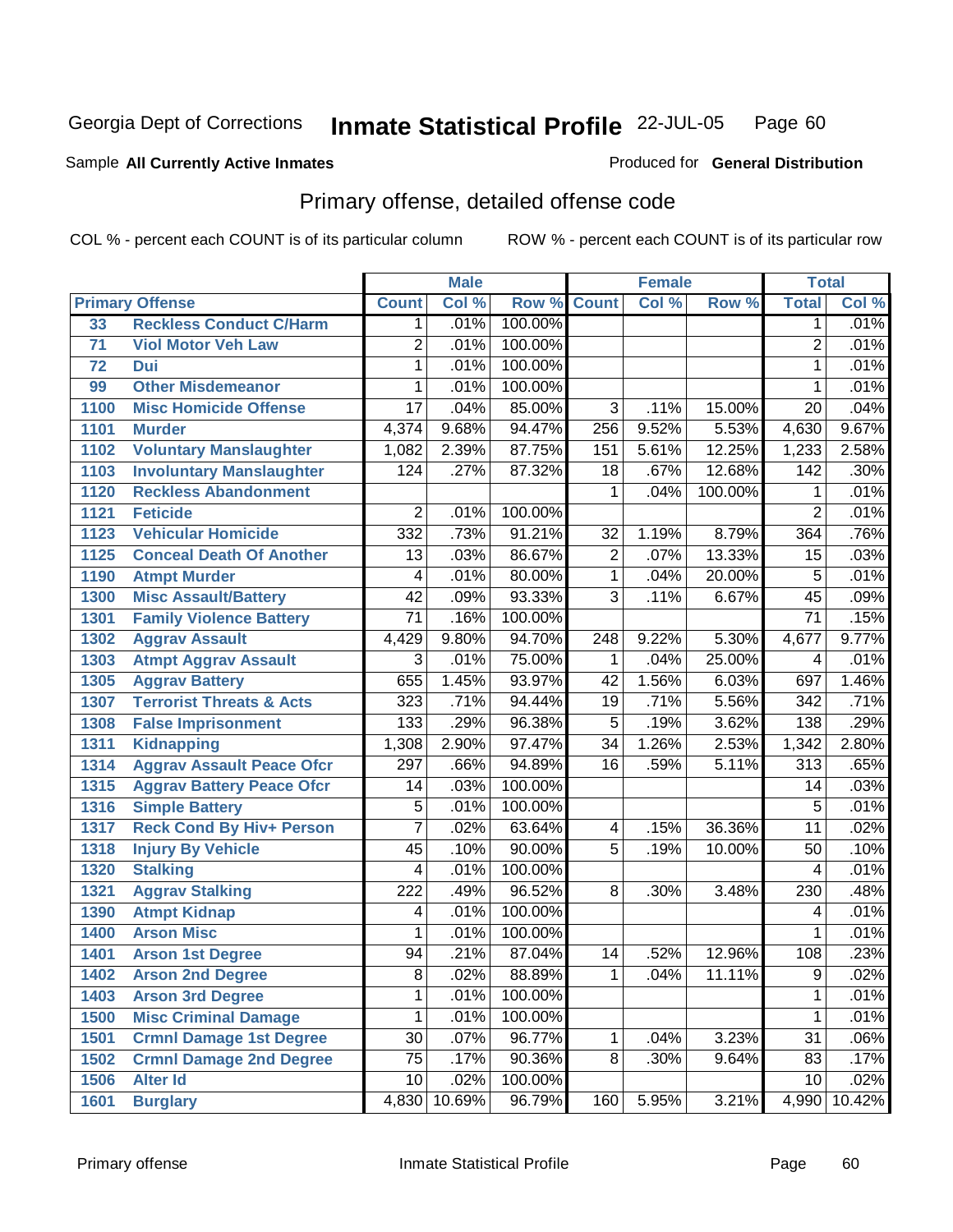## Sample All Currently Active Inmates **All Currently Active Inmates Produced for General Distribution**

## Primary offense, detailed offense code

|      |                                   |                 | <b>Male</b> |         |                 | <b>Female</b> |         | <b>Total</b>    |         |
|------|-----------------------------------|-----------------|-------------|---------|-----------------|---------------|---------|-----------------|---------|
|      | <b>Primary Offense</b>            | <b>Count</b>    | Col %       | Row %   | <b>Count</b>    | Col %         | Row %   | <b>Total</b>    | Col%    |
| 1602 | <b>Poss Burglar Tools</b>         | 41              | .09%        | 95.35%  | $\overline{2}$  | .07%          | 4.65%   | 43              | .09%    |
| 1690 | <b>Atmpt Burglary</b>             | $\overline{27}$ | .06%        | 100.00% |                 |               |         | $\overline{27}$ | .06%    |
| 1700 | <b>Misc Forgery</b>               | 6               | .01%        | 85.71%  | 1               | .04%          | 14.29%  | $\overline{7}$  | .01%    |
| 1701 | <b>Forgery 1st Degree</b>         | 1,013           | 2.24%       | 75.82%  | 323             | 12.01%        | 24.18%  | 1,336           | 2.79%   |
| 1702 | <b>Forgery 2nd Degree</b>         | $\overline{32}$ | .07%        | 84.21%  | $\overline{6}$  | .22%          | 15.79%  | $\overline{38}$ | .08%    |
| 1704 | <b>Bad Checks</b>                 | $\overline{16}$ | .04%        | 84.21%  | $\overline{3}$  | .11%          | 15.79%  | $\overline{19}$ | .04%    |
| 1751 | <b>Theft Credit Card</b>          | $\overline{21}$ | .05%        | 87.50%  | $\overline{3}$  | .11%          | 12.50%  | $\overline{24}$ | .05%    |
| 1753 | <b>Fraudulent Credit Card</b>     | $\overline{55}$ | .12%        | 70.51%  | $\overline{23}$ | .86%          | 29.49%  | $\overline{78}$ | .16%    |
| 1755 | <b>Recv Gds, Srvs Fraud Obtnd</b> |                 |             |         | 1               | .04%          | 100.00% | 1               | .01%    |
| 1756 | <b>Financial Identity Fraud</b>   | 16              | .04%        | 76.19%  | $\overline{5}$  | .19%          | 23.81%  | $\overline{21}$ | .04%    |
| 1759 | <b>Telecommunications Fraud</b>   | 1               | .01%        | 100.00% |                 |               |         | 1               | .01%    |
| 1761 | <b>Computer Theft</b>             | $\overline{2}$  | .01%        | 66.67%  | 1               | .04%          | 33.33%  | 3               | .01%    |
| 1790 | <b>Atmpt Forgery</b>              | $\mathbf{1}$    | .01%        | 100.00% |                 |               |         | 1               | .01%    |
| 1796 | <b>Fraudulent Access Compute</b>  | 3               | .01%        | 100.00% |                 |               |         | $\overline{3}$  | .01%    |
| 1799 | <b>Misc Fraud</b>                 | $\overline{19}$ | .04%        | 82.61%  | 4               | .15%          | 17.39%  | $\overline{23}$ | .05%    |
| 1802 | <b>Theft By Taking</b>            | 756             | 1.67%       | 89.26%  | 91              | 3.38%         | 10.74%  | 847             | 1.77%   |
| 1803 | <b>Theft By Deception</b>         | $\overline{31}$ | .07%        | 83.78%  | 6               | .22%          | 16.22%  | $\overline{37}$ | .08%    |
| 1805 | <b>Theft Of Lost Property</b>     | $\overline{2}$  | .01%        | 66.67%  | $\mathbf{1}$    | .04%          | 33.33%  | 3               | .01%    |
| 1806 | <b>Theft By Rec Stolen Prop</b>   | 870             | 1.93%       | 95.39%  | 42              | 1.56%         | 4.61%   | 912             | 1.91%   |
| 1807 | <b>Theft Of Services</b>          | 4               | .01%        | 80.00%  | 1               | .04%          | 20.00%  | 5               | .01%    |
| 1808 | <b>Theft By Conversion</b>        | $\overline{32}$ | .07%        | 91.43%  | 3               | .11%          | 8.57%   | $\overline{35}$ | .07%    |
| 1812 | <b>Atmpt Theft By Taking</b>      | $\overline{7}$  | .02%        | 100.00% |                 |               |         | 7               | .01%    |
| 1813 | <b>Theft Motorveh Or Part</b>     | 162             | .36%        | 97.01%  | 5               | .19%          | 2.99%   | 167             | .35%    |
| 1815 | <b>Theft Bring Prop In State</b>  | 11              | .02%        | 100.00% |                 |               |         | 11              | .02%    |
| 1816 | <b>Theft Recv Prop Out State</b>  | 3               | .01%        | 100.00% |                 |               |         | 3               | .01%    |
| 1817 | <b>Livestock Theft</b>            | 1               | .01%        | 100.00% |                 |               |         | 1               | .01%    |
| 1821 | <b>Theft By Shoplifting</b>       | 422             | .93%        | 80.38%  | 103             | 3.83%         | 19.62%  | 525             | 1.10%   |
| 1880 | <b>Entering Vehicle</b>           | 173             | .38%        | 98.30%  | 3               | .11%          | 1.70%   | 176             | .37%    |
| 1889 | <b>Steal Alter Public Docs</b>    | $\mathbf{1}$    | .01%        | 100.00% |                 |               |         | 1               | .01%    |
| 1901 | <b>Robbery</b>                    | 1,958           | 4.33%       | 94.00%  | 125             | 4.65%         | 6.00%   | 2,083           | 4.35%   |
| 1902 | <b>Armed Robbery</b>              | 4,549           | 10.07%      | 97.56%  | 114             | 4.24%         | 2.44%   | 4,663           | 9.74%   |
| 1903 | <b>Robbery By Force</b>           | 134             | .30%        | 94.37%  | 8               | .30%          | 5.63%   | 142             | $.30\%$ |
| 1904 | <b>Robbery By Intimidation</b>    | 187             | .41%        | 93.97%  | $\overline{12}$ | .45%          | 6.03%   | 199             | .42%    |
| 1905 | <b>Robbery By Sudden Snatch</b>   | 113             | .25%        | 97.41%  | 3               | .11%          | 2.59%   | 116             | .24%    |
| 1911 | <b>Hijacking Motor Vehicle</b>    | $\overline{32}$ | .07%        | 94.12%  | $\overline{2}$  | .07%          | 5.88%   | 34              | .07%    |
| 1991 | <b>Atmpt Robbery</b>              | $\overline{31}$ | .07%        | 96.88%  | 1               | .04%          | 3.13%   | $\overline{32}$ | .07%    |
| 1992 | <b>Atmpt Armed Robbery</b>        | $\overline{77}$ | .17%        | 96.25%  | $\overline{3}$  | .11%          | 3.75%   | 80              | .17%    |
| 2000 | <b>Misc Sexual Offense</b>        | $\overline{35}$ | .08%        | 100.00% |                 |               |         | $\overline{35}$ | .07%    |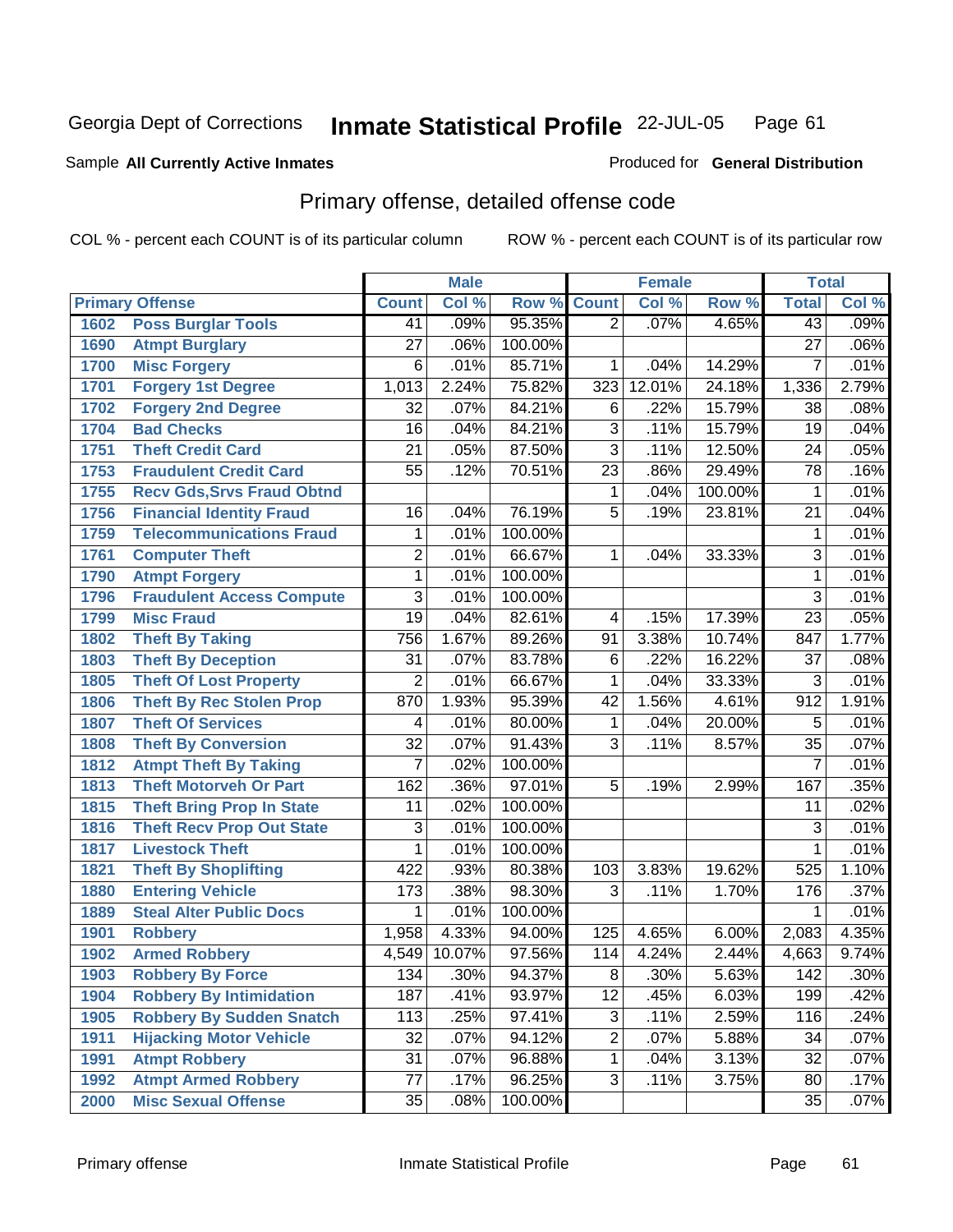### Sample All Currently Active Inmates **All Currently Active Inmates Produced for General Distribution**

## Primary offense, detailed offense code

|      |                                  |                  | <b>Male</b> |         |                 | <b>Female</b> |         | <b>Total</b>    |       |
|------|----------------------------------|------------------|-------------|---------|-----------------|---------------|---------|-----------------|-------|
|      | <b>Primary Offense</b>           | <b>Count</b>     | Col %       | Row %   | <b>Count</b>    | Col %         | Row %   | <b>Total</b>    | Col % |
| 2001 | <b>Rape</b>                      | 1,769            | 3.92%       | 99.77%  | 4               | .15%          | .23%    | 1,773           | 3.70% |
| 2002 | <b>Sodomy</b>                    | 22               | .05%        | 95.65%  | 1               | .04%          | 4.35%   | 23              | .05%  |
| 2003 | <b>Aggrav Sodomy</b>             | 234              | .52%        | 98.73%  | $\overline{3}$  | .11%          | 1.27%   | 237             | .50%  |
| 2006 | <b>Incest</b>                    | 152              | .34%        | 97.44%  | 4               | .15%          | 2.56%   | 156             | .33%  |
| 2007 | <b>Bigamy</b>                    | $\overline{3}$   | .01%        | 100.00% |                 |               |         | 3               | .01%  |
| 2009 | <b>Aggrav Sexual Battery</b>     | 112              | .25%        | 98.25%  | $\overline{2}$  | .07%          | 1.75%   | 114             | .24%  |
| 2016 | <b>Pimping A Minor Under 18</b>  | 4                | .01%        | 80.00%  | $\mathbf{1}$    | .04%          | 20.00%  | 5               | .01%  |
| 2018 | <b>Statutory Rape</b>            | $\overline{728}$ | 1.61%       | 99.18%  | 6               | .22%          | .82%    | 734             | 1.53% |
| 2019 | <b>Child Molestation</b>         | 2,213            | 4.90%       | 98.22%  | 40              | 1.49%         | 1.78%   | 2,253           | 4.71% |
| 2020 | <b>Enticing Child-Indec Purp</b> | 84               | .19%        | 96.55%  | 3               | .11%          | 3.45%   | 87              | .18%  |
| 2021 | <b>Aggrav Child Molestation</b>  | 1,229            | 2.72%       | 98.32%  | $\overline{21}$ | .78%          | 1.68%   | 1,250           | 2.61% |
| 2023 | Sexl/AssIt/Agn/Pers/Cstdy        | $\overline{2}$   | .01%        | 100.00% |                 |               |         | 2               | .01%  |
| 2025 | <b>Solicit Sodomy From Minor</b> | 1                | .01%        | 100.00% |                 |               |         | 1               | .01%  |
| 2026 | <b>Sex Offender Fail Registr</b> | $\overline{25}$  | .06%        | 100.00% |                 |               |         | $\overline{25}$ | .05%  |
| 2090 | <b>Entice Child, Attempted</b>   | 1                | .01%        | 100.00% |                 |               |         | 1               | .01%  |
| 2091 | <b>Atmpt Rape</b>                | $\overline{26}$  | .06%        | 100.00% |                 |               |         | $\overline{26}$ | .05%  |
| 2093 | <b>Atmpt Aggrav Sodomy</b>       | 6                | .01%        | 100.00% |                 |               |         | $\overline{6}$  | .01%  |
| 2094 | <b>Atmpt Child Molestation</b>   | 6                | .01%        | 100.00% |                 |               |         | $\overline{6}$  | .01%  |
| 2095 | <b>Agg Aslt W Atmpt To Rape</b>  | 16               | .04%        | 100.00% |                 |               |         | $\overline{16}$ | .03%  |
| 2099 | <b>Agg Sex Battery Atmpt</b>     | $\overline{2}$   | .01%        | 100.00% |                 |               |         | $\overline{2}$  | .01%  |
| 2100 | <b>Misc Obscenity</b>            | $\overline{3}$   | .01%        | 100.00% |                 |               |         | 3               | .01%  |
| 2200 | <b>Misc Public Order</b>         | 1                | .01%        | 100.00% |                 |               |         | 1               | .01%  |
| 2205 | <b>False Swearng Writtn Stmt</b> | 1                | .01%        | 50.00%  | 1               | .04%          | 50.00%  | 2               | .01%  |
| 2301 | <b>Bribery Govt Officer</b>      | 3                | .01%        | 100.00% |                 |               |         | 3               | .01%  |
| 2304 | <b>Influence Legislative Act</b> | 1                | .01%        | 100.00% |                 |               |         | 1               | .01%  |
| 2307 | <b>Defrauding State</b>          |                  |             |         | 2               | .07%          | 100.00% | 2               | .01%  |
| 2313 | <b>Influencing Witness</b>       | $\overline{2}$   | .01%        | 66.67%  | 1               | .04%          | 33.33%  | $\overline{3}$  | .01%  |
| 2314 | <b>Obstr Of Law Enf Officer</b>  | 607              | 1.34%       | 93.38%  | 43              | 1.60%         | 6.62%   | 650             | 1.36% |
| 2315 | <b>Tampering With Evidence</b>   | $\overline{2}$   | .01%        | 100.00% |                 |               |         | $\overline{2}$  | .01%  |
| 2316 | <b>Fleeing / Eluding Police</b>  | 16               | .04%        | 100.00% |                 |               |         | $\overline{16}$ | .03%  |
| 2401 | <b>Perjury</b>                   | $\overline{2}$   | .01%        | 66.67%  | 1               | .04%          | 33.33%  | $\overline{3}$  | .01%  |
| 2402 | <b>False Swearing</b>            | $\overline{c}$   | .01%        | 100.00% |                 |               |         | $\overline{c}$  | .01%  |
| 2405 | <b>Impersonating Officer</b>     | $\overline{3}$   | .01%        | 100.00% |                 |               |         | $\overline{3}$  | .01%  |
| 2407 | <b>Embracery</b>                 | $\overline{2}$   | .01%        | 100.00% |                 |               |         | $\overline{2}$  | .01%  |
| 2408 | <b>False Statements Govt</b>     | $\overline{21}$  | .05%        | 84.00%  | 4               | .15%          | 16.00%  | $\overline{25}$ | .05%  |
| 2411 | <b>Impersntng In Legal Procd</b> | $\overline{3}$   | .01%        | 100.00% |                 |               |         | $\overline{3}$  | .01%  |
| 2501 | <b>Escape</b>                    | $\overline{93}$  | .21%        | 96.88%  | $\overline{3}$  | .11%          | 3.13%   | $\overline{96}$ | .20%  |
| 2502 | <b>Aiding Escape</b>             | $\mathbf{1}$     | .01%        | 50.00%  | $\mathbf{1}$    | .04%          | 50.00%  | $\overline{c}$  | .01%  |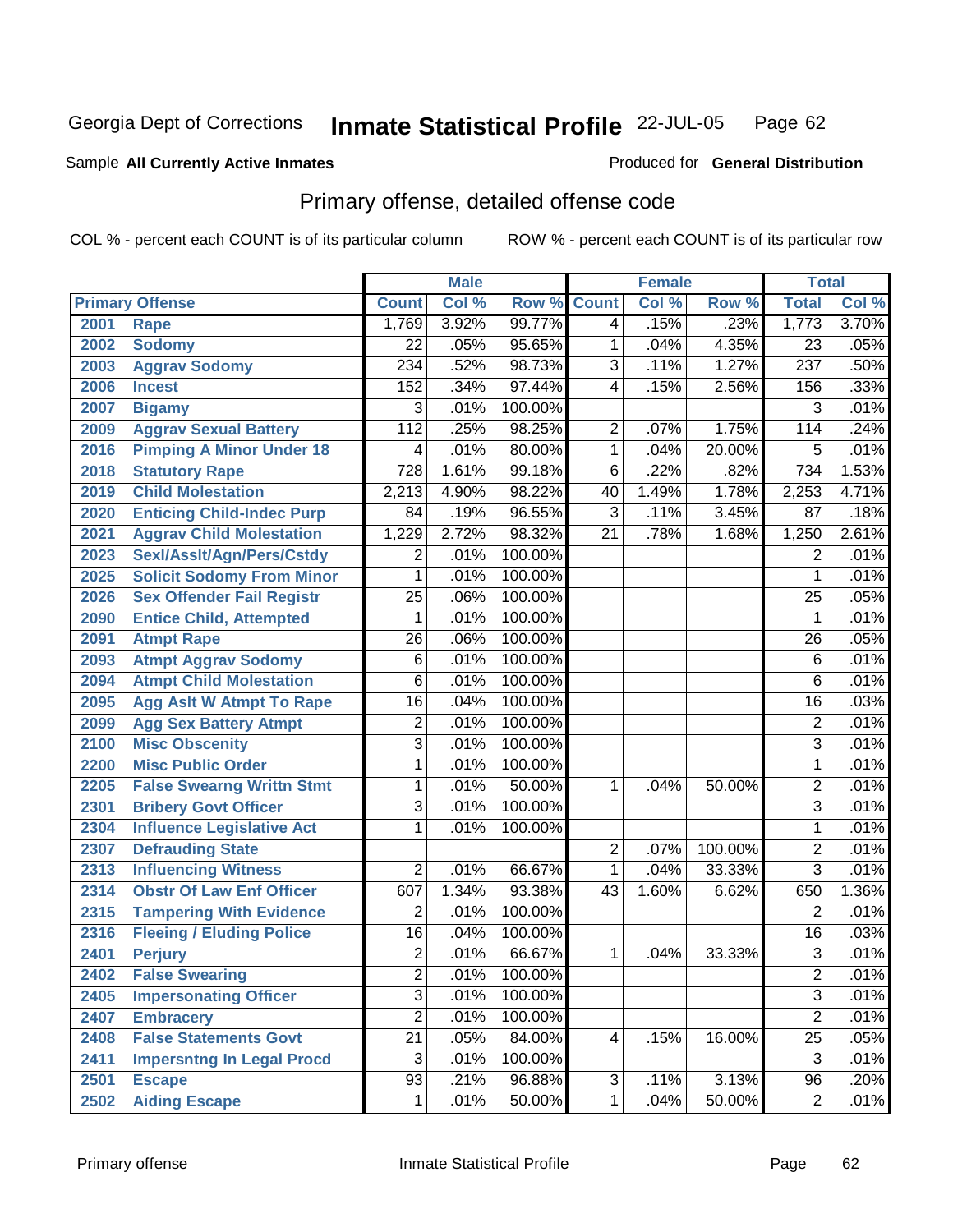### Sample All Currently Active Inmates **All and Science Interval Control Control of Ceneral Distribution**

## Primary offense, detailed offense code

|      |                                     |                  | <b>Male</b> |         |                 | <b>Female</b> |         | <b>Total</b>     |       |
|------|-------------------------------------|------------------|-------------|---------|-----------------|---------------|---------|------------------|-------|
|      | <b>Primary Offense</b>              | <b>Count</b>     | Col %       | Row %   | <b>Count</b>    | Col %         | Row %   | <b>Total</b>     | Col % |
| 2503 | <b>Hindering Appreh Or Pun</b>      | $\overline{6}$   | .01%        | 75.00%  | $\overline{2}$  | .07%          | 25.00%  | $\overline{8}$   | .02%  |
| 2507 | <b>Mutiny In Penal Inst</b>         | $\overline{2}$   | .01%        | 100.00% |                 |               |         | 2                | .01%  |
| 2511 | <b>Bail Jumping</b>                 | 8                | .02%        | 100.00% |                 |               |         | 8                | .02%  |
| 2613 | <b>Crmnl Interfere Govt Prop</b>    | $\overline{42}$  | .09%        | 95.45%  | $\overline{2}$  | .07%          | 4.55%   | 44               | .09%  |
| 2718 | <b>Dogfighting</b>                  | 1                | .01%        | 100.00% |                 |               |         | 1                | .01%  |
| 2730 | <b>Lottery Violation</b>            | 1                | .01%        | 100.00% |                 |               |         | 1                | .01%  |
| 2751 | <b>Bus Hijacking</b>                | 1                | .01%        | 100.00% |                 |               |         | 1                | .01%  |
| 2761 | Removal Baggage, Cargo Etc          | $\overline{3}$   | .01%        | 100.00% |                 |               |         | 3                | .01%  |
| 2801 | <b>Cruelty To Children</b>          | $\overline{242}$ | .54%        | 78.06%  | 68              | 2.53%         | 21.94%  | 310              | .65%  |
| 2811 | <b>Cruelty To Elder Person</b>      | $\overline{2}$   | .01%        | 100.00% |                 |               |         | $\overline{2}$   | .01%  |
| 2843 | <b>Sex Exploitation Child</b>       | $\overline{26}$  | .06%        | 96.30%  | 1               | .04%          | 3.70%   | $\overline{27}$  | .06%  |
| 2852 | <b>Abandonment Of Child</b>         | 1                | .01%        | 33.33%  | $\overline{2}$  | .07%          | 66.67%  | 3                | .01%  |
| 2854 | <b>Cntrbtng Delingency Minor</b>    |                  |             |         | 1               | .04%          | 100.00% | 1                | .01%  |
| 2900 | <b>Misc Weapon/Explosive Off</b>    | 8                | .02%        | 100.00% |                 |               |         | $\overline{8}$   | .02%  |
| 2901 | <b>Carry Concealed Weapon</b>       | 4                | .01%        | 100.00% |                 |               |         | 4                | .01%  |
| 2910 | <b>Poss Of Firearm Dur Crime</b>    | 207              | .46%        | 97.64%  | 5               | .19%          | 2.36%   | $\overline{212}$ | .44%  |
| 2911 | <b>Poss Knife During Crime</b>      | 1                | .01%        | 100.00% |                 |               |         | 1                | .01%  |
| 2912 | <b>Poss Of Certain Weapons</b>      | $\overline{32}$  | .07%        | 96.97%  | 1               | .04%          | 3.03%   | $\overline{33}$  | .07%  |
| 2913 | <b>Poss Firearm 1st Offender</b>    | $\overline{10}$  | .02%        | 100.00% |                 |               |         | $\overline{10}$  | .02%  |
| 2914 | <b>Poss Firearm Convct Felon</b>    | 739              | 1.64%       | 97.24%  | $\overline{21}$ | .78%          | 2.76%   | 760              | 1.59% |
| 2915 | <b>Carry Weapon At School</b>       | 13               | .03%        | 100.00% |                 |               |         | $\overline{13}$  | .03%  |
| 2965 | <b>Poss Weapon By Prisoner</b>      | 3                | .01%        | 100.00% |                 |               |         | 3                | .01%  |
| 2967 | <b>Destroy/Injur Police Dog</b>     | 1                | .01%        | 100.00% |                 |               |         | 1                | .01%  |
| 2971 | <b>Cruelty To Animals</b>           | 7                | .02%        | 100.00% |                 |               |         | 7                | .01%  |
| 2972 | <b>Aggrav Cruelty To Animals</b>    | $\overline{2}$   | .01%        | 66.67%  | 1               | .04%          | 33.33%  | $\overline{3}$   | .01%  |
| 3001 | <b>Eavesdrop &amp; Surveillance</b> | 1                | .01%        | 100.00% |                 |               |         | 1                | .01%  |
| 3002 | <b>Peeping Tom</b>                  | $\overline{25}$  | .06%        | 100.00% |                 |               |         | $\overline{25}$  | .05%  |
| 3404 | <b>Racketeering</b>                 | 64               | .14%        | 76.19%  | 20              | .74%          | 23.81%  | 84               | .18%  |
| 4001 | <b>S/D Narcotics Opiates</b>        | $\overline{78}$  | .17%        | 95.12%  | 4               | .15%          | 4.88%   | $\overline{82}$  | .17%  |
| 4002 | <b>S/D Dep Stim Cntrf Drugs</b>     | $\overline{213}$ | .47%        | 88.75%  | $\overline{27}$ | 1.00%         | 11.25%  | $\overline{240}$ | .50%  |
| 4003 | <b>S/D Of Lsd</b>                   | $\overline{3}$   | .01%        | 100.00% |                 |               |         | 3                | .01%  |
| 4004 | <b>S/D Of Marijuana</b>             | 267              | .59%        | 97.45%  | $\overline{7}$  | .26%          | 2.55%   | 274              | .57%  |
| 4006 | <b>Poss Narcotics Opiates</b>       | 133              | .29%        | 84.71%  | 24              | .89%          | 15.29%  | 157              | .33%  |
| 4007 | <b>Poss Dep Stim Cntrf Drugs</b>    | 392              | .87%        | 88.09%  | 53              | 1.97%         | 11.91%  | 445              | .93%  |
| 4008 | <b>Poss Of Lsd</b>                  | $\overline{5}$   | .01%        | 100.00% |                 |               |         | 5                | .01%  |
| 4009 | <b>Poss Of Marijuana</b>            | 280              | .62%        | 96.55%  | 10              | .37%          | 3.45%   | 290              | .61%  |
| 4011 | <b>Illegal Attm To Obt Drugs</b>    | $\overline{7}$   | .02%        | 58.33%  | $\overline{5}$  | .19%          | 41.67%  | $\overline{12}$  | .03%  |
| 4012 | <b>Viol Ga Cntrl Sbst Act</b>       | $\overline{29}$  | .06%        | 96.67%  | 1               | .04%          | 3.33%   | $\overline{30}$  | .06%  |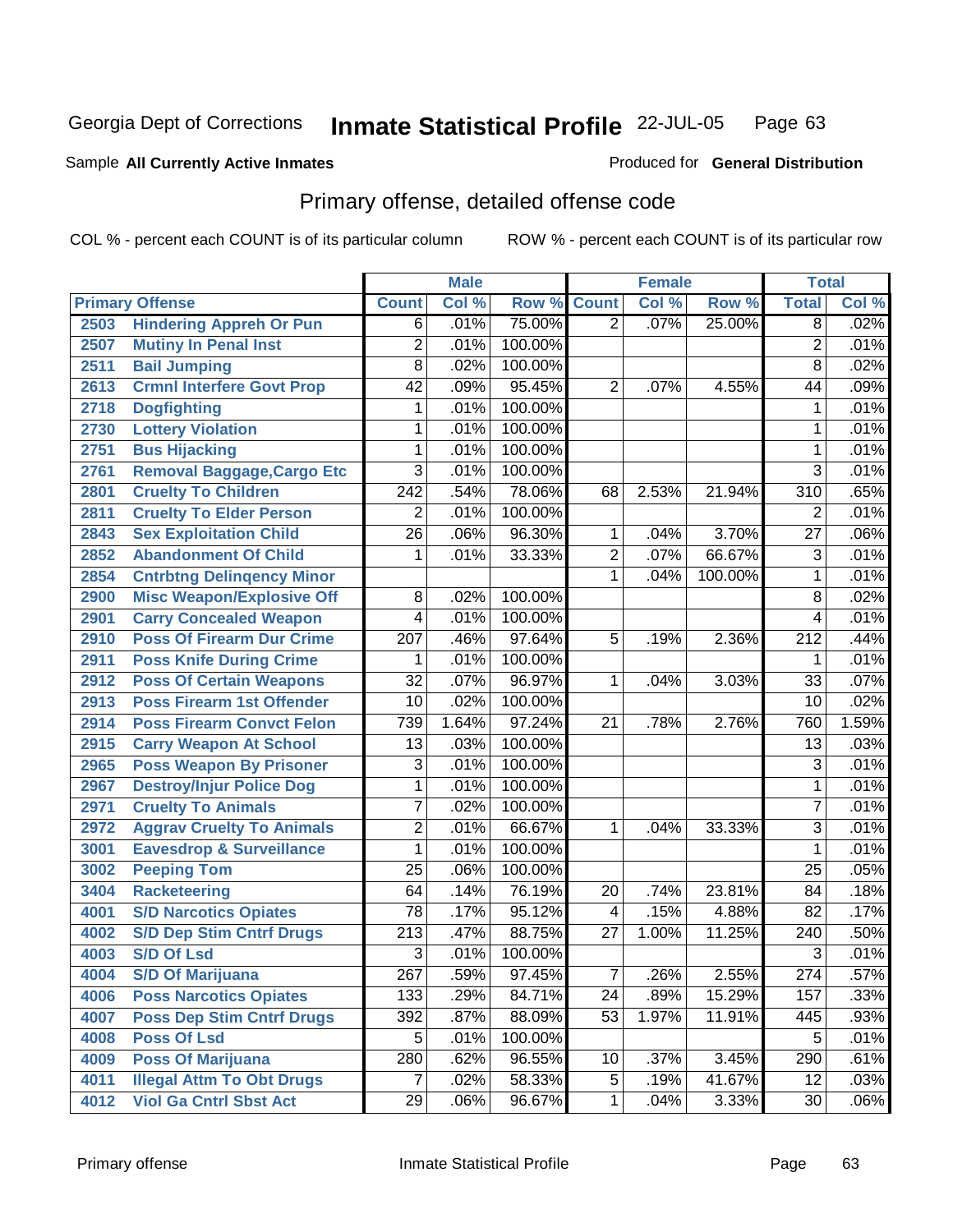### Sample All Currently Active Inmates **All and Science Interval Control Control of Ceneral Distribution**

## Primary offense, detailed offense code

|      |                                  |                 | <b>Male</b> |         |                 | <b>Female</b> |        | <b>Total</b>     |       |
|------|----------------------------------|-----------------|-------------|---------|-----------------|---------------|--------|------------------|-------|
|      | <b>Primary Offense</b>           | <b>Count</b>    | Col %       | Row %   | <b>Count</b>    | Col %         | Row %  | <b>Total</b>     | Col%  |
| 4013 | <b>Viol Dngrous Drgs Act</b>     | 1               | .01%        | 100.00% |                 |               |        | 1                | .01%  |
| 4014 | <b>Uniwfl Mfg/Del/Dist N-C S</b> | $\overline{20}$ | .04%        | 100.00% |                 |               |        | $\overline{20}$  | .04%  |
| 4016 | <b>Poss Drug Related Matri</b>   | 1               | .01%        | 100.00% |                 |               |        | 1                | .01%  |
| 4017 | <b>S/D Cont Sub Public</b>       | 93              | .21%        | 94.90%  | 5               | .19%          | 5.10%  | $\overline{98}$  | .20%  |
| 4018 | <b>S/D Cont Sub School</b>       | 46              | .10%        | 93.88%  | $\overline{3}$  | .11%          | 6.12%  | 49               | .10%  |
| 4021 | <b>S/D Cocaine</b>               | 1,421           | 3.15%       | 95.82%  | 62              | 2.30%         | 4.18%  | 1,483            | 3.10% |
| 4022 | <b>Poss Of Cocaine</b>           | 2,019           | 4.47%       | 92.74%  | 158             | 5.87%         | 7.26%  | 2,177            | 4.55% |
| 4030 | <b>Poss Ephedrine</b>            | 3               | .01%        | 100.00% |                 |               |        | 3                | .01%  |
| 4031 | <b>Poss Methamphetamine</b>      | 137             | .30%        | 96.48%  | 5               | .19%          | 3.52%  | $\overline{142}$ | .30%  |
| 4032 | <b>Sale Methamphetamine</b>      | 19              | .04%        | 86.36%  | $\overline{3}$  | .11%          | 13.64% | $\overline{22}$  | .05%  |
| 4090 | <b>Atmpt Viol Substance Act</b>  | 66              | .15%        | 91.67%  | $\overline{6}$  | .22%          | 8.33%  | $\overline{72}$  | .15%  |
| 4100 | <b>Misc Drugs Trafficking</b>    | 476             | 1.05%       | 92.25%  | 40              | 1.49%         | 7.75%  | 516              | 1.08% |
| 4101 | <b>Traf Cocaine Less 200 Gm</b>  | 426             | .94%        | 95.73%  | $\overline{19}$ | .71%          | 4.27%  | 445              | .93%  |
| 4102 | Traf Cocaine 201-400 Gm          | 89              | .20%        | 90.82%  | 9               | .33%          | 9.18%  | $\overline{98}$  | .20%  |
| 4103 | <b>Traf Cocaine 401+ Gm</b>      | 122             | .27%        | 93.85%  | $\overline{8}$  | .30%          | 6.15%  | 130              | .27%  |
| 4111 | <b>Traf Narcotic Less 14 Gm</b>  | 7               | .02%        | 87.50%  | 1               | .04%          | 12.50% | 8                | .02%  |
| 4112 | <b>Traf Narcotic 15-28 Gm</b>    | $\overline{2}$  | .01%        | 100.00% |                 |               |        | $\overline{2}$   | .01%  |
| 4113 | <b>Traf Narcotic 29+ Gm</b>      | $\overline{10}$ | .02%        | 90.91%  | 1               | .04%          | 9.09%  | $\overline{11}$  | .02%  |
| 4121 | Traf Marijna 101-2000 Lb         | 29              | .06%        | 96.67%  | 1               | .04%          | 3.33%  | $\overline{30}$  | .06%  |
| 4122 | Traf Marijna 2001-10k Lb         | 1               | .01%        | 100.00% |                 |               |        | 1                | .01%  |
| 4126 | <b>Traf Amphtmine 28-199 Gm</b>  | $\overline{39}$ | .09%        | 86.67%  | $\overline{6}$  | .22%          | 13.33% | $\overline{45}$  | .09%  |
| 4127 | <b>Traf Amphtmine 200-399 Gm</b> | $\overline{6}$  | .01%        | 75.00%  | $\overline{2}$  | .07%          | 25.00% | $\overline{8}$   | .02%  |
| 4128 | Traf Amphtmine 400+ Gm           | $\overline{11}$ | .02%        | 91.67%  | $\mathbf{1}$    | .04%          | 8.33%  | $\overline{12}$  | .03%  |
| 4130 | <b>Cnspire Traffic Cntrl Sub</b> | 4               | .01%        | 100.00% |                 |               |        | 4                | .01%  |
| 4133 | <b>Use Comm Facity Vio C Sub</b> | 1               | .01%        | 50.00%  | 1               | .04%          | 50.00% | $\overline{2}$   | .01%  |
| 4134 | <b>Att/Consprcy Commt C/S/Of</b> | $\overline{25}$ | .06%        | 89.29%  | $\overline{3}$  | .11%          | 10.71% | $\overline{28}$  | .06%  |
| 4140 | <b>Traf Methamph 28-199 Gm</b>   | $\overline{19}$ | .04%        | 95.00%  | 1               | .04%          | 5.00%  | $\overline{20}$  | .04%  |
| 4141 | Traf Methamph 200-399 Gm         | 6               | .01%        | 100.00% |                 |               |        | 6                | .01%  |
| 4142 | Traf Methamph 400+ Gm            | $\overline{6}$  | .01%        | 85.71%  | 1               | .04%          | 14.29% | 7                | .01%  |
| 4143 | Manf Methamph 28-199 Gm          | 9               | .02%        | 90.00%  | $\mathbf{1}$    | .04%          | 10.00% | $\overline{10}$  | .02%  |
| 4147 | <b>Manf Methamph Unspec Amt</b>  | 44              | .10%        | 78.57%  | $\overline{12}$ | .45%          | 21.43% | $\overline{56}$  | .12%  |
| 5001 | <b>Viol Motor Vehicle Laws</b>   | 58              | .13%        | 95.08%  | 3               | .11%          | 4.92%  | 61               | .13%  |
| 5003 | <b>Chop Shop Violation</b>       | $\overline{3}$  | .01%        | 100.00% |                 |               |        | 3                | .01%  |
| 5004 | <b>Drvng Habtl Violator</b>      | 174             | .39%        | 97.21%  | 5               | .19%          | 2.79%  | 179              | .37%  |
| 5005 | <b>Habit Traf Voil/Impaired</b>  | 8               | .02%        | 100.00% |                 |               |        | 8                | .02%  |
| 6000 | <b>Misc Mrals/Pblic H/Safty</b>  | 16              | .04%        | 94.12%  | $\mathbf{1}$    | .04%          | 5.88%  | 17               | .04%  |
| 6200 | <b>Misc CorrectionI Inst Off</b> | 10              | .02%        | 100.00% |                 |               |        | 10               | .02%  |
| 9901 | <b>Conspiracy</b>                | 51              | .11%        | 89.47%  | 6               | .22%          | 10.53% | 57               | .12%  |